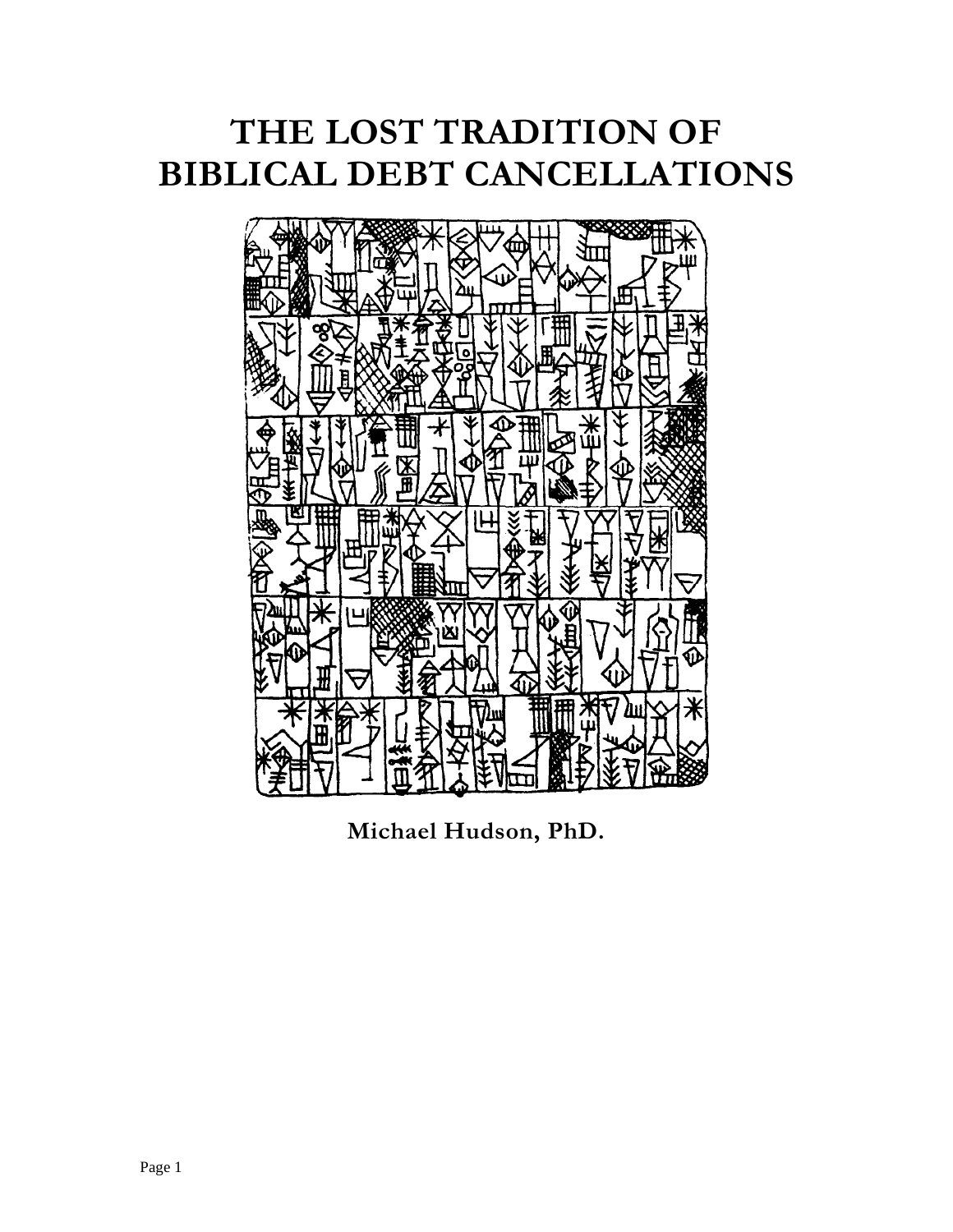## **THE LOST TRADITION OF BIBLICAL DEBT CANCELLATIONS**

**Michael Hudson, PhD.** 

**"The rich ruleth over the poor, and the borrower is slave to the lender." Proverbs 22:7** 



*COVER:* A drawing of the cuneiform transcription of a debt cancellation (**amargi** law) by Enmetena (see page 18), ruler of the Sumerian city-state of Lagash, c. 2400 BC, the first known legal proclamation. (Original in the Louvre.) Cover design by Lynn Yost.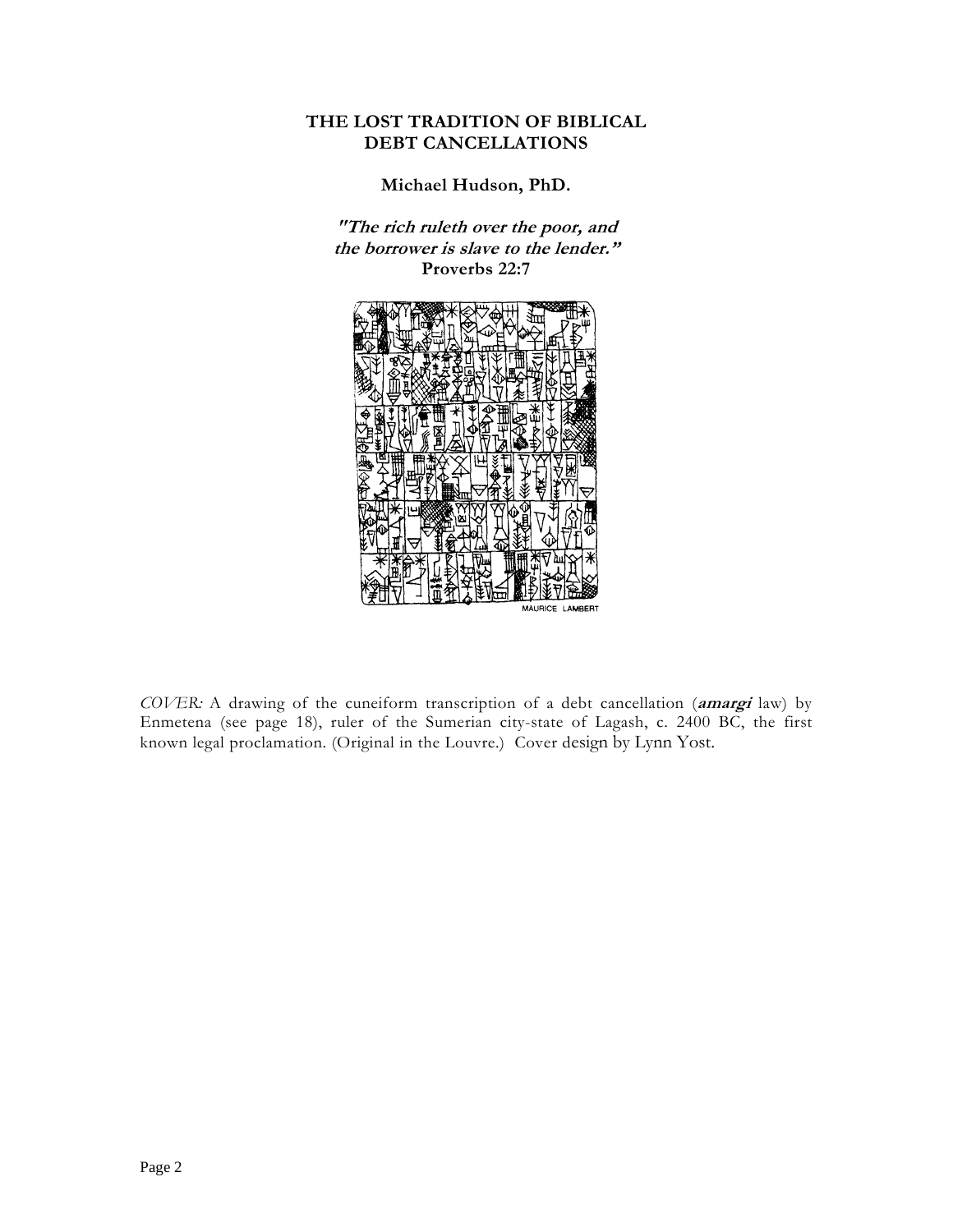## **About the Author**

Dr. Michael Hudson has been economic adviser to U.S., Canadian, and Mexican government agencies, and to the United Nations Institute for Training and Research (UNITAR), as well as to corporate clients. The author of numerous books and monographs on international economics, he has taught international finance at the Graduate Faculty of the New School for Social Research, and Bronze Age archaeology at New York University's Institute of Fine Arts, and is Distinguished Professor of Economics at the University of Missouri (Kansas City).

This paper is based on research done as a Research Fellow at Harvard University's Peabody Museum in Babylonian economic history, and was originally published by the Henry George School of Social Science (New York City). It anticipates research that was later presented at various gatherings of The International Scholars Conference on Ancient Near East Economies, and published in a series of books on The New Archaeology of Urbanization, distributed by CDL Press and also available from the Robert Schalkenbach Foundation on-line Bookstore http://www.schalkenbach.org/store.php?crn=92.

©1993 Michael Hudson, Ph.D.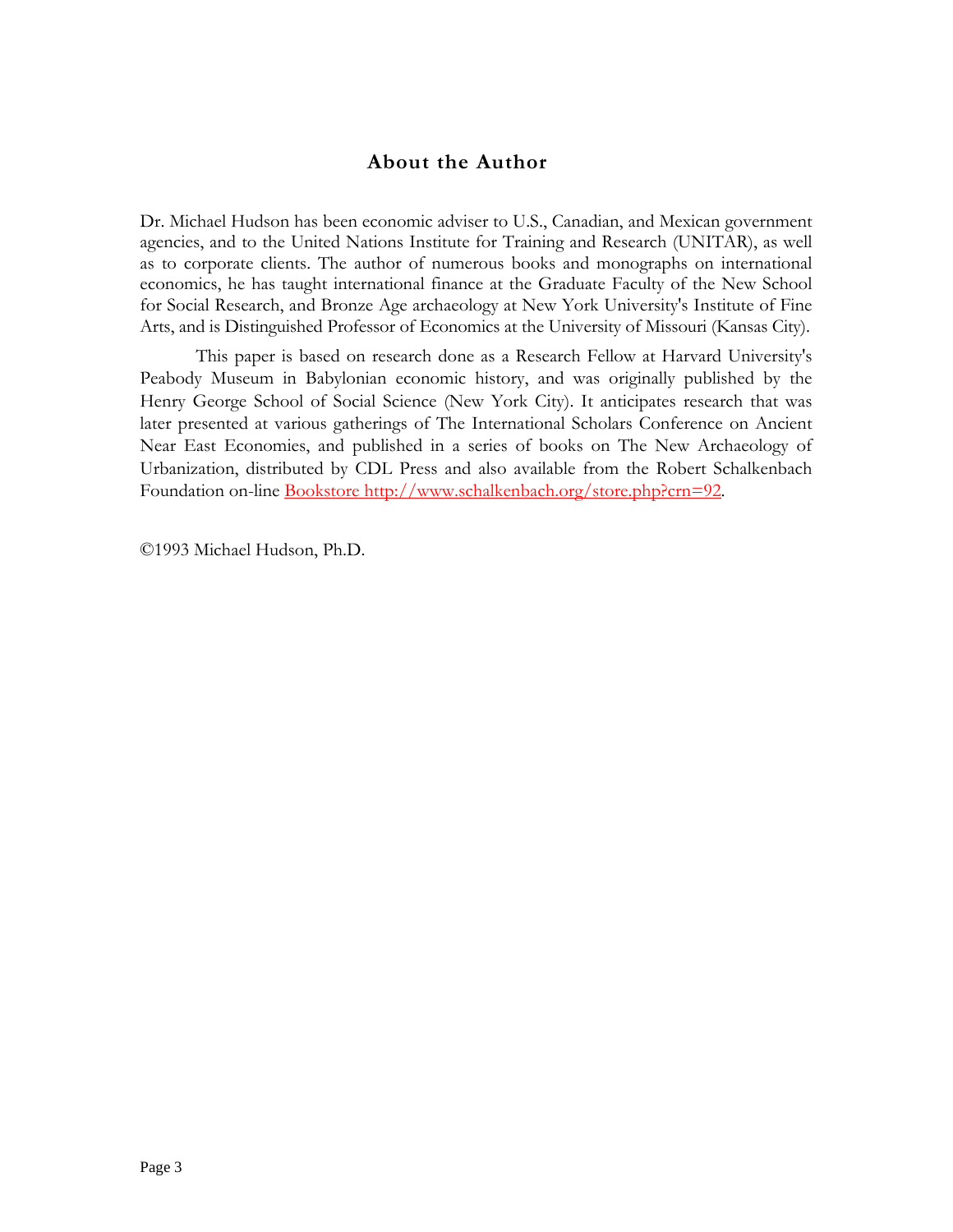# **CONTENTS**

| I. BRONZE AGE SETTING FOR THE                    |
|--------------------------------------------------|
| II. THE SEVENTH- AND SIXTH-CENTURY DEBT          |
| III.CHRISTIAN PERSPECTIVES IN THE MODERN AGE41   |
|                                                  |
|                                                  |
|                                                  |
|                                                  |
| Biblical Passages Dealing with the Usury Problem |
|                                                  |
|                                                  |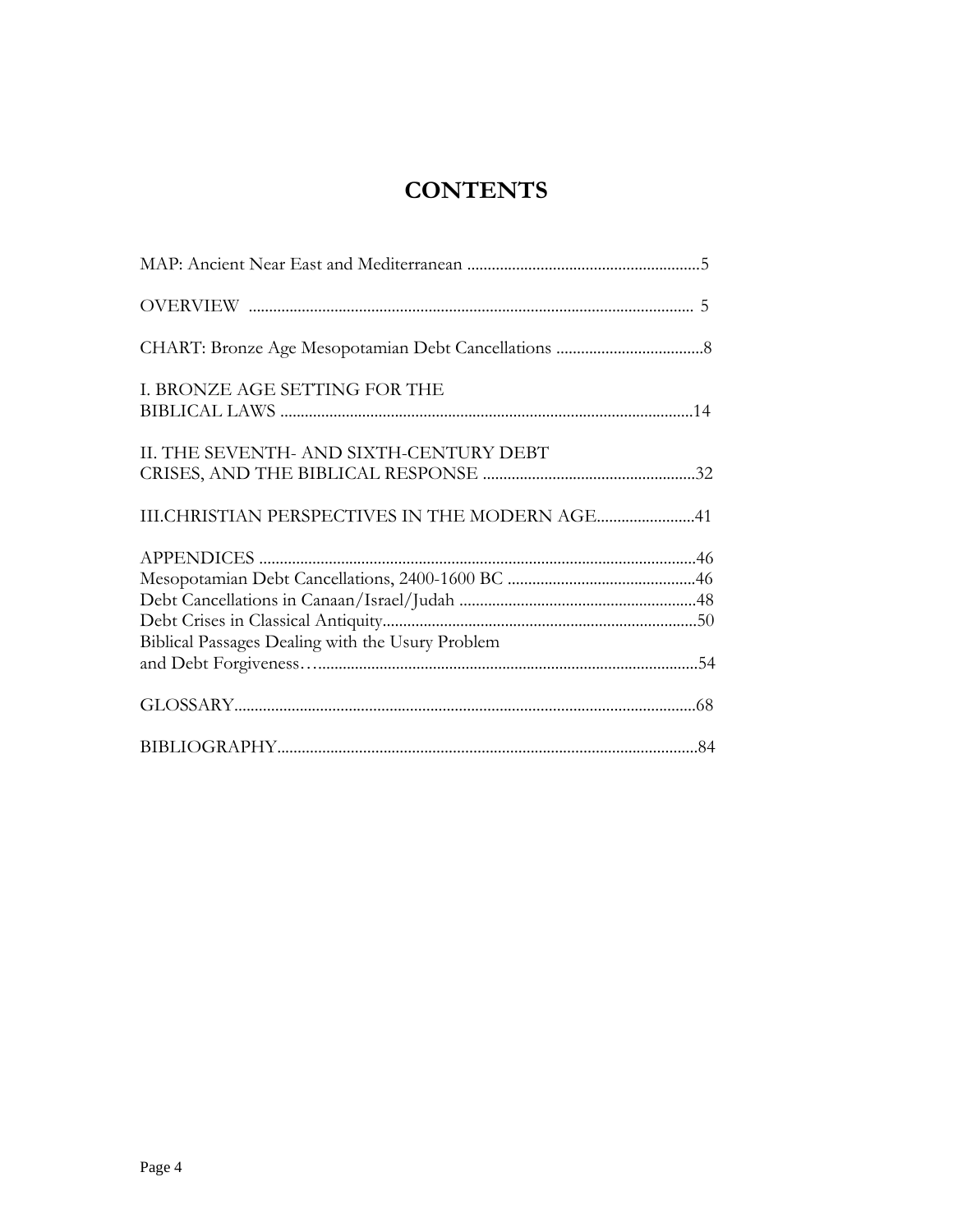

## **OVERVIEW**

THE once-glowing core body of law within the Judeo-Christian Bible has become all but ignored - indeed, rejected - by the colder temper of our times. This core provided for periodic restoration of economic order by rituals of social renewal based on freedom from debt-servitude and from the loss of one's access to self-support on the land. So central to Israelite moral values was this tradition that it framed the composition of both the Old and New Testaments.

Radical as the idea of cancelling debts and restoring the population's means of subsistence seems to modern eyes, it had been a conservative tradition in Bronze Age Mesopotamia for some two millennia. What was conserved was self-sufficiency for the rural family-heads who made up the infantry as well as the productive base of Near Eastern economies. Conversely, what was radically disturbing in archaic times was the idea of unrestrained wealth-seeking. It took thousands of years for the idea of progress to become inverted, to connote freedom for the wealthy to deprive the peasantry of their lands and personal liberty.

So far has the modern idea of market efficiency and progress gone that today, although the Bible remains our civilization's defining book, it is perceived largely as a composite of stories, myth and wisdom literature best epitomized perhaps in spirituals and hymns, not economic laws. The Ten Commandments and the Golden Rule have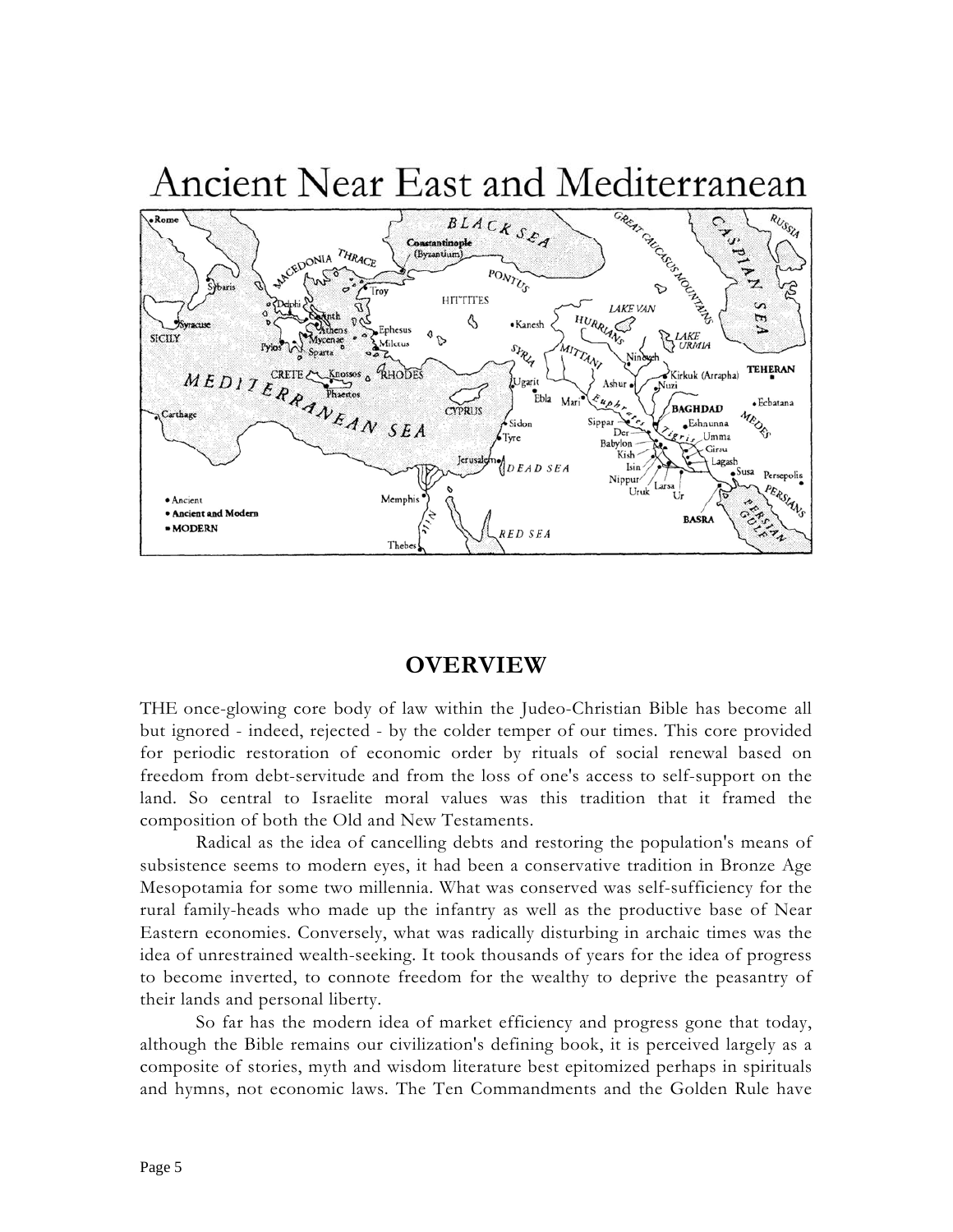become so dissociated from the economic legislation of Exodus, Leviticus and Deuteronomy that whoever takes these laws in earnest is considered utopian and anachronistic if looking backward nostalgically, or radical if adopting there as a guide for current activism. Yet these laws formed the take-off point for Christ upon his return to Nazareth's synagogue, and for his denunciation of the money-changers who had taken over Jerusalem's temple. As late as medieval Spain the tradition of the Jubilee Year was kept alive by Maimonides and Ibn Adret. To dismiss these laws is thus to remove much of the Bible from the context of its times, above all from its Bronze Age Near Eastern matrix.

This paper accordingly traces the evolution of the Biblical debt and property laws as recorded in clay records that only recently have been deciphered and placed in their historic context. These laws which periodically cancelled debts, freed Israelite debtservants and returned lands to their traditional holders have confused Biblical students for many centuries. They have long been virtually ignored by historians on the ground that, to modern eyes, they would seem to wreak economic havoc. Already by the first century of our era no less a theologian than Rabbi Hillel developed the **prosbul,** by which borrowers signed away their rights under the Biblical laws. Hillel explained that credit would dry up without such a clause.

Recent discoveries of Bronze Age Near Eastern royal proclamations extending from 2400 to 1600 BC throw a radically new light on these laws. Like their Biblical analogues, Mesopotamian royal edicts cancelled debts, freed debt-servants and restored land to cultivators who had lost it under economic duress. There can be no doubt that these edicts were implemented, for during the Babylonian period they grew into quite elaborate promulgations, capped by Ammisaduqa's Edict of 1646. Now that these edicts have been translated and their consequences understood, the Biblical laws no longer stand alone as utopian or otherworldly ideals; they take their place in a two-thousand year continuum of periodic and regular economic renewal.

There is no record of just how or when Babylonian legal traditions were transmitted to Israel. No doubt there were numerous periods of influence, headed by a Bronze Age inspiration early in the second millennium. One suspects that during the Babylonian captivity (586-539 BC) the Jews rediscovered much of this Bronze Age heritage, continuing a reaction against the economically polarizing impact of usury and landlordism that had gathered momentum under Josiah with the rediscovery of the Deuteronomy scroll by priests renovating the Jerusalem temple in 610.

In a sense it is almost immaterial whether the Biblical debt and land-tenure laws were introduced by Canaanite rulers celebrating New Year Clean Slates, brought by the **hapiru** or transmitted during the wars with Assyria and Babylonia. What is important is that the Bronze Age precedents provide a living historical context for these laws. The central role played by Mesopotamian Clean Slates - so important that they became synonymous with "royal edict" **(simdat)** *-* indicates how equally important they were to the Pentateuch. Modern readers of the Bible may skim over these laws quickly as if they were the fine print, so to speak, but to the Biblical compilers they formed the very core of righteous lawgiving.

The Mosaic tradition provided a dramatic wrapping to present these laws as being prescribed by the Lord as part of a sacred compact, to be preserved by the Israelites in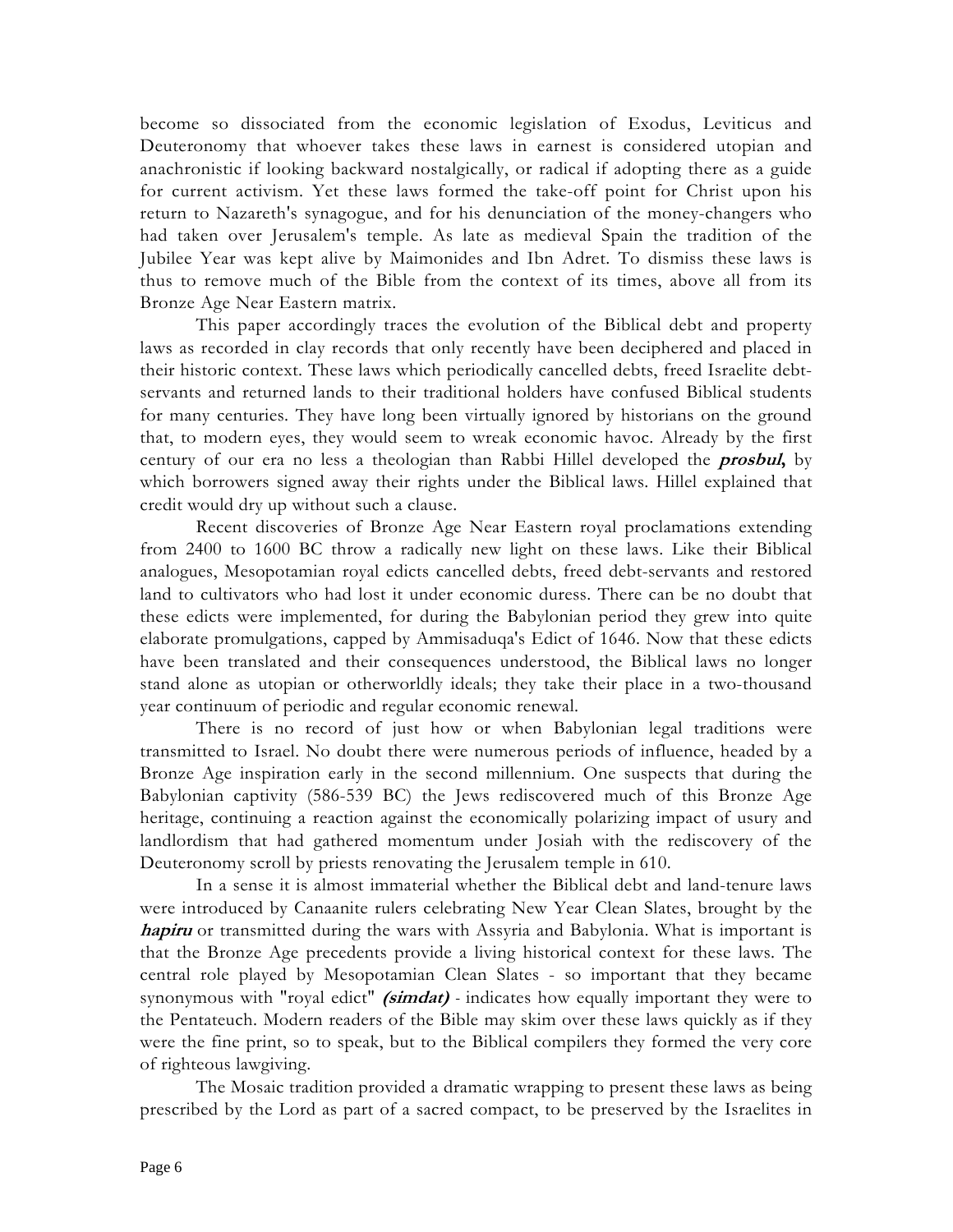memory of the fact that they had once been enslaved and must never again permit economic oppression to develop. The Israelites are portrayed as having made a covenant to protect the economically weak by holding the land as the Lord's gift to support a free rural population. "Land must not be sold in perpetuity, for the land belongs to me and you are only strangers and guests. You will allow a right of redemption on all your landed property," and restore it to its customary cultivators every fifty years (Lev. 25:23- 28). Israelite bondservants likewise were to go free periodically in the Jubilee Year, for they belonged ultimately to the Lord, not to any person (Lev. 25:54).

Until fairly recently most Biblical historians doubted that these policies really were applied in practice. Advocacy of such laws seemed to be just one more way in which the Israelites emphasized their differences from surrounding societies and gods. However, during the past half-century similar economic reorderings have been found to have been traditional in Sumer, Babylonia and their commercial periphery from about 2400 to 1600 BC. It has become clear that the freedom advocated by the Covenant Code of Exodus, the septennial year of release in Deuteronomy and the Jubilee Year of Leviticus's Holiness Code were not just abstract literary ideas, but concrete legal practices freeing rural populations from debt servitude and the land from appropriation by absentee foreclosers. *What made the revival of these releases revolutionary in Israel was their removal from the hands of rulers to become a sacred popular commandment.* 

The Bible is a unique composite embedding ritual traditions and laws of social behavior in a dramatic context of stories and legends intended to appeal to the widest possible audience. This popularization was greatly aided by the spread of alphabetic writing, which made documents accessible to the population at large, in contrast to the cumbersome syllabic cuneiform prevalent prior to the first millennium BC. But the greatest innovation was to democratize liturgical texts that earlier Near Eastern societies had restricted to temple priesthoods. Deut. 31:10 directs that the laws be read aloud publicly every seven years, in the year of cancelling debts (the **shemitta),** so that all the population would know they were to be freed from bondage.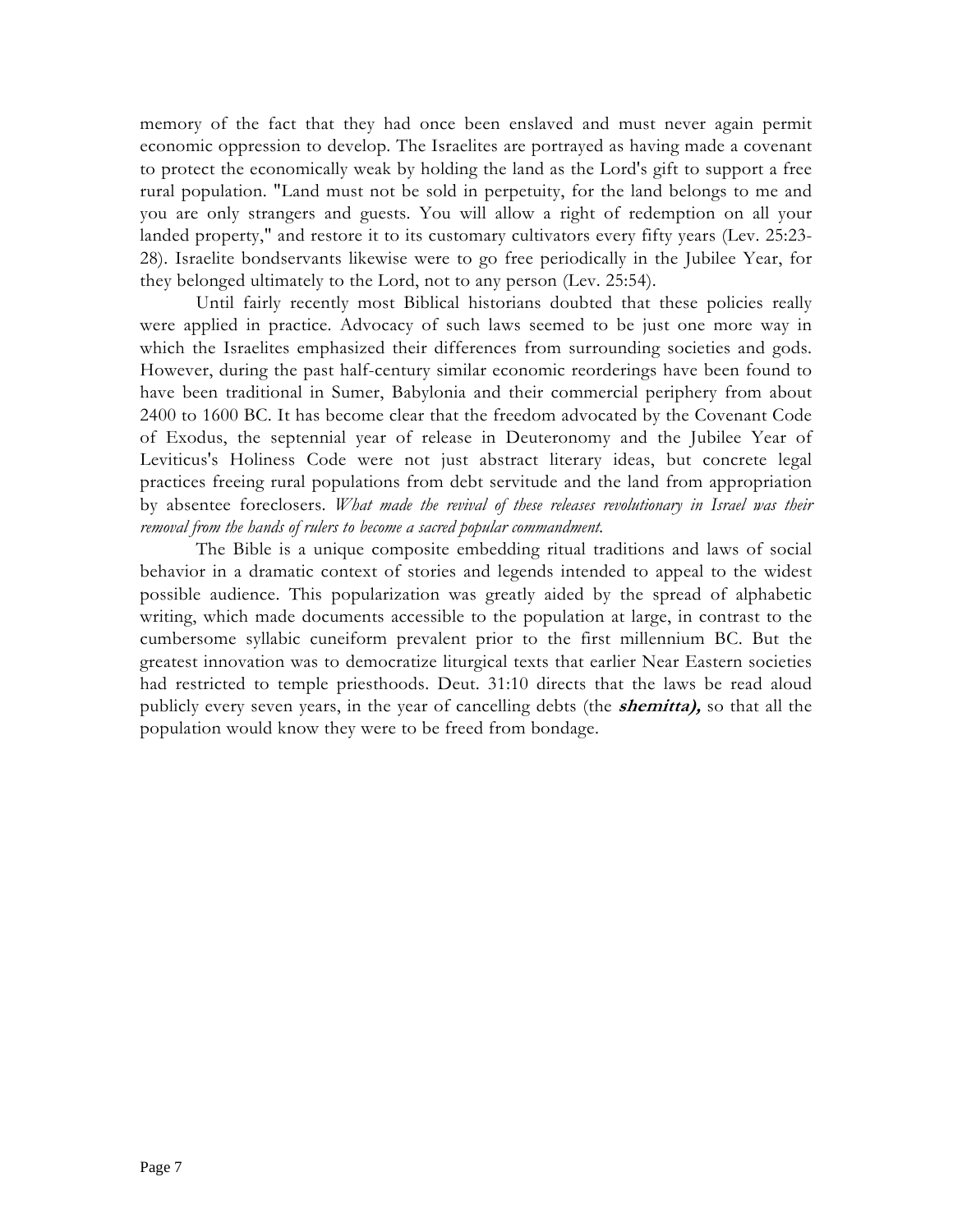## **Bronze Age Mesopotamian Debt Cancellations**

(All dates are BC)

## **Sumer (city-state of Lagash)**

- 2400: Enmetena proclaims **amargi** upon winning regionwide suzerainty.
- 2350: by Uruinimgina, as part of his "reforms" upon becoming war-leader.
- 2130: by Gudea, upon rebuilding Lagash's city-temple.

## **Ur III**

- c.2100: The Third Dynasty's founder, Ur-Nammu, proclaims **nig.šiša** (as part of his legal compilation?).
- c. 2090: by his son, Shulgi.

## **Ashur**

c. 1900: Ilushuma and Erishum proclaim **andurarum***,* accompanied also in the 19th century BC by cancellations in its Cappadocian trade colony, Karum Kanesh**.** 

## **The Isin and Larsa dynasties**

- 1974: Iddin-Dagan, third ruler of the Isin dynasty, proclaims **nig-šiša,** probably upon taking the throne.
- 1953: By Ishme-Dagan, fourth ruler, probably upon taking the throne.
- 1934: by Lipit-Ishtar, fifth ruler.
- 1923: by UR-Ninurta.
- 1800: Rim-Sim of Larsa frees his realms's debt-servants by "purifying their foreheads."

## **Babylonia**

- 1880: Sumulael, second ruler of the Babylonian dynasty, proclaims **misharum.**
- 1812: by Sin-Muballit.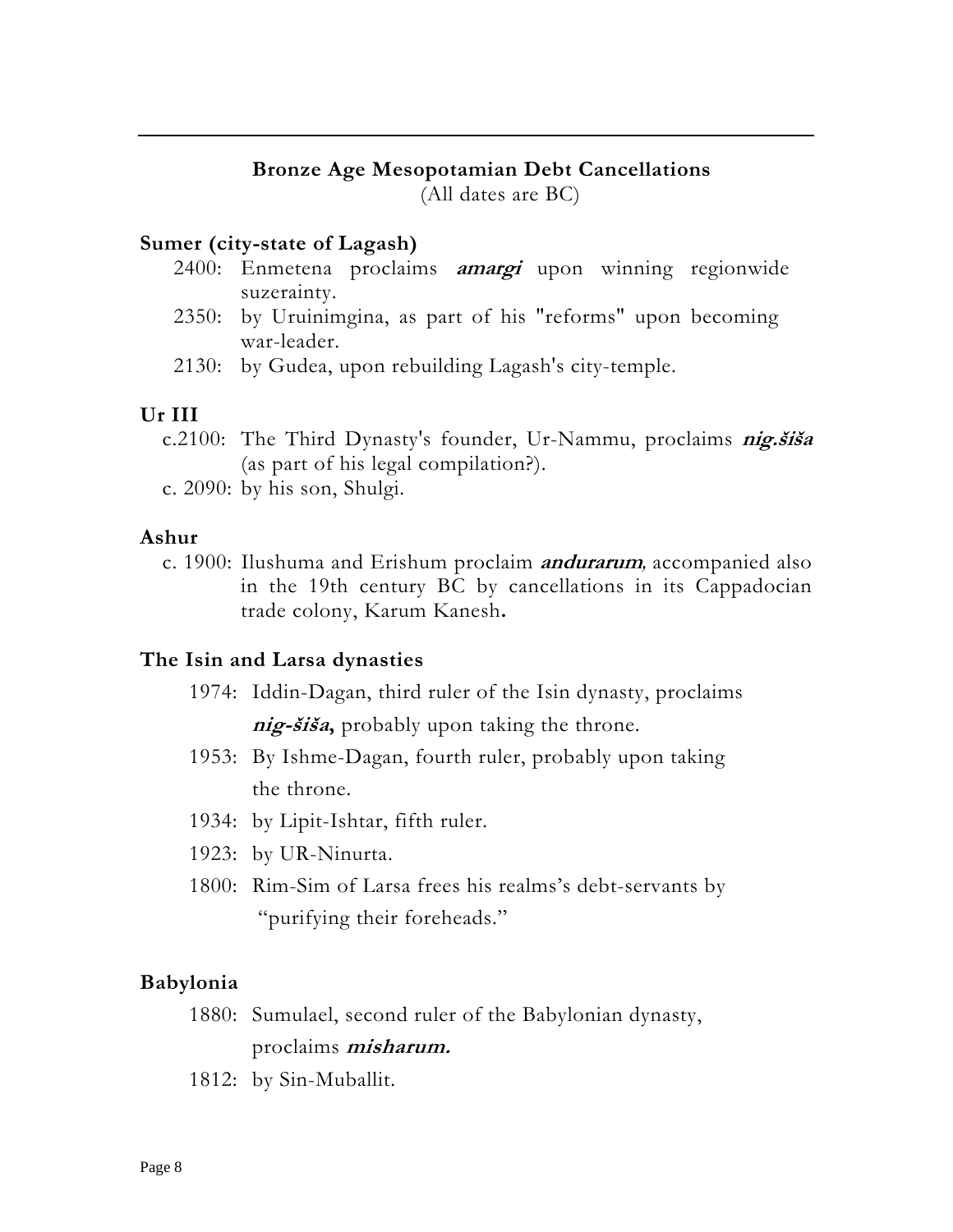- 1803: again by Sin-Muballit.
- 1797: also by Sin-Muballit.
- 1792: by his son, Hammurapi, upon taking the Babylonian throne.
- 1780: again by Hammurapi, after winning local victories.
- 1771: again by Hammurapi, after winning another military victory.
- 1762: by Hammurapi on the thirtieth "Jubilee" anniversary of his rule, after defeating Rim-Sin.
- 1749: by Hammurapi's son Samsuiluna, upon taking over the throne from his ill father.
- 1741: again by Samsuiluna.
- 1711: by his son, Abi-Eshuh, upon taking the throne.
- 1683: by his son, Ammiditana, upon taking the throne.
- 1662: again by Ammiditana.
- 1647: again by Ammiditana.
- 1646: by his son, Ammisaduqa, upon taking the throne.
- 1636: again by Ammisaduqa (the longest **misharum** act on record.

## **NUZI**

# 1500-1400: Various rulers proclaimed **shudutu** debt cancellations.

NOTE: Chronology of the dynastic rulers from J. A. Brinkman in Leo Oppenheim, *Ancient Mesopotamia* (1977), and of the early Lagash rulers from Joan Oates, *Babylon* (1979). Chronology of Babylonian debt cancellations from F. R Kraus, *Königliche Verfügungen in altbabylonischerZeit* (1984), and Otto Edzard, *Die `ZweiteZwischenzeit"Babyloniens* (1957). See Bibliography.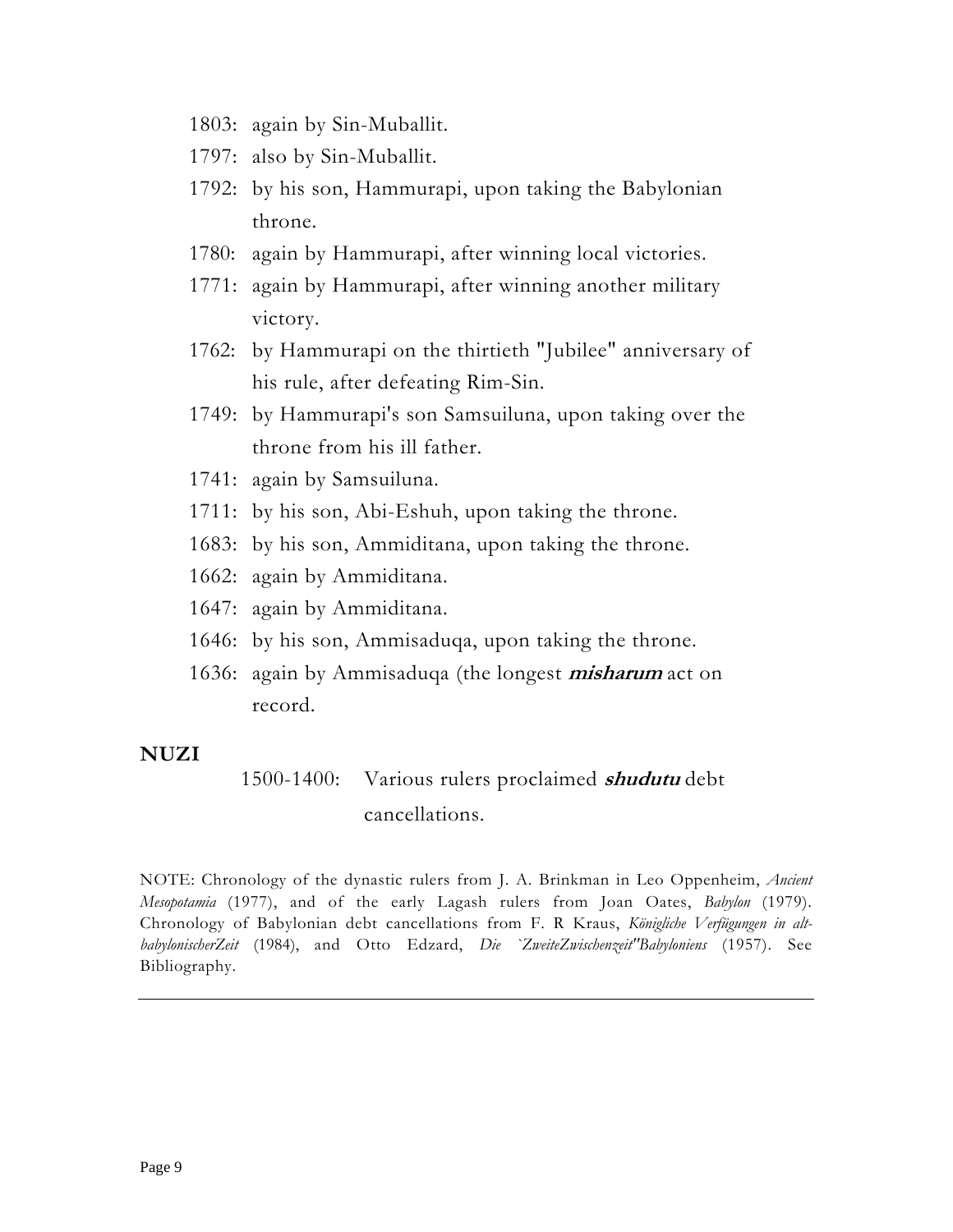The core of Leviticus is the P ("priestly") document, to which is appended the Holiness Code comprising Chapters 17 through 26. Biblical scholars call this the H ("Holiness") document. Its laws, designed to preserve economic justice and supportive rituals of purity, were incorporated into Mosaic Law by being embedded in the Sinai story. (The Torah was long known as the Five Books of Moses.) Divine sanction for the Levitical and Deuteronomic laws is provided by the recurrent phrase, "I, the Lord, am your God, who brought you out of the land of Egypt, out of the land of slavery" to be free and economically self-supporting.

The Holiness Code combines some of the Torah's most ancient and latest parts. It is archaic in preserving many practices whose roots have been traced back to Bronze Age Mesopotamia, including the Jubilee Year's **deror** proclamation. It is late in its unprecedented innovation of not merely listing the sacred laws (as in the early P-source of the first 16 chapters of Leviticus), but explaining them. "In addition to stating the reasons for individual provisions, these chapters constantly refer to their overall purpose to maintain the holiness of the Israelite people. And holiness is understood not only in terms of ceremonial purity but especially in terms of personal and social righteousness" (Bamberger 1979:xviii-xix).

The Levitical exhortations, above all those dealing with debt cancellation, use phrases reminiscent of the social prophet Ezekiel, active early in the sixth century on the eve of Judah's defeat at the hands of Babylonia. This seems to reflect the fact that in the sixth and fifth centuries the archaic laws were woven into their final form. The Jewish religion's moral values were grounded not just in the priesthood, much less the palace, but in the people as a whole, by sacred covenant into which all members entered.

The new cuneiform discoveries enable us to see how, arising out of a broad Near Eastern matrix, the Biblical laws elevated to the theological plane a by-then revolutionary protest against the arrogance of wealth that had developed in the 400-year Dark Age free-for-all following the collapse of Bronze Age societies around 1200 BC. Matters came to a head during the two centuries 800 to 600 BC when the major social prophets flourished, in a line extending from Isaiah to Jeremiah. During the Babylonian "captivity" (586-516) and the return of the Jews to their native land behind Nehemiah and Ezra after 444 BC, the authors of a revived Judaism wove into the Old Testament's first five books (the Torah or Pentateuch) laws which protected the rural population from large creditors seeking to aggrandize themselves as absentee landlords. The Jews were bound by a sacred pact to proclaim the regular and universal economic renewal which worldly rulers and their priesthoods no longer could be depended upon to sponsor.

Bronze Age rulers had pledged themselves to serve their local sun-gods by overseeing the rhythms of nature and society, periodically "proclaiming economic order and equity." But most such rulers were unseated by classical aristocracies which used religion and its priesthoods for increasingly narrow ends. To defend popular welfare against the incursions of these aristocracies, the authors of Judaism formulated the idea of a national covenant, placing moral order in the hands of their congregations at large. This populism was the counterpart to the civil law of Athenian democracy.

Jewish populism inverted the classical hierarchies of worldly power. Although the aristocratic Pharisee element within the temples asserted its own interests throughout the Hellenistic and Roman eras, Christ sought to restore the archaic ethic by overturning the banking tables in Jerusalem's temple and preaching anew the promise of Jeremiah to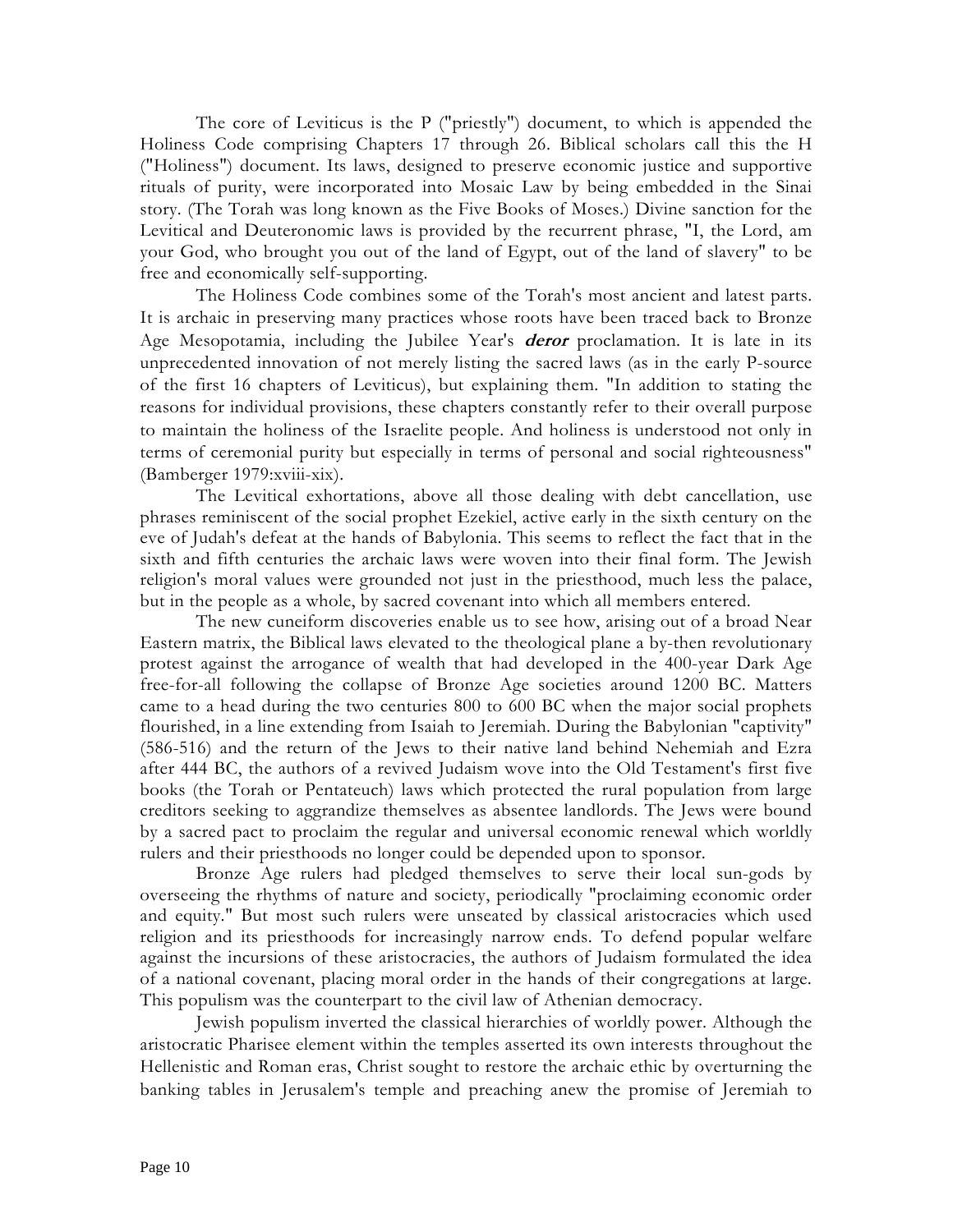proclaim equity and liberty **(deror)** throughout the land. Indeed, it was specifically on this principle of restoring freedom to debt-slaves and unburdening the land that Christianity elaborated its ideas of redemption. In addition to redeeming souls, early Christians redeemed their co-religionists from worldly bondage. When Handel staged the first performance of his **Messiah** in Dublin in 1742, it was by no coincidence that the proceeds were used to free debtors from prison. For thousands of years, redeeming men and land from debt was the primary and most concrete form of redemption.

## **How the Axial Age took the Bronze Age proclamations of order out of the hands of kings**

**As creditor claims and private property spread outside of the public temples and** palaces, the policy of regularly restoring economic freedom gave way to private **accumulation of wealth at odds with overall social balance. Rather than being**  welcomed as ushering in an epoch of economic freedom, this privatization of **hitherto communal land and public industry meant a loss of freedom for much of**  the population.

The Old Testament was put into its final form in the sixth and fifth centuries BC - the Axial Age of civilization - largely as a reaction against the economic individualism and wealth-seeking erupting from classical Greece to India. Most Mediterranean lands no longer had kings to restore order and freedom by cancelling the personal debts, freeing debt-servants and returning to cultivators the lands which they had forfeited to foreclosing creditors or sold under duress. Accordingly, the cosmology of rulers governing on behalf of their local sun-gods of justice, proclaiming social order and economic equity upon taking the throne and when they celebrated their thirtieth-year "Jubilee" anniversary, was transplanted into a new context of hereditary aristocracies and absentee ownership of the land. Where kings were not overthrown by aristocracies, as they were in most of classical Greece and Rome, they acted as representatives for the governing senatorial families (as in Sparta), or became outright despots, as did Omri's son Ahab against whom Judah rebelled. The result was that interest-bearing debt spread without the countervailing royal restorations of order that had been traditional in the southern Mesopotamian core.

Social-justice proclamations were weakest in regions such as the Mediterranean lands where wealth and economic power were held by individual households rather than by the temples and palaces as was the case in Sumer. Yet it was in Sumer that civilization's first documented interest-bearing debt, profit-seeking bulk trade and other forms of enterprise were innovated in the third millennium. It was here too that agrarian usury and the foreclosure of hitherto communal land rights by absentee creditors reduced much of the population to debt bondage.

Bronze Age planners opposed these tendencies. Mesopotamian rulers patterned their social structures to reflect the rhythms of nature, and to restore economic balance when it was disturbed by military, financial or environmental pressures. To be sure, until the Amarna Age c. 1400 BC, rulers and their governments were not changed as a result of rival social policies. They were unseated, and wars were fought, simply as a result of ambitious personalities and personal rivalries and coalitions.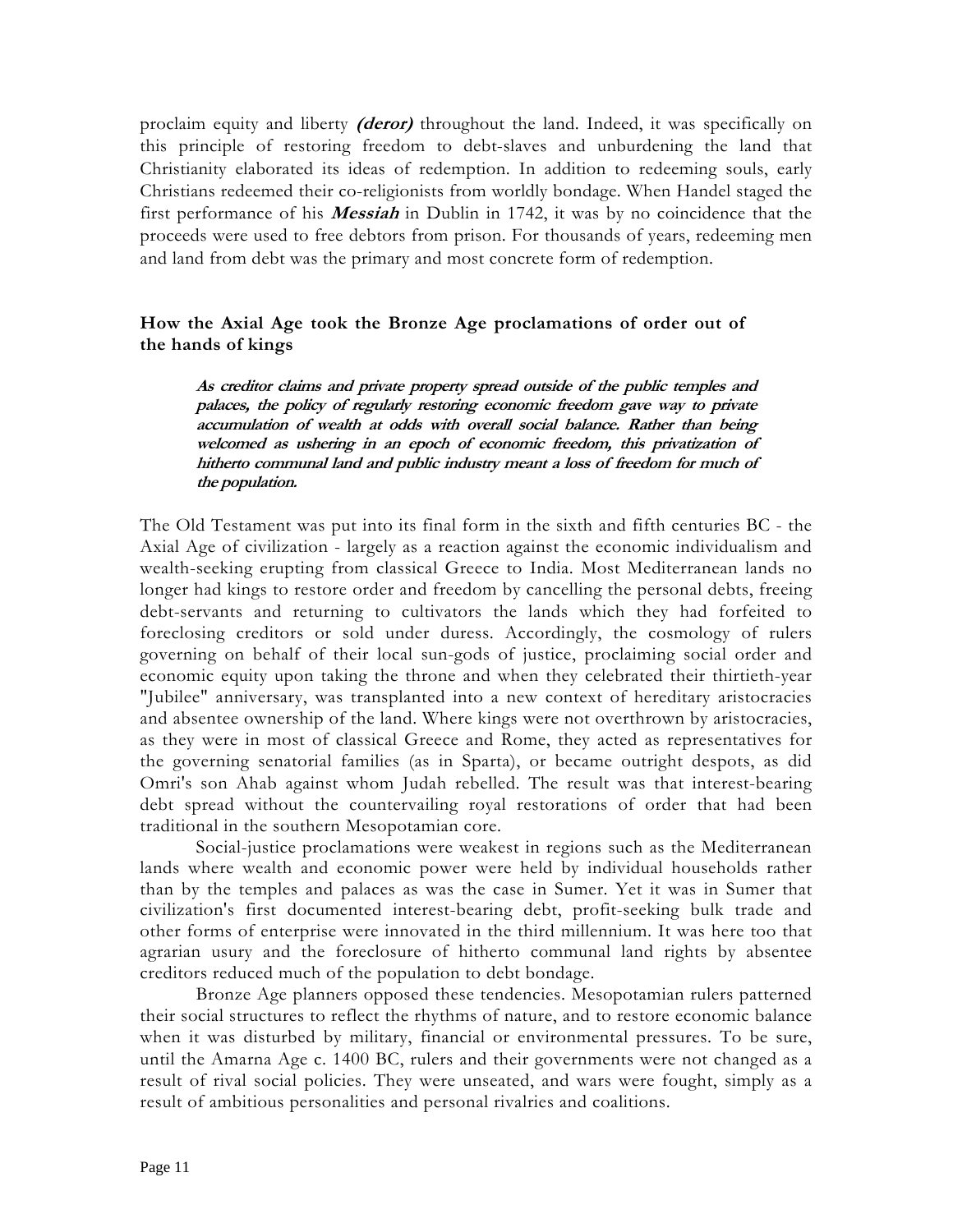As creditor claims and private property spread outside of the public temples and palaces, the policy of regularly restoring economic freedom gave way to private accumulation of wealth at odds with over all social balance. Rather than being welcomed as ushering in an epoch of economic freedom, this privatization of hitherto communal land and public industry meant a loss of freedom for much of the population. It threw the archaic economic balance into disorder, for it meant a polarization of landholding patterns, a loss of fiscal revenues and a loss of the traditional obligation that wealth be used to serve the common weal. Societies became exclusive rather than inclusive. Large numbers of **hapiru** refugees came into being from Mesopotamia to the Levant, and populations began to defect to attackers promising to free them from debt and redistribute the lands that had become monopolized by the hereditarily well-placed.

By the middle of the first millennium, social protest against the privatization of land - and the concomitant debt-servitude and loss of the land for much of the population - was catalyzed by a religious break. From about 800 to 600 BC, Israel's social prophets drew on a powerful apocalyptic imagery to advocate economic renewal and equity, not as part of the traditional Near Eastern New Year reordering (replete with fertility rites and ritual copulation or "sacred marriage" between the ruler and priestess), nor as a matter for civil philosophical debate, but as sacred commandment. This religious wrapping for a doctrine of social equity transformed the Near Eastern legacy that had shaped early Canaan and Israel. It signalled a cultural revolution, if not an overtly social one.

#### **The importance of Biblical debt and land-tenure laws**

**The first five books of the Old Testament were given their final form late in the fifth** century, contemporary with the high tide of Greek democracy in Athens. Only in the modern era have these stories been decoupled from the laws concerning debt, land tenure and freedom from debt bondage that they originally were designed to wrap, **and their social kernel thrown away.** 

To the later prophets and Biblical compilers, the most important laws were the sabbath year **(shemitta)** of Deuteronomy freeing debt-servants and the Jubilee Year cancelling debts and redistributing the land to its traditional user-holders every fifty years. Yet today, although many Christians, Jews and Moslems look to the Old Testament for guidance on what is morally right, these economic sanctions have been all but ignored as representing utopian sentiments. As recently as a generation ago there was widespread doubt that restorations of economic order actually were practiced. Even scholars who viewed the Bible as a guide for worldly policy had little basis for finding concrete applications of these laws. The prophets denounced social injustice but made no reference to the Jubilee Year or similar economic laws. The only attested debt cancellations occurred in time of war, when the aristocracy acted to save its own skin, as did Zedekiah in making a covenant to free Israelite bondsmen in the face of the Babylonian king Nebuchadnezzar's attack on Jerusalem in 587 BC (as reported in Jeremiah 34). Making such promises was as much in keeping with the spirit of the times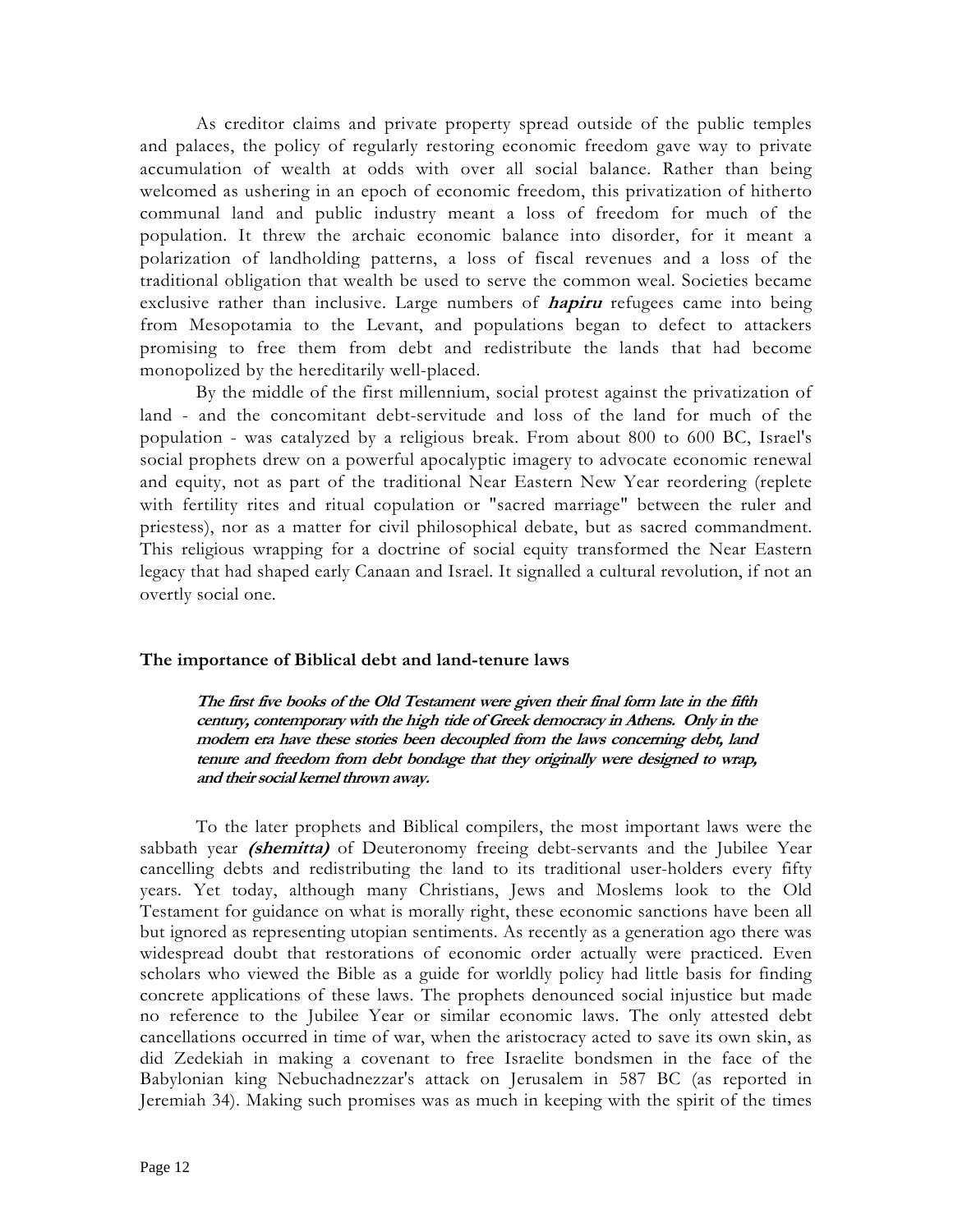throughout the classical world as was breaking them after the war was over (**viz.** the Roman secessions of the plebs and the story of Coriolanus).

Biblical scholarship has long been plagued by an absence of written records to confirm or deny how grounded the early narratives were in history. Matters are especially confusing with respect to the economic laws. What confirms their historicity is the discovery of Bronze Age Mesopotamian legal antecedents. These discoveries have wrought a revolution in Biblical studies in recent decades. **Indeed, what turns out to be ironic in studying the history of Near Eastern legal practices is that precisely those parts of the Biblical narratives that hitherto have been most in doubt-- the laws cancelling debts, freeing debt servants and redistributing the land to its traditional users-- turn out to be the most clearly documented Bronze Age legacy***.* However, they are attested more in the Babylonian core than in Israel. Indeed, the Babylonian experience survives today primarily in the transmuted form that has come down to us through the Bible.

Such laws extend over two millennia, from the Early Bronze Age diffusion of Sumerian and Babylonian practices to the Babylonian "captivity" in the sixth and fifth centuries, when the transplanted Jews came into intimate contact with Babylonian scholarship. The first five books of the Old Testament were given their final form late in the fifth century, contemporary with the high tide of Greek democracy in Athens. In 444 BC, Nehemiah, a Jewish official at Persian-dominated Babylon who had risen to the position of cupbearer under Artaxerxes, was allowed to go to Jerusalem to rebuild it. He won popular support by cancelling the debts and redistributing the lands that had been forfeited to local creditors. Making a second visit to Jerusalem, he solidified the groundwork for Ezra the scribe and his associated compilers, who reworked the Holiness Code of Leviticus into the idea of nothing less than a covenant with the Lord to promote economic justice in the land.

These Biblical redactors collated the stories of Moses recoiling against Egyptian inequity and leading the Exodus, of the conquest of Canaan behind Joshua, of the transition from judges to kings, and of the latters' backslidings which led the Lord finally to throw up his hands and let Israel and Judah be conquered by the Assyrians, Babylonians and Persians. The story of Israel's divine punishment served as a parable of how it would be rewarded for following a regime of economic justice but punished for permitting the wealthy to oppress the poor. The land was to be held in trust for the common weal, not relinquished to let the economically aggressive use it as a lever to achieve patronage over domestic clients and hence secular lordship over their countrymen (as occurred most notoriously in Rome). Unlike the case with the Bronze Age rulers who would be punished by their sun-gods for failing to promote social equity, the entire Israelite nation would suffer. Only in the modern era have these stories been decoupled from the laws concerning debt, land tenure and freedom from debt bondage that they originally were designed to wrap, and their social kernel thrown away.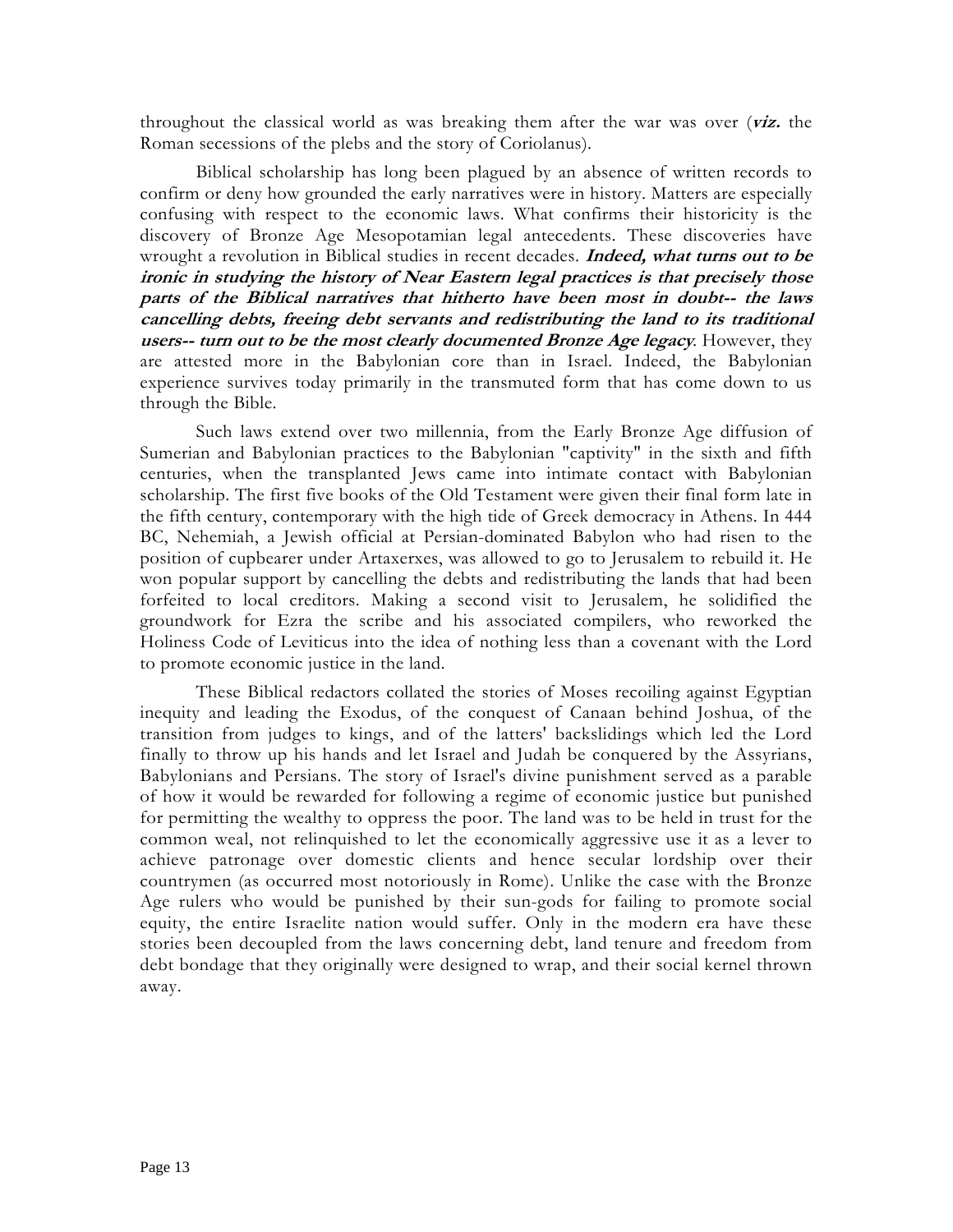## **I. THE BRONZE AGE SETTING FOR THE BIBLICAL LAWS**

#### **The archaic meaning of America's Liberty Bell**

The Mesopotamian cradle of enterprise has bequeathed a wealth of economic records and royal proclamations from about 2400 to 1600 BC undoing the economic disorder caused by interest-bearing debt mounting up beyond the ability of cultivators to pay. Cuneiformists studying these records have found the keys to many Biblical practices that have long been unexplained. The evidence shows that what undid the consequences of debt bondage and the forfeiture of lands was the periodic royal proclamation of economic "order and justice." Records of Near Eastern lawsuits leave no doubt that these restorations of order were indeed enforced in practice, and hardly were revolutionary, being proclaimed by rulers as part of their pledge to maintain economic justice - **amargi** and **nig.šiša** in Sumerian, **misharum** in Babylonian, **andurarum** in Assyrian, **shudutu** in Hurrian (the language spoken in Nuzi, upstream from Babylonia), and related terms elsewhere in the Near East.

The Liberty Bell is inscribed with a quotation from Leviticus 25:10: "Proclaim liberty throughout all the land, and to all the inhabitants thereof." Over the years these words have suggested to visitors such diverse ideas as our democratic freedom to vote and the American Revolution's slogan of no taxation without representation. But the full verse in Leviticus speaks of freeing debt bondsmen. It exhorts the Israelites to "hallow the fiftieth year, and proclaim liberty throughout all the land and to all the inhabitants thereof; it shall be a Jubilee unto you; and ye shall return every man unto his family." (And also every woman, child and servant, it may be added.) Lands were restored to their traditional holders or cleared of all debt encumbrances. With the symbolic sounding of the ram's horn on the Day of Atonement of this fiftieth year, the Jubilee renewed an equitable economic balance by undoing the adverse cumulative effects of indebtedness.

The Hebrew word translated as "liberty" in the Leviticus text is **deror***,* a cognate to the word **andurarum** in Mesopotamia's Semitic Akkadian language. The root meaning is "to move freely," like running water or, in the case of human movement, like bondservants who had been enslaved for debt but were freed to rejoin their families. As early as 2400 BC the Sumerian term **amargi** likewise signified the return of mothers to their families (or of daughters or other relatives to their mothers) who had been pledged for debts and forfeited to creditors. An alternative interpretation is that **amargi** proclamations restored the economy to its basic matrix of equitable balance, its "original status" or what today would be called a paradigm (Diakonoff 1982:45 and Charpin 1987:39). What is not in doubt is that **amargi** and cognate Near Eastern terms for freedom and order all were based on the idea of freedom from debt and its worst consequences - debt servitude and the loss of one's customary land-tenure rights.

Yet scholars prior to the 1970s shied away from reading these words as signifying either debt cancellations or economic order. There was a general preconception that such cancellations could not really have been proclaimed, or at least not enforced, without deranging social life. Creditor-oriented historians construed these terms in a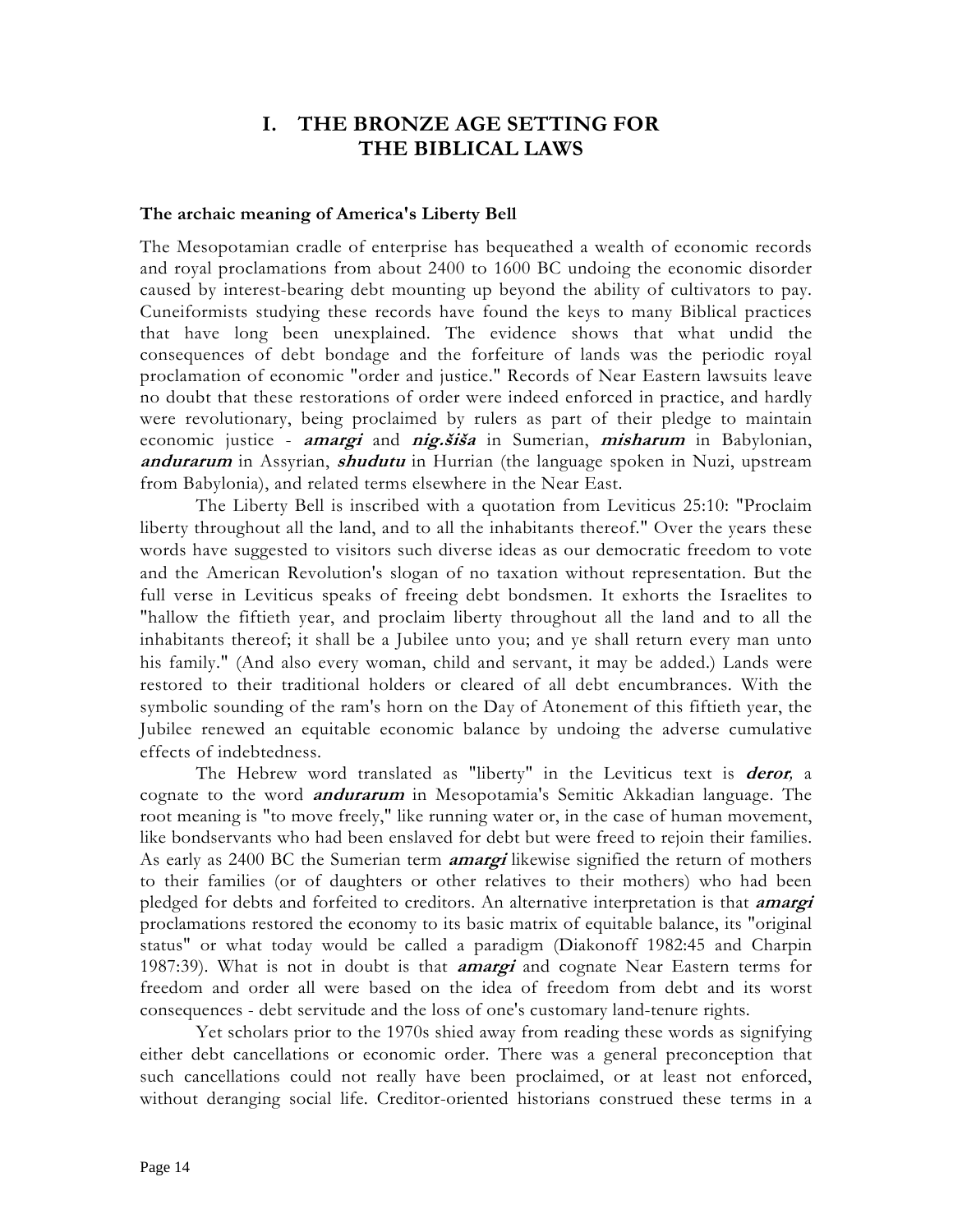more innocuous way, as freedom in an abstract sense or even as free trade, connoting the movement of goods free of tariffs or other state intervention. But all doubts as to the meaning have been dispelled in one archaic language after another. The type of economic freedom being referred to was the royal act of cancelling back taxes and other personal debts, restoring traditional family landholding rights and freeing citizens who had been enslaved for debt. These royal interventions ensured rather than encroached on general economic freedom.

## **Sumerian amargi and nig.šiša debt cancellations, 2400- 2125 BC**

**Today, defending the interests of w dows and orphans is almost invariably i associated with opposing inflation. However, the widows and orphans being protected are those fortunate enough to live on pensions or trust funds invested in bonds and other blue-chip financial securities whose income's purchasing power would be eroded by inflation. Heiresses and their children thus have become public- relations stand-ins for banks, insurance companies and other large**  institutional investors. Needless to say, this was not the case in archaic times. **Most widows and orphans were poor debtors, not rentier coupon-clippers***.* 

Enmetena, a ruler of Lagash c. 2404-2375, promulgated the earliest Sumerian debt cancellation on record, c. 2400 BC, after his military victory over the neighboring city of Umma. Like many subsequent such records, this edict is inscribed on a foundation brick for a local temple which he dedicated. Some 4500 years later, archaeologists unearthed the inscription. Its first translator, Maurice Lambert (1972), rendered its wording as follows: Enmetena "instituted liberty in Lagash. He restored the child to its mother, and the mother to her child; he cancelled interest," and probably the debts themselves. These debts would have been mainly crop-rent arrears or other payments owed to public collectors, for petty consumer lending was still relatively undeveloped. It should be noted that commercial claims were not affected by such edicts. Thus, merchant debtors were unaffected.

No doubt there were earlier **amargi** proclamations, as the Danish cuneiformist Niels Lemche (1979:16) believes. "Already Enmetena's inscription seems to point to an earlier development in the application of this term since it is also used in describing cancellation of interest" or debt principal, **shé.har.ra.** The word's root is **shé,** meaning barley, and seems originally to have referred to barley obligations. Thus, **amargi** proclamations cancelled personal debts and manumitted Sumerian debt-servants, but not war slaves or foreigners bought from dealers (mainly mountain girls). The Israelite practice likewise freed only Hebrew bondservants, not aliens (with the exception of the Exodus passage).

Enmetena's dynasty gave way to a series of rulers sponsored by Lagash's temples. The best known is Uruinimgina (2351-42 BC), whose famous "reform text" inscribed on colored clay cones displayed on the walls of a temple has come down to us in various versions. As typically was the case, he replaced his predecessor during the year, and at the first New Year festival of his rule (starting his "second" year) he cancelled the city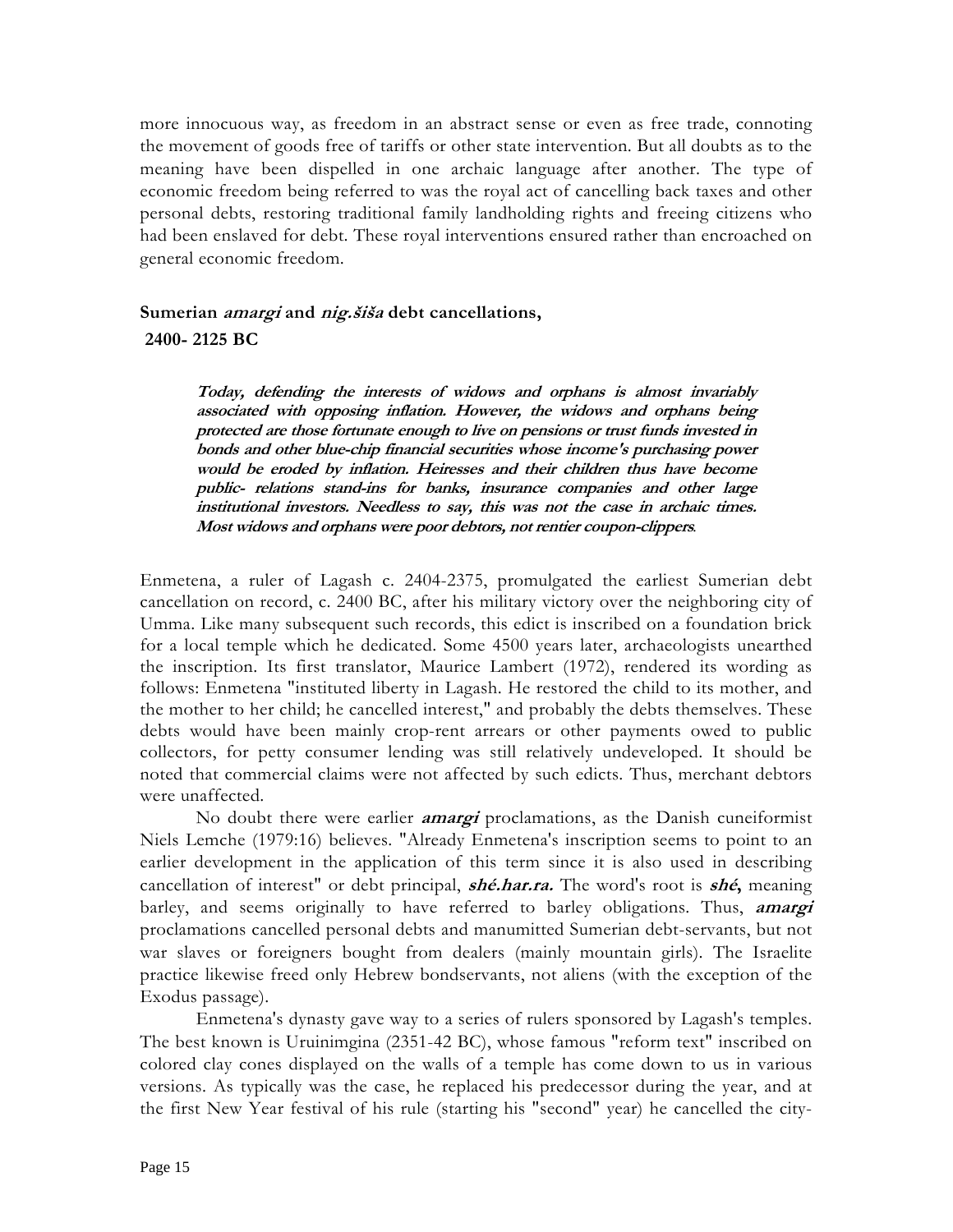state's agrarian debts and related fees owed to the palace and temples by cultivators and fishermen, shepherds and gardeners. Another type of debt consisted of the fines owed to compensate an injured party, which were being worked off by lawbreakers unable to pay. Uruinimgina's debt cancellation thus formed part of a general amnesty. As his clay cones put matters (SARI La 9.1), he "cleared and cancelled obligations for those indentured families." In a clay plaque version of this text (La 9.3) he says simply that "Debt servitude for theft has been abolished." Such amnesties are found in most New Year "Clean Slate" proclamations throughout the Near East, including Egypt's royal **sed** festival.

Lambert (1956:183) translates the next-to-last paragraph of Uruinimgina's text as follows: he "cleansed the dwellings of the residents of Lagash from usury *(***shé.har.ra)** engrossing (of grain), famine, theft, attacks and he instituted liberty *(***amar.gi***)* for them." Uruinimgina concluded his reforms with a covenant with his god Ningirsu promising that the powerful man could press no claim or legal suit against an orphan or widow. This is the first known such allusion, inaugurating a 4500-year practice of political pledges to defend the economic interests of widows and orphans, from the Near East via the Biblical lands into modern usage.

Such pledges usually have been used as a stock phrase signifying society's obligation to protect the poor in general from the wealthy. But in antiquity it meant protecting debtors, by cancelling their debts. Today, defending the interests of widows and orphans is almost invariably associated with opposing inflation. However, the widows and orphans being protected are those fortunate enough to live on pensions or trust funds invested in bonds and other blue-chip financial securities whose income's purchasing power would be eroded by inflation. Heiresses and their children thus have become public-relations standins for banks, insurance companies and other large institutional investors. Needless to say, this was not the case in archaic times. Most widows and orphans were poor debtors, not **rentier** coupon-clippers.

At the conclusion of Uruinimgina's text he uses the same term employed a halfcentury earlier by Enmetena. He states that when he "received the kingship from Girsu, he instituted **ama(r).gi'** (Lambert 1956:183n and SARI La 9.2). The analysis of subsequent **amargi** proclamations has left no doubt but that the term should not be translated vaguely as "liberty" or "freedom" in the abstract, but as an economic "Clean Slate."

Almost from the beginning of Uruinimgina's rule, Lagash came under attack from its rival city Umma. Its ruler Lugalanda conquered most of southern Mesopotamia, only to be conquered in turn by Sargon of Akkad (2334-2279 BC). Sargon's dynasty lasted over a century, and was so oppressive that southern Mesopotamia fell into a state of general rebellion. The chronology becomes weak during 2220-2120, but Lagash gradually recovered, and its ruler Ur-Bau began to rebuild the city's major temples and other sites around 2125. His son-in-law Gudea became one of the city's most renowned rulers, thanks to inscriptions he has left on many statues of himself.

The longest surviving Sumerian poem (1400 lines) commemorates Gudea's rebuilding of the temple of Gatumdug and the Clean Slate he proclaimed at the New Year festival at which the completion of the temple was celebrated. As would be the case with royal Mesopotamian legal texts for the next half-millennium, Gudea's inscription on his Statue B has a prologue and epilogue calling down curses on anyone who would deface it,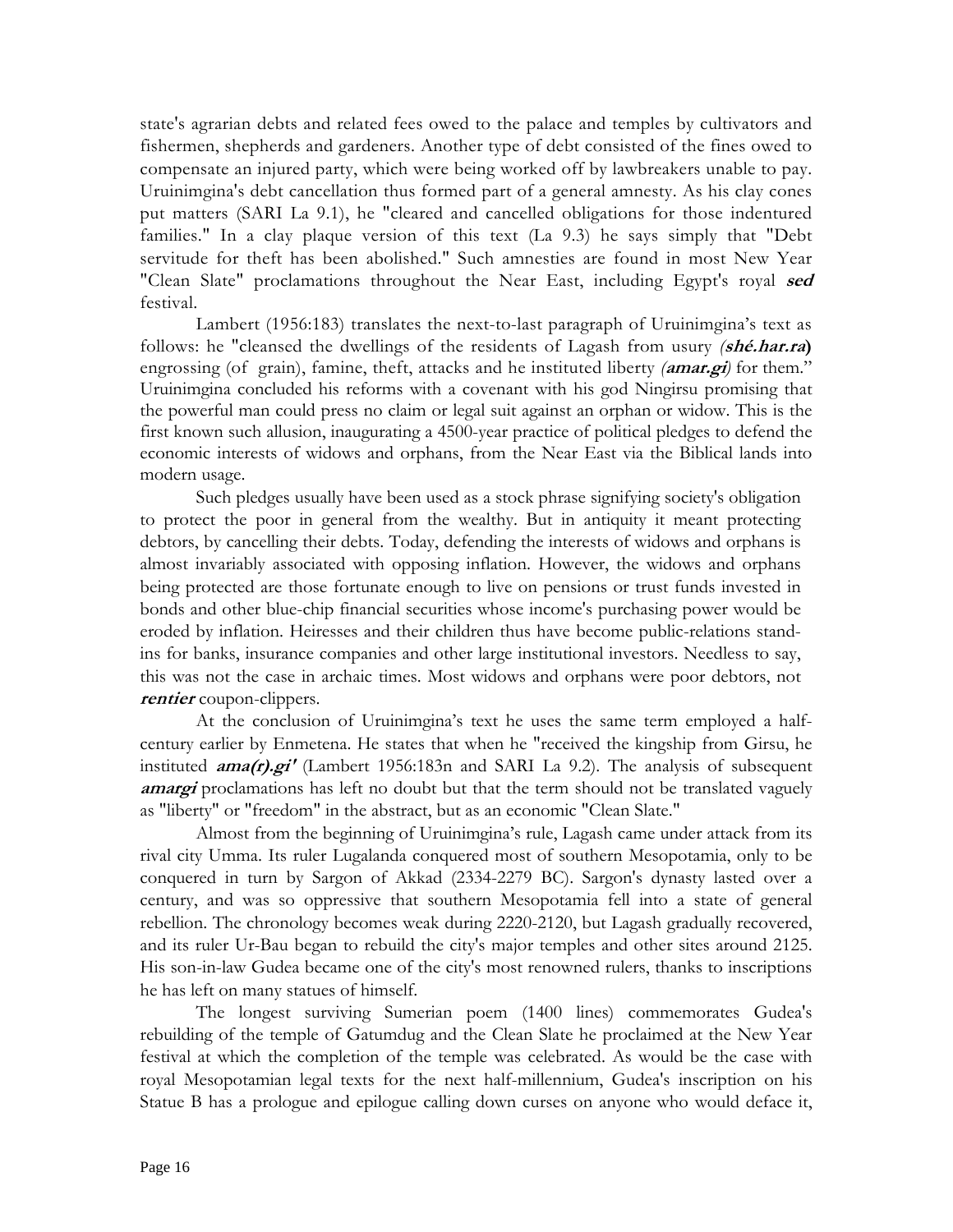alter its judgments or substitute someone else's name. Like Uruinimgina's inscription, it promises to protect the orphan and widow against the rich and powerful, specifically by cancelling personal debts. "Within the boundary of Lagash no litigant put a man on oath, no collector **(1u.har.ra)** entered into a man's home" (lines v:5ff. in Barton 1929). Thorkild Jacobsen's recent translation reads simply, "he remitted debts and granted pardons." In keeping with the ordinances of the city's justice-goddess Nanshe and city-god Ningirsu, Gudea "gave not the waif (over to the rich man,) gave not the widow over to (the powerful) man ... A grand period of equity had dawned for him" Jacobsen 1987:440 transl. Cylinder B xvii.17f and Statue B vii.29).

The New Year festival repeated civilization's creation of order out of chaos. This was the Bronze Age cosmological antecedent of subsequent Jewish religion, whose New Year celebration was much different from the Near Eastern saturnalia-type festival. Common to both such festivals was the idea of putting the world back in order. In Bronze Age times this involved cancelling the debts which, above all other factors, disturbed traditional economic balance and self-sufficiency on the land.

#### **The Third Dynasty of Ur replaces that of Lagash, 2112-2004 BC**

**An immutable aspect of the cosmic order, kittum is semantically the same as the Biblical `met (from \* amint), the original force of which still survives in the common loan-word Amen.' The independent function of a ruler, whether divine or human, is confined to misharum, that is, just and equitable implementation." These economic order edicts restoring fixed and presumably timeless norms of justice thus were not exactly reforms, but part of a long established tradition.** 

The spark of revolt against the Akkadian and Gutian occupations spread from Uruk c. 2120 BC, and in the turmoil power was seized by UrNammu of Ur (2112-2095). He founded that city's third dynasty, which governed southern Mesopotamia for a century. This period generally is interpreted as being a despotism, for Ur held a much tighter military and bureaucratic control over the land than Sargon's Akkadians had done.

Ur-Nammu's son Shulgi ruled nearly half a century (2094-2047 BC), and commemorated Ur-Nammu's rule with an extensive set of laws. Both father and son seem to have inaugurated their rule with a debt cancellation, as Shulgi pledged to "establish equity and justice in the land." The "social" section of Shulgi's text (lines 162-68) concludes with his commitment to protect the economically weak from the wealthy: "The orphan was not delivered up to the rich man; the widow was not delivered up to the mighty man; the man of one shekel was not delivered up to the man of one mina." These phrases recall Uruinimgina's text, and foreshadow the prologue to Lipit-Ishtar's laws in Isin (discussed below), as well as those of Hammurapi. In Shulgi's inscription the Sumerian terms **nig.šiša** (equity) and **nig.gina** (justice) were the antecedents to Babylonian **misharum** and **kittum** respectively. Ephraim Speiser (1953: 874 and 1963:537) describes how **kittum** represents "that which is firm, established, true" on the highest and most abstract level, while **misharum** means "equity, justice" in the sense of timely reforms to address specific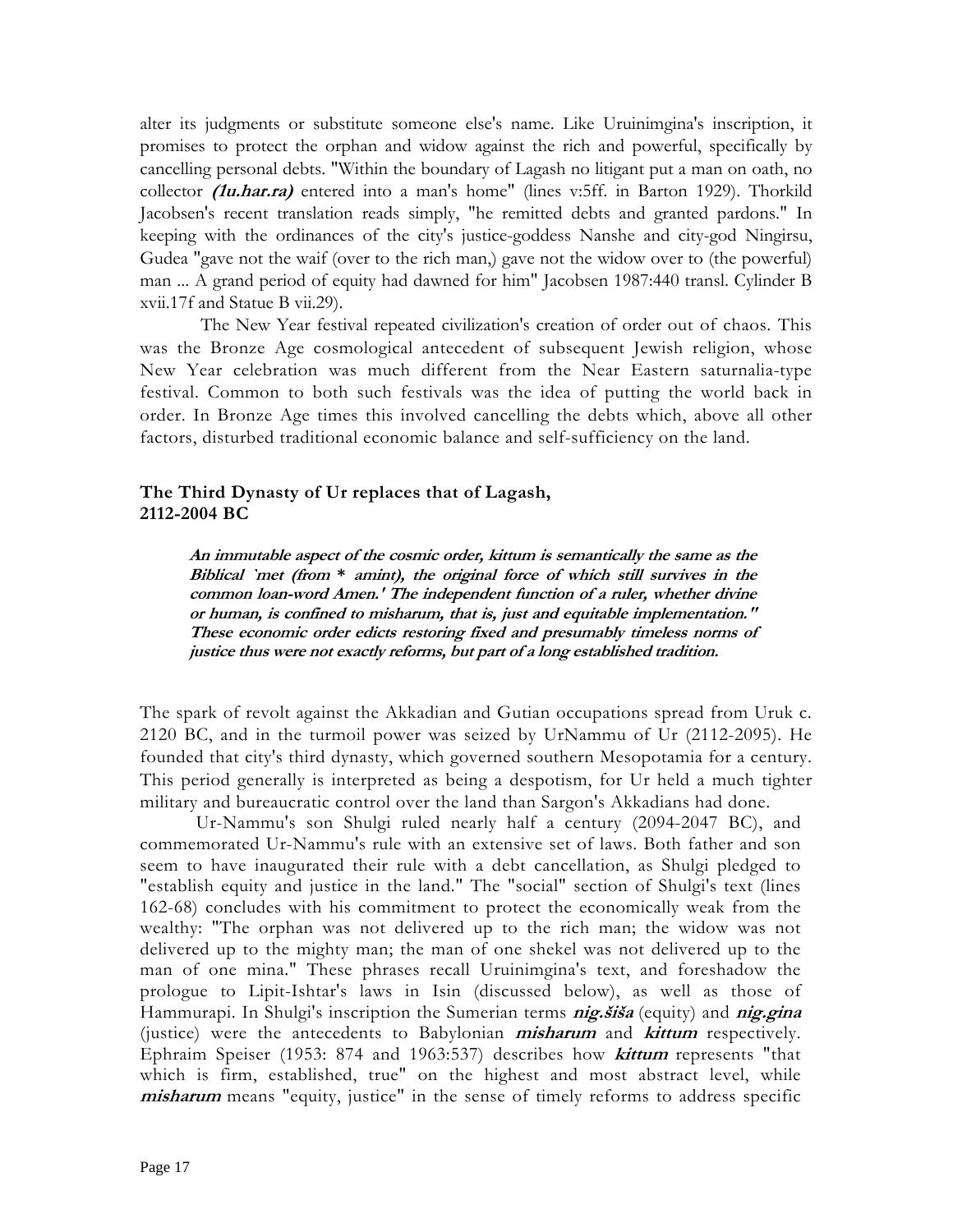civil disequilibrium. "The two nouns are mutually complementary.... An immutable aspect of the cosmic order, **kittum** is semantically the same as the Biblical **`met** (from **\*** *'***amint),** the original force of which still survives in the common loan-word `Amen.' The independent function of a ruler, whether divine or human, is confined to **misharum,** that is, just and equitable implementation." These economic order edicts restoring fixed and presumably timeless norms of justice thus were not exactly reforms, but part of a long established tradition.

## **The Isin and Larsa periods, 2000-1800 BC**

By about 2017 BC, Ur found itself under attack by Amorites ("Westerners") from the Arab desert and from Elam to the east. In the turmoil, a local Amorite official of Ur, Ishbi-Irra, broke away from Ur to found a dynasty in the neighboring town of Isin. It had fifteen rulers during more than two centuries of rule, but only dominated the region for about a century. During a tumultuous eight decades 1974-1896 BC, five consecutive rulers left inscriptions cancelling debts with **nig-šiša** acts. The first to do so was Iddin-Dagan (1974-1954), as did his successor Ishme-Dagan (1953-1935). It may be significant that the latter's debt annulment was associated with mounting a military campaign, for just before his coronation the northern town of Ashur seems to have attacked the south. Ishme-Dagan's **nig.šiša** proclamation may have been aimed at protecting the agricultural base of his soldier-peasantry from the encroachments of tax officials and usurers. In any case, Isin retained its independence.

The next ruler of Isin, Lipit-Ishtar (1934-1924 BC), cancelled back taxes and other debts with a **nig.šiša** act three years after taking the throne. His motive apparently was to mobilize his subjects for war against the imperial designs of a ruler in neighboring Larsa. Lipit-Ishtar left a body of laws which, like those of Ur-Nammu, led off with a **nig.šiša** debt cancellation. The prologue states that he had been chosen by the gods Anu and Enlil to establish order and equity in the land. He "procured ... the freedom **(nig.šiša***)* of the sons and daughters of Nippur, the sons and daughters of Ur, the sons and daughters of Isin, the sons and daughters of Sumer and Akkad upon whom … slaveship ... had been imposed."

Lipit-Ishtar was followed by an interloper, Ur-Ninurta (1923-1896 BC), who also proclaimed a **nig.šiša** act, as did Irra-Imitti (1868-1861), Enlil-Bani (1860-1837) and no doubt other Isin rulers. But by this time other cities were becoming dominant. The data on their proclamations are collected in Edzard 1957 and Kraus 1984.

Especially significant was the northern trading town of Ashur. It developed farflung trade connections thanks to its favorable location on the Tigris intersecting the east-west caravan trade route along which tin was carried from the east (probably Afghanistan) to points as far west as Asia Minor. Indeed, many of the records concerning Ashur have been unearthed at one of its trade colonies, Kanesh, in central Anatolia (Cappadocia, directly north of the Phoenician coast of the Mediterranean). Commercial records show Assyrians and Anatolians falling into debt to each other at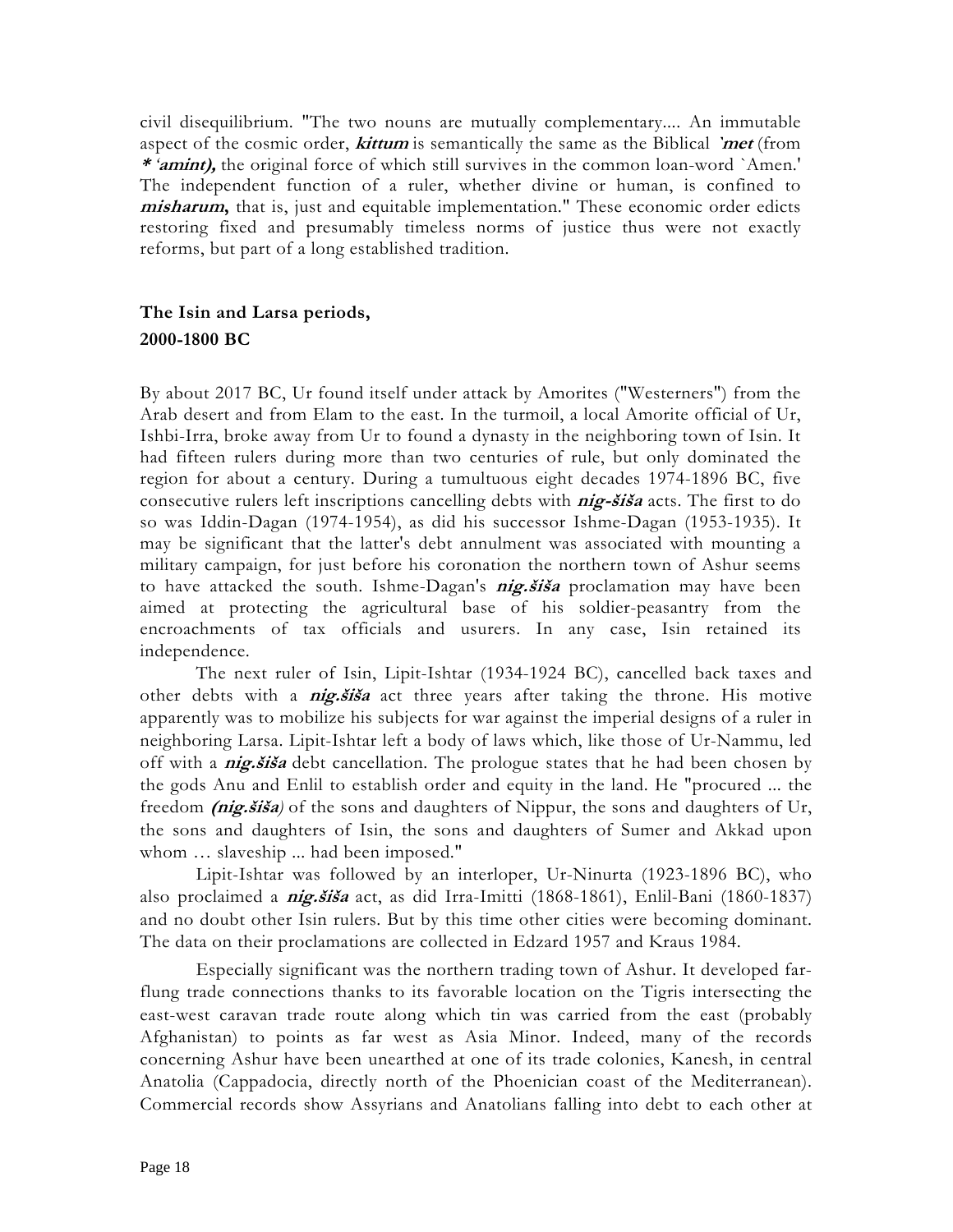interest charges which mounted up rapidly at the commercial rate of 20% or even 30% among the Assyrians, and twice this rate (some-times even more) for native Anatolians. According to the Turkish cuneiformist Kemal Balkan (1974:30), "Often one reads in Cappadocian tablets that, because of debt, an Anatolian not only mortgaged his property, but also was compelled to pledge one of the members of his family, or even that a whole family was obliged to ' enter the house' of their creditor until the outstanding debt was paid." When these consequences became widespread, local rulers might decree a general debt cancellation, called **hubullum** (debt) **masa'um** (to wash), literally "a washing away of the debt [records]," that is, a dissolving of the clay tablets on which financial obligations were inscribed. As a byproduct of these "washing" promulgations, concludes Balkan, "properties or persons taken as pledges for debts, or compulsorily sold against debt, would have been returned to their original owners or families."

Two Assyrian rulers from 1950-1900 BC - Ilushuma and his successor Erishum - have left building inscriptions commemorating debt cancellations. Ilushuma announces that "I have established the freedom *(***andurar)** of the Akkadians and their children. I have washed their copper and established freedom" throughout southern Mesopotamia, from the Persian Gulf up to Ashur (Kraus 1984:103). The next recorded Assyrian debt cancellation is that of Erishum, who goes out of his way to be as comprehensive as possible: "I proclaimed a remission of debts payable in silver, gold, copper, tin, barley, wool, down to chaff" This would seem to cover the spectrum of whatever creditors might cite in an attempt to claim that their specific loan was exempt from the general debt remission. (There is some debate over whether this inscription refers to a debt cancellation or merely frees trade in these commodities. But in view of its context in a temple foundation, it certainly seems to be a Clean Slate.)

The strongest town in southern Mesopotamia for a century after the power of Isin waned, c. 1900 BC, was Larsa. Like Isin, it was ruled by an Amorite dynasty. In the generation preceding Hammurapi of Babylon, the Larsa dynasty's last ruler, Rim-Sin (1822-1763), proclaimed a Clean Slate, "purifying the foreheads" of his subjects who had been reduced to debt-servitude. Unlike the rulers of Isin and Babylon, Rim-Sin did not refer to "freedom" proclamations in any of his year-names, but Kraus (1958:201f. and 1984:31ff.) finds numerous references in Larsa legal contracts to imply that he cancelled debts on at least three occasions. For instance, in the 26th year of his rule Rim-Sin dug the "Economic Order/Freedom Canal" **(id nig.šiša),** apparently commemorating a **nig.šiša** proclamation. (On Rim-Sin's measures, see also Charpin 1980:273f. and 133f., and W. G. Lambert 1960:54f. and 1969:151.)

Rulers of other towns also proclaimed Clean Slates. In the north western town of Der, Nidnusha appears to be the first on record to have used the term **misharum** to signify a debt cancellation. Rulers in upstream Hana and Eshnunna also proclaimed **misharum***.* All these rulers seem to have recognized that if they permitted usury, debtservitude and the sale of debt-slaves from one town to another to continue, much of the population would end up losing its lands and thus would be unable to pay duties or taxes, provide labor services or serve as a fighting force. This economic degradation is what happened in classical Greece and Rome over a thousand years later. What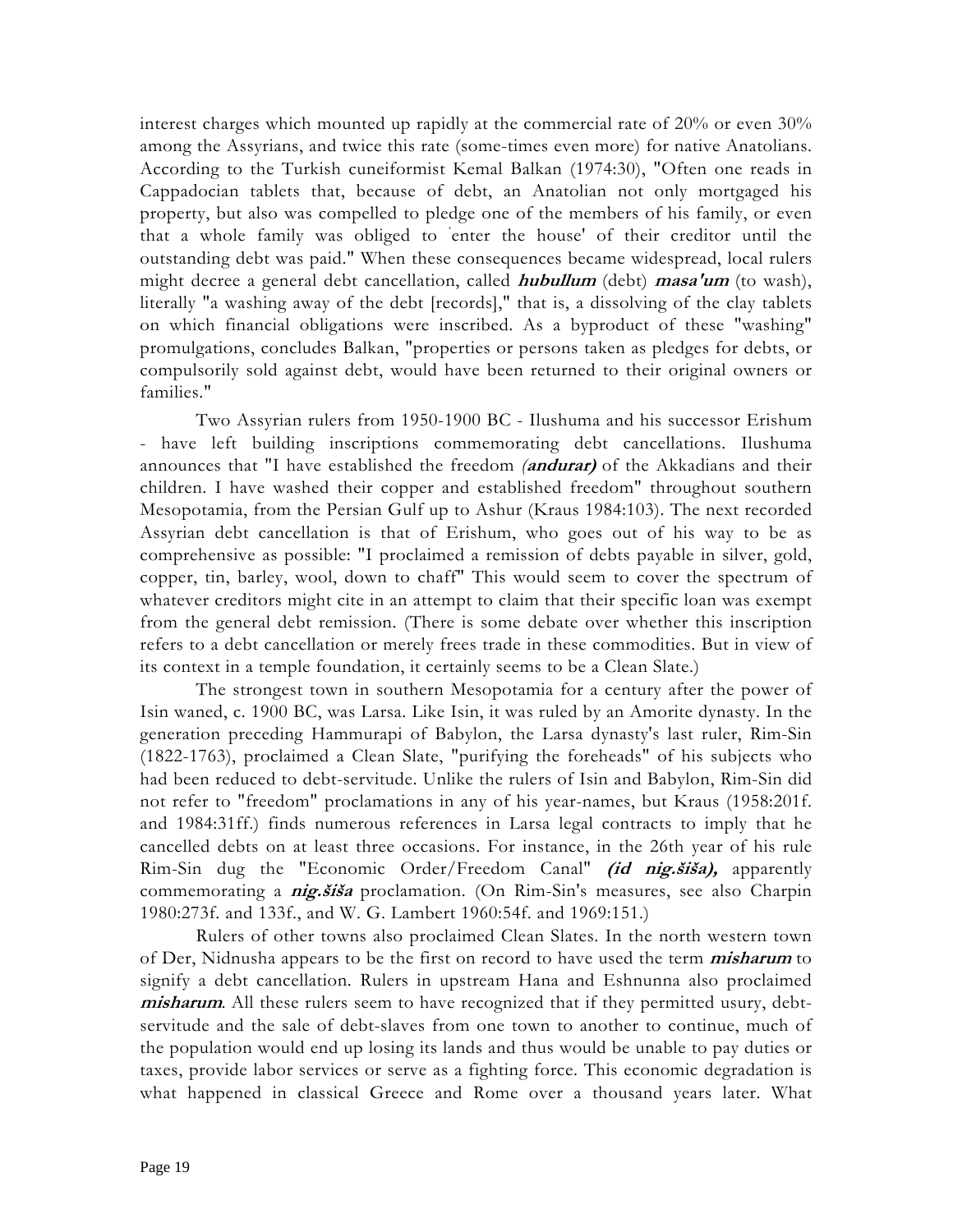stopped emerging oligarchies from enriching themselves at the expense of the palace (and of social balance at large) was the fact that rulers repeatedly acted to subordinate mercantile wealth (especially usury claims) in the interest of promoting general freedom. The Middle Bronze Age was still far from being ripe for oligarchies to break free of palace control, to say nothing of unseating rulers.

In the early 1700s, Rim-Sin extended his military power throughout much of southern Mesopotamia, and entered into an alliance with Hammurapi of the upstream town of Babylon, who had taken the throne in 1794 BC. Thirty years later, in 1764, Hammurapi turned on his erstwhile ally and defeated Larsa. For the next century the history of Mesopotamia would be shaped by Hammurapi and his successors.

## **Debt cancellations by the rulers of Hammurapi's dynasty, 1900-1600 BC**

#### **Misharum acts released cultivators from he threat of debt servitude t resulting from financial arrears. This gave them a stake in the society whose boundaries they were fighting to extend.**

Hammurapi's laws, inscribed circa 1762, are the period's longest and best known inscription, but they no longer are described as constituting a "code." They were more in the character of model rulings, not binding law as our epoch understands the term. Hammurapi's truly binding edicts were his proclamations of justice and economic order cancelling back taxes and other agrarian debts. It was these **misharum** edicts that maintained widespread land tenure for Babylonia's indebted soldier-peasantry, by saving the land from passing out of the hands of the population at large to creditors on more than just a temporary basis.

The designated occasion for clearing Babylonia's financial slate was the New Year festival, celebrated in the spring. Babylonian rulers oversaw the ritual of "breaking the tablets," that is, the debt records, restoring economic balance as part of the calendrical renewal of society along with the rest of nature. Hammurapi and his fellow rulers signaled these proclamations by raising a torch, probably symbolizing the sungod of justice Shamash, whose principles were supposed to guide wise and fair rulers. Persons held as debt pledges were released to rejoin their families. Other debtors were restored cultivation rights to their customary lands, free of whatever mortgage liens had accumulated.

Sumulael (1880-1845), the second ruler of Hammurapi's dynasty, helped prepare the ground for Babylon's expansion by proclaiming freedom from debts at the start of his rule. The word he used, **misharum***,* stems from the Semitic sign ISHR (Hebrew **iashar).** Its Akkadian form **esheru** is related to Sumerian **šiša** making **nig.šiša** and **misharum** linguistically related terms to cancel debts from Ur III through Isin and Babylon.**\*** Six consecutive rulers of Hammurapi's dynasty cancelled debts during a 166 year period extending from his father, Sin-Muballit, in 1812 through Ammisaduqa (Hammurapi's great-great-grandson) in 1646.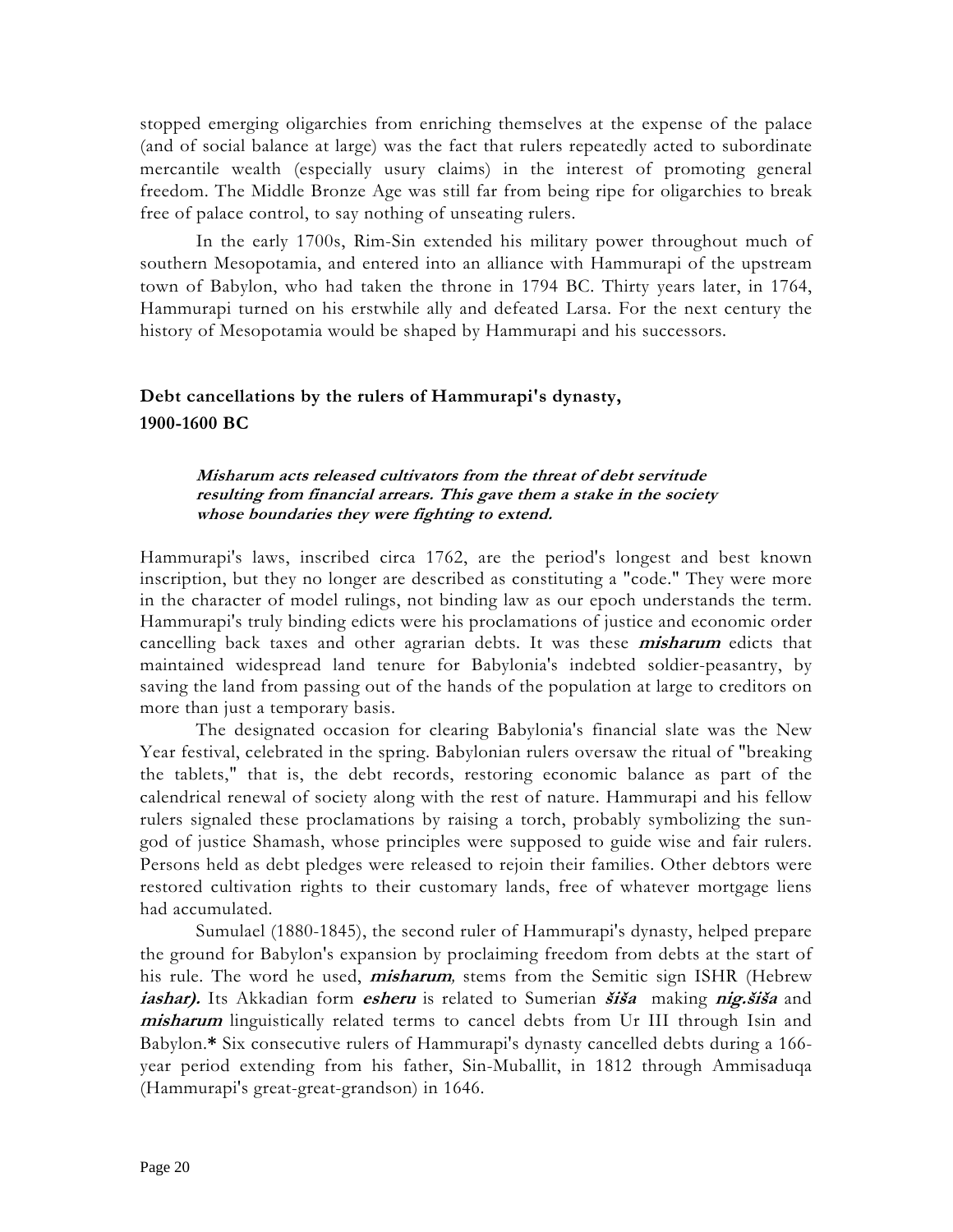The underlying idea reflected a Bronze Age cosmology in which sun-gods of justice endorsed rulers as their earthly administrators. As noted above, Babylon's sungod was Shamash, from whom Hammurapi is depicted receiving his laws. Elam and other regions had similar deities, as did the neo-Babylonians a millennium later. Shamash had two children, **kittu** and **misharu,"**right" and "justice." (Speiser 1967:313- 23 discusses their mutual relations.) As the sun-god, Shamash was patron of the New Year festival, the Bronze Age solar holiday **par excellence** and the occasion on which new rulers ascended the throne, inaugurating their rule by proclaiming equity and order.

Giving Babylon's soldier-peasantry unencumbered tenancy rights on their lands was central to the military campaigns started by Hammurapi's ambitious father from the time he inherited the city's throne in 1812 BC. **Misharum** acts released cultivators from the threat of debt-servitude resulting from financial arrears. This gave them a stake in the society whose boundaries they were fighting to extend. Sin-muballit's inaugural **misharum** act was repeated in the years 1803 and 1797, apparently to consolidate popular support.

When Hammurapi succeeded his father in 1792 BC, his inaugural political act likewise was to "proclaim freedom" with a **misharum** edict. As in the case of his predecessors, this was considered so important that it was memorialized in his date formula. Also as in the case of his father, Hammurapi's debt cancellations prepared the ground for new military campaigns. He annulled debts again in 1780, 1771 and 1762 , and each such occasion seems to have accompanied a conquest. The first such proclamation occurred on the eve of his initial incursion east of the Tigris. The last one, in 1762 - on the thirtieth "Jubilee" year of his rule - followed the defeat of Rim-Sin, as noted earlier. This probably was the year in which he inscribed his famous laws, for their prologue lists his conquests and public achievements down through his 1761 victory over Rim-Sin. The words of its epilogue reflect the idea of justice characteristic of Babylonian ideology: "that the strong might not oppress the weak, that justice might be dealt the orphan and widow ... to give justice to the oppressed" (xxiv:55-90).

**<sup>\*</sup>** *See Edzard 1957:68,125,165f, Bottero 1961:150 and Kraus 1958:196-208 and 224-32, as well as Finkelstein 1965 and 1961. Edzard finds Sumulael to be the first documented ruler to use the phrase "breaking the tablets" as a synonym for cancelling debts by a* **misharum** *act. The term appears in one of his date formulae, and later is used by Hammurapi's son Samsuiluna, as well as in Eshnunna. Landsberger (1939:231) points out that when Sumulael used the phrase "breaking the tablets" he "meant not only the debt obligations, but also the sale (forced sale?) and hence turning over children for adoption*."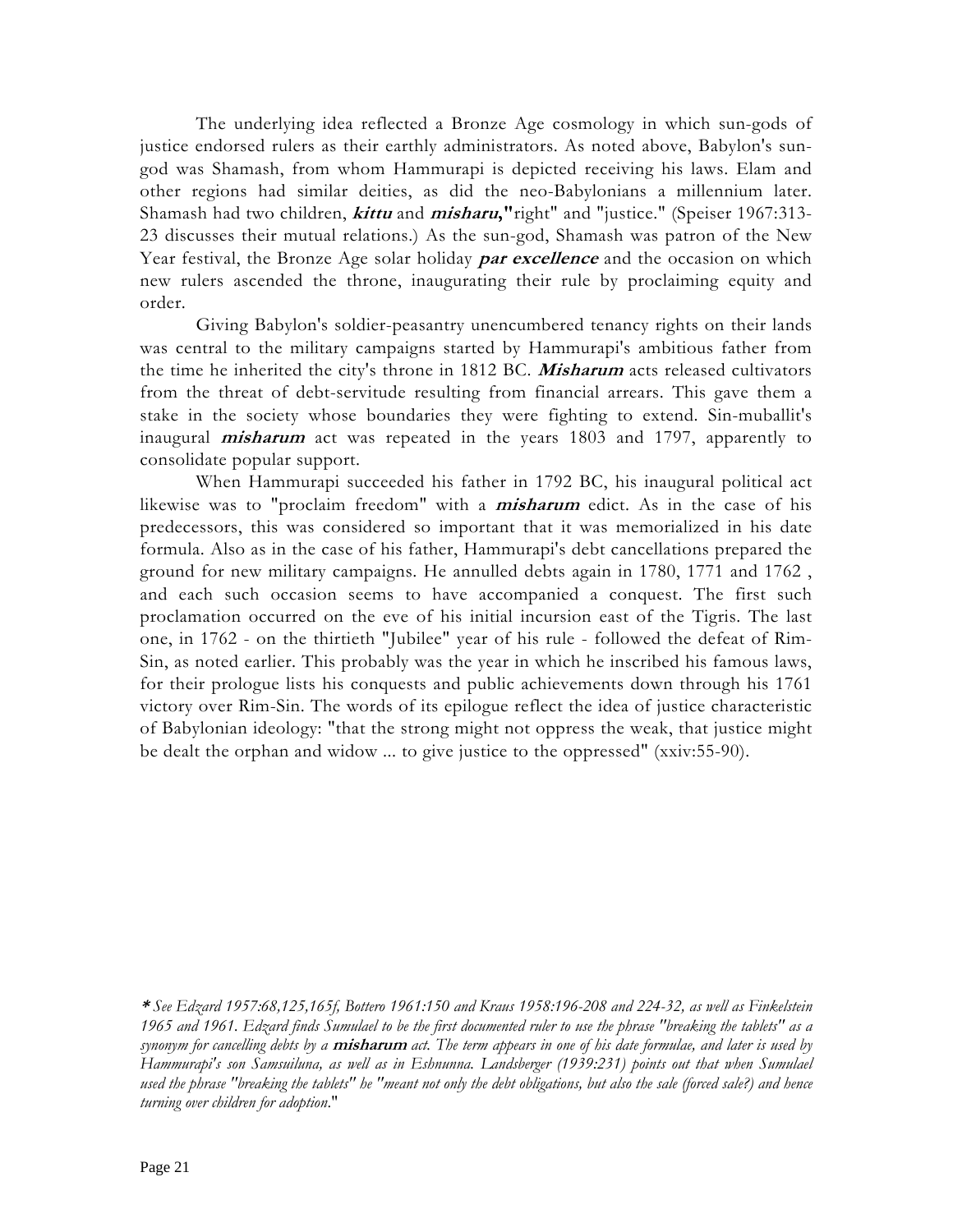## **The cosmology of Bronze Age social reorderings and the New Year festival**

#### **Hammurapi annulled debts again in 1780, 1771 and 1762, and each such occasion seems to have accompanied a conquest.**

As was the case throughout the Bronze Age Near East, social structuring reflected the rhythms of the celestial heavens, from the sun out to the outermost visible planet, Saturn. The latter (Nabu in Babylonian) was known as the "planet of justice." The fact that its period of revolution around the sun is just under 30 years related it to the solar calendar which divided the year into standardized 30-day months. This correlation of periodicities - "a month of years" - seems to explain the timing of the Babylonian and Egyptian Jubilee years. However, all explanations are modern reconstructions, for it would have been anachronistic for Bronze Age writers to have bequeathed an explanation of why they did things the way they did.

Cuneiformists have noted the parallel between the royal economic and social acts performed at the Babylonian New Year festival and the Creation Myth, which was publically read aloud twice. The Mesopotamian idea of creation did not involve a fresh creation of matter and life, but an ordering of chaos into formal shapes. "Like Marduk in the Creation Epic," observes Jean Bottero (1961:159), the new ruler "finds himself confronted with a kind of chaos, and he must make a cosmos," that is, reestablish traditional "normal" order, free of the imbalances that built up during the preceding period. In this way society, through its ruler (who acted the role of the sun-god in the staged battle against the lunar chaos-dragon Tiamat) won the cosmic struggle against disorder, creating the world anew - the social as well as the physical cosmos.

The guiding spirit was one of rebirth of calendrical nature combined with social justice--the regeneration of nature and society. Moral and physical blight was purged as men and beasts, houses, barns and temples were cleansed. During the course of the festival the rich and poor acted "ideally" towards each other in an auspiciously utopian atmosphere. Charpin (1987:39) points out that the Sumerian cuneiform sign for **amargi** signified the cyclical trajectory of the sun as well as the return of persons or property to their original status. The inference is that just as the sun returned each New Year to its celestial point of origin, so the Mesopotamian "rulers of justice" proclaimed what Mircea Eliade has called "the Eternal return."

Some New Year festivals were more important than others, above all when new rulers took the throne and acted the role of the sun-god for the first time-- and put the world back in order by proclaiming an economic amnesty so as to inaugurate their reign in an auspicious manner. Other important occasions were the dedication of new temples or the rebuilding or extension of existing ones. As Henri Frankfort (1953:11) has described the logic of these proclamations: "The inauguration of the temple took place on New Year's Day, so that the new beginning, which had been brought about by so great an effort of all, would be carried forward on the current of the new life which now set in."

When the ruler proclaimed justice at these festivals, he raised a flaming torch signalling his act (or possibly a golden torch symbolizing justice). This was the Bronze Age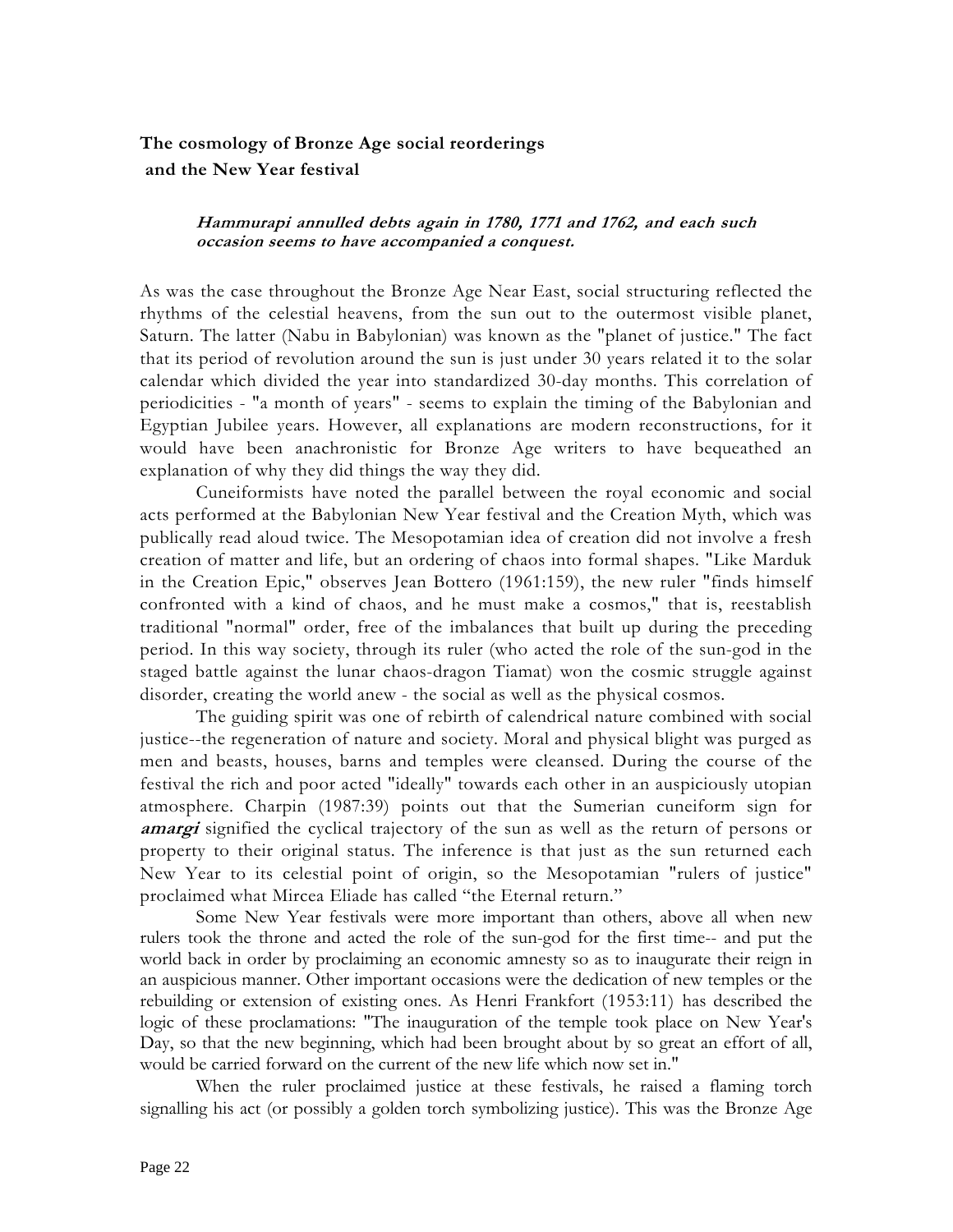idea of enlightenment, and it forms the takeoff point from which Biblical practices would be modified in the first millennium. The Babylonian ruler Ammisaduqa, for instance, was praised as having risen like the sun over his land to establish "straight (correct) order" for his subjects.

#### **Misharum acts after Hammurapi**

**By the time Ammisaduqa (1646-1626) took the throne, misharum acts had**  become very detailed in order to block creditor attempts to evade them. These periodic restorations of the status quo ante were made relatively easy by the **fact that even when the land was pledged, sold or temporarily relinquished to**  creditors foreclosing on personal or tax obligations, the debtors rarely were **expelled from their lands.** 

**The ideas of Sumerian amargi and nig.šiša, Assyrian andurarum, Babylonian misharum, Hebrew deror and related Near Eastern terms signify social justice not in an innovative reformist sense, but in a truly conservative one - a social cosmos that periodically restores a pre-existing status quo.** 

Hammurapi lay dying in 1749 BC, having ruled for forty-two years. A letter by his son Samsuiluna tells how, upon taking the throne, he found the land so burdened by debt that he remitted the payments in kind due from many types of royal tenants. To strengthen their position he "restored order **(misharum)** in the land," remitting tax arrears and directing that all tablets be broken recording non-commercial debts. "In the land, nobody shall move against the `house' of the soldier, the fisherman and other subjects." His inaugural (second) year accordingly was named "The year in which Samsuiluna established freedom *(***amargi)**  in Sumer and Akkad," using the old Sumerian term from nearly eight hundred years earlier.

His proclamation cancelled all agrarian debts that had accumulated since the last such **misharum** act some thirteen years earlier. Hammurapi had delegated substantial economic power to local leaders in exchange for their support, but neither Samsuiluna nor subsequent rulers found their interest to lie in benefiting these officials, merchants and other creditors at the expense of cultivators. Indeed, not to have restored the **status quo** ante would have violated social tranquility as well as the balance of Babylonia's economic cosmos that good rulers were supposed to oversee.

Even so, larger towns began to break away from Babylon during Samsuiluna's rule (1749-1712). He proclaimed **misharum** again in 1741, but by this time much of Babylonia was so devastated that the marshy Sealand in the far south managed to conquer the land as far north as Nippur. Under these conditions traditional restrictions limiting the sale of rural land outside of local kin groupings were loosened. Fields and other properties passed into the hands of temple and palace officials with ready cash.

Samsuiluna's successor Abi-Eshuh (1711-1684 BC) proclaimed **misharum** upon taking of the throne, as did his successor Ammiditana (1683-1647), who repeated these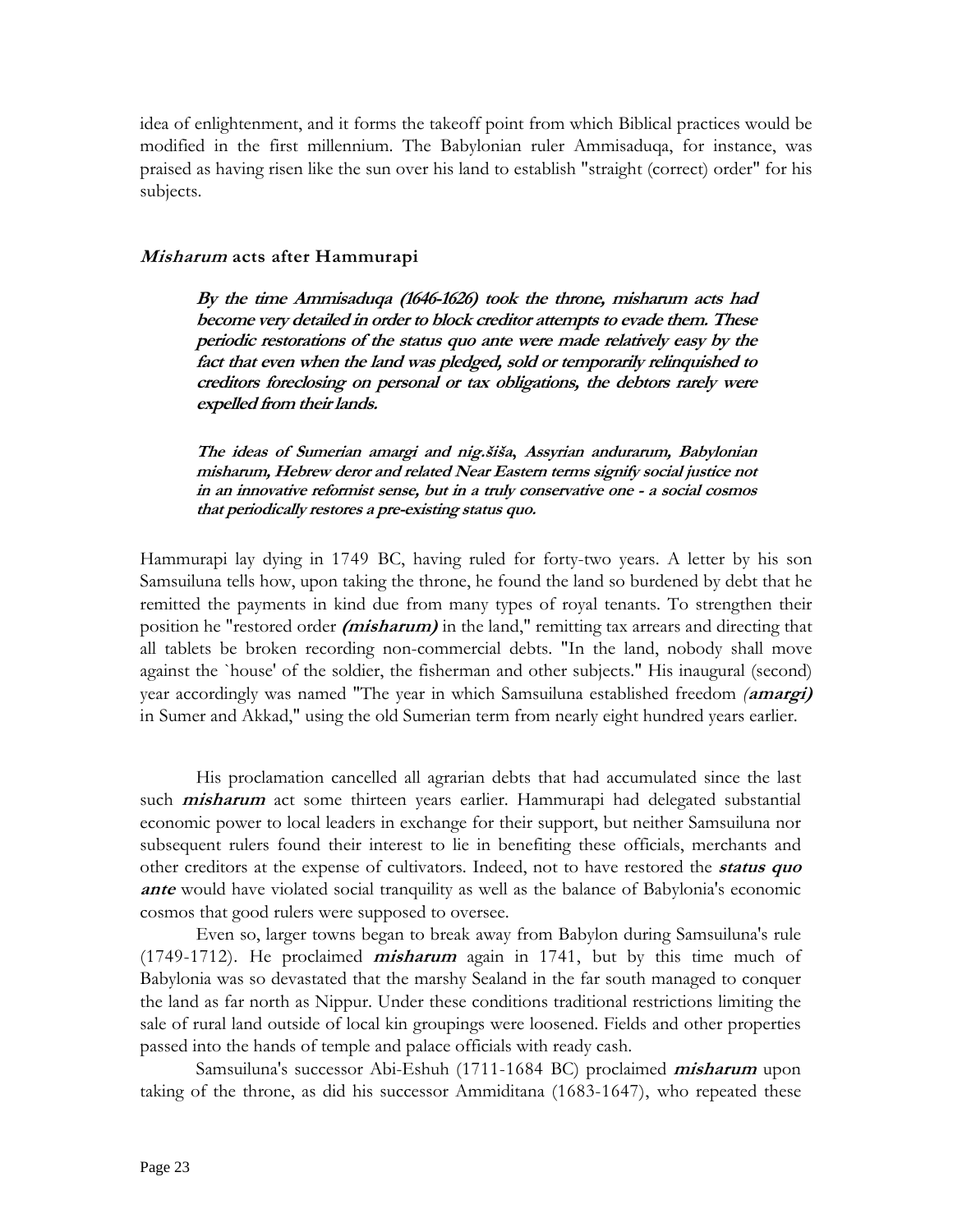acts in 1662 and 1647. By the time Ammisaduqa (1646-1626) took the throne, **misharum** acts had become very detailed in order to block creditor attempts to evade them. Ammisaduqa declared **misharum** upon his accession and again ten years later, in 1636. His act is the longest and most detailed of all the Mesopotamian rulers. It is the only complete *misharum* act on record, and is the last major document of the Amorite dynasty. A key document for understanding the Bronze Age economic cosmos, it provides a virtual map of the various type of financial relations and land tenure arrangements in the eighteenth and seventeenth centuries BC.

Ammisaduqa's inaugural 1646 edict annulled the agrarian debts that had been run up by cultivators during the preceding reign, that is, since 1662. Creditors or tax officials who had foreclosed on such debts were obliged to "refund whatever he received through collection. He who does not make a refund in accordance with the royal decree shall die" (§5, in ANET<sup>3</sup> lines 36-41). If a creditor "prematurely collected by means of pressure, he must refund all that he received through such collection or be put to death."

Obviously we are not dealing with a merely literary cosmological principle. Ammisaduqa's act goes out of its way to "anticipate a certain amount of skullduggery and fraud aimed at circumventing the effect of the edict," observes Finkelstein (1969:58). Law suits of the period bear this out. It seems that when rulers proclaimed **misharum***,*  all tax and debt tablets were supposed to be handed over to the authorities to be broken, along with all rural property contracts. "Astounding as it must appear to our normally skeptical eyes," he concludes (1965:244ff.), instead of the **misharum** institution being "a pious but futile gesture," the fact is that "at the promulgation of the **misharum** formal commissions were established to review real-estate sales."

Anticipating that some creditors might try to perpetrate a deception by having their claims "drawn up as a sale or a bailment and then persist in taking interest," Ammisaduqa's edict voided such documents, thereby annulling the transfers (§6). As in §5, creditors arrogant enough to try and "sue against the house of an Akkadian or an Amorite for whatever he had loaned him" were threatened with the death penalty. The following paragraph laid down a similar punishment for creditors who tried to conceal their barley or silver loan as a **bona fide** mercantile investment for an equity share in the profit rather than for interest. Subsequent paragraphs provide more details elaborating the edict's legal force.

These periodic restorations of the **status quo ante** were made relatively easy by the fact that even when the land was pledged, sold or temporarily relinquished to creditors foreclosing on personal or tax obligations, the debtors rarely were expelled from their lands. Harvesting and other rural functions continued with the same personnel and in much the same way. Unlike the case in Roman Republican times, lands passing into the hands of creditors were not stocked with slaves. What changed was the nominal but usually only temporary ownership of the land, and consequently the distribution of crops or income as between the cultivator-occupant and absentee creditor-become-owner. The important thing is that cultivators were able to survive without losing their land and personal freedom permanently, and hence without having to flee the country as would become a widespread practice throughout the Near East by about 1400.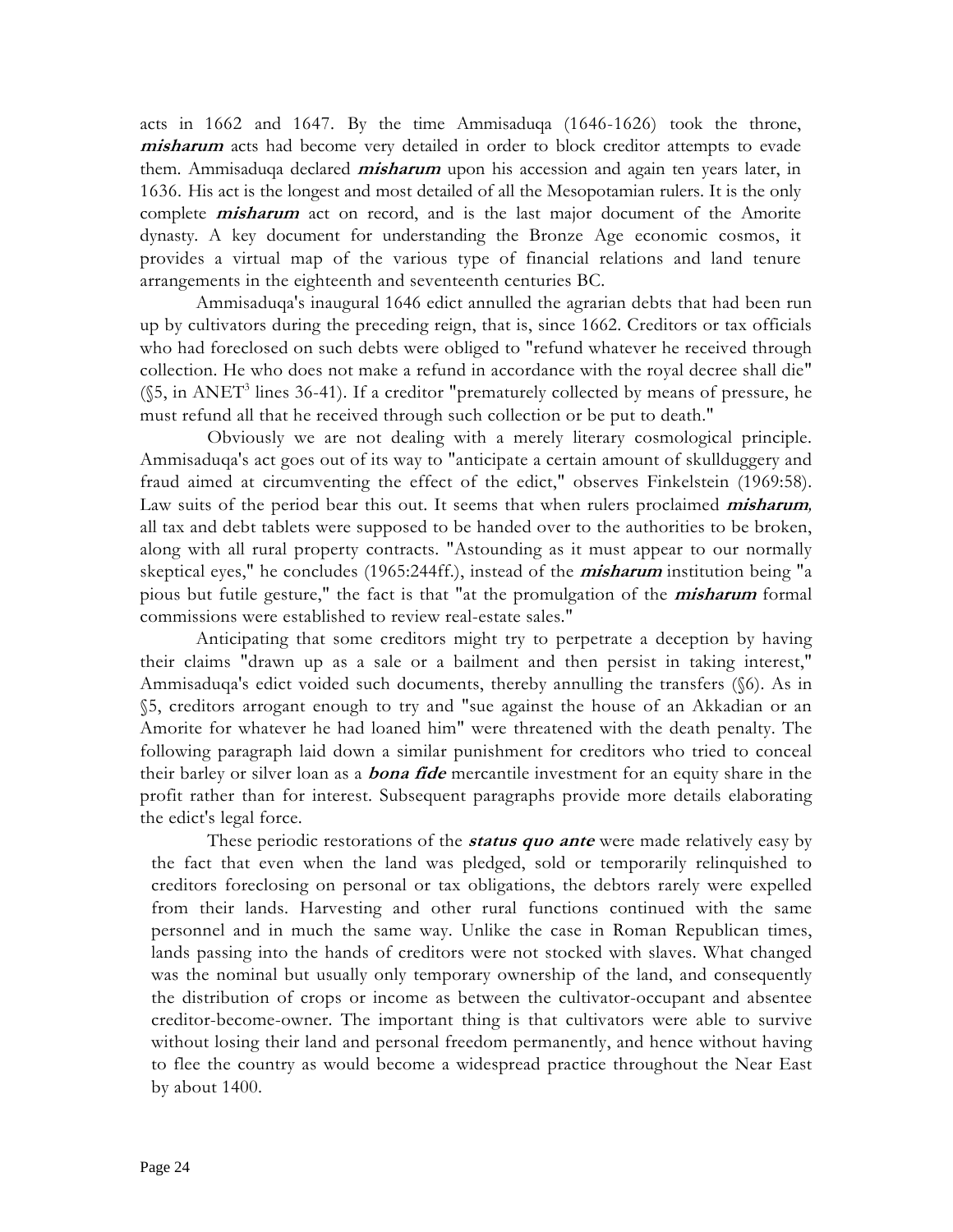Ammisaduqa's edict (§20) proclaims freedom for debt-bondservants, much as Hammurapi's laws had advocated their freedom after three years (compared to six years in Deuteronomy). However, neither set of laws freed outright slaves. Household servants simply were returned to their former families. Thus, what was restored was not universal liberty, but the **status quo ante***,* as Charpin 1987 has rightly emphasized. For the Babylonians, mountain girls and other "bought" slaves would have remained in servitude, just as non-Israelites in the later Biblical laws. The liberty was restricted to bondservants who had lost their freedom or lands through debt.

The ideas of Sumerian **amargi** and **nig.šiša**, Assyrian **andurarum,** Babylonian **misharum***,* Hebrew **deror** and related Near Eastern terms signify social justice not in an innovative reformist sense, but in a truly conservative one -- a social cosmos that periodically restores a preexisting status quo (inevitably an idealized one, to be sure). This normalized state of affairs included a world economically in balance, above all one with a free land-tenured peasant infantry. Perhaps we should think of these edicts more as "restoration" or "renewal" acts. With regard to their integration of cosmological and practical social renewal, both the Babylonians and the Biblical authors used calendrical periodicities as the most convenient, traditional and hence conservative peg for their social ethic of cancelling debts and restoring liberty to the land and its citizens. When a local chieftain named Shunuhrarahalu wrote to Mari's ruler Zimri-Lim urging him to get a neighboring headman in Gashera to emulate him by proclaiming **andurarum,** this certainly was not merely cosmological proselytizing but a policy considered to be socially (and probably militarily) necessary (Charpin 1987:41).

No **misharum** proclamations are found after the rule of Ammisaduqa. In 1595 BC Babylon fell to Iranian mountain tribesmen, the Kassites, who ruled for nearly half a millennium, until 1155 BC. The absence of centralized palace control during this Dark Age is indicated by the lack of written records or laws. The implication is that trade and even management of local temples was passing into the hands of private families who did not need to keep formal records. The major trade documents that have survived are letters between Kassite rulers and their foreign counterparts exchanging prestige-gifts and arranging dynastic intermarriages in the cosmopolitan Amarna Age.

Proverbs of the period reflect how Babylonian society was getting poorer for most folk. "The strong man lives off what is paid for his strength, and the weak man off what is paid for his children," i.e. debt slavery (Lambert 1960:248). "The opulent **nouveau riche...** heaps up goods" and "has multiplied his wealth" (**ibid**:52f). This proverb is from a Babylonian "Theodicy" deploring how the gods have come to "speak in favor of a rich man" and let riches go to him despite the fact that the rich "harm a poor man like a thief. . . and extinguish him like a flame." In the so-called Dialogue of Pessimism, "the **awilum** who makes (grain) loans as a creditor - his grain remains his grain, while his interest is enormous (**ibid**:149).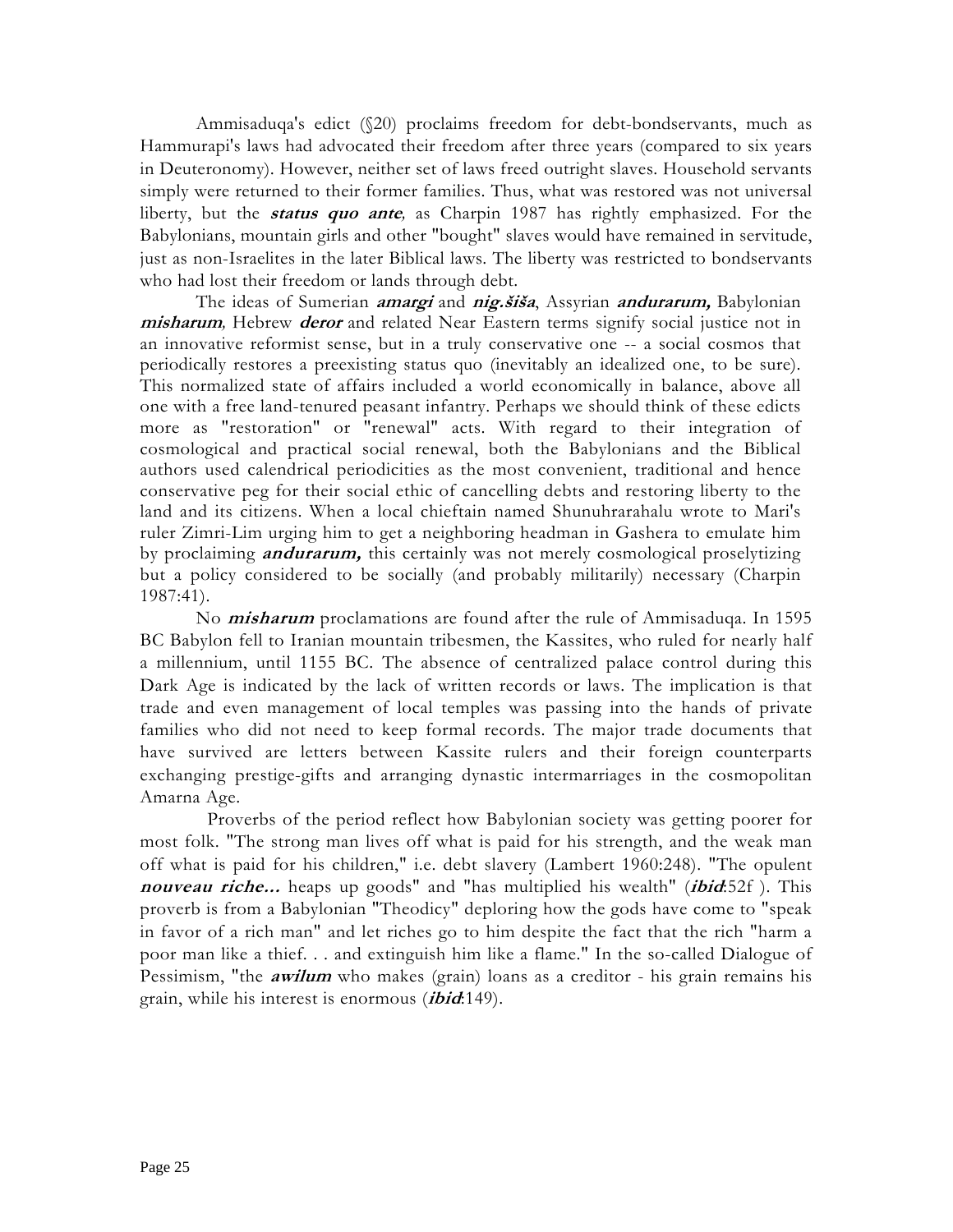#### **Nuzian shudutu proclamations**

Many Babylonian institutions survived by way of upstream Euphrates border states, such as Nuzi, a Hurrian-speaking town in the land of Arrapha. Its word for debt cancellation was **shudutu,** a translation of Babylonian **simdat**, "proclamation," connoting a general release or **andurarum** for real estate as well as for bondservants. Public acts of notification seem to have been "necessary in all business transactions involving slaves and land, and whenever the status of a person underwent a change" (Lacheman 1965:233). **Shudutu** proclamations required "all who may have had claim upon the property involved to present them, doubtless within a certain period of time, to the authorities."

The **shudutu** clause is first found in contracts for Ennamati, the son of a local headman and palace collector Tehib-Tilla, whose business affairs were so extensive that he employed over forty scribes. Subsequent Nuzian contracts contain much the same assurances as are found in Babylonia, stating that they were drawn up since the last proclamation and hence were immune from annulment until the ruler should make a new such edict. Finkelstein (1965:241) concludes that "The attitudes amounted essentially to a resistance in principle to the alienation of patrimonial land, the establishment of procedures and institutions for the redemption of such land after it had been alienated, or - as was the case at Nuzi - to cloaking such alienation in a formal dress that would retain the pretense of loyalty to the sacrosanct principle."

#### **Expropriation of cultivators from the land to become hapiru**

The shorthand phrase "justice and righteousness" carries the same meaning in the first millennium that it had earlier, not as a harmlessly abstract idea of `freedom'' or an otherworldly expression of utopian philosophy, but a highly specific renewal of **general liberty by thwarting the consolidation of a predatory economic aristocracy such as ultimately cannibalized the Hellenistic and Roman world.** 

Prior to the second millennium, Mesopotamia's ethnic intermixing had catalyzed the formation of cities as entrepots, of temples as sponsors of commercial equity, and cultural breakthroughs such as syllabic cuneiform (largely to render alien names). But subsequent contracts took the form more of an overlayering, from Mesopotamia to the Mediterranean. This was associated with deurbanization, transforming the countryside and its economic relations, and also with a decline in recordkeeping (which is what makes the epoch "dark" to historians).

Despite conservative reactions against the land's privatization by wealthy creditors - a reaction long backed by palace rulers to prevent the emergence of economically powerful rivals - the land was being closed off to a growing proportion of the rural population. No urban industry yet existed to absorb free labor, so that many individuals left their native lands to become **hapiru** (LuSA.GAZ in Sumerian ideograms), landless have-nots working sometimes as migrant seasonal labor or as mercenaries, or simply joined robber bands. Many seem to have been of Amorite stock, fleeing the feudal-type privatization that spread from Mesopotamia through the rest of the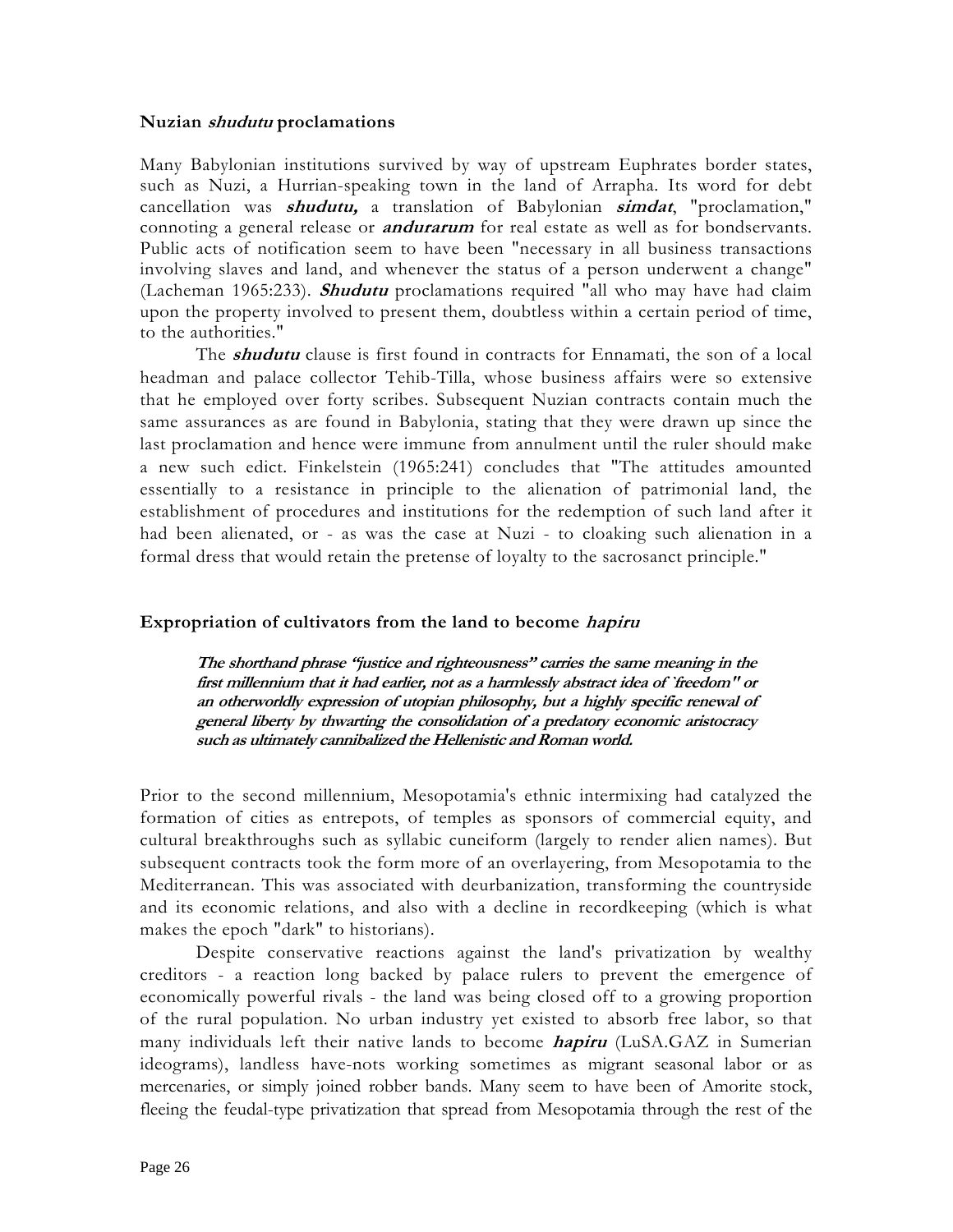Near East, but the agrarian problem was so widespread that the term **hapiru** did not yet signify a national or ethnic identity such as the Hebrews subsequently were represented to be. Diakonoff (1982:55f , 96) finds the major motive for their exodus to have been usury. "They appear simultaneously with the mass enslavement for debt at the coming of the 2nd millennium BC, and disappear without leaving [a] trace when enslavement ceases to play an important role, shortly before the coming of the 1st millennium BC."

Thus, whereas southern Mesopotamia originally had been settled by neolithic fugitives, the new fugitives poured **out** of Mesopotamia, to the northwest. Unable to take over any major region, they were confined to the least desirable areas such as the mountainous areas of eastern Canaan, where the archaeological record picks them up around 1400 BC. Egyptian officials complain about their incursions behind an opportunistic leader Abdi-Ashirta.

Here, in Amarna Age Canaan, we see for the first time armed uprisings based on political policy. Lines are being drawn between rich and poor, landowners and landless, and above all between creditors and debtors. A local administrator Rib-Addi writes to the pharaoh: "Behold now, Abdi-Ashirta has taken Shigata for himself and has said to the people of Ammiya: `Kill your chiefs and become like us; then you shall have peace.' And they fell away in accordance with his message and became like GAZ/**hapiru**" (Greenberg 1955:34, which gives all the extant references; on this phenomenon see also Artzi 1964, Mendenhall 1973 and Liverani 1989). Abdi-Ashirta is reported to have promised his army that "we shall drive the governors out of the midst of the lands, and all the lands will go over to the GAZ/**hapiru**" Although there is no specific appeal here to cancelling the population's debts and redistributing the lands, this seems implicit. It certainly became the revolutionary cry throughout Greece from the seventh century BC through the remainder of antiquity (Finley 1973:173; see also 1981:161 and 1983:108f.).

#### **Egypt and its sed festivals**

Few Christians today recognize that when they pronounce the word "Hallelujah," they are repeating the ritual term alulu chanted to signify the freeing of Babylonian **debt-slaves, a rite followed by anointing the manumitted individual's head with oil.** *The term putam ... ullulu referred to cleansing the former slave's forehead - a term* used by second millennium rulers in their misharum proclamations **Dandamaev 1984:445).** 

We owe our modern understanding of hieroglyphics to the Rosetta Stone. Unearthed in 1799 by Napoleon's soldiers during his campaign into the Nile Delta, it is a trilingual ceremonial text honoring the 13-year old ruler Ptolemy V in 196 BC. By comparing its Greek, hieroglyphic and demotic Egyptian scripts, the French decipherer Champollion was able to translate the old writing. Ever since, the term "Rosetta stone" has been a symbol for an intellectual key unlocking a puzzle.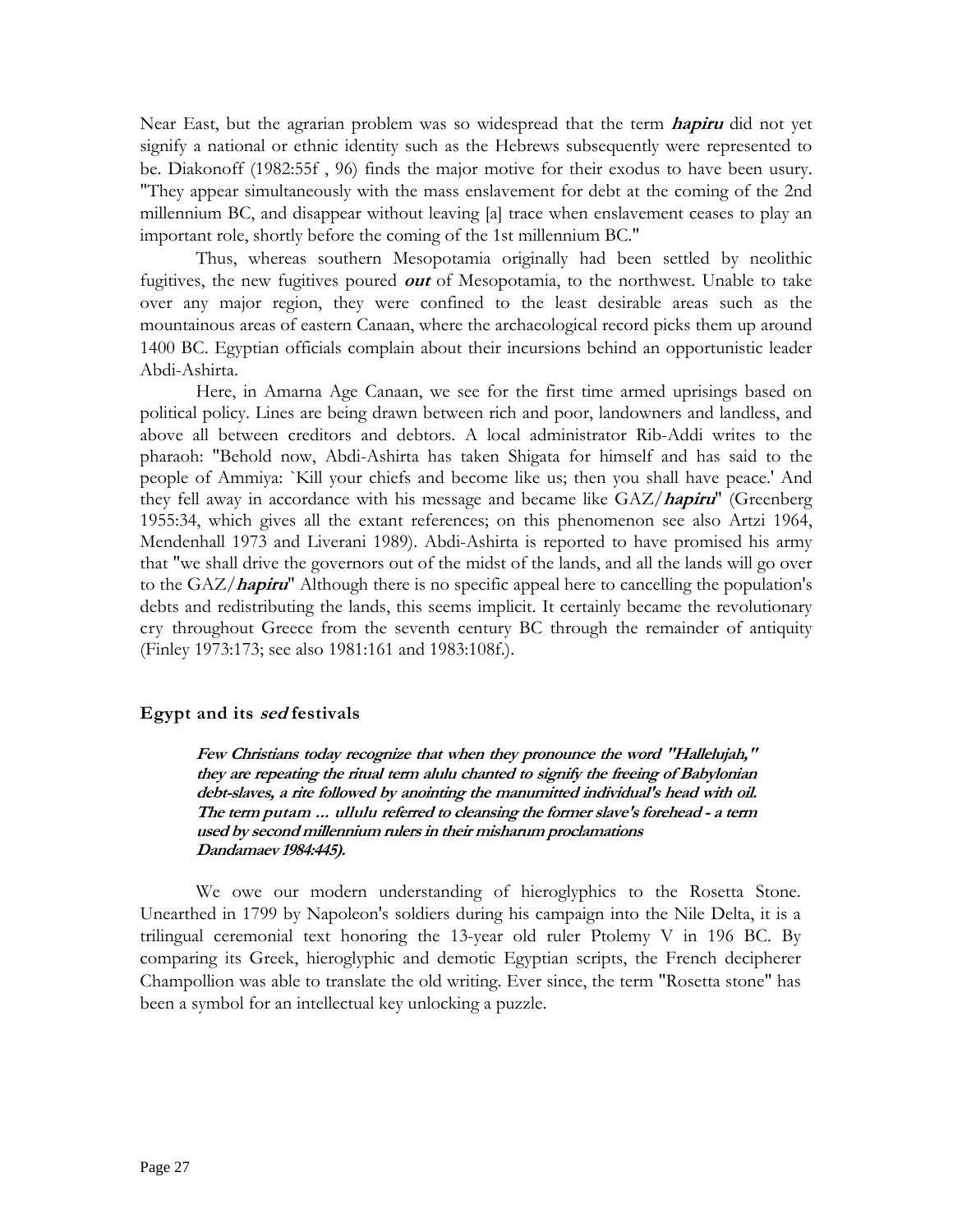What is less well-remembered is the Rosetta Stone's content. It commemorates a debt cancellation by the young king. Such proclamations had become traditional for pharaohs prior to the conquest of Egypt by Alexander the Great's general Ptolemy, who founded his dynasty in 305 BC. After more than a century of rule, the Ptolemies finally were getting into the flow of ancient tradition. Acting more like the pharaohs of old than as a military overlord, Ptolemy V was welcomed by the priestshood as "the living image of Zeus/Amon, son of the Sun." The inscription records that "he has remitted the debts to the crown which were owed by the people in Egypt and those in the rest of his kingdom, which were considerable, and he has freed those who were in the prisons and who were under accusation for a long time from the charges against them," as well as remitting various taxes and duties, including "the debts of the temples to the royal treasury up to the 8th year" of his rule (198/7). (The entire text is translated in Austin 1981:374ff.).

Weinfeld (1982:501f. and 1985:319) traces the pedigree of such proclamations back to the early pharaohs and, beyond them, to the Sumerian **amargi** and Babylonian **misharum** acts as part of a general Near Eastern practice. The phrase signifying an Egyptian amnesty meant "to let everyone return to his home" (or "home-town"), i.e. a return to their origin or mother, recalling Sumerian **amargi.** Rameses IV (1153-1146) proclaims "that he has caused those who had fled to return to their home(towns).... The naked are clothed ... those who were in bonds are free again: those who were in chains rejoice." A paean composed for his accession or its anniversary festival announces that "those who were in bonds are free again" (Smith 1968:212). An inscription on a temple block at Elephantine by his father, Rameses III (1184-1153), announces that he freed temple personnel from corvée duties and performed other good works "after justice was established in this land."

To be sure, Egyptian **ma'at** does not have the same connotation of restoring order economically as is found in Babylonian **kittum** and its analogues for "justice." Indeed, Egyptian society was in many ways antithetical to that of Mesopotamia. Egyptian religion and temples were more otherworldly, being concerned more with the pharaoh's afterlife than with worldly commercial relations (Helck 1975:282f). Still, like other Bronze Age laws, those of Egypt reflected principles of equity associated with the sun-god of justice. The accession ceremonies were similar, as Mesopotamia's New Year festival found its counterpart in Egypt's **sed** festival, long tailed a "Jubilee" because of its kinship with the Hebrew **yobel** year of release. However, the early Clean Slates proclaimed by the pharaohs took the form mainly of political and fiscal amnesties forgiving exile, other punishments and tax arrears - not private debts.

The extent to which debt-servitude existed is not documented in Early Dynastic times. Records have survived mainly on stone ceremonial monuments, not on the more perishable papyrus used for civil record-keeping. Where slaves are documented, they are captured war prisoners, not debt servants. It is near the end of the New Kingdom (1552-664 BC) that a pharoah whose name was Grecianized as Bocchoris (717-711 BC?) is reported to have freed Egyptians from debt-servitude and banned debt-slavery. Diodorus Siculus (1.79) attributed to him a logic which certainly seems characteristic from Bronze Age times onward: Bocchoris reputedly felt that "the bodies of citizens should belong to the state, to the end that the state might avail itself of the services which its citizens owed it, in times of both war and peace. For it would be absurd, he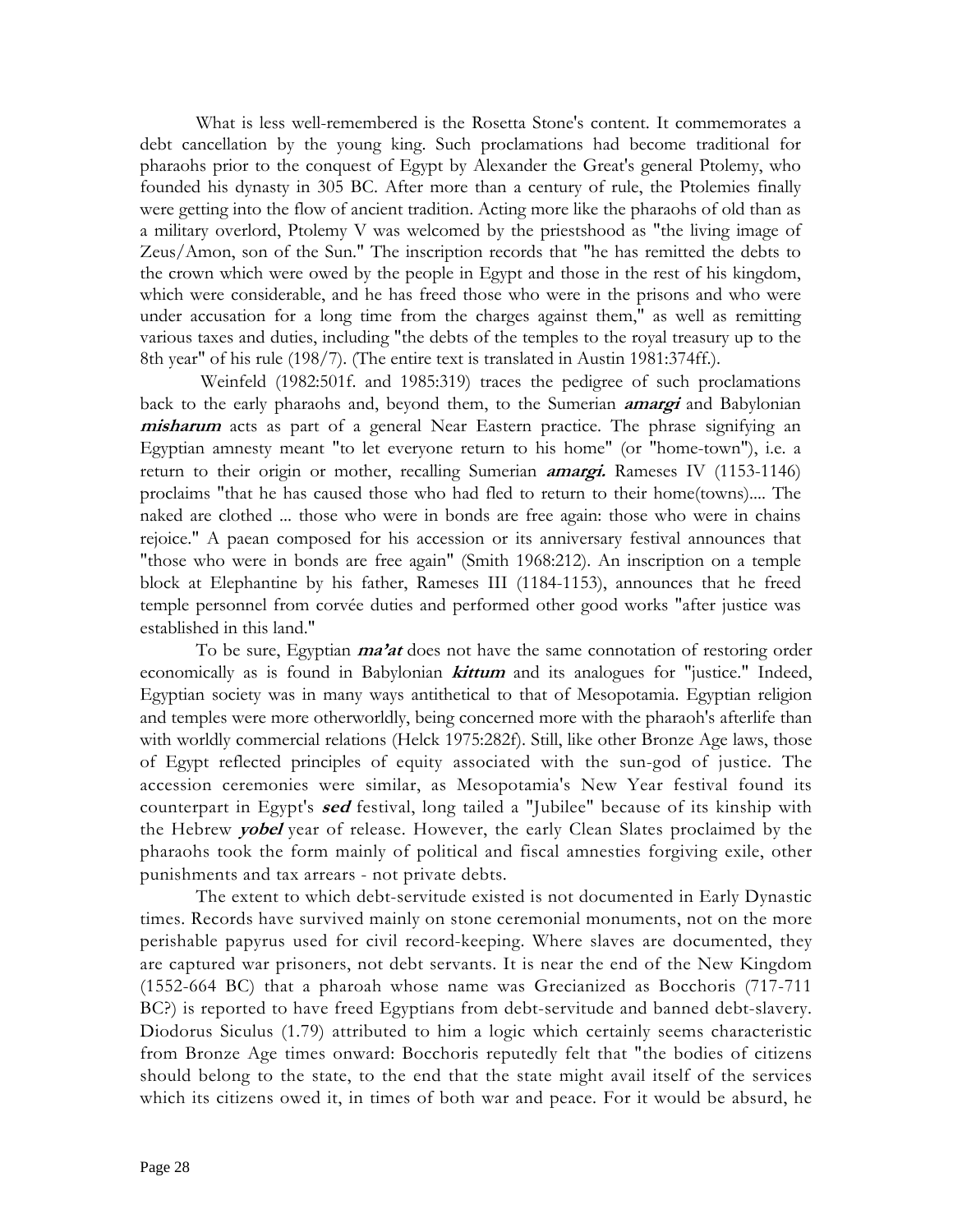felt, that a soldier, at the moment perhaps when he was setting forth to fight for his fatherland, should be haled to prison by his creditor for an unpaid loan, and that the greed of private citizens should in this way endanger the safety of all."

It was precisely the private seizure of lands and their cultivators for debt that royal economic order proclamations was designed to prevent. But as palace power waned, such seizures occurred - and with them arose a general flight from the land throughout much of the Near East.

#### **Neo-Assyrian andurarum acts to maintain peasant-army loyalty**

Records dwindle throughout the Near East after about 1350, and events become completely undocumented after 1200. Out of the general turmoil emerged a new Assyrian empire, this time as a military rather than commercial force. Recognizing the folly of letting the economy be polarized by debt relations, its rulers consolidated their military strength by proclaiming **andurarum** to maintain a free (and hence, loyal) peasant army. Postgate (1973:231 and texts #10 and #248) finds that Assyrian rulers "might initiate an `amnesty,' and that this would lead to the cancellation of enslavement for debt." Anticipation of such proclamations is attested in surviving contracts for slave sales, with the sellers promising to reimburse buyers if the bondsmen should be freed. Noting the absence of Assyrian royal titles such as "preserver of law and lover of justice," he concludes (1974:417 and text #132) that Sargon II and his successors adopted the practice from Babylonia, where proclaiming order and freeing debt-servants remained a sacred royal duty.

## **How Babylonian practices inspired Biblical debt cancellations and land redistribution**

The Israelites likewise seem to have picked up the Clean Slate idea from Babylonia, although the Hebrew word **deror** is cognate to Assyrian **andurarum** rather than to Babylonian **misharum.** The first period of transmission would have been during the Bronze Age as part of the general diffusion of southern Mesopotamian practices. The second transmission would have occurred during the century-and-a-half Babylonian "captivity," 586-444 BC.

No doubt a diffusion of Babylonian practices occurred in both periods. In any event the shorthand phrase "justice and righteousness" carries the same meaning in the first millennium that it had earlier, not as a harmlessly abstract idea of "freedom" or an otherworldly expression of utopian philosophy, but a highly specific renewal of general liberty by thwarting the consolidation of a predatory economic aristocracy such as ultimately cannibalized the Hellenistic and Roman world.

One vehicle for the diffusion of **misharum/andurarum/deror** would have been the Babylonian New Year festival, still celebrated in the first millennium as a royal vanquishing of the forces of disorder. (The ruler acted the role of the neo-Babylonian sun-god of justice, Marduk.) A universal Near Eastern phenomenon, such New Year reordering. and their proclamations of justice are found in the neo-Assyrian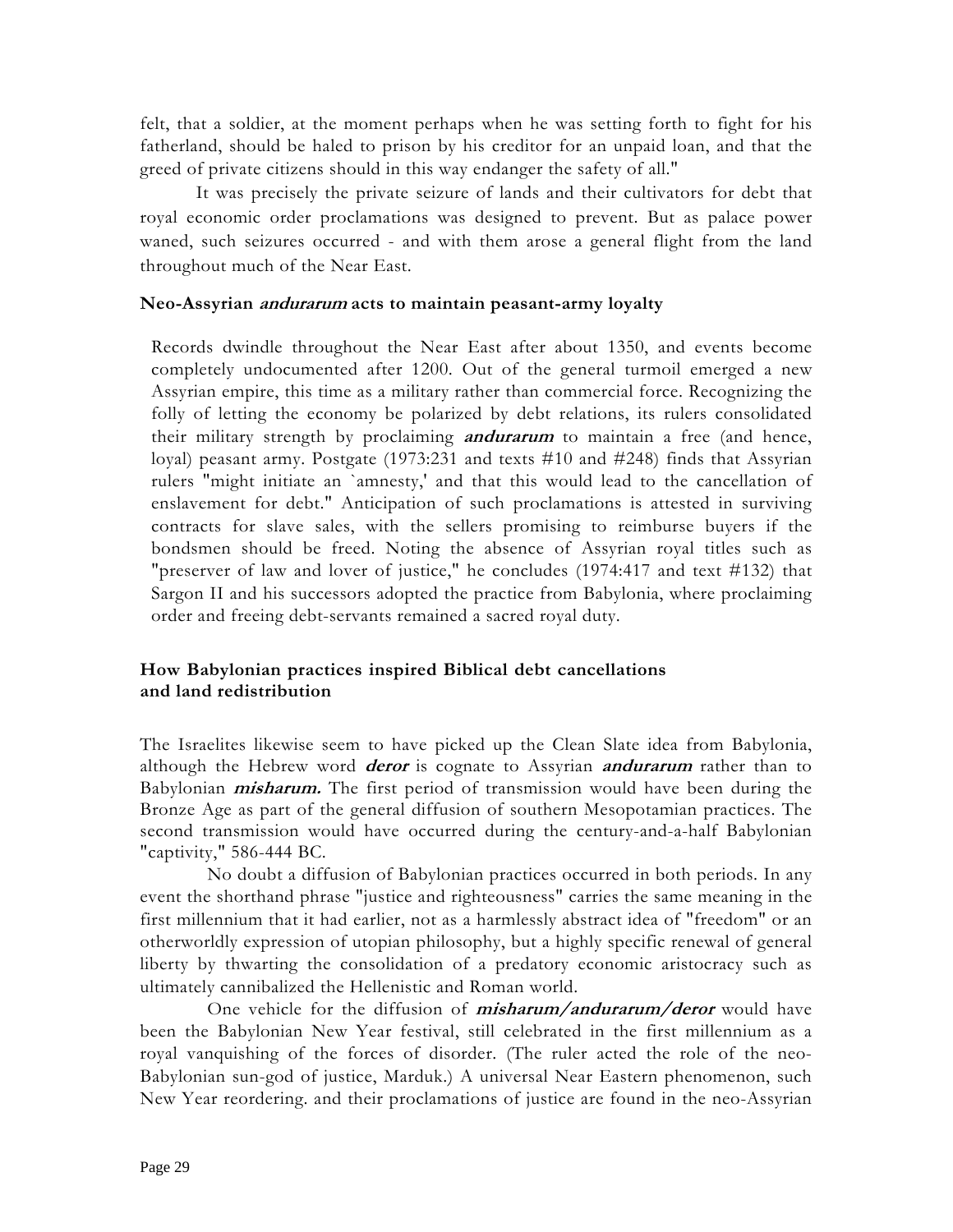empire and in the religion of Canaanite Baal as well as in Israelite law. Thomas Gaster's **Thespis** (1950), reviews the impact of the Babylonian New Year and Baal literature on Jewish holidays, psalms and other religious manifestations, while Weinfeld (1982) surveys this continuum in Near Eastern legal ideology. (Especially significant for this continuum are Psalms 96-99, 68-69 and 33). So prevalent was the influence that few Christians today recognize that when they pronounce the word "Hallelujah," they are repeating the ritual term **`alulu** chanted to signify the freeing of Babylonian debtslaves, a rite followed by anointing the manumitted individual's head with oil. The term *putam* ... ullulu referred to cleansing the former slave's forehead - a term used by second millennium rulers in their **misharum** proclamations (Dandamaev 1984:445).

#### **Summary**

We do not have the original version of Deuteronomy as presented to Josiah, but only the post-exilic elaboration of the laws. In this final form they were once again subjected to nearly two centuries of Babylonian cultural influence by the Jewish community in exile. To call the septennial freeing of debt servants and the institution of the Jubilee Year a "folk memory" is to dodge the issue of just how the practice survived and was modified into Jewish law. Josiah's anger that the old Deuteronomic laws had been abandoned suggests that the memory had lapsed. In such cases, practices must be introduced anew. In this case the Deuteronomic laws were made public by royal edict, under the council of the temple priesthood. This centralized policy-making nexus enabled the laws to be restated in a new, theocratic context. Thus, while the idea of periodic renewal is found even in the religion of Baal and other rivals to the Yahweh religion, the central core idea had once been so widespread as a common denominator that it would be futile to try to pinpoint a given instant of transmittal to the Canaanite and Israelite lands.

The subsequent Biblical narrative telescopes this transmittal into a single dramatic episode - that of Moses bringing the laws from Zion after the exodus from Egypt. But whereas the Egyptian **sed** festival mirrored the Sumerian and Babylonian model, proclaiming amnesty for exiles, the debt laws seem specifically Mesopotamian. The only precedent for debt cancellations - and indeed, for interest-bearing debt - is in Mesopotamia and the rest of the Near East outside of Egypt.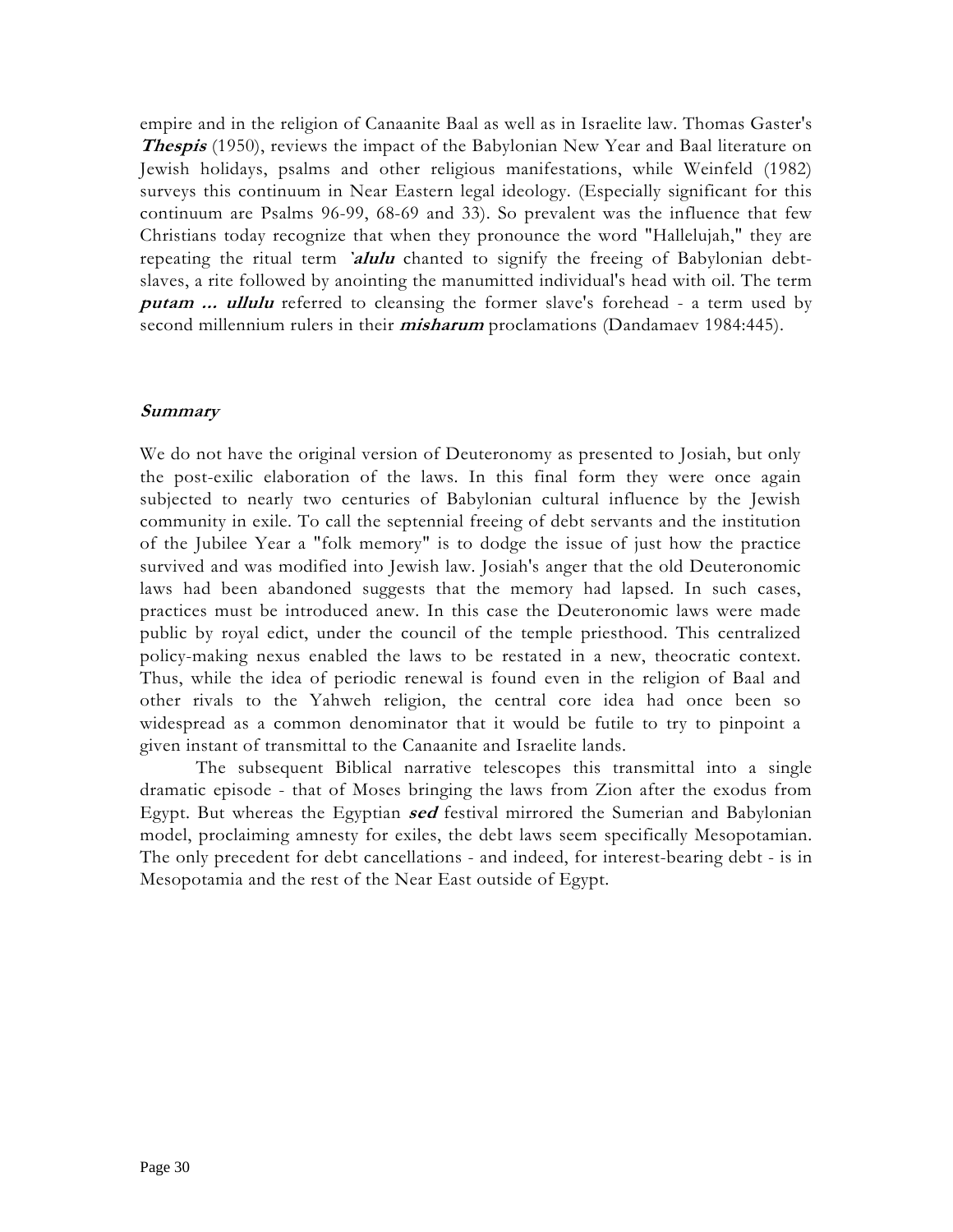

**British Museum** 

**The Rosetta Stone,** discovered in 1799 by members of Napoleon's expedition to Egypt, made possible the deciphering of hieroglyphics in 1822 by JeanFrancois Champollion. What is less well known is that the inscription commemorates a debt cancellation by Ptolemy V (204-180 BC) in 196 BC.

Following ancient tradition, the 13-year-old Pharaoh was crowned at Memphis and pro claimed a general amnesty on the occasion of his coming of age and accession to the throne.

The basalt stone has three parallel texts. Egyptian hieroglyphics (archaic official script) are on top, and Egyptian demotic (a popular script) is in the middle. On the bottom is Greek text, reflecting the fact that the dynasty was founded by Alexander the Great's general, Ptolemy, who seized Egypt in 305 BC after Alexander's death.

Ptolemy V's debt cancellation reflects a declining economy plagued by "pressure of taxes, rapid accumulation of arrears and ... confiscations, prisons full of criminals and public and private debtors ... fugitives scattered all over the country and living by robbery, [and] compulsion applied in every sphere of life," including military conscription. "The natural results were scarcity of labour, gradual depopulation of villages, abandonment of fields, deterioration of land, neglect of dikes and canals, and ... an atmosphere of war and unrest.\*

**Philanthropa** edicts (royal good works) were a time-honored tradition going back to the Bronze Age. They "were first and foremost proclamations of peace or grants of amnesty. They all began with the same formula: the kings give general pardon to all their subjects for errors, crimes, accusations, condemnations, and charges of all kinds' up to a certain date. . . . "there followed a general concession to all the population: a remission of taxes until a certain date" (**ibid**.:879f).

\*Mikhail Rostovtzeff, *Social and Economic History of the Hellenistic World* (1941:11, 713).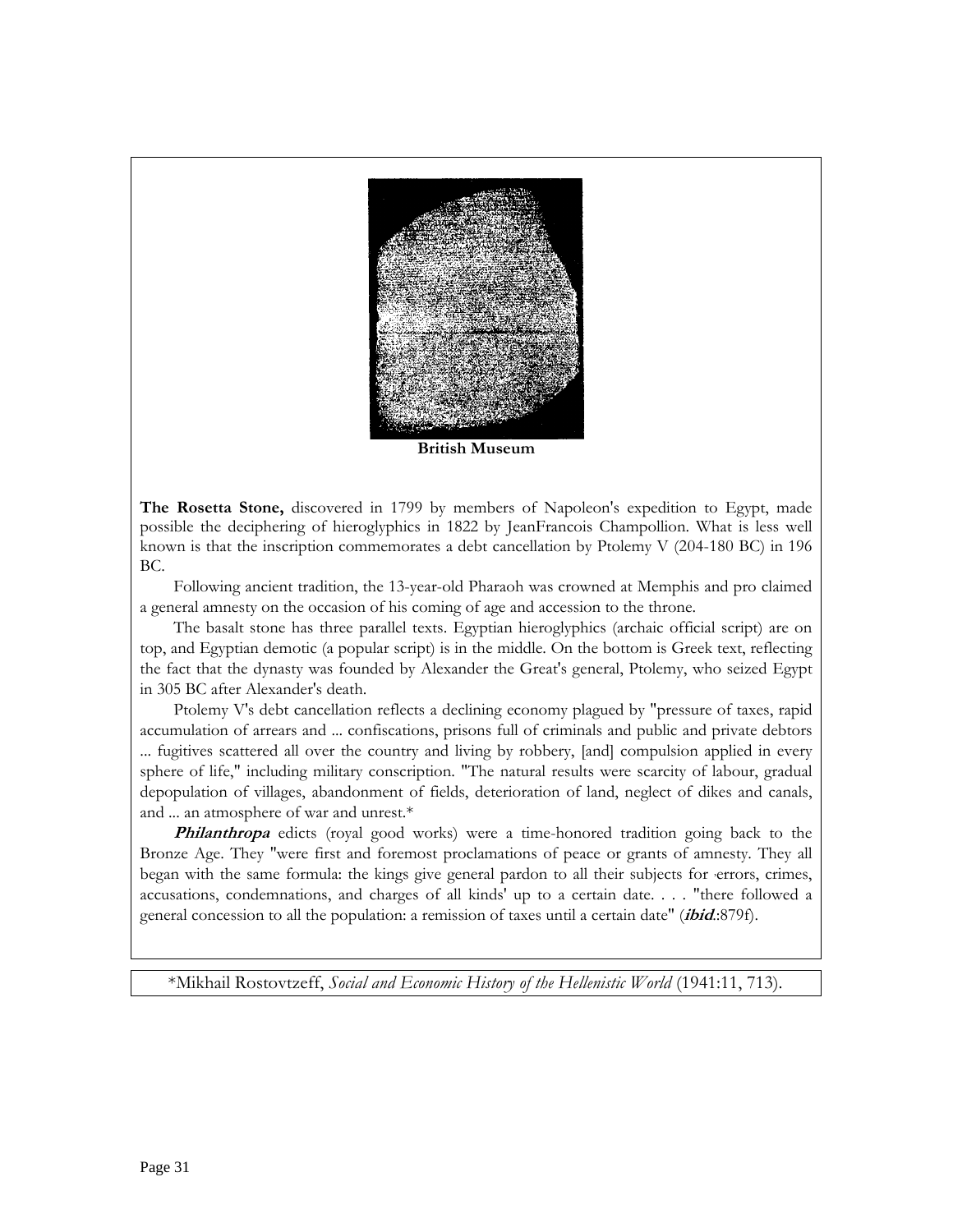## **II. THE SEVENTH**- **AND SIXTH-CENTURY DEBT CRISES, AND THE BIBLICAL RESPONSE**

During the Dark Age 1200-750 BC, invaders or leaders of domestic upheavals parcelled out the land among their own ranks and forced indigenous peoples to work it. Populations were divided into citizens and non-citizens, free and unfree. (The most notorious example is Sparta with its helots.) The major direction of mobility was downward, mainly as a result of debt and insolvency. Citizens became aliens, even to the point of being sold abroad as debt-bondsmen by the seventh century BC.

In Babylonia, the vanquisher of Judah, Nebuchadnezzar II (604-562 BC), promised in the prologue to his laws to rectify a state of affairs in which people "`devoured one another like dogs, the strong robbed the weak,' judges accepted bribes and did not defend the poor, those in authority treated cripples and widows badly, money lenders lent money at high rates of interest, and many broke into other people's houses and seized fields which belonged to others" (translated in Lambert 1965. See also the **andurarum** proclamation of Esharhaddon, 680-669).

In Egypt, interest rates of over 100% on an annualized basis are attested. The pharaoh Bocchoris (Egyptian Bakenranof, 663-609 BC) forbade creditors from seizing debtors, and stipulated that money could be exacted only from their estates. Diodorus (1-79) believes that this act helped influence Solon to do the same in Athens. Certainly popular leaders in many Greek cities overthrew the landed aristocracies, distributed the land to their followers and cancelled the creditor claims which likewise were monopolized by the most economically powerful families. In 657 BC Cypselus seized power in Corinth, exiled the city's ruling Bacchiads, redistributed their lands and cancelled rural debts. His successors held power until 580. Much the same happened in Sicyon under Cleisthenes, and also in Megara and other cities. The wave culminated in Athens, whose leading families appointed Solon **archon** (premier) in 594 BC to save the city from social revolution. Solon resolved matters by banning debt-servitude for native Greeks, and redeemed Athenian debt-slaves who had been sold abroad by foreclosing creditors.

## **The finding of the Deuteronomy scroll during the reign of Josiah in 610 BC**

Similar debt tensions were sweeping Jerusalem. In the year 639 the eight-year old Josiah ascended the throne of Judah. He was much under the influence of advisors linked to the social prophets, above all Jeremiah, who was active during 626-586 BC in denouncing usury and kindred social injustices. Matters reached a head in 610, when priests repairing the temple found an ancient law scroll, the basis for Deuteronomy. 2 Kings 22-23 tells how Josiah, now twenty-six years old, became angry upon discovering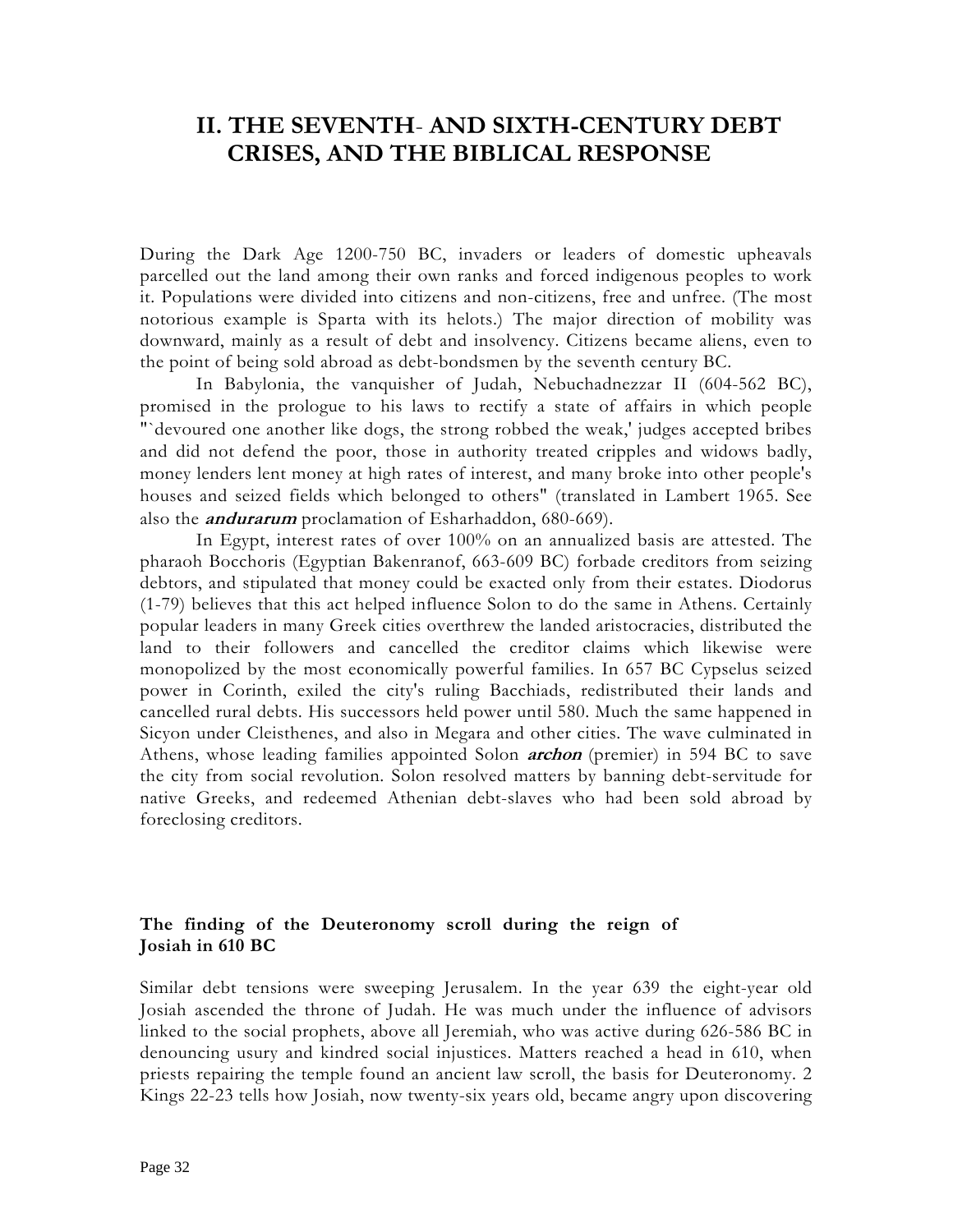that "our fathers have not obeyed the words of this book." He called together the elders and convened all the people at the temple, read to them the law and got them to reaffirm its stipulations by acclamation. He then set about removing the pagan priests worshipping Baal, Asherah and other sky-gods and their images.

#### **The Babylonian impact**

These reforms were interrupted when Josiah died in 604 BC at Megiddo, fighting against the Egyptian pharaoh Neco, who was making an incursion against Babylonia to support Assyria. A few months later Neco captured Josiah's son Jehoahaz, held him for ransom, selected another son (Eliakim) to become king, and changed his name to Jehoiakim, in exchange for another ransom. Soon thereafter Babylonia reconquered Judah, and Jehoiakim became a vassal king. He subsequently rebelled, and his son was defeated in 587 when the Babylonian king Nebuchadnezzar captured Jerusalem, looted its temples and palace of their treasures and whatever movable property could be carried back to Babylonia, and also captured the capital's craftsmen, officers and soldiers (reportedly ten thousand men). The next king, Zedekiah, likewise rebelled and was crushed. This time the Babylonians burned Jerusalem's palace, temple and houses, and broke down its walls, leaving only the poorest people to work the fields and vineyards.

This was the "captivity" period. It lasted from 586 to 539, ending when Babylon was conquered by the Persian king Cyrus. The Persians were more tolerant toward subject peoples and their religions, seeking to stabilize matters (and the flow of tribute) by permitting many Jews to resettle their homeland. Judah was organized as the "Across the River" province of the Persian empire, which for its pan became largely "Babylonianized," adopting the centralized administrative practices that Mesopotamian regimes had refined for over two millennia. Babylonians, including Jews, were appointed to leading positions.

The upshot was that for the next 150 years the most successful Jews accommodated themselves to the Babylonians and Persians, becoming familiar with Babylonian traditions. These figured prominently in shaping the final compilation of the Torah/Pentateuch. The pedigree of the Jubilee year and Deuteronomy's septennial year of release of debt-servants probably can be traced to these times, as is suggested by the long-recognized kinship between Hammurapi's periodic proclamations of economic order/liberty and his rulings (Laws, §117) freeing bond-servants after they had served three years. Biblical laws and their cosmological imagery, as well as the algebraic numerology of the patriarch list and other pseudo-historical compositions, reflect Babylonian traditions going back to Sumerian times (3500-2000).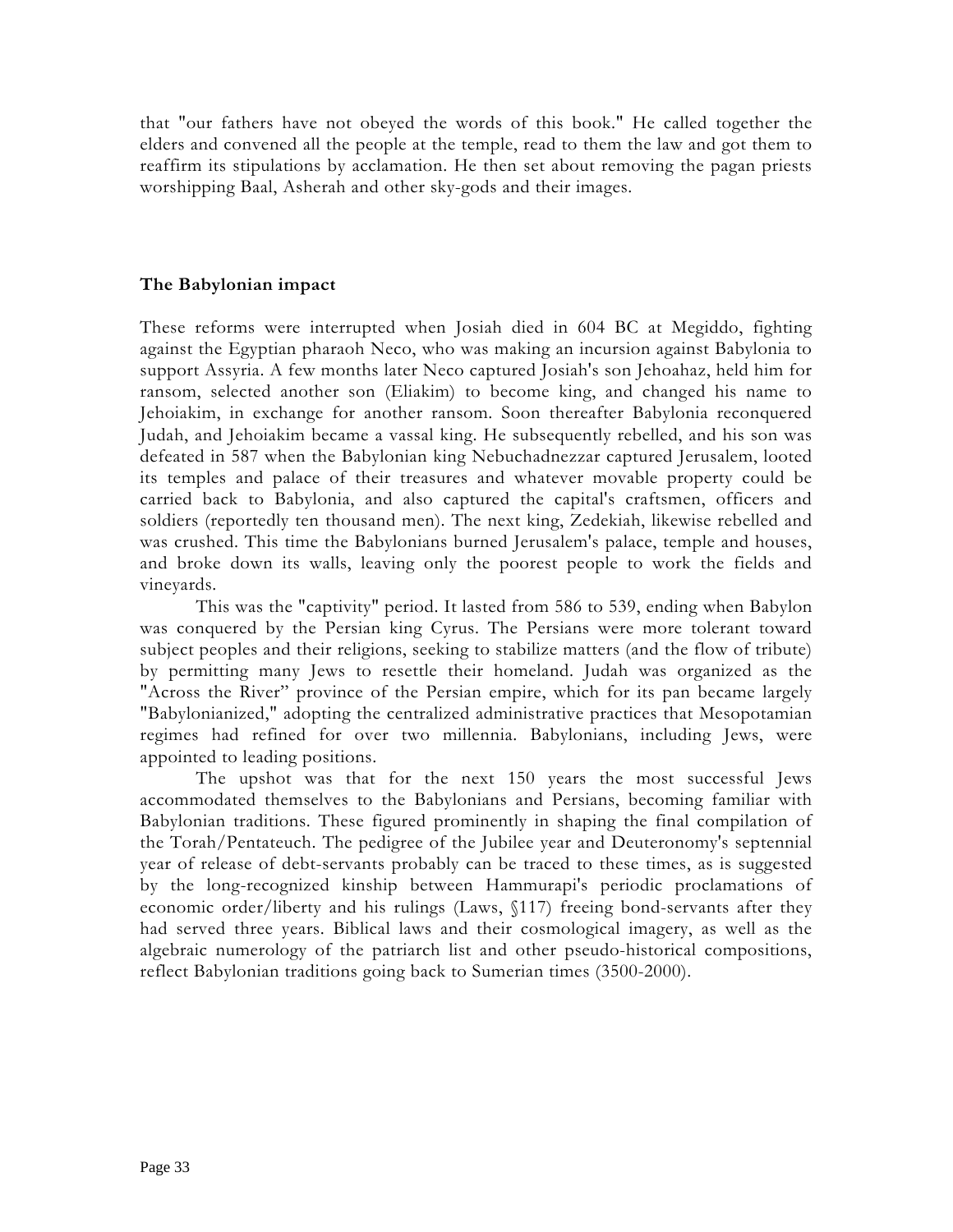#### **Nehemiah's debt cancellation of 444**

 $\blacksquare$  *Nehemiah linked his debt cancellations and related reforms with Ezra's religious* separatism to make certain that the Jews would not again `fall away" from their past, which was placed in the context of a sacred covenant with Yahweh.

In the mid-fifth century, around the time of the high tide of democracy in Athens, a Jew named Nehemiah rose to the position of cupbearer to Artaxerxes. Nehemiah's autobiography represents the Persian ruler as giving him permission to rebuild Jerusalem (following local attacks, probably by Arabs) as a personal favor, unconnected with any particular policy interest save to re-establish the normal flow of tribute.

The situation Nehemiah found in Judah was much more extreme than had been the case in the Babylonian core itself, where the institution of slavery was dying out. Dandamaev (1984:648) finds that by the sixth century the major slaveowners were the temples and the palace. Individuals found it more remunerative to give their erstwhile slaves their own plots of land and to extort an economic surplus via usury rather than by brute physical coercion.

As for the Persians, they were traditionally free of debt **(viz.** Herodotus 1.138), and had no desire to see their lands pass into the hands of an alien ruling class notorious for putting its own interests as creditor-landlords above those of the palace. (This habit of wealthy officials taking crops to pay interest on their own financial claims before seeing to those of the palace was a problem from the time of Hammurapi in the Old Babylonian period through the Byzantine empire three thousand years later.) By the time of Persian suzerainty, finds Dandamaev (I990:S14), creditors "could not sell a debtor into slavery to a third person. Usually the debtor paid off the loan by antichresis (free work for the creditor), preserving thereby his freedom. The practices of pledging one's own person for debt and of selling oneself into slavery had totally disappeared by the Persian period."

Nehemiah 5:3-5 describes Judah's residents as having mortgaged their fields, vineyards and houses to buy bread for subsistence, consigned their children to slavery, and were unable to buy back their freedom. In 444 and eleven years later, in 433 (upon bringing many Jews from Babylonia to resettle in Judah), Nehemiah responded with his famous reforms, including those of Deuteronomy and Leviticus not hitherto attested. He relates how, on completing the rebuilding of Jerusalem's walls in autumn 444, he found cultivators facing the harvest-time obligation to pay interest to the local gentry and creditors or lose their lands. To block this result - and win favor for himself in the process, at the expense of the landlord-dominated assimilationist party - he remitted all debts and released the lands. This won local support by freeing bondservants who had lost their liberty and land to local headmen and other wealthy families.

Morton Smith (1971:131) finds in these actions a parallel with those of the Greek populist tyrants. Like Solon, Nehemiah "dwelt on the efforts of his party to ransom Judeans sold into slavery; he contrasted this with the local gentry's practice of selling Judeans for debt; he paused dramatically to hear what his opponents had to say;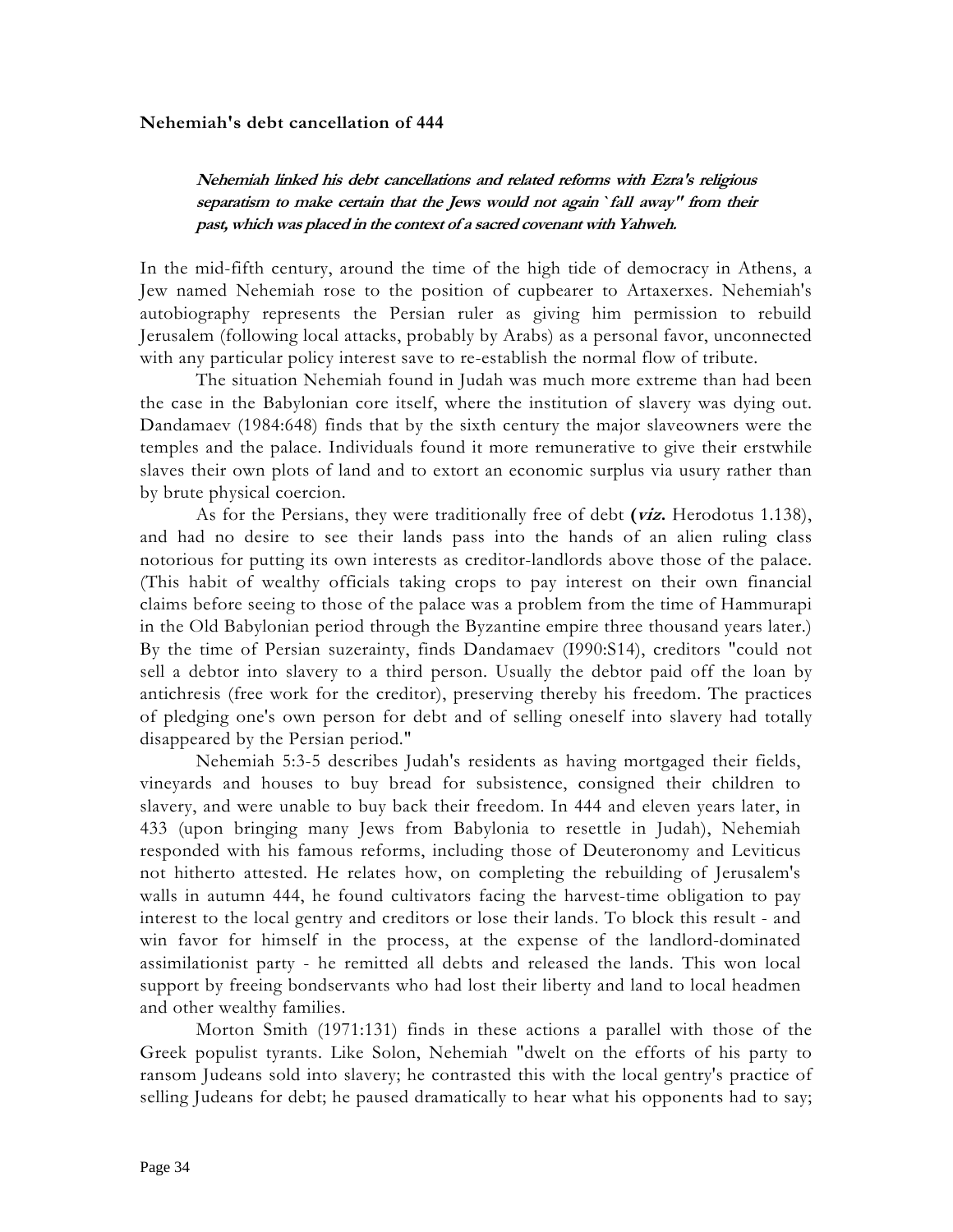without pausing too long, he pointed out that they were silent; he denounced their practices, emphasizing their impiety and the disgrace to which they had exposed the Judeans in the eyes of the neighboring peoples; he slipped in the admission that he and his family and staff had also been lending money and grain at interest; and he demanded the abolition of interest and the return of the properties seized. Of course in front of the crowd - the offenders consented. He made them swear to it on the spot. The consequent increase of his popularity can be imagined."

Nehemiah further bolstered his standing "by remitting the taxes formerly imposed for the support of the governor and his staff. The expense of his establishment he met out of his own pocket - he must have had large private means. He entertained daily at his table…a hundred and fifty Judeans and lesser officials (but none of the local gentry!) and numerous visitors from abroad" (5.14-17 as summarized in Smith 1971:257. See also Yamauchi 1980).

Nehemiah followed up his acts by expelling an important ally of the assimilationist party, Tobias the Ammonite, who had been given a room in Jerusalem's temple by the High Priest. Although a layman, Nehemiah ordered that the rooms be purified of the pollution which Tobias's residence had created. Smith (1971:132f.) finds in this act "the first conspicuous instance of the clash between priestly authority and pious laymen's traditions of scriptural interpretation. The Maccabees, the Essenes, the Pharisees, the early Christians, and the leaders of the Reformation will spring from this root." Nehemiah thus struck at the priests' social position and revenue by removing their control of the temple, replacing them with the Levites, whose administration he financed with a tithe on the land's produce.

#### **From debt cancellation to religious covenant**

**The land would be lost not only militarily but spiritually if rulers failed to sponsor economic justice and righteousness. Wha made Nehemiah, Ezra and t other contemporary founders of Jewish eligion unique was the way in which they r reworked these archaic cosmological traditions to elevate the spirit of social justice to the plane of sacred covenant.** 

Nehemiah linked his debt cancellations and related reforms with Ezra's religious separatism to make certain that the Jews would not again "fall away" from their past, which was placed in the context of a sacred covenant with Yahweh. Intermarriage with gentiles and worship of gentile gods were denounced as threatening to dilute Jewish identity. This was linked inextricably with the Biblical laws, which Nehemiah and his fellow anti-assimilationists cast in a new religious context. The Biblical tradition already had become anti-monarchical by the late ninth century, in the epoch of the great social prophets starting with Isaiah and Amos. Rather than leaving proclamations of freedom and order to rulers, the Biblical lawmakers made them automatically periodic as a sacred covenant.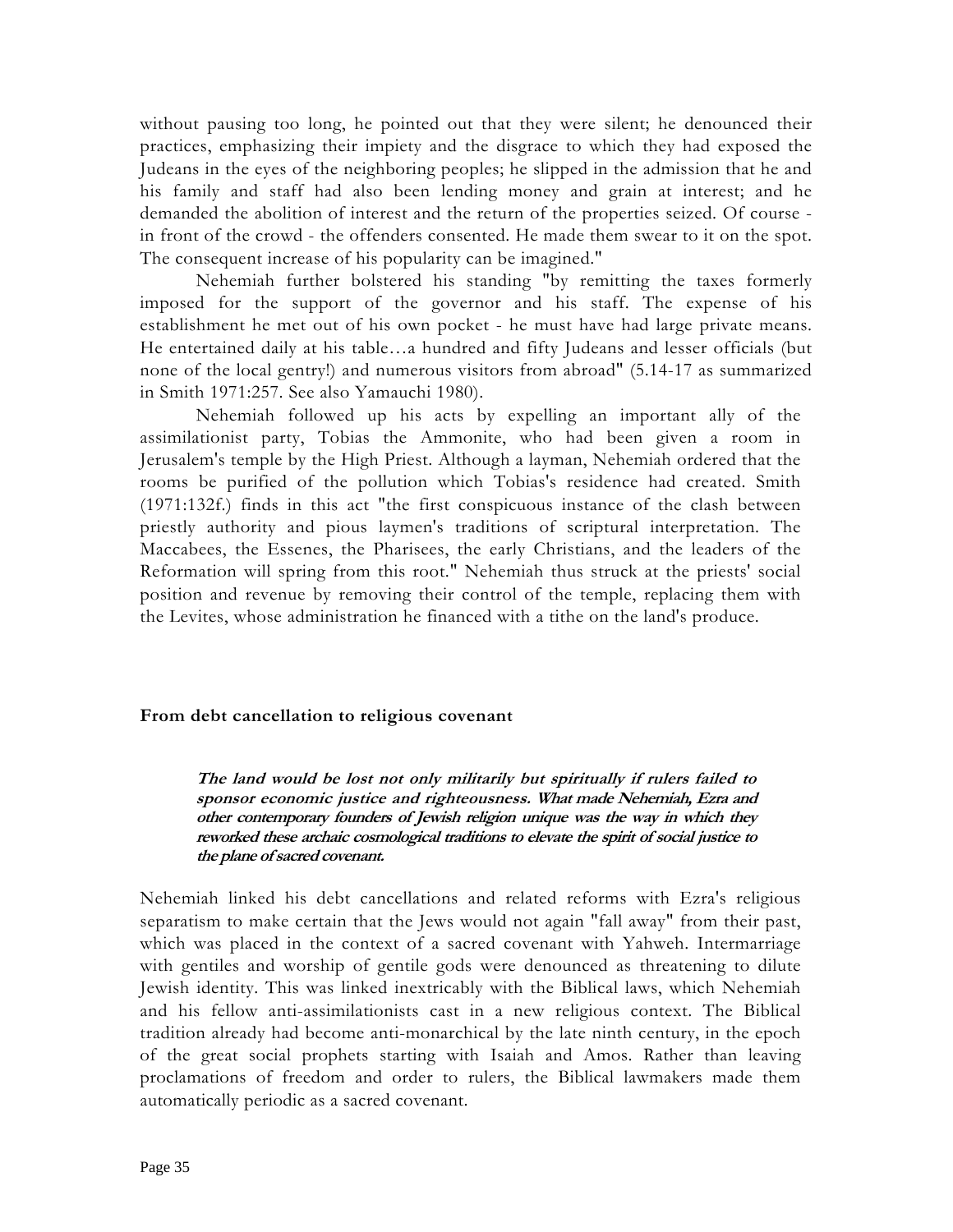They thus did what no Greek or Italian popular leader did: they brought religion to bear in weaving Clean Slates into the warp and woof of Jewish religion and its idea of righteousness. Abdi-Ashirta had appealed to the have-nots to support him, but (as far as we know) without an explicit plan save for his own personal patronage, it being customary for leaders to reward their supporters. In any event a social program would have been anachronistic in the Late Bronze Age, as it would have been in Egypt under Bocchoris. Certainly most first-millennium debt cancellations, from the neo-Assyrian empire down through Zedekiah during Babylon's attack on Jerusalem in 586, belong to the sphere of military tactics rather than a political philosophy of equity.

The seventh-century Greek tyrants were expected to exile the old local oligarchies, redistribute their lands and cancel the debts, but this never seems to have become an explicit party program or civic philosophy. The term "tyrant," coined by opponents of these programs, indicates that these policies never became part of the democratic or any other political ideal. Solon's poetry is the closest we come to an explicit civic program. Portraying both rich and poor as extremists, he writes that he sought a middle ground. His cancellation of debt servitude was a response to emergency conditions (and indeed, slavery for non-Greeks was maintained).

Looking over the entire first-millennium florescence, one finds the most explicit economic programs in the preachings of the Biblical prophets, from Isaiah c. 800 through Jeremiah c. 586 BC. These speeches may have been filled out by later compilers, but the core of their programs certainly was that the land would be lost not only militarily but spiritually if rulers failed to sponsor economic justice and righteousness - terms which, as Ephraim Speiser has shown, date back to thirdmillennium Mesopotamia to connote Clean Slates.

It is with these preachings in mind that the Biblical compilers retrojected their populist programs back through all the extant books of the Torah.**\*** The story of Moses was elaborated into a foundation myth, spliced into memories of the **hapiru,** who were transformed from Mesopotamian refugees into the Biblical Hebrews seceding from Egypt, much as the Roman plebs walked out in the fifth century until they got their way by receiving promises of debt cancellation and other reforms by the patricians who needed their manpower.

This kind of behavior is new to the sixth and fifth centuries. "It was only in relatively late times that Moses was understood as a lawgiver," concludes Lemche. Furthermore, as Smith (1971:141) has noted (and subsequent Biblical historians have confirmed), "none of this social legislation is known to have been enforced before Nehemiah's time - a fact which indicates the regard felt for this legal tradition by the ruling class of restored Jerusalem. When action did come, it came from a reformer seeking support against the established aristocracy*.*" Smith finds that this "fits exactly the sociological and economic history of the age of the tyrants - the seventh to fifth centuries."

**<sup>\*</sup>**Lemche 0985:314f) finds that although Isaiah mentions Egypt a few times, neither he nor Micah refer to the Exodus traditions, nor even to Moses. The main ingredient of the Sinai revelation, where the Lord hands Moses the laws and establishes "the covenant, does not seem to have played any. significant role in the religious life of Israel before the sixth century." On this ground he attributes the social legislation and the idea of a united Israel to the post-exilic period (pp. 384, 435).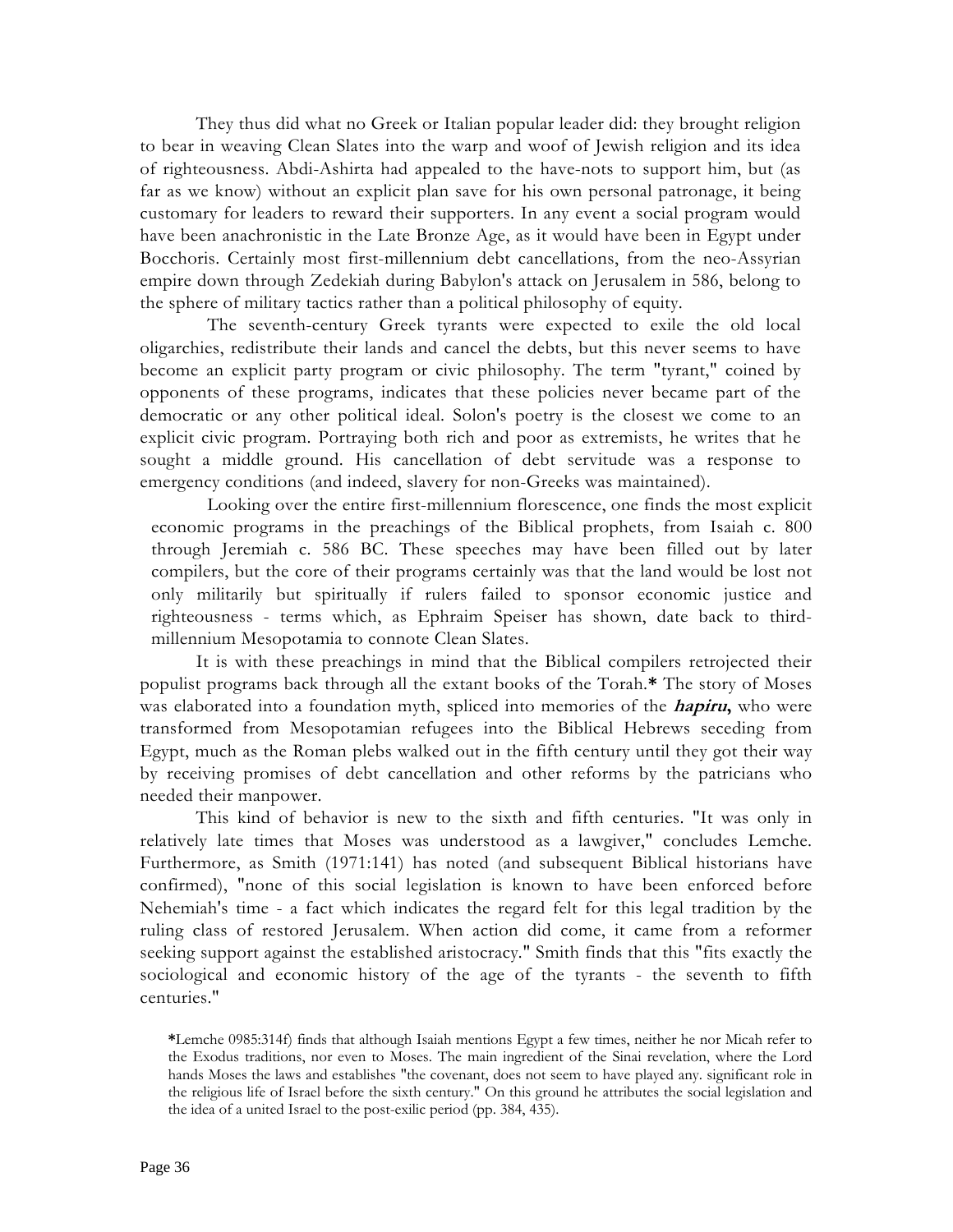The Greek tyrants also reformed their civic cults, yet certainly Nehemiah and his fellow Jewish reformers achieved something more than the Greek **populares** had done. They placed in an entirely new context the Bronze Age proclamations of order cancelling debts, freeing debt-bondsmen and restoring the land to its cultivator tenants. These became populist social programs elaborated to the plane of religion as a moral guideline. As such, they transcended the calendrical and numerological cosmology that characterized derivative local cults such as those of Baal, Ashereth and other celestial deities.

All religion incorporates sanctification of the law and of the existing or hoped-for social structures. These are represented as having been ordained by the gods "in the beginning." However, over the millennia these ideas of order had become increasingly authoritarian, dropping the idea of periodic reordering in the Clean Slates found in Bronze Age times as aristocratic families took over most public cults. Greece's popular tyrants (no better phrase exists) such as Peisistratus and his sons sought to replace the older aristocratic festivals with less aristocratic Homeric and Dionysian ones. In the third century BC, Sparta's great reformer kings Agis and Cleomenes (followed by Nabis) elaborated the semi-mythical Lycurgus into a lawgiver, much as the post-Exile Jews elevated Moses. As Arnold Toynbee has emphasized, these images of archaic political rulers/lawgivers/religious founders are late reconstructions, retrojected to consolidate a new social order putting the common weal ahead of the oligarchic appropriation of the land and reduction of much of the population to debt-servitude. Still, there was no classical counterpart to the Bronze Age Near Eastern reorderings. Athenian philosophy remained largely aristocratic. No social reformers ever appeared approaching those of Judah. As for Rome, its plebeian platform (such as existed apart from retrojections of the Social War, 133-39 BC) never made significant incursion into the religious sphere. Babylonian New Year coronation ceremonies were incorporated into the Roman military triumph (Versnel 1970) with no trace of the social reordering that had formed the core of these festivals in the Early Bronze Age.

What made Nehemiah, Ezra and other contemporary founders of Jewish religion unique was the way in which they reworked these archaic cosmological traditions to elevate the spirit of social justice to the plane of sacred covenant. This is why Jews and Christians still look back to sixth/fifth-century Judah as the source of their deepest convictions even while crediting Greece and Rome with the secular democratic traditions that have helped make western civilization what it is.

Israelite history was construed as sponsoring a social revolution as a policy of domestic self-preservation. Instead of the debt cancellations being merely a military tactic to win or hold the loyalty of domestic populations, the Biblical authors appealed to a national covenant with the Lord of Justice and Righteousness.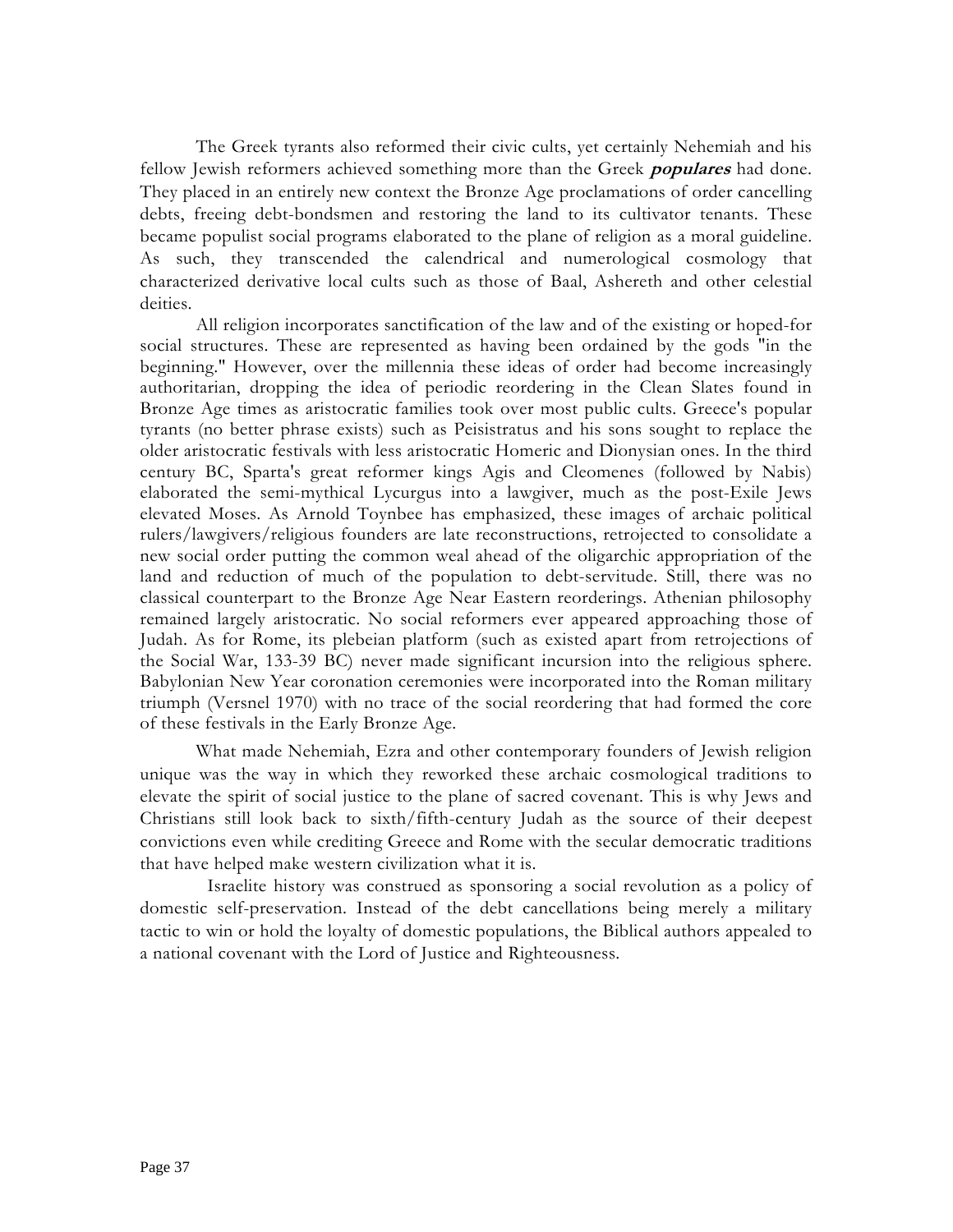## **The Biblical laws of economic renewal, contrasted with the market equilibrium transfer of property from debtors to creditors**

The laws of Exodus 21-23 (the Book of the Covenant), the Holiness Code of Leviticus and the laws of Deuteronomy place interest-bearing debt, land tenure and the periodic renewal of economic freedom from debt at the center of their economic program. In this respect they retained the central element of Bronze Age royal proclamations: periodic restoration of economic equity by administrative fiat.

Today's response to economic imbalance is to let the market resolve matters. Bronze Age rulers saw that this would create an adverse new equilibrium, disenfranchising peasant-cultivators and favoring the rich at the expense of the poor, and also strengthening the wealthy against the palace, as antiquity's aristocratic unseatings of the kings showed. Such a result would have been social suicide for most realms, for it would have undercut the economic basis of the peasant army, leaving the land prone to invasion from without and dissolution from within. Thus, one need not explain Bronze Age "economic order" acts in terms of self-sacrificing altruism, but as a simple matter of survival.

By the end of classical antiquity, aristocracies grew strong enough to block economic renewal. Ever since, societies have relied on "market equilibrium," counterpoising creditor claims to shrinking debtor abilities to pay. These dynamics determine the particular kind of balance that society would end up with. This balance typically leads to a shift in property ownership patterns, and hence, land use. The shift has been from debtor to creditor ownership, from cultivators growing their own food crops to absentee owners assembling vast estates by "joining field to field till no space is left and you live alone in the land" (Isaiah 5.8), and shifting the land to export crops, headed by wine and olive oil, produced by servile labor.

For two thousand years such shifts were reversed by royal fiat. It would be superficial to translate the meaning of a complex Bronze Age philosophy into a single modern word, but the essence of what Mesopotamian rulers did was to "proclaim equity," and "restore order."

## **How Hillel's prosbul yielded power to creditors and mortgage-holders**

**The fact that Hillel could establish the prosbul waiver as part of Jewish religion showed how far Israel had moved with the same tide of privatization that was sweeping the rest of antiquity into a new Dark Age. (Still, the obedience paid to the Jubilee Year debt forgiveness was strong enough as late as thirteenth-century Spain to inspire Rabbi Maimonedes and Ibn Adret to insist that without the prosbul waiver, debts among Jews were to be forgiven.** 

The Near Eastern sanctity of releasing bondservants and land from debt bondage stands in sharp contrast to the Roman principle of making the loss of status permanent. It was the debt obligations that became sacrosanct, not their cancellation. By the time of Christianity, the creditor/landlord class had grown too strong for any popular leader to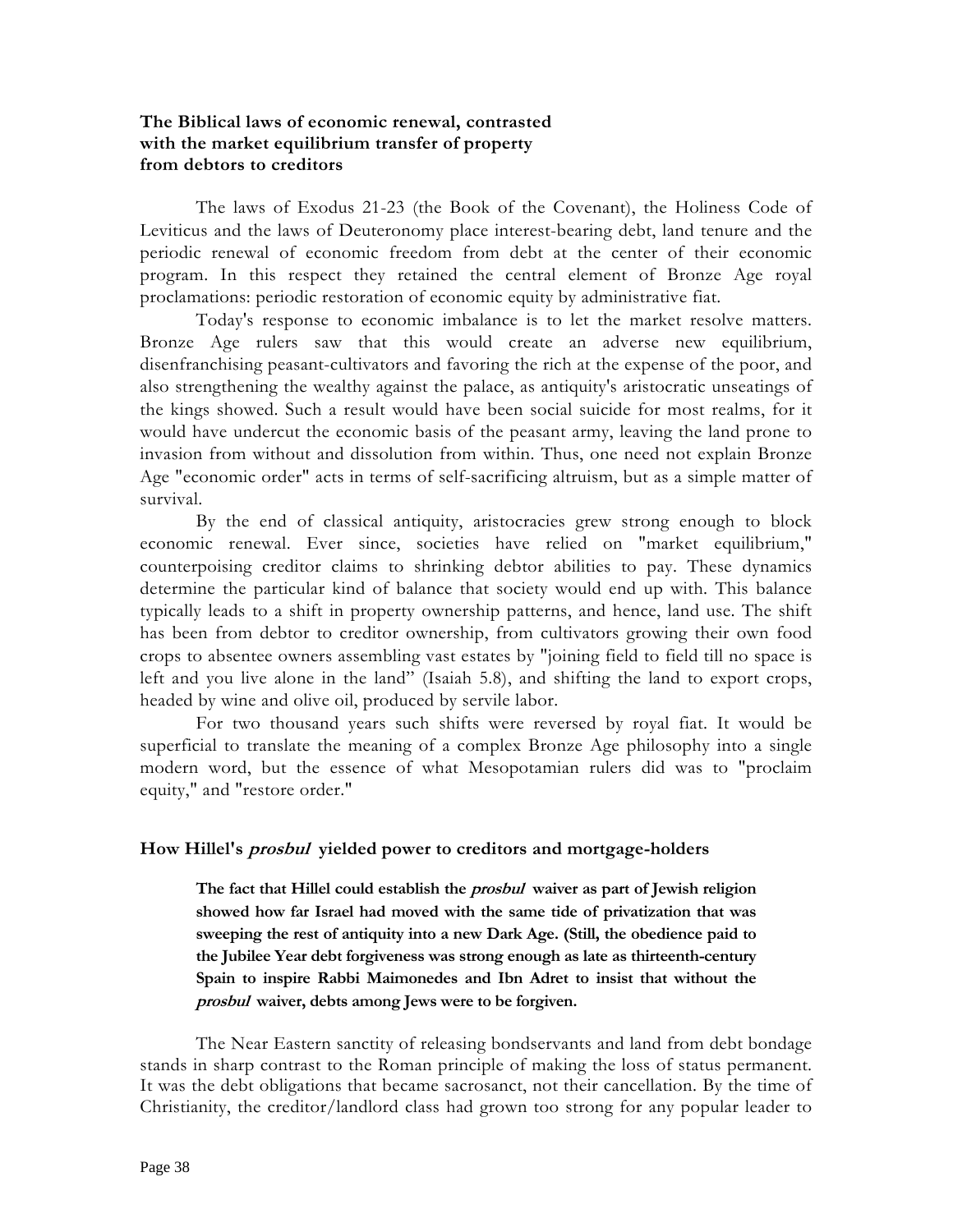take on with any hope of worldly success. A shift occurred away from denouncing existing social injustice to millennarianist preaching about the ultimate judgment of souls, taking redemption and social equity as a spiritual metaphor rather than as a worldly political program. This otherworldliness was bolstered by interpretations of the Biblical laws as being of a literary character, a celestial ideal that never could work in practice. The reformer prophets and their social-justice exhortations were played down in favor of Biblical stories taken as a genre of wisdom literature. Indeed, it became positively irreligious to apply sacred moral values to everyday life and political policymaking.

Near Eastern religions maintained the wrappings of the New Year festival and the royal titles of "rulers in justice and righteousness," but dropped the Clean Slate "order proclamations" so central in Sumerian and Babylonian times. The festival thus was decontextualized, with its formalities surviving in such manifestations as the Roman triumph as noted above, as well as the English coronation ceremony (Raglan 1936), but without proclamations of economic reordering.

By Roman imperial times, Judaism too had become dominated by representatives of the wealthy- the very class against whom the great prophets and reformers had preached from the eighth through fifth centuries BC. Excluded from gaining temple office, advocates of the poor and weak, such as the Essenes and subsequent Christians, formed their own sects, standing apart from the mainstream. The Biblical commandments cancelling agrarian debts and redistributing lands which had been forfeited to absentee holders were superseded by Rabbi Hillel's **prosbul,** a legal clause by which borrowers signed away their rights to avail themselves of the Jubilee Year.

Hillel's **prosbul** closed a two-thousand-year struggle. Almost as soon as credit became privatized, lenders sought to make themselves immune from the royal proclamations restoring economic order. Since the second millennium, creditors employed various stratagems to hold onto their land by resisting or circumventing debt cancellations. The Danish cuneiformist Niels Lemche (1979:17) cites a document from the upstream town of Mari (ARM 8 33:13f.) dating from early in the eighteenth century BC when the city was ruled by one of Hammurapi's contemporaries, Zimrilim. It stipulates that "this money shall not be released if a liberation should take place." This meant "that a loan is not canceled in case an **andurarum** should be carried out." Here is a literal anticipation of Hillel's **prosbul** formulated to nullify the Jubilee Year debt amnesties.

For many centuries Near Eastern rulers took pains to override such attempts to evade their proclamations. When first-millennium kings began to ally themselves with local aristocracies rather than with the population at large, the Israelites responded by grounding their Jubilee Year in a sacred covenant, thereby making wealthy evaders guilty of something near heresy rather than merely civil lawbreaking. The fact that Hillel could establish the **prosbul** waiver as part of Jewish religion showed how far Israel had moved with the same tide of privatization that was sweeping the rest of antiquity into a new Dark Age. (Still, the obedience paid to the Jubilee Year debt forgiveness was strong enough as late as thirteenth-century Spain to inspire Rabbi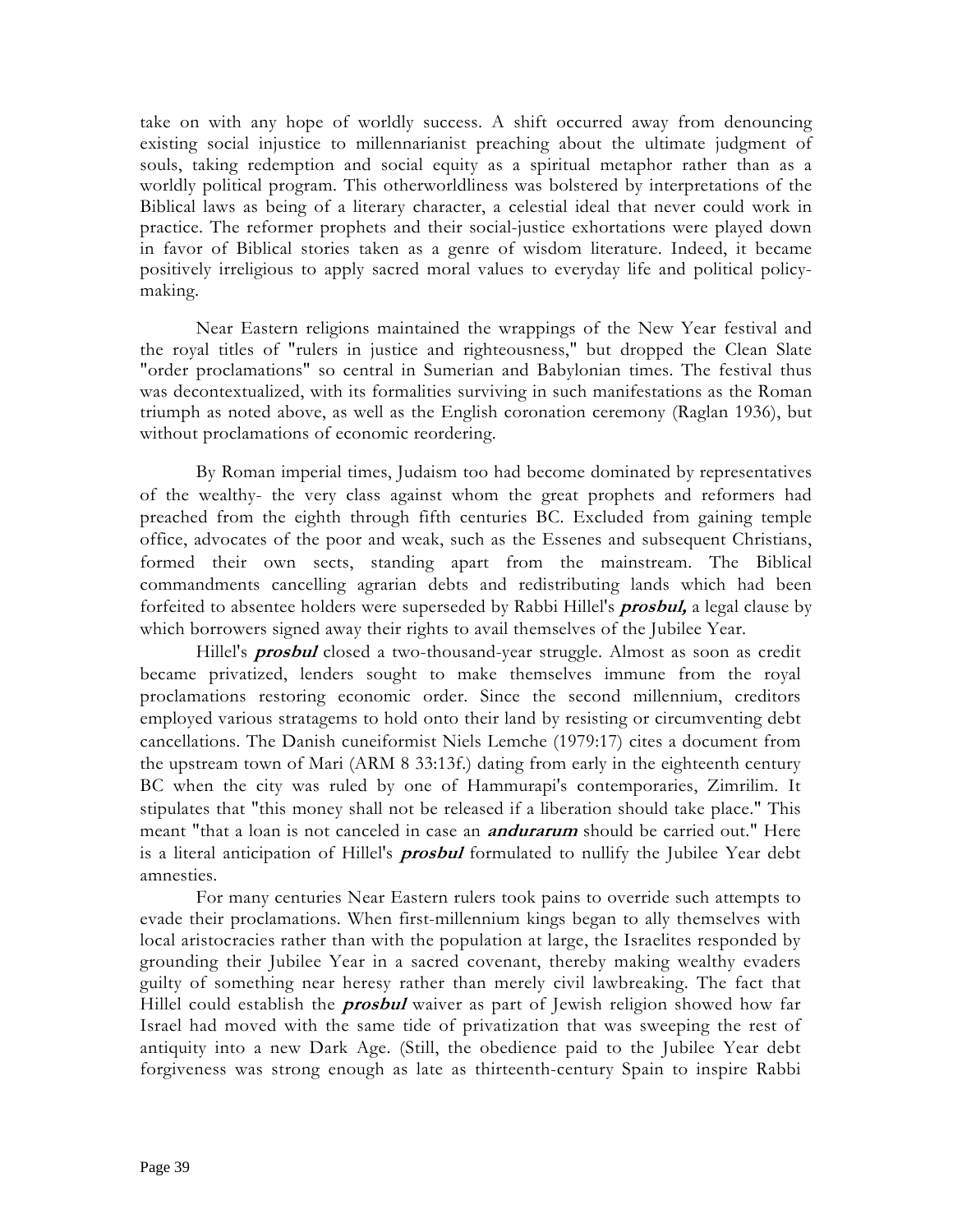Maimonedes and Ibn Adret to insist that without the **prosbul** waiver, debts among Jews were to be forgiven. See Neuman 1942:219f. and 295).

## **Why was the tradition lost?**

For one thing, by classical times the public sector no longer was the major creditor. During the first millennium wealthy individuals had taken the place of temples and palaces as the major industrial and financial households. Whereas most debts in thirdmillennium Mesopotamia represented accruals of obligations to the palace and temples - and increasingly to their collectors - by the first millennium debt represented classical usury: small amounts of money lent to cultivators and other individuals who could not make ends meet. Commercial lending, mainly investment in trade ventures, always was exempt from such restorations of order. Only consumer lending - that is, what economists call unproductive lending (usury) --was wiped off the books.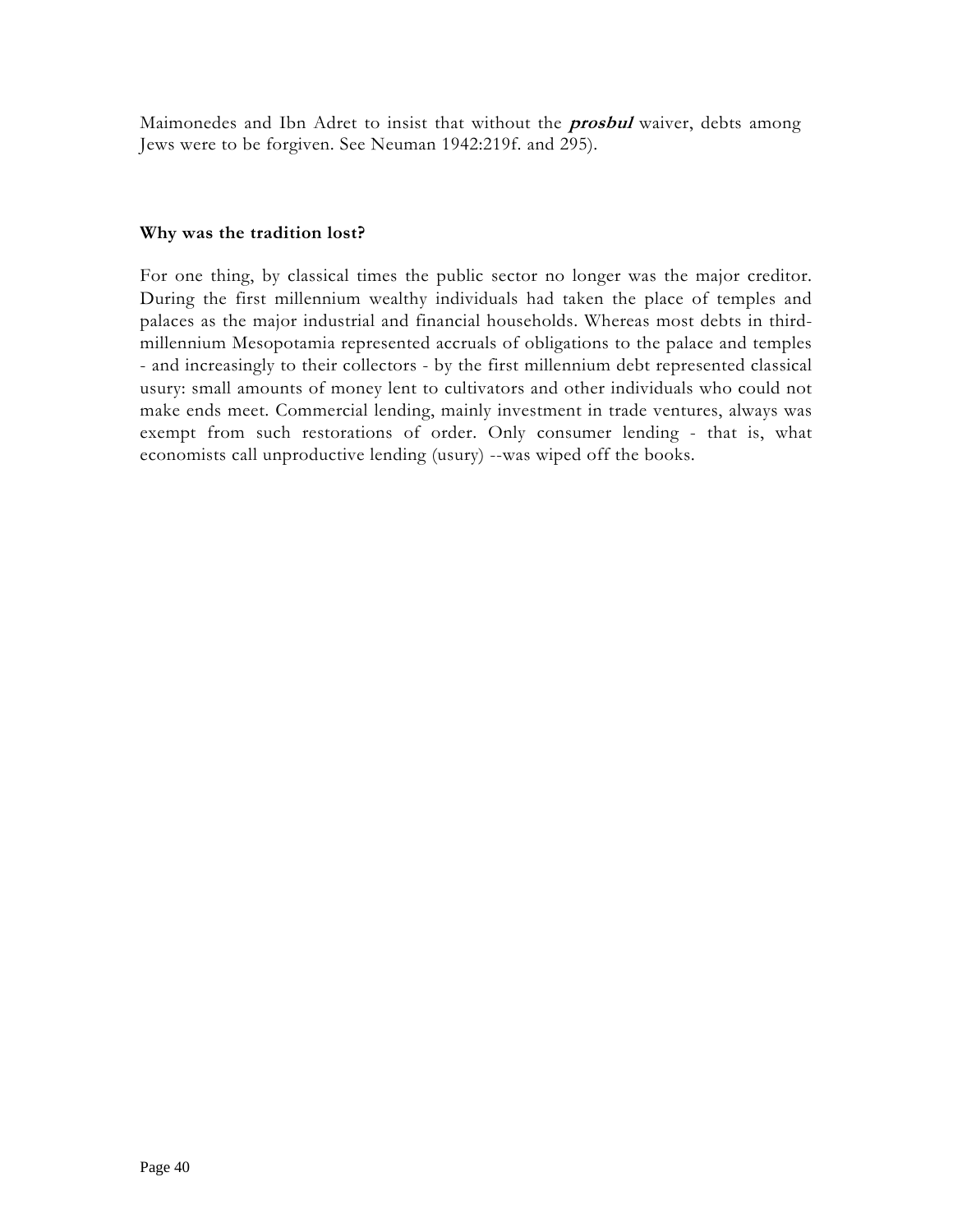# **III. CHRISTIAN PERSPECTIVES IN THE MODERN AGE**

#### **Jesus' teachings on debt forgiveness**

Luke 4:17ff. describes one of Jesus' first public acts upon his return to Nazareth. Going to the synagogue, he is handed a scroll and unrolls it to the passage in Isaiah 61, where that prophet announces that the Lord has sent him "to proclaim freedom **(deror)** for the prisoners and ... to release the oppressed, to proclaim the year of the Lord's favor." Jesus informs his audience that he has come to fulfill that prophecy.

He hardly could have chosen a passage more concerned with the debt burden. Treating debt servitude as a real problem to be solved in itself as well as being an analogue for spiritual bondage, he set about preaching redemption literally as well as figuratively. His Parable of the Unmerciful Servant (Matthew 18) leaves little doubt that the poor should be forgiven their debts. Admonishing Peter to excuse his brother's sins, Jesus explains that admission to heaven depends on how one conducts his own life in accordance with Lev. 19:18: "Love thy neighbor as thyself," repeated by Jesus near the eve of his crucifixion (Matthew 22:39). It forms the basis for what today is called the Golden Rule, that we should not do unto others what we would not wish them to do to us.

The story Jesus composes to illustrate this principle concerns a king who called his servants together to settle accounts. The first man brought in owed ten thousand talents, but was unable to pay. In accordance with the practice of the time, the master ordered that the insolvent servant, his wife, children "and all that he had be sold to repay the debt. The servant fell on his knees before him and begged, `Be patient with me and I will pay back everything.' The servant's master took pity on him, canceled the debt and let him go. But when that servant went out, he found one of his fellow servants who owed him a hundred denarii. He grabbed him and began to choke him. `Pay back what you owe me!' he demanded. His fellow servant fell to his knees and begged him, `Be patient with me, and I will pay you back."' But the first servant refused, and had the man thrown into prison until he could pay the debt.

The other servants told their master what had happened, and he called the first servant back. "`You wicked servant,' he said, `I cancelled all that debt of yours because you begged me to. Shouldn't you have had mercy on your fellow servant just as I had on you?' In anger the master turned him over to the jailers until he should pay back all he owed." Jesus warns that "This is how my heavenly Father will treat each of you unless you forgive your brother from your heart." As some versions of the Lord's Prayer put it: "Forgive us our debts, as we forgive our debtors." (In many languages the words "debt," "trespass," and "sin" are interchangeable, e.g. German **Schuld**)

Christ's title of the Redeemer reflects the idea of saving debtors from debtbondage. If it was their souls that he ultimately was redeeming from worldly shackles, financial power over debtors presented the ultimate test of a creditor's moral goodness. The moral is that charity toward debtors and other poor calls for forgiving their debts.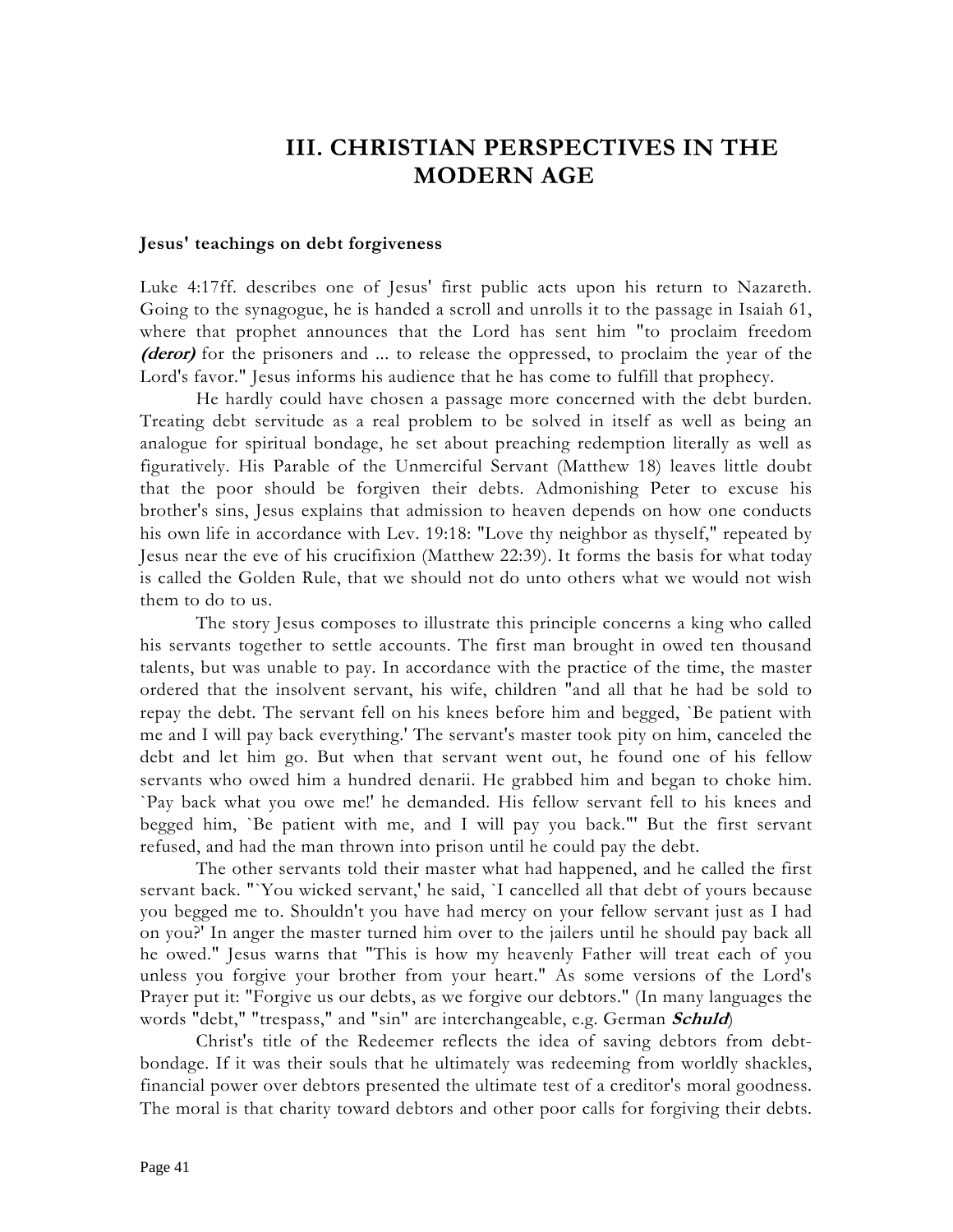Lending is put forth as the characteristic test for admission to heaven, for it is the most prevalent mode of exerting either coercive power or generosity with regard to one's fellow beings. Luke 6:35 cites Jesus' admonition to "lend, without expecting to be repaid." Centuries of commentary on this passage by medieval Churchmen elaborated how this exhortation meant that a creditor should not demand to be repaid if the debtor cannot do so without injuring himself

Jesus drove home the conflict he felt to exist between Jewish religious values and the selfish worldliness of creditors in his famous act of overturning the banking tables in Jerusalem's temple. The story is told in all four gospels (Luke 19, Matthew 21, Mark 11 and John 2). Upon entering Jerusalem, Jesus went directly to its temple, where he overturned the benches of the moneychangers and emptied out their moneybags on the floor. He also overturned the tables of merchants selling animals, and made a scourge of cords and "drove them all out of the temple, and the sheep, and the oxen" (John 2:15). Echoing the words of Jeremiah (7:11) some four centuries earlier, he announced that "My house will be a house of prayer, but you have made it `a den of thieves."' This is the only report in the Scriptures of his using violence, and it inspired the city's leaders to plot his death.

Jesus' citation of Jeremiah was deliberately significant, for in this passage the prophet describes the Lord as threatening the Israelites not to make their land and its temples a den of thieves by oppressing aliens, orphans and widows, that is, the most seriously afflicted debtors. To prey on the weak, to monopolize the land and wealth is to seize what belongs to the Lord and his community. The relevant commandment accordingly is the Eighth: Thou **shalt not steal.** The great absentee landlords were stealing the land and freedom of the Israelites, and thus their destiny. Should the people fail to recall the Lord's spirit and rectify matters, they would suffer national perdition.

## **The Eighth Commandment in Canon Law, Lutheranism and Calvinism**

**Neither Hebrew, Greek nor Latin had separate words to dis inguish between t** "interest" and "usury. " The distinction is a product of Canon Law seeking to carve out a form of financial gain (interesse) that could be taken by **Christians legitimately in the face of the Biblical strictures against neshek (Hebrew), tokos (Greek) and Faenus (Latin).** 

The thirteenth-century Dominican scholar Thomas Aquinas engrafted the teachings of Aristotle on those of the Church. His **Summa Theologica** (2.2, Questions 77 and 78) deal with trade, just profit, and interest loaned on money. Charging interest is a form of mercantile relationship, whose natural character is to produce mutual advantage for both sides. The proper motivation for one to acquire wealth is to help others. Natural wealth, including the land and its subsoil riches, belongs to mankind as a whole to be used in accordance with its needs (Question 66). As the economic historian Albert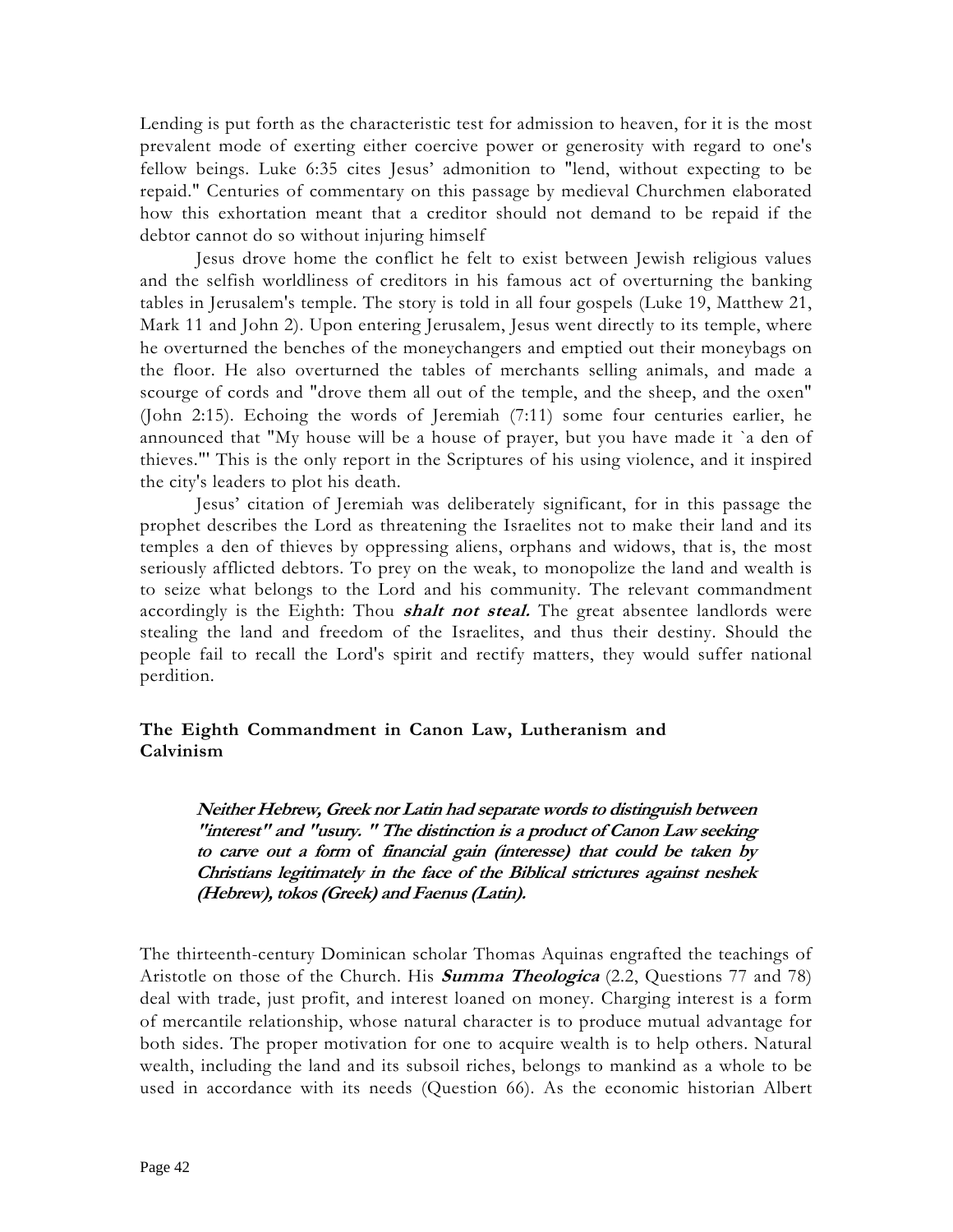Hyma (1951:76) summarizes Aquinas's argument: "When the need of a certain article is extremely great, especially in case death may be the result of the deprivation, one may either openly or secretly take something from another person. Such action is not of the nature of theft or robbery."

In 1516 Martin Luther preached a sermon on the Eighth Commandment, classifying usury as a form of theft and warning that it was destroying cities much as a worm destroys an apple from within its core. Jews were forbidden from taking interest from one another (permitted to charge it only to outsiders), but Christians charged it to their own brethren. The papacy itself sponsored the Italian bankers to drain money to Rome. In a similar vein, John Calvin, in the final year of his life, wrote a commentary on Ezekiel (published in 1565), defining fraud and usury as theft. He held that wealthy lenders were as guilty as robbers and highwaymen in breaking the Eighth Commandment (Hyma 1951:283ff., 443ff.).

The relevant passages of Ezekiel 18 are verses 8, 13 and 17 (see Appendix, page 83), in which the Lord commands the people not to lend at interest. The modern Revised Standard Version of the Bible translates this sanction anachronistically as referring to "excessive" interest, i.e. to usury over and above the legal rate approved by civil authorities. This perverts the text's original meaning, for neither Hebrew, Greek not Latin had separate words to distinguish between "interest" and "usury." That distinction is a product of Canon Law seeking to carve out a form of financial gain **(interesse)** that could be taken by Christians legitimately in the face of the Biblical strictures against **neshek** (Hebrew), **tokos** (Greek) and **Faenus (Latin).** Like Sumerian **mash**, these words all refer to the idea of birth, specifically of young animals (goat-kids in Mesopotamia, calves in Greece and Rome). It was on the basis of this etymology that Aristotle pointed out how ironic it was that interest **(tokos)** was charged on barren meta. In classical antiquity most credit had indeed become parasitic and usurious. There was not yet a rationale for distinguishing some kinds of "breeds of barren metal" from others.

Canon Law was developed largely to rationalize the charges of Lombard bankers sponsored by the papacy to transfer royal tribute in the twelfth and thirteenth centuries. The effect of Scholastic strictures against usurers preying on the poor was to channel lending via the foreign exchange, where bankers might charge a fee for international money conversion **(agio**) rather than interest as such. The largest borrowers could readily obtain credit, above all Norman princes and aristocracies outfitting themselves for the Crusades or for war. Charging usury on such lending was the ground on which Dante condemned the papacy's Florentine war bankers to the deepest circle of hell.

A key premise of Canon Law was important as a theoretical statement, although not yet as a practical guide in these early centuries of finance-capitalism. The Schoolmen endorsed productive commercial loans that provided the borrower with resources to undertake trade on which he could earn sufficient profit to repay the debt with interest and still come out ahead. Only unproductive loans (mainly to the poor, for consumption purposes) were condemned as being usurious. Luther and Calvin said essentially the same. In making this distinction Canon Law and early Protestantism reflected the same policy that had guided Bronze Age rulers when they cancelled agrarian barley debts but not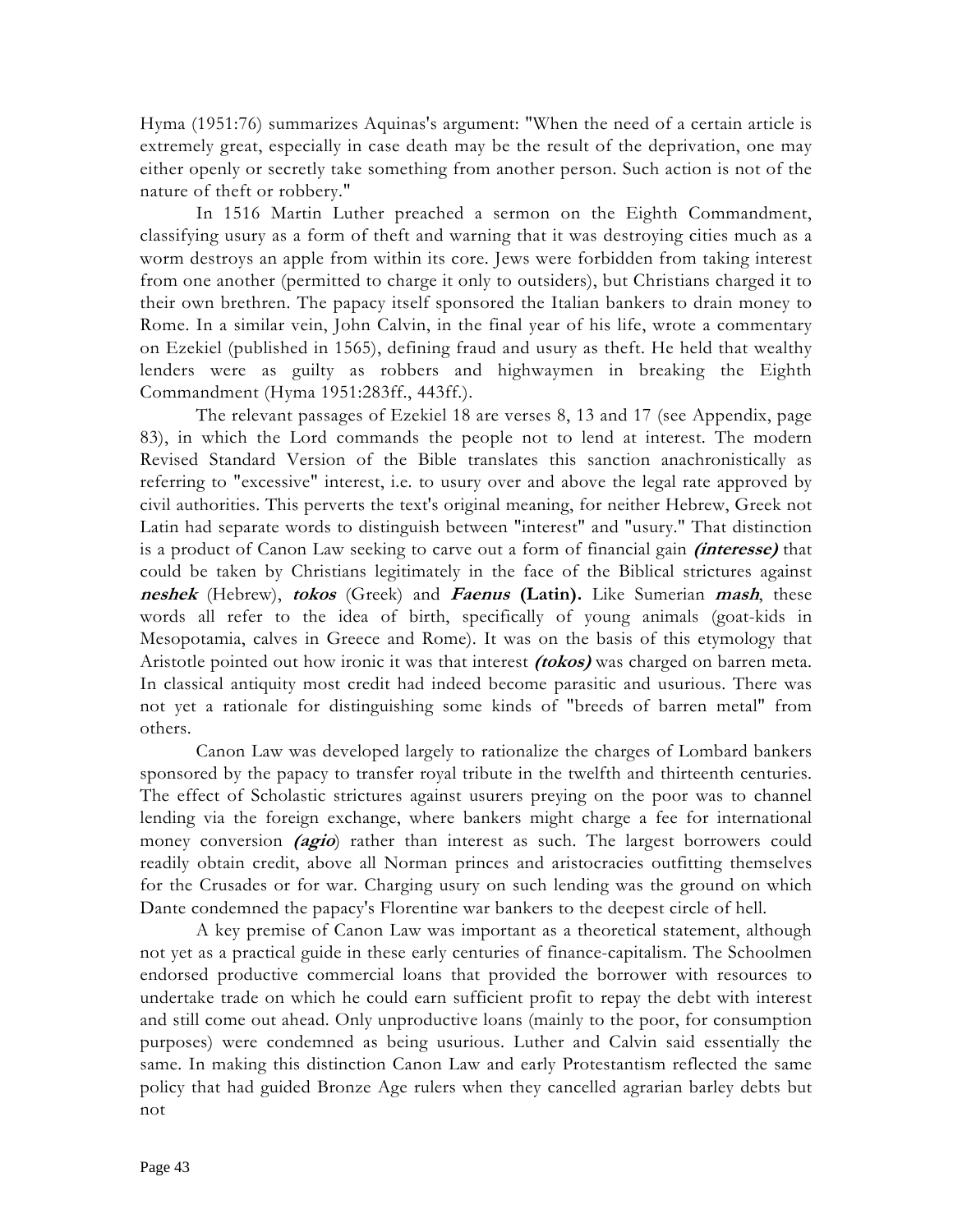commercial silver-debts. By contrast, today's creditors face no obligation to charge interest only on loans made for productive purposes. All the onus of payment rests on the debtor, to the point where entire nations are being sacrificed on the altar of unrepayable debts.

## **The absence of the Biblical idea of liberation (deror) from liberation theology**

Modern ideologies inevitably shape Biblical scholarship to reflect our epoch's own economic philosophy. Nowhere has this ideology moved further away from that of Biblical times than in its tolerance of absentee landownership and interest-bearing debt regardless of their polarizing economic consequences. (The third great objective of Biblical Clean Slates, freeing debt-bondsmen, fortunately is no longer around to plague us.)

If there is any one region where social protest against debt and great landed estates **(latifundia)** logically should be most intense, it is Latin America Yet the continent's liberation theologists seem to have a blind spot with regard to the Biblical economic laws. The upshot is a "liberation theology" without liberation in the single most important Biblical sense of the term - freedom from the impoverishing consequences of debt (now international as well as personal), and freedom of the earth from absentee appropriation (now by foreign corporations backed by World Bank underdevelopment programs as well as by individual landlords). One looks in vain for a liberation-oriented recognition of the Biblical social revolution in terms of its single leading element - cancellation of the debts that were the major lever leading to the foreclosure of the land and its privatization, removing it from the community's possession.

The Biblical idea of "freedom and justice" connoted a concrete debt cancellation and the return of the land to its cultivators for their own self-support. For the Biblical authors, alien appropriation of the land was to be ended. The Lord provided the earth for the welfare of all, not just for the wealthy to achieve patronage power over the poor and disinherited. Israel was threatened that foreigners would take possession of its land if it veered from the path of social righteousness. Isaiah (1.7) thundered against Sodom that "Your fields are being stripped by foreigners right before you," and that (1.23) "Your rulers are rebels, companions of thieves; they all love bribes and chase after gifts." But today's churches refrain from condemning the policies that have led to the IMF-World Bank transfer of Latin American resources to foreign creditors.

Hyma (1951:76) has pointed out that in 1937, in the midst of the Great Depression, the right-wing Father Coughlin echoed Aquinas's views on the Eighth Commandment in telling his radio audience that "To take something from another person when the latter is unreasonably unwilling to part with it, is not theft." This idea has been repeated in the most recent (1992) papal catechism. Jean Valjean would not be morally guilty for stealing his piece of bread. How can anyone who believes this not endorse land reform?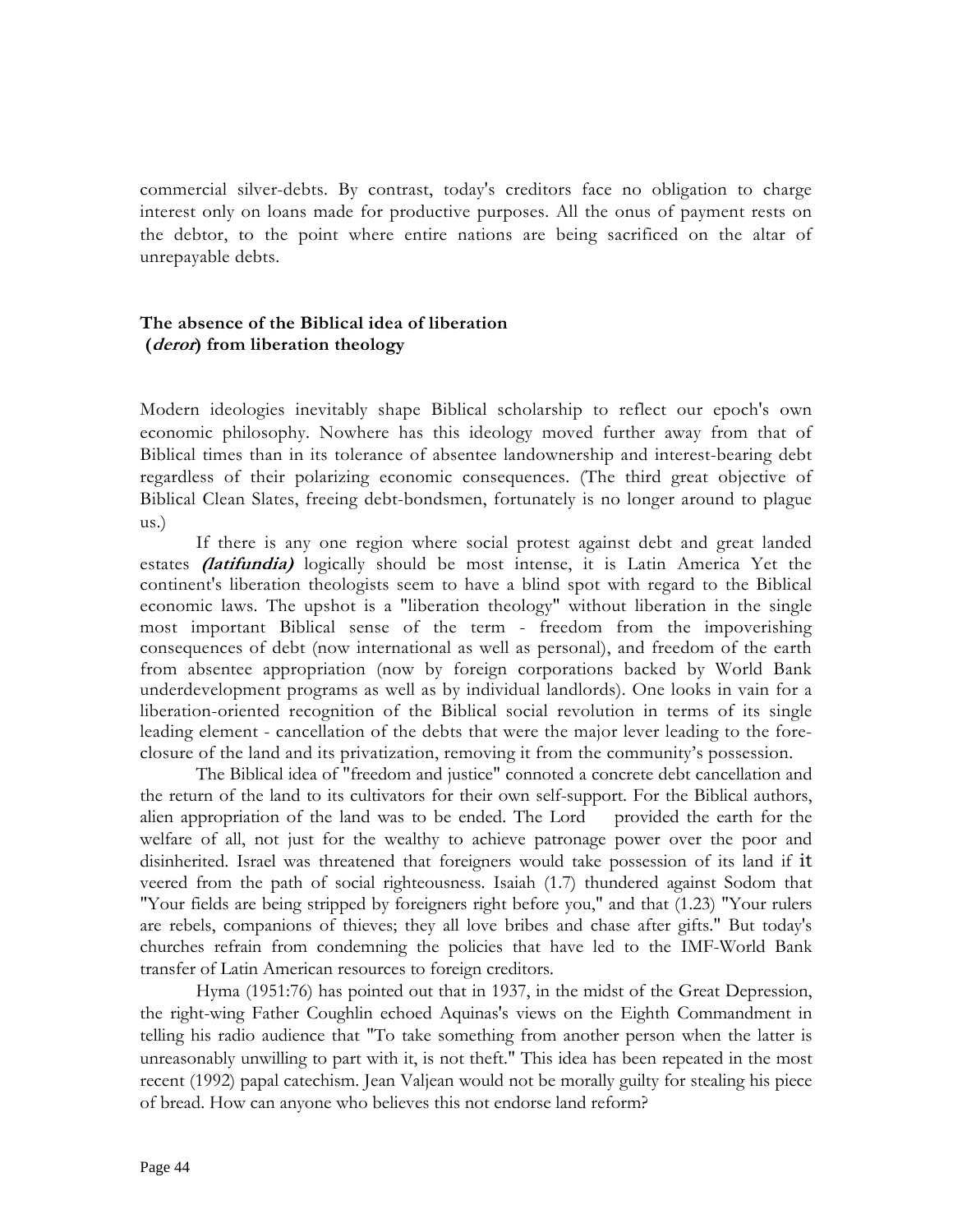Understandably the moral dimension of wealth and credit has become a central focus of religious discussion in times of poverty and spreading bankruptcy. What is remarkable in today's circumstances is that no similar statement is heard -- no calls for debt forgiveness for the bank loans and government credits that have worked only to underdevelop Latin America, and other third world regions, not to put in place the means to repay their debts.

The Cold War and anti-Communism are hardly to be blamed for this silence, for the Levitical laws restoring lands to their occupants were anything but communistic. Just the opposite: They upheld the ideal of subsistence land tenure for all. As Robert North (1954:175) has observed in his study of the Biblical Jubilee Year, "Yahweh's ownership is verified in Socialism only in the sense that the State must supply deficiencies of self-centered ownership. Common ownership is barely hinted in the Bible; the natural term of family expansion is the privately-owning community. Where Communism decrees `None shall have property,' Leviticus decrees `None shall **lose** property; but both are against unhealthy **latifundism."**

The political labels of right and left thus have little relevance in today's debt crisis. The idea of a modern Jubilee debt forgiveness finds discussion mainly among fundamentalists, while "liberation theology" has stripped away the Biblical idea of liberty (**deror***)* in its primary original sense of financial freedom from unpayable debts. Hopes for a papal encyclical on the subject of international debt have not yet been rewarded, nor have those for an initiative on domestic debt and land reform.

A modern Isaiah or Jeremiah would warn that the financial, environmental, economic devastation was a sign from the Lord that the land had veered from the righteous path and that the Day of Judgment was at hand. The recent scourge of disease would be interpreted as a portent. As Billy Graham recently put it, "Okay, God, you've got our attention, now what?" If today's debt and landholding patterns are wrong, they should be restructured, and all political philosophy and religious fervor should aim at achieving this economic freedom. Certainly if Hammurapi and his fellow Babylonian rulers found themselves confronted with this kind of situation, they would proclaim a Clean Slate to restore order in the social cosmos.

The Old Testament prophets would announce that the time has come to restore equity (appropriately at the turn of the Millennium).

Jesus would find in the international and domestic debt burden a moral test of national self-centeredness vs. openheartedness.

Medieval Canon Law would find that most of today's debts have no counterpart in creating mutual gains between borrower and lender, and thus constitute parasitic usury rather than economically valid loans deserving interest.

Classical economists would draw the same distinction between productive and unproductive loans.

Only in the most recent decades have minds shut to questioning the social, moral and economic consequences of debt. What once was the core of social renewal and religious ethics has now become the Unthinkable. That is the ultimate irony which may strike future social historians looking back on our era.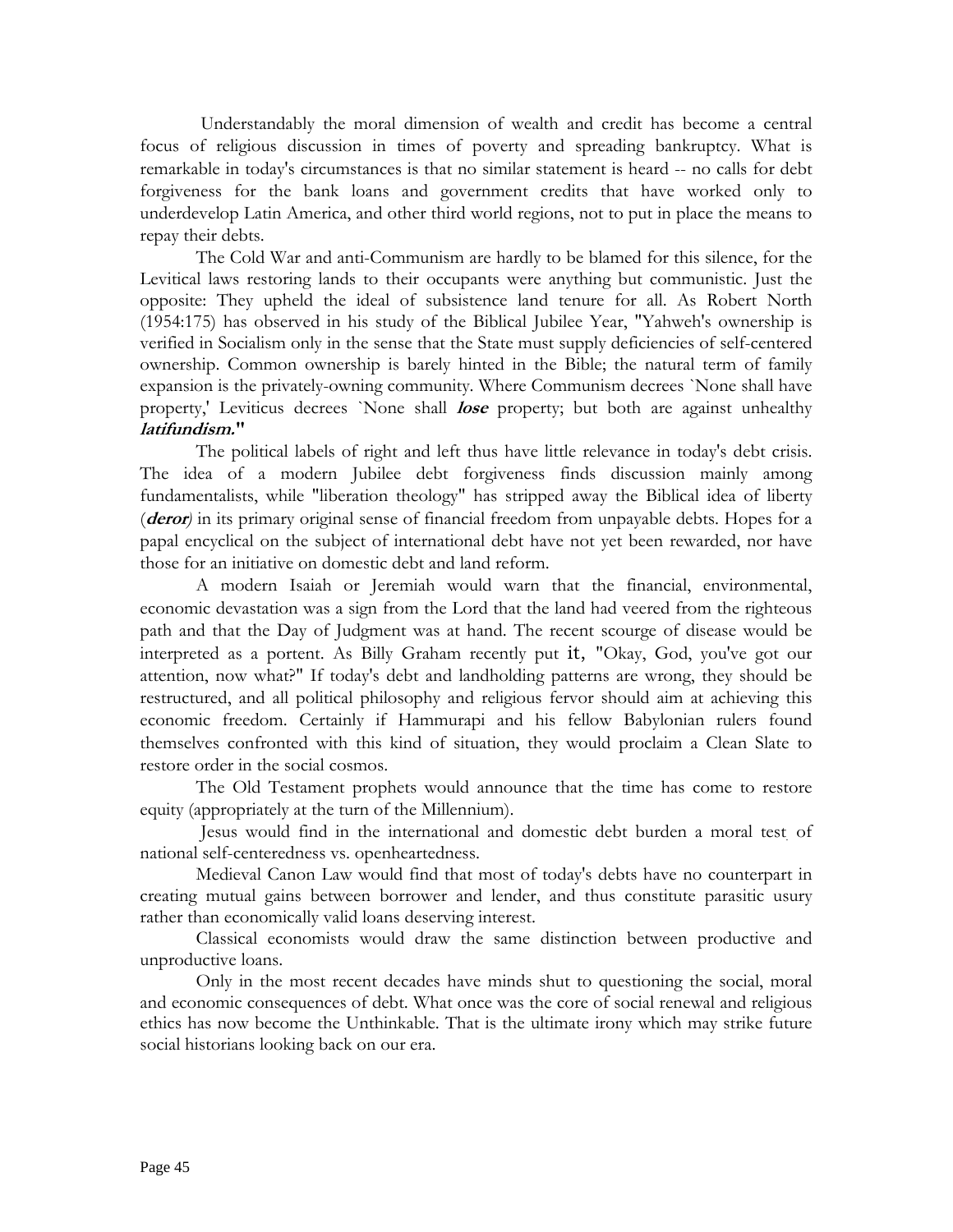# **APPENDICES**

#### **Mesopotamian Debt Cancellations, 2400-1600 BC**

**The third millennium Mesopotamian city of Lagash, in southeastern Sumer,** is the best documented. Its ruler Enmetena **(2404-2375)** achieved suzerainty over southern Mesopotamia by defeating neighboring Umma and its allies. After his victory he inscribed the earliest known **amargi** law (c. 2400) cancelling agrarian debts and obligations.

A half-century later Uruinimgina (formerly read Urukagina, 2351-42) reformed economic relations. Upon becoming war-leader **(lugal)** in his second year to defend Lagash against Umma, his "reform text" cancelled agrarian debts (2350).

During his reign Lagash and the rest of Sumer was conquered first by Lugalzagesi of Umma and Uruk (2351-2327), and then by the northerner Sargon of Kish, who ruled Mesopotamia as a military overlord from the new capital he built at Akkad.

In the revival after the collapse of the Akkadian dynasty, the Lagash ruler Gudea restored broad trade relations between Sumer and Egypt, Ethiopia, Anatolia and the Taurus range, Dilmun (Bahrain) and Elam. He has left many inscribed statues, and one of his cylinders contains the longest surviving Sumerian poem (1400 lines)commemorating his rebuilding of the city-temple and how he restored order by cancelling the land's debts at the New Year festival celebrating this occasion c**.** 2130.

**The neo-Sumerian Third Dynasty of Ur** (2112-2004 BC) was founded by Ur-Nammu (2112-2095). After defeating Lagash and killing its ruler Namhani (Gudea's brotherin-law) in battle in 2112, Ur-Nammu led a great extension of trade and installed provisional governors in Elam (Susa), Ashur and Mari. He drew up an extensive body of legal rulings and cancelled debts with a **nig.šiša** act.

His son Shulgi (2094-2047) consolidated Sumerian domination over Mesopotamia. He inscribed the laws of his father and seems to have proclaimed his own debt cancellation.

I**n the city of Isin** the ruler Ishbi-Irra (2017-1985) founded a dynasty comprising fifteen rulers in 223 years. Ishbi-Irra was an Amorite subordinate of Ur's last ruler, breaking away when related Amorite tribesmen and Elamites invaded the land. Many debt cancellations of the Isin rulers survive, starting with the **nig.šiša** acts of Iddin-Dagan (1974- 1954) and his successor Ishme-Dagan (1953-1935).

Lipit-Ishtar (1934-1924) left a body of legal rulings which, like those of Ur-Nammu, led off with a **nig.šiša** debt cancellation. During his rule an Amorite dynasty in Larsa established itself with Elamite backing. Its first ruler was the Amorite chieftain Naplanum (2025-2005). The city became a dominant power a century later under Gungunum (1932- 1906), who defeated Lipit-Ishtar of Isin. Larsa reached the peak of its influence a century later under two Elamite brothers, Warad-Sin (1834-1823) and Rim-Sin (1822-1763). Rim-Sin reasserted palace authority over the private sector which had been growing steadily since the demise of Ur III's centralized economy. He "purified the foreheads" of the land's debtservants. After six decades of rule, in 1763, he was defeated by Hammurapi of Babylon.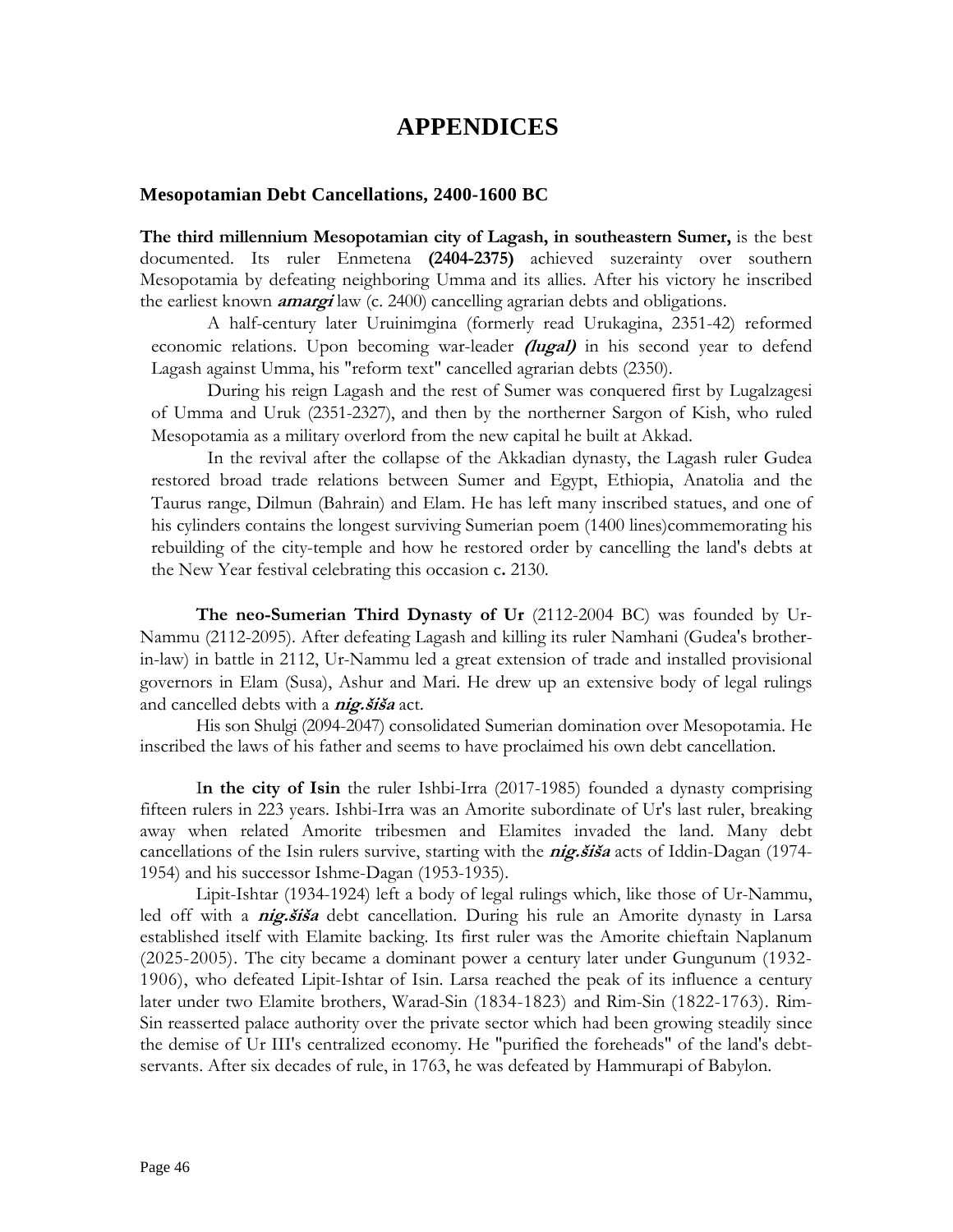**The Amorite dynasty of Babylon** comprised eleven rulers in three hundred years (1894-1595). Benefiting from the city's upstream position, its dynasty was founded by Sumaubum (1894-1881). His successor Sumulael (1880-1845) cancelled debts with a **misharum** act. The dynasty's fifth ruler, Sin-Muballit (1812-1793) oversaw the first great assertion of Babylonian power. He declared **misharum** debt cancellations in 1812, 1803 and 1797. His son Hammurapi (1792-1750) headed an alliance which carried Babylon to the height of its power. He declared **misharum** acts in the year of his accession (1792) and in 1780, 1771 and 1762.

Hammurapi's son Samsuiluna (1749-1712) declared **misharum** to restore order upon taking the throne, and again in 1741. Abi-Eshuh (1711-1684) likewise declared **misharum** upon taking the throne. Ammiditana (1683-1647) likewise cancelled agrarian debts upon his succession, and again in 1662 and 1647. Ammisaduqa (1646-1626) declared misharum upon his accession, and again in 1636. His **misharum** act is the longest and most detailed of all such proclamations. It also is the last Babylonian act on record, for in 1595 the city was raided by the Hittites, and then occupied for 370 years by the Kassites, a tribe from the Iranian highlands.

**The Old Babylonian period** *(*2000-1600*)* rulers of many other cities also proclaimed **misharum** acts. In Hana (near Mari on the Euphrates) the rulers Kastiliiash, Ammirabih and Sunuh-Rammu cancelled debts. In Eshnunna, Abi-Madar, Naram-Sin and Ipalpiel (or Dadusha) proclaimed **misharum.** In Der, Nidnusha appears to be the first Mesopotamian ruler to use the term **misharum** to signify a debt cancellation, replacing **nig.šiša** and the Assyrian term **andurarum,** used by Ilushuma and Erishum in the nineteenth century BC, and by contemporary rulers in Asia Minor with which Ashur had established trade relations. This term **andurarum** evolved into the Hebrew **deror** to underlie the Old Testament debt cancellations and Jubilee Years called for in Leviticus and Deuteronomy.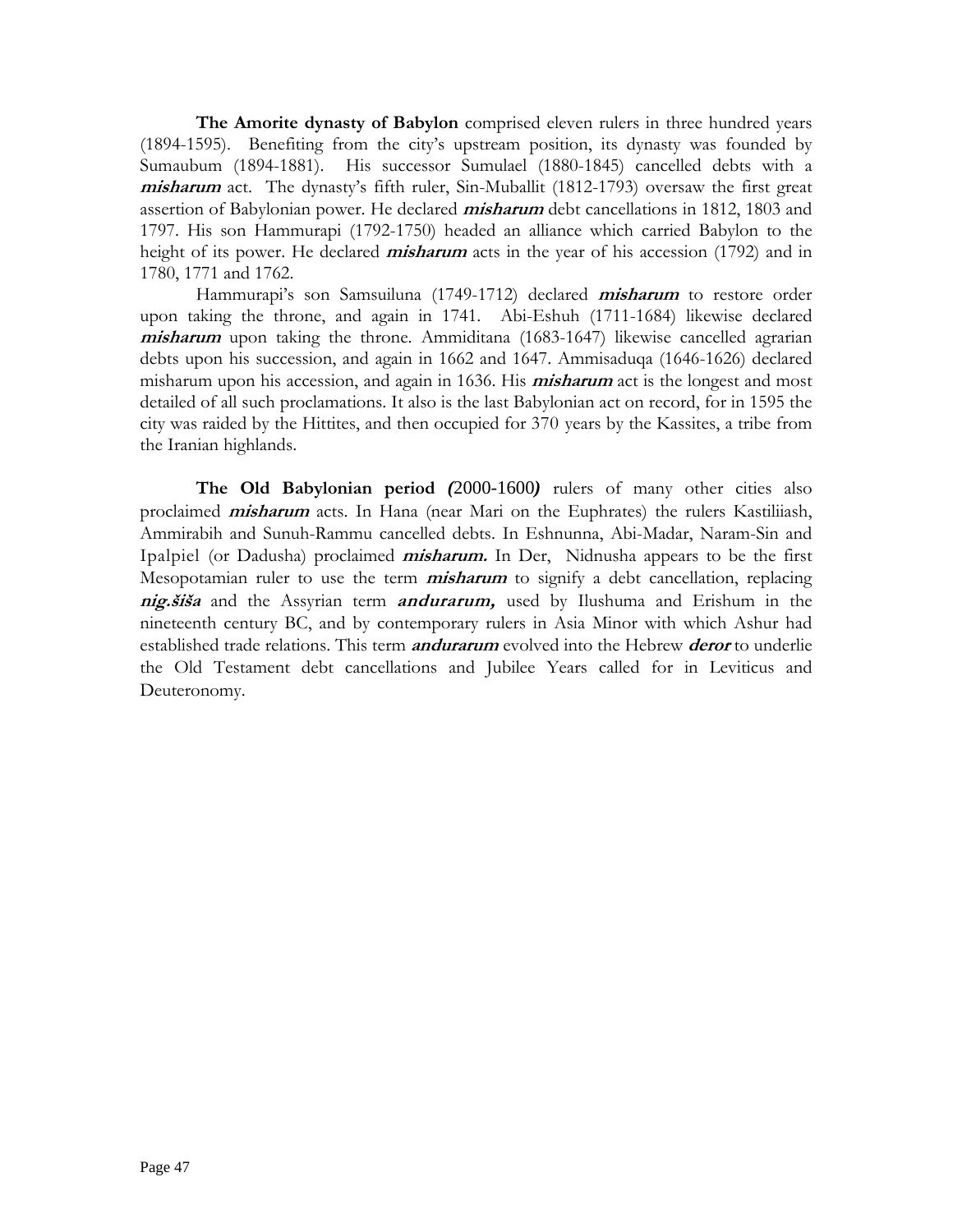# **Debt Cancellations in Canaan/Israel/Judah**

c. 1400 BC: The Amarna Age. Abdi-Ashirta leads **hapiru** attacks on Canaan's mountainous area, bidding for local support against the large landowners who have reached an accommodation with Egyptian puppet rulers. Many **hapiru** are uprooted fugitives from debt pressures in their native lands.

1200: End of the Bronze Age, beginning of the Dark Age through a combination of folkwanderings and natural disasters, including a little Ice Age. The "Sea Peoples" settle the coast of Palestine. Drought in the Hittite kingdom.

1250-1150: Reported time of the Exodus from Egypt.

926: Following the death of Solomon, the northern kingdom of Israel (926-722*)* withdraws from the southern kingdom of Judah ruled by Rehoboam.

845-817: The cult of Baal is suppressed and the followers of Omri and his son Ahab (who married the Phoenician, Jezebel) are eliminated. Leading the Jehovah counter-movement, the prophet Elijah is followed by Amos and Hosea who identify the Jehovah religion with the ideal of protecting the poor from the increasingly powerful landed aristocracy. Israel's destruction is predicted if it fails to maintain social equity. Tribute-levying Assyria is represented as the Lord's tool of vengeance against the resented oligarchy.

722: Sargon defeats Israel and incorporates it as an Assyrian province, resettling many of its citizens in Mesopotamia and Media.

740-700: (possibly later): Isaiah preaches social justice. (However, the Biblical book of Isaiah took its present form only after the exile ended in 537*.*)

639-609*:* Josiah ascends the throne at age eight. In 610, in the process of renovating the temple at Jerusalem, the Deuteronomy scroll is found and becomes the basis for Josiah's reforms. These are made in conjunction with the preachings of Jeremiah.

626-604: The prophet Jeremiah denounces usury, much as did his contemporary Greek "tyrant"-leaders in Corinth, Megara, and Sicyon.

597: When the Babylonian king Nebuchadnezzar prepares to attack Judah, Zedekiah frees the Jewish slaves cancelling the debts which bind them in servitude. (See Jeremiah 34:8-19, 2 Chronicles 32 and 2 Kings 25.) First deportations to Babylonia occur.

587: Jerusalem is captured by Nebuchadnezzar.

586-516: The "Babylonian captivity." Judah's inhabitants are resettled in Babylonia, much as Sargon resettled Israel's inhabitants after 722.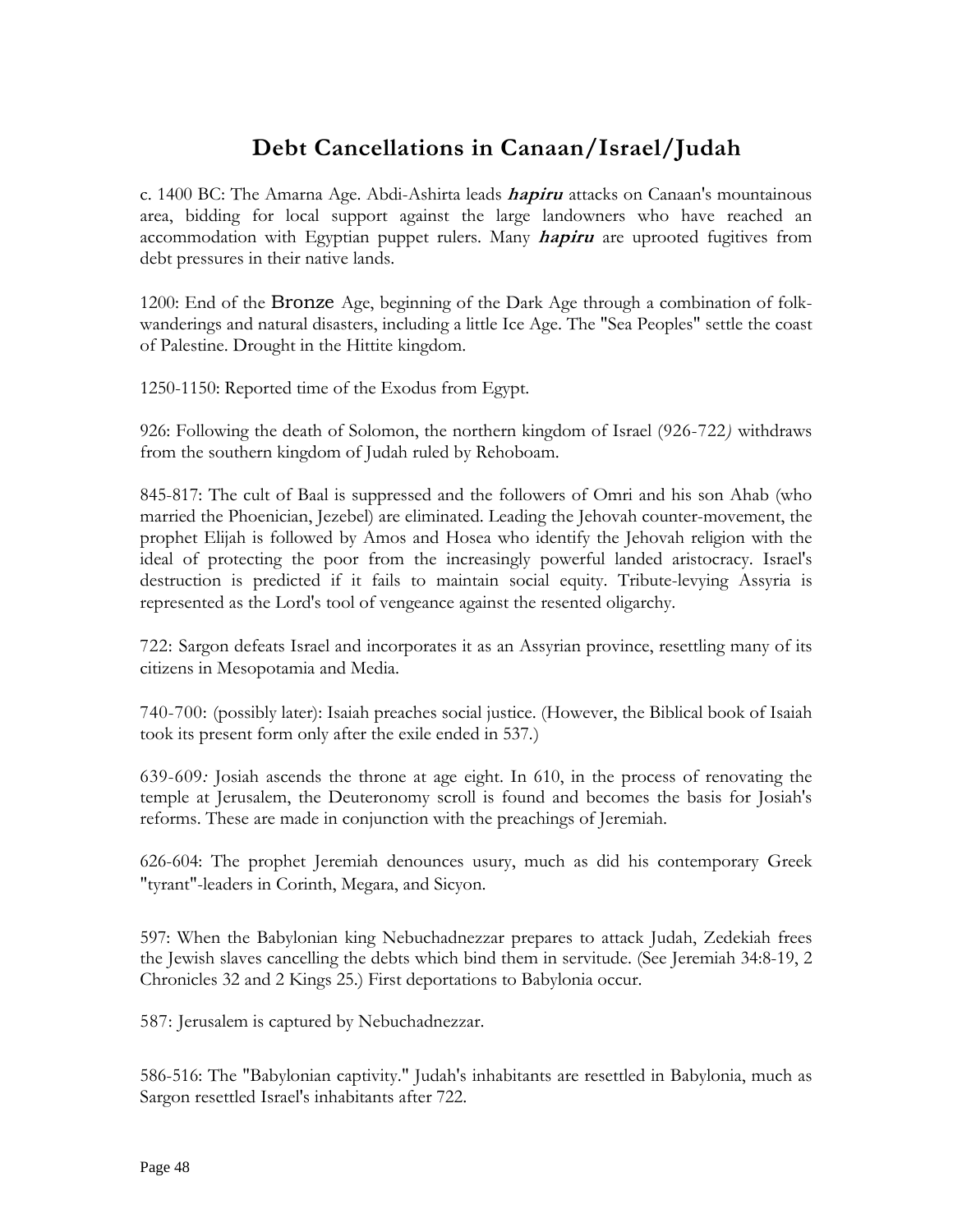516: Rebuilding of the Temple in Jerusalem, marking the end of the "Babylonian captivity."

539: The Median-Persian Cyrus (559-529) defeats Babylonia**.** Persia permits the Jews to resettle their homeland. (In 538 Judah becomes a province of the Persian empire.)

458: In the seventh year of Artaxerxes' reign (465-425), some exiles returned with Ezra.

444: Nehemiah, cup-bearer to Artaxerxes, makes his first visit to Jerusalem to become the first great reformer of the post-exile school.

432: After his second visit Nehemiah leads the second "return from exile," resettling the Babylonian Jews in their homeland. The land is returned to its families, freeing them from the debts owed to local creditors and landlords. Ezra the scribe and others compose the Torah (Pentateuch) in their modern form.

350: The Jews once again are carried away to Babylonia, probably because of a renewed revolt against the Persians.

131: The Hasmonians liberate Israel from the yoke of debts and taxation. Under Simon the high priest this marks the beginning of a new era. (See I Maccab. 13-14.)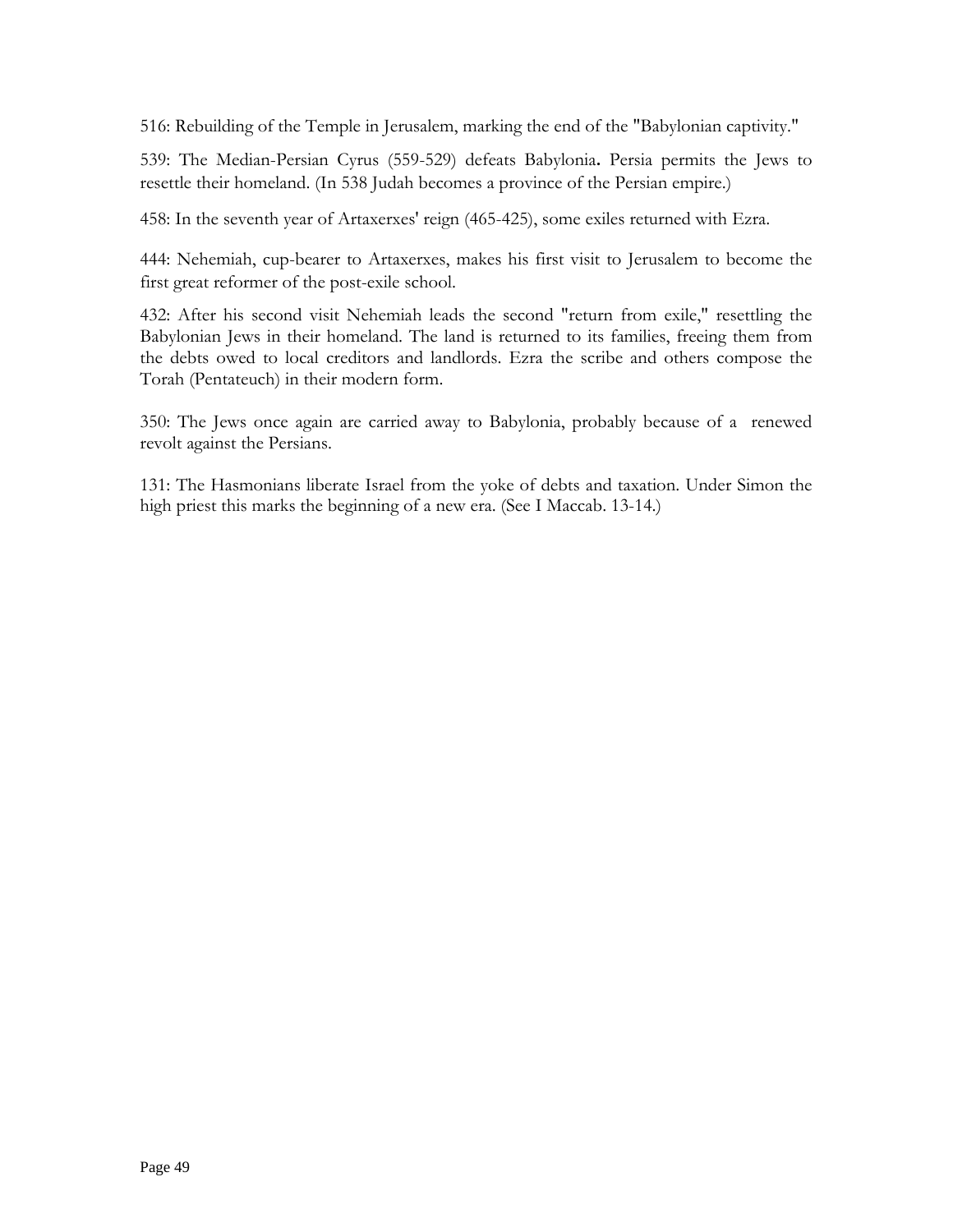# **Debt Crises in Classical Antiquity**

## **Egypt**

663-609: Bocchoris/Psammeticus cancels consumer debts, freeing the debt-servants.

## **Greece and Rome:**

650-580: Popular reformers ("tyrants") come to power in Corinth, Megara, Sicyon (under Cleisthenes) and other Greek cities, overthrowing landed aristocracies (often including their own relatives), redistributing their lands and cancelling the debts.

594: When Athens succumbs to a similar debt-polarization crisis, Solon is given powers to act as **archon** ("premier"). He cancels the debts, bans personal debt-servitude for Athenians and alien landownership (thereby preventing foreign creditors from foreclosing), but avoids the more drastic land redistributions carried out in other cities.

500-450: Rome's secessions of the plebs over the debt issue. Indebted Romans refuse to fight until their debts are cancelled and economic polarization mitigated.

450 (443?): Rome's XII Tables set interest rates at  $8<sup>1</sup>/<sup>3</sup>%$  per annum, but this tradition and its fourfold penalty is repeatedly violated by creditors and must be reiterated (e.g. in 357). Meanwhile, the law permits debt-servitude (the **nexum** institution).

367: After an impoverished thirty years, plebeian legislation permits debtors to deduct interest payments from the principal, and to pay off the balance in three years instead of all at once.

357: A public commission is appointed to lend Roman funds to save bankrupt debtors from slavery and loss of their lands (revived in the 217 Punic War emergency).

347: Rome's legal interest rate is cut in half, to  $4 \frac{1}{6}$ %, and a moratorium is declared on existing debts, which are to be paid off in four equal installments. (To ameliorate matters further, the war tax and levy are lifted.)

342: The plebeian tribune Lucius Genucius moves to ban outright the charging of interest.

326: After popular riots, Rome's Poetillian-Papirian laws ban **nexum** debt-servitude.

264-241: First Punic War with Carthage, followed by a second war in 218-201.

220-200: Sparta's kings Agis, Cleomenes and Nabis cancel the debts, seeking to return to the legendary Lycurgan golden age with its egalitarian ethic. The objective is to restore a freely land-tenured peasant-army.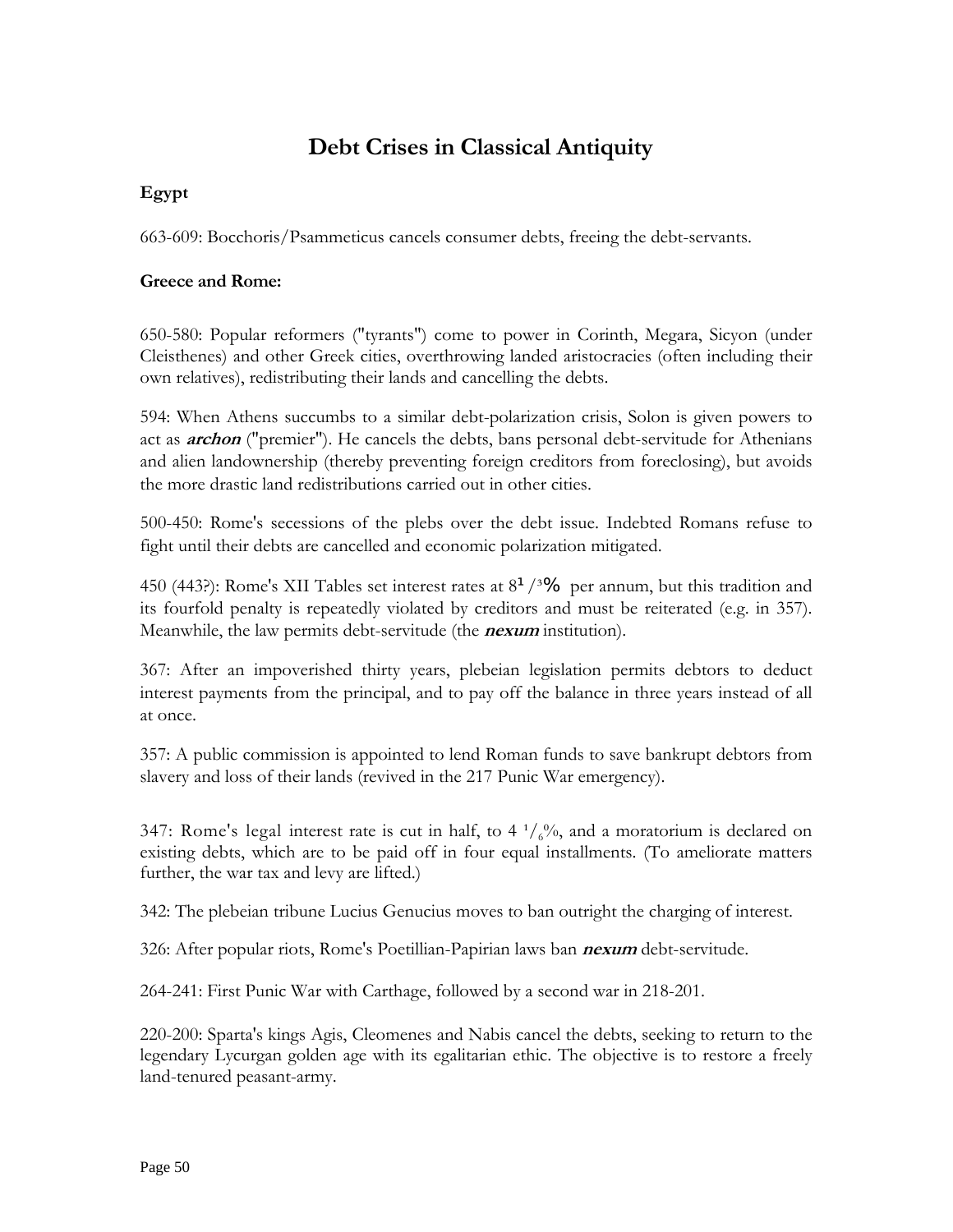Sparta is defeated when oligarchic cities call in Roman aid. Greece passes into the Roman sphere of influence after the Peace of Apamia in 188.

204: After Rome levies huge reparations on Carthage, wealthy contributors to the war effort in 216 demand repayment, representing that their pledges actually were loans. The money is to be paid in three installments.

200: With its treasury bare after paying two installments, Rome has only the public land to turn over, above all the rich Campagnia. Instead of being settled by war veterans as had been customary, this land is turned over to wealthy war-contributors in lieu of reimbursement. It is to be taxed at only a nominal rate. Beginning in 198, foreign slaves are imported en masse to cultivate the resulting **latifundia.**

193: The Sempronian law extends the XII Tables'  $8^{1}/_{3}\%$  interest-rate ceiling to cover non-Romans within the expanding Republic as Greece and other regions are absorbed.

133: Attalos III of Pergamum bequeaths his kingdom to the Romans. In 129 it becomes a Roman province. Aristonicus, the local claimant, mobilizes the population against Rome, promising to cancel their debts and establish a "Kingdom of the Sun" (Heliopolis), a political ideal probably influenced by the Stoic philosopher Blossius. Rome defeats local armies by poisoning the water supply. After looting local temples, it burdens Asia Minor with huge reparations debts, paving the way for over half a century of warfare. Regular tribute starts in 126.

133-30: Rome's domestic Social War is fought largely over the debt issue. In 133 the brothers Tiberius and Gaius Gracchus sponsor land reform (in particular to limit the extent of large estates) on the public domain. They also sponsor a general financial reform, creating a class of **publicani** "knights" to act as creditors and financiers, so that senators will not perform this function. Tiberius Gracchus is murdered by oligarchic senators in 133, the first tribune to be killed. A decade later, in 123, his brother Gaius and his supporters are defeated when they occupy the Aventine, and Gaius has a slave kill him in 121.

111: The oligarchic Agrarian Law declares all occupied public domain to be the property of existing holders, thereby defeating plebeian hopes for land reform.

100: The tribune L. Apuleius, supported by the Consul Marius, sponsors a land-settlement reform, but the Optimates oppose it, and repress a popular revolt.

89: The praetor Asellio is murdered for sponsoring restoration of the XII Tables law punishing creditors fourfold for charging excessive interest (over  $8^{1}/3$ %). In the ensuing riots, debtors agitate for "new account books," that is, a Clean Slate debt cancellation.

88: The Vespers of Ephesus: As many as 80,000 Romans are killed in Asia Minor in retaliation against Roman tax farming and moneylending. During 88-84 Mithradates of Pontus turns what had begun as a local war in 92 into a regionwide by Asia Minor against Rome.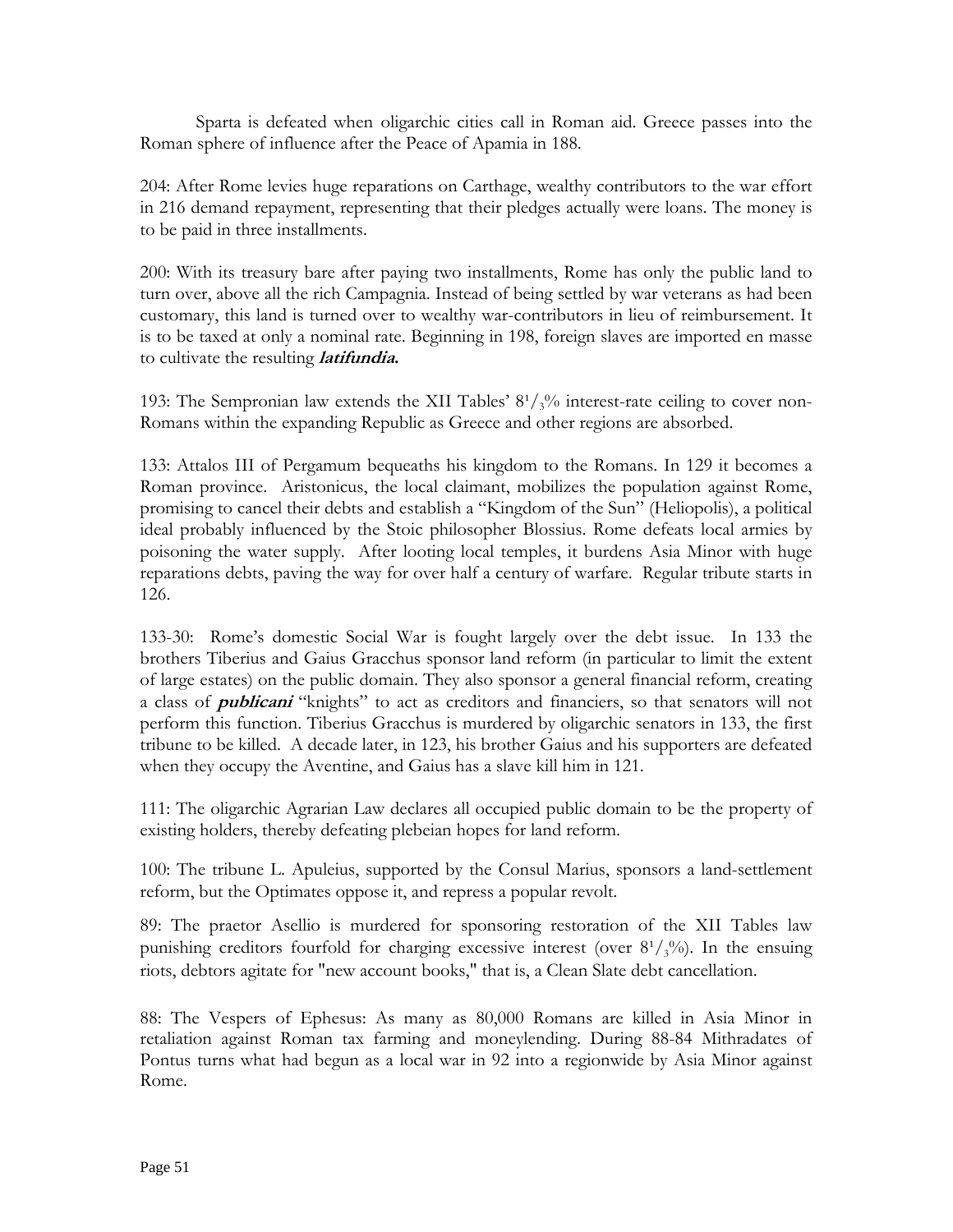86: The Valerian Law remits three-quarters of the debts of all Romans. Publican financiers and senators join forces in the face of their common fear that demagogues might bid for popular support by endorsing a general debt cancellation and land redistribution.

86-85: The Roman general Sulla sacks Asia Minor and imposes a huge tribute, forcing many cities and much of the population into debt to Italian bankers. This helps make Sulla the richest man in Rome in 83. His army takes over the city and he kills many of his opponents during his dictatorship of 82-79.

73-71: Slave revolt led by the Thracian war-captive Spartacus.

70: Rome declares a moratorium on Asia Minor's war tribute, which had multiplied sixfold from the 20,000 talents imposed by Sulla in 84 to 120,000 talents, despite the fact that 40,000 talents already had been paid out (not including the looted treasure of Asia Minor's temples). The local Roman general, Lucullus, sets a 12% interest rate and decrees that where interest payments have exceeded the original principal, the debt is to be considered paid. Debt service is limited to a quarter of the debtor's income.

63-62: Catiline and some three thousand supporters are killed in battle. A major plank of their program (which Cicero called a "conspiracy") is a cancellation of debts.

60: In the ensuing civil war, Pompey, Crassus and Caesar form the First Triumvirate. The next year, in 59 BC, Julius Caesar becomes Consul.

49: Caesar marches on Rome and defeats Pompey and his supporters. In the turmoil he allows debtors to deduct interest payments from their principal, and introduces Rome's first bankruptcy law, but it alleviates debt pressures only on the wealthy. His **cessio bonorum** saves them from having to sell off their property under distress conditions by letting them turn over real estate at pre-Civil War prices. To support collapsing land prices, Caesar also directs that two-thirds of all capital assets must be held in the form of Italian real estate.

This is not much help to the landless and smallholding population at large. Demagogues such as Caelius (Rufus) and Milo are killed after leading a popular insurrection. In 47, Cneius Cornelius Dolabella likewise advocates cancellation of debts, and is killed for leading riots in the Forum. This is the final defeat for Rome's indebted poor. Henceforth, lending is concentrated mainly among the wealthy.

45: Caesar becomes dictator, but is killed the following year by members of the Senate.

31 BC - AD 235: The Roman Principate: Twelve emperors in 266 years. In 27, Octavian is crowned as Emperor Augustus, inaugurating the Roman Empire.

AD 33: A financial crisis results from emperors hoarding coinage in the imperial treasury, aggravated by private hoarding and a drain of bullion to the East (largely to purchase luxuries). Tiberius reimposes the traditional  $8\frac{1}{3}\%$  interest-rate ceiling, and Caesar's decree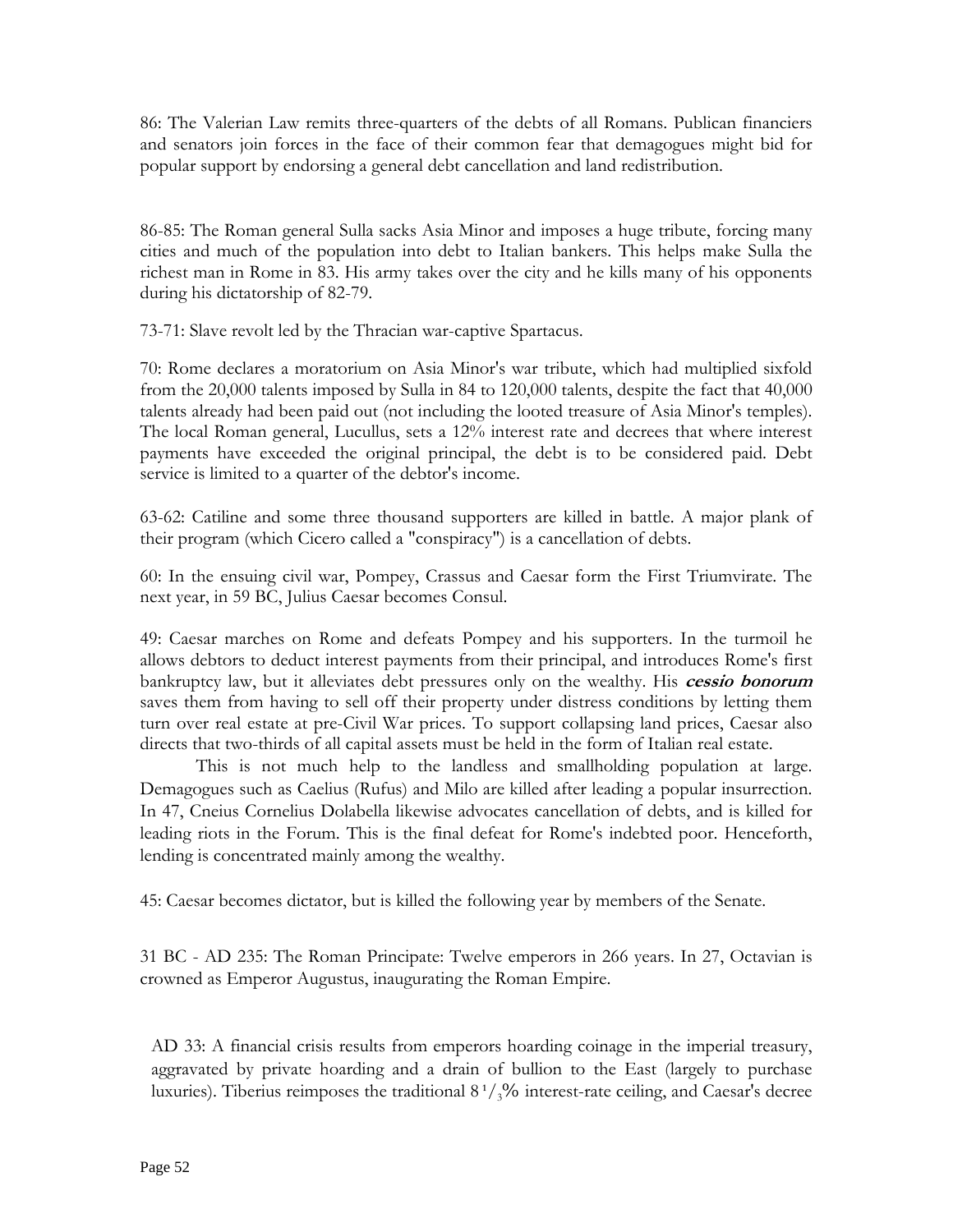that two-thirds of all personal capital be invested in Italian real estate. This leads to widespread foreclosure on mortgages as lenders convert their financial claims into land. Tiberius decrees that debtors are obligated only to pay twothirds of debts that are called due, but his measures nonetheless aggravate the general financial crisis.

AD 325: The council of Nicea bans the practice of usury by members of the Christian priesthood.

AD 425: Charging interest is banned for the lay population generally.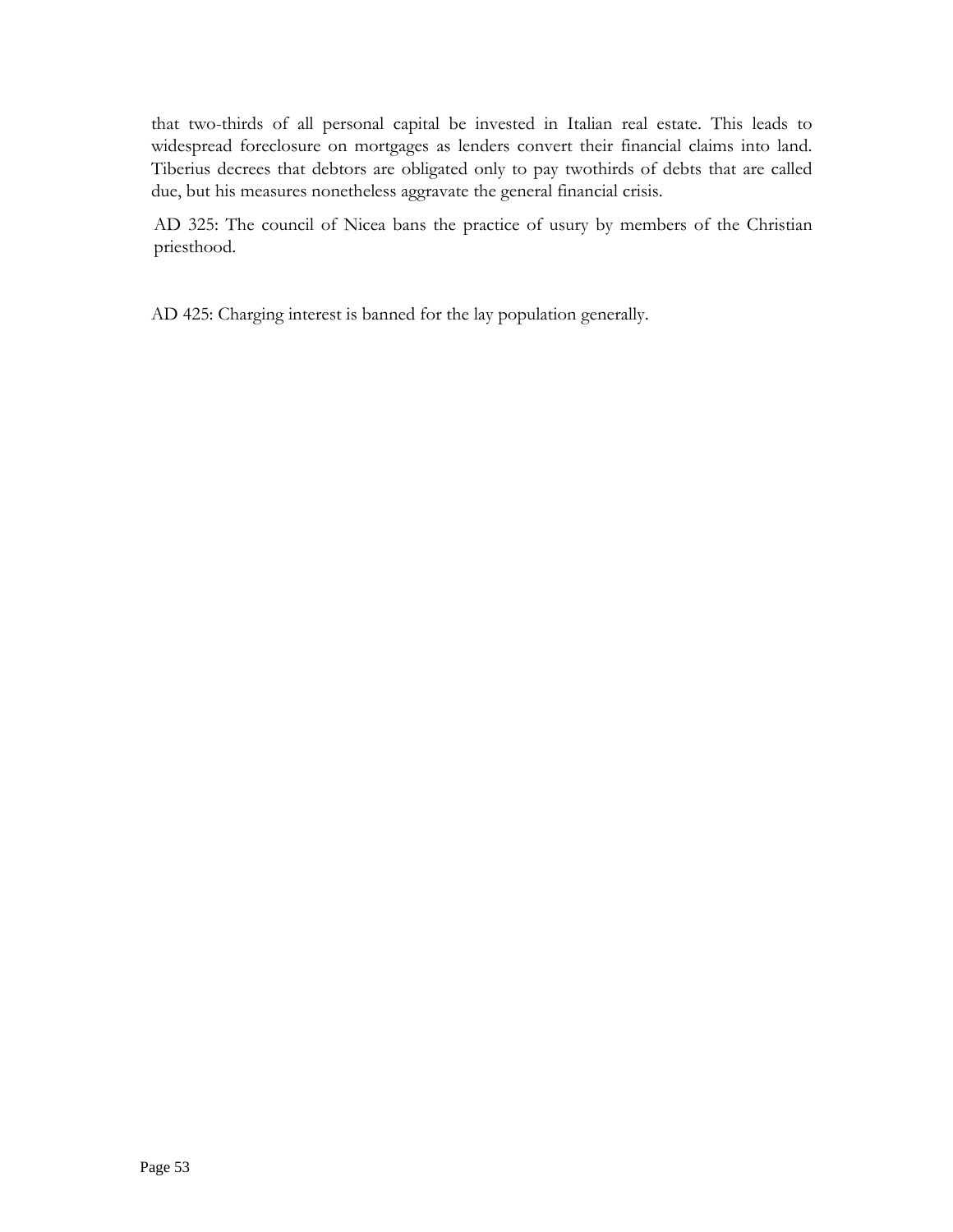# **Biblical Passages Dealing with the Usury Problem and Debt Forgiveness**

Revised Standard Version

### **I. The Biblical Law Codes**

**The Book of the Covenant** in Exodus 21-23. The Lord becomes king and protector of Israel, whose people make a covenant, a sacred compact with the Lord to protect the economically weak-- significantly (but anachronistically) without the intermediary of kings.

21:1-11: The Lord instructs Moses that "These are the rulings you are to set before them: If you buy a Hebrew servant, he is to serve you for six years. But in the seventh year he shall go free without paying anything.

"If he came in alone, he shall go free alone; but if he has a wife when he comes, she is to go with him. If his master has given him a wife and she has borne him sons or daughters, the wife and her children shall belong to her master, and only the man shall go free.

"But if the servant declares, `I love my master, my wife, and my children and do not want to go free,' then his master must take him before the judges. He shall take him to the door or the doorpost and pierce his ear with an awl. Then he will be his servant for life.

"If a man sells his daughter as a servant, she is not to go free as menservants do. If she does not please her master who has selected her for himself, he must let her be redeemed. He has no right to sell her to foreigners, because he has broken faith with her. If he selects her for his son, he must grant her the rights of a daughter. If he marries another woman, he must not deprive the first one of her food, clothing and marital rights. If he does not provide her with these three things, she is to go free, without any payment of money."

22:22-27: "Do not take advantage of a widow or an orphan. If you do and they cry out to me, I will certainly hear their cry. My anger will be aroused, and I will kill you with the sword; your wives will become widows and your children fatherless.

"If you lend money to one of my people among you that is needy, do not be like a moneylender; charge him no interest. If you take your neighbor's cloak as a pledge, return it to him by sunset, because his cloak is the only covering he has for his body. What else will he sleep in? When he cries out to me, I will hear; for I am compassionate."

23:9-13: "Do not oppress an alien; you yourselves know how it feels to be aliens, because you were aliens in Egypt.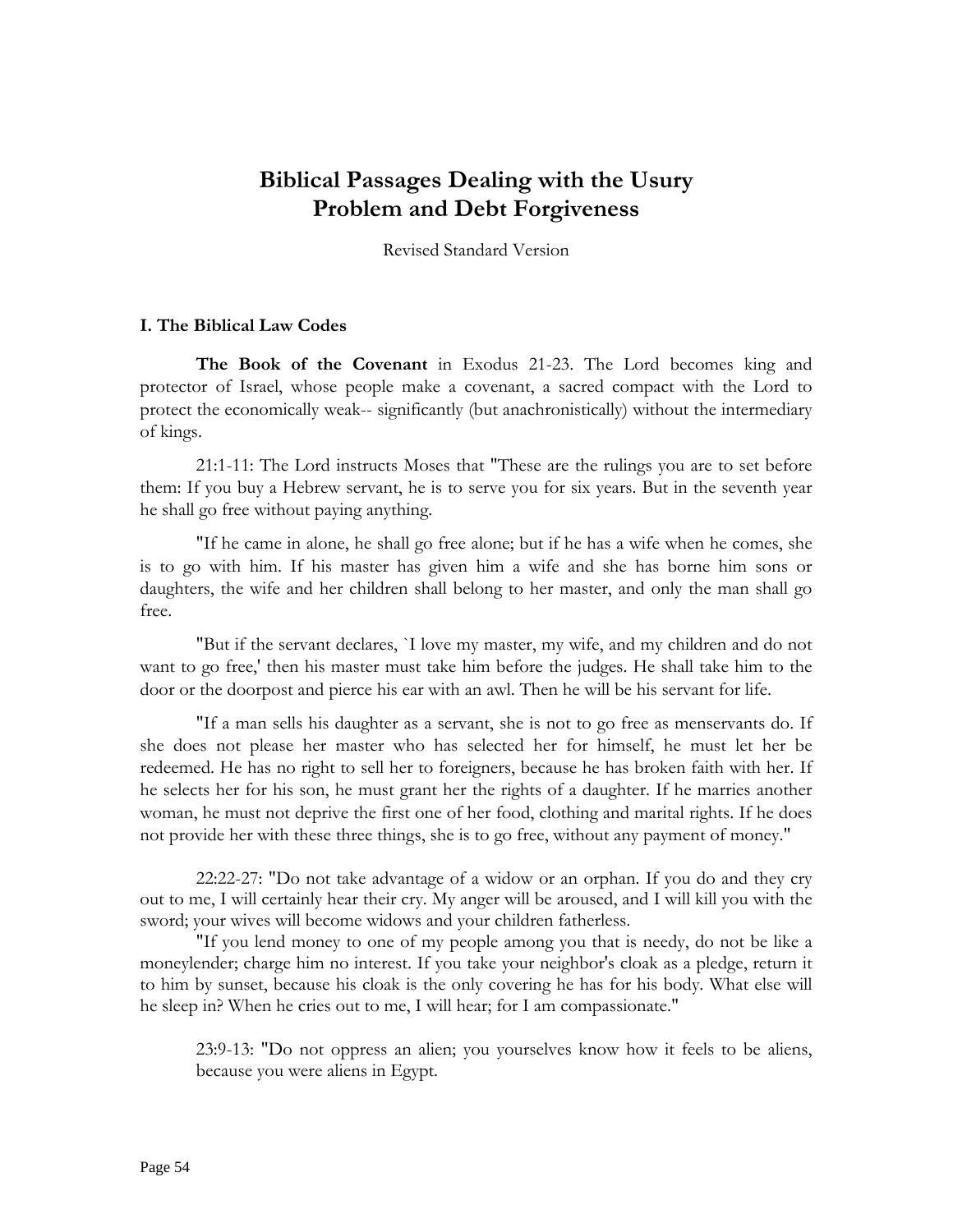"For six years you are to sow your fields and harvest the crops, but during the seventh year you let the land rest unplowed and unused. Then the poor among your people may get food from it, and the wild animals may eat what they leave. Do the same with your vineyard and your olive grove.

"Six days you shalt work, but on the seventh day do not work, so that your ox and your donkey may rest and the slave born in your household, and the alien as well, may be refreshed.

"Be careful to do everything I have said to you. Do not invoke the names of other gods; do not let them be heard on your lips."

**The Holiness Code** of Leviticus 17-26 (esp. 25 for debt). (Numbers 36 refers to it. See also Num. 29 with regard to blowing the horn at the world's creation/New Year recreation.)

25:8-43: "Count off seven sabbaths of years -- seven times seven years -- so that the seven sabbaths of years amount to a period of forty-nine years. Then have the trumpet sounded everywhere on the tenth day of the seventh month; on the Day of Atonement sound the trumpet throughout your land. Consecrate the fiftieth year and proclaim liberty throughout the land to all its inhabitants. It shall be a Jubilee for you; each of you is to return every man unto his possession, and ye shall return every man unto his family. The fiftieth year shall be a Jubilee for you: do not sow, nor reap that which grows of itself or harvest the untended vines. For it is a Jubilee and is to be holy for you. Eat only what is taken directly from the fields.

"In this Year of Jubilee everyone is to return to his own property.

"If you sell land to one of your countrymen or buy any from him, do not oppress one another. You are to buy from your countrymen on the basis of the number of years since the Jubilee. And he is to sell to you on the basis of the number of years left for harvesting crops. When the years are many, you are to increase the price, and when the years are few, you are to decrease the price, because what he is really selling you is the number of crops. Do not take advantage of each other, but fear thy God, for I am- the Lord your God.

"Follow my decrees and be careful to obey my laws, and you will live safely in the land. Then the land will yield its fruit, and you will eat your fill and live there in safety. You may ask, 'What will we eat in the seventh year if we do not plant or harvest our crops?' I will send you such a blessing in the sixth year that the land will yield enough for three years. While you plant during the eighth year, you will eat yet from the old crop and will continue to eat from it until the harvest from the ninth year comes in.

"The land must not be sold permanently, because the land is mine and you are but aliens and my tenants. Throughout the country that you hold as a possession you must provide for the redemption of the land.

"If one of your countrymen becomes poor and sells some of his property, his nearest relative is to come and redeem what his countryman has sold. If, however, a man has no one to redeem it for him but he himself prospers and acquires sufficient means to redeem it, he is to determine the value for the years since he sold it and refund the balance to the man to whom he sold it; he can then go back to his own property. But if he does not acquire the means to repay him what he sold will remain in the possession of the buyer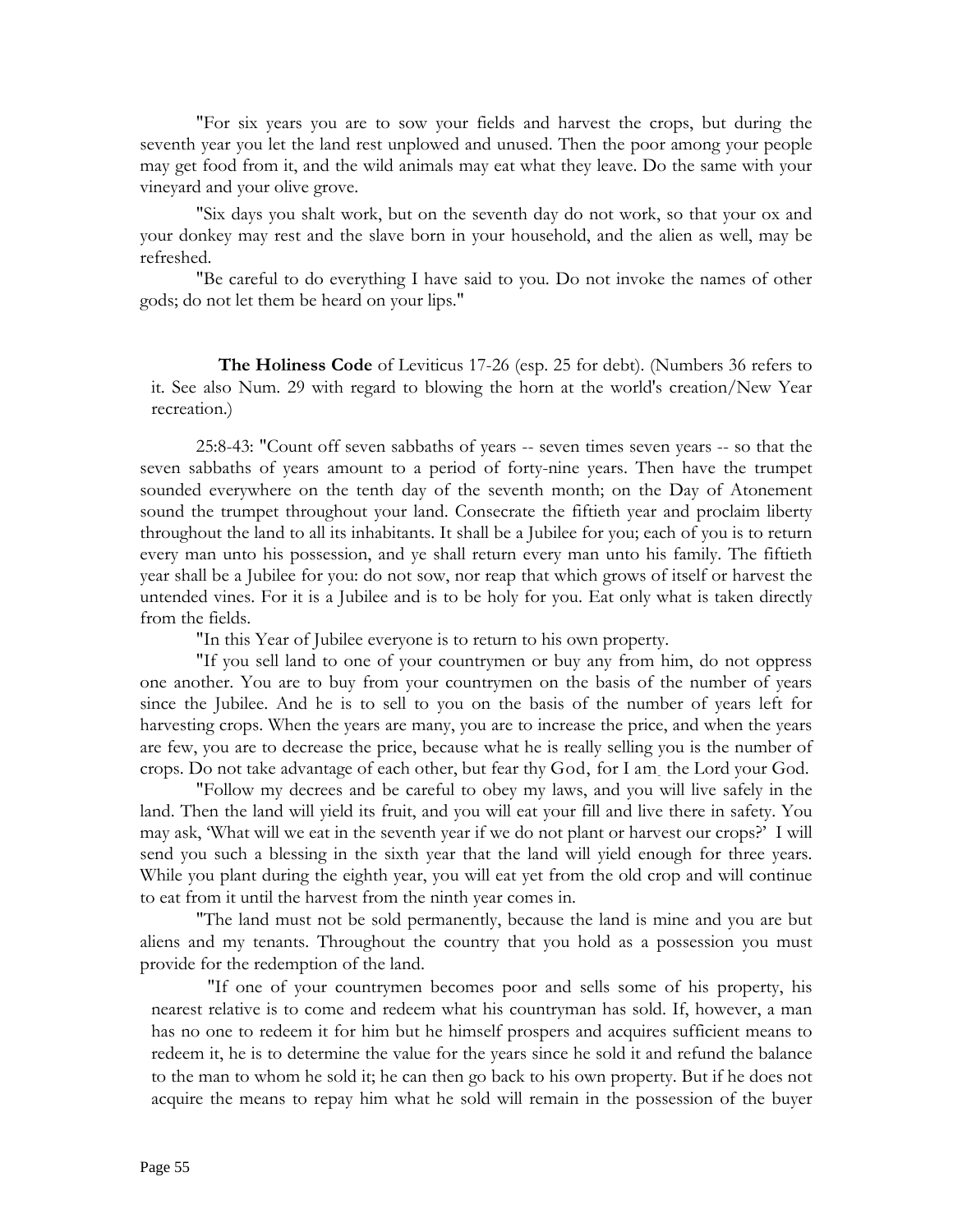until the Year of Jubilee. It will be returned in the Jubilee, and he can then go back to his property.

"If a man sells a house in a walled city, he retains the right of redemption a full year after its sale. During that time he may he redeem it. If it is not redeemed before a full year has passed, the house in the walled city shall belong permanently to the buyer and his descendants. It is not to be returned in the Jubilee. But houses in villages without walls around them are to be considered as open country. They can be redeemed, and they are to be returned in the Jubilee.

"The Levites always have the right to redeem the houses they possess in the Levitical towns. So the property of the Levites is redeemable – that is, a house sold in any town they hold – and is to be returned in the Jubilee, because the houses of the town of the Levites are their property among the Israelites. But the pastureland belonging to their towns must not be sold, for it is their permanent possession.

"If one of your countrymen becomes poor and is unable to support himself among you, help him as you would an alien or a temporary resident, so he may continue to live among you. You must not lend him money at interest or sell him food at a profit. I am the Lord your God, who brought you out of Egypt to give you the land of Canaan and to be your God.

"If one of your countrymen becomes poor and is unable to support himself among you and sells himself to you, do not make him work as a slave. He is to be treated as a hired worker or a temporary resident among you; he is to work for you until the year of the Jubilee. Then he and his children are to be released, and he will go back to his own clan and to the property of his forefathers. Because the Israelites are my servants, whom I brought out of Egypt, they must not be sold as slaves. Do not rule over them ruthlessly, but fear thy God."

**The Priestly Code** occurs in Deuteronomy, esp. 15 with regard to the **shemitta,**  the septennial release of debt-servants from their servitude and the obligations that caused it.

Deut.15:1-18: "At the end of every seven years you must cancel debts. This is how it is to be done: Every creditor shall cancel the loan he has made to his fellow Israelite. He shall not require payment from his fellow Israelite or brother, because the Lord's time for cancelling debts has been proclaimed. You may require payment from a foreigner, but you must cancel any debt your brother owes you. However, there should be no poor among you, for in the land the Lord your God is giving you to possess as your inheritance, he will richly bless you, if only you fully obey the Lord your God and are careful to follow all these commands I am giving you today. For the Lord your God will bless you as he has promised, and you will lend to many nations but will borrow from none. You will rule over many nations but none will rule over you.

If there is a poor man among your brothers in any of the towns of the land that the Lord thy God is giving you, do not be hardhearted or tightfisted toward your poor brother. Rather be openhanded and freely lend him whatever he needs. Be careful not to harbor this wicked thought: 'The seventh year, the year for cancelling debts, is near,' so that you do not show ill will toward your needy brother and give him nothing. He may then cry unto the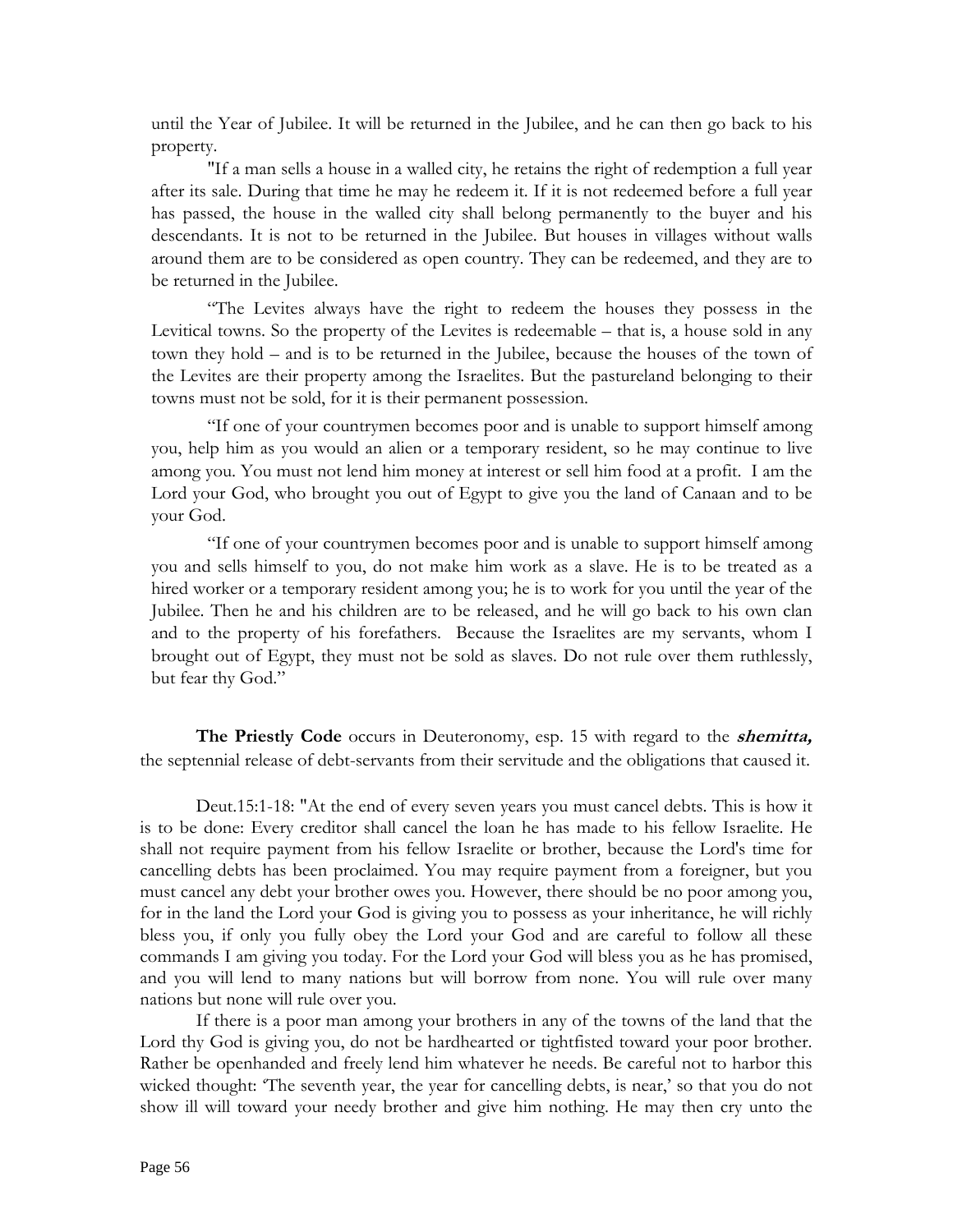Lord against you, and you will be found guilty of sin. Give generously to him and do so without a grudging heart: then because of this the Lord your God will bless you in all your work and in everything you put your hand to. There will always be poor people in the land.

Therefore I command you to be openhanded toward your brothers and toward the poor and needy in your land."

Deut. 23:19-20: "Do not charge your brother interest, whether on money or food or anything else that may interest. You may charge a foreigner interest, but not a brother Israelite, so that the Lord your God may bless you in everything you put your hand to in the land you are entering to possess"

Deut. 24:6: "Do not take a pair of millstones --not even the upper one -- as security for a debt, because that would be taking a man's livelihood as security."

Deut. 24:I0-I3: "When you make a loan of any kind to your neighbor, do not go into his house to get what he is offering as a pledge. Stay outside and let the man to whom you are making the loan bring the pledge out to you. If the man is poor, do not go to sleep with his pledge in your possession. Return his cloak to him by sunset so that he may sleep in it. Then he will thank you, and it will be regarded as a righteous act in the sight of the Lord thy God"

Deut. 24:I7-I8: "Do not deprive the alien or the fatherless of justice, or take the cloak of the widow as a pledge. Remember that you were slaves in Egypt and the lord your God redeemed you from there. That is why I command you to do this."

Biblical scholars have noted that there are no traces of Deuteronomy's ideas in the preachings of Amos, Hosea and Isaiah, yet their influence is manifest in Jeremiah and Ezekiel. This indicates the recomposition of Deuteronomy following its discovery c. 610 BC. The original text must have been shorter than its ultimate version, for in the reign of Josiah it took only an evening to be read aloud.

#### **II. Historical Books of the Bible**

Nehemiah 5: Upon returning from Babylonia to Israel, Nehemiah relates how he found many of the land's poor inhabitants "saying, `We are mortgaging our fields, our vineyards and our homes to get grain during the famine.' Still others were saying, `We have had to borrow money to pay the king's tax on our fields and vineyards. Although we are of the same flesh and blood as our countrymen and though our sons are as good as theirs, yet we have to subject our sons and daughters to slavery. Some of our daughters have already been enslaved, but we are powerless, because our fields and our vineyards belong to others.'

"When I heard their outcry and these charges, I was very angry. I pondered them in my mind and then accused the nobles and officials. I told them, `You are exacting usury from your own country men!' So I called together a large meeting to deal with them and said: `As far as possible, we have bought back our Jewish brothers who were sold to the Gentiles. Now you are selling your brothers, only for them to be sold back to us!' They kept quiet, because they could find nothing to say.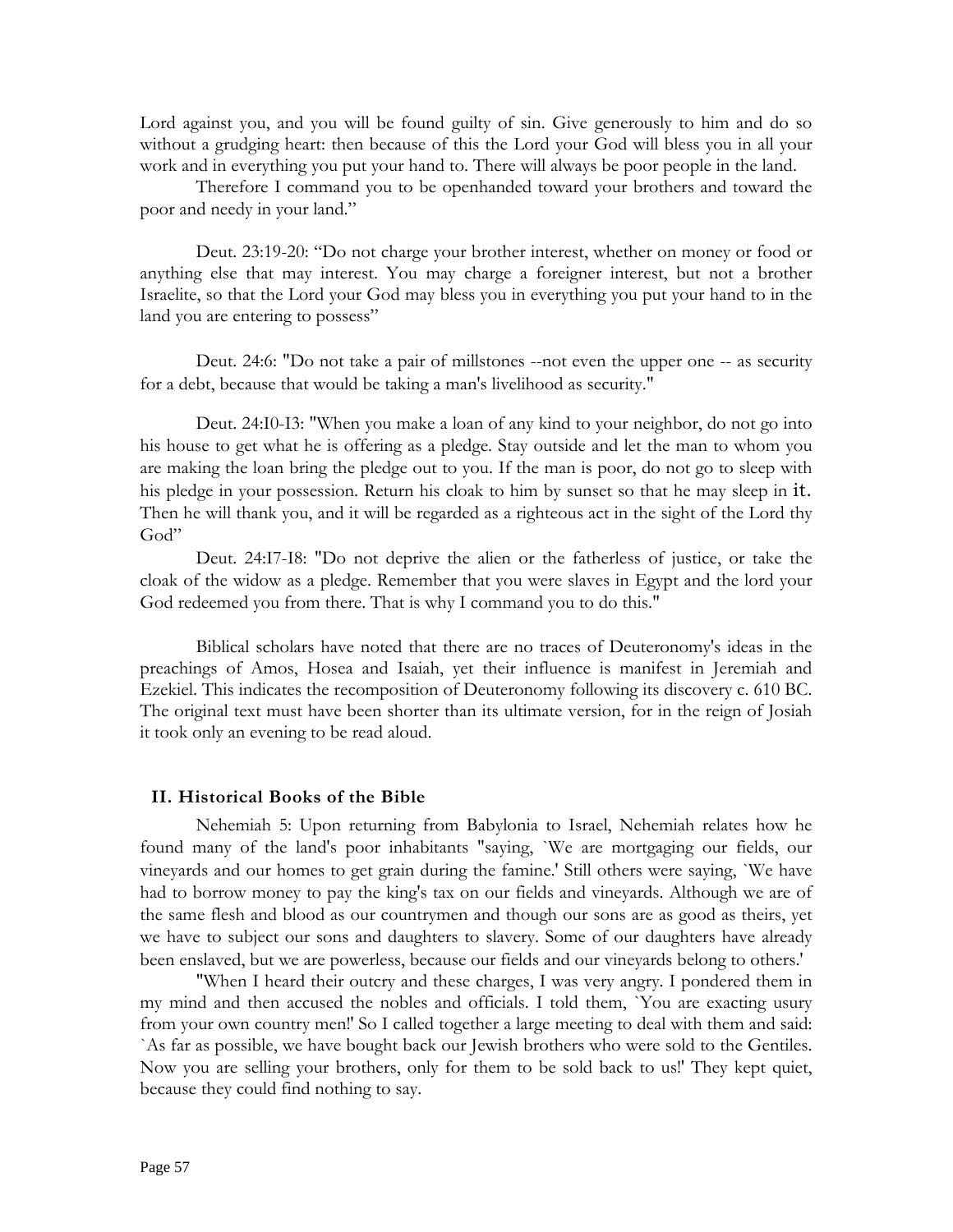"So I continued, `What you are doing is not right. Shouldn't you walk in the fear of our God to avoid the reproach of our Gentile enemies? I and my brothers and my men are also lending the people money and grain. But let the exacting of usury stop! Give back to them immediately their fields, vineyards, olive groves and houses, and also the usury you are charging them - the percentage of their money, grain, new wine and oil.'

"`We will give it back,' they said. `And we will not demand anything more from them. We will do as you say.

"Then I summoned the priests and made the nobles and officials take an oath to do what they had promised."

## **III. Wisdom literature**

Psalm 15: "Lord, who may dwell in your sanctuary? Who may live on your holy hill? He whose walk is blameless and who does what is righteous … who lends his money without usury and does not accept a bribe against the innocent."

Proverbs 22:7: "The rich ruleth over the poor, and the borrower is slave to the lender."

### **IV. The Social Prophets**

Prophetic statements with regard to justice and righteousness, specifically concerning land tenure and its debts, were retrojected throughout the Biblical narrative. I Samuel 8:10ff., for instance, warns (anachronistically) about the danger of kings hurting the people.

Around the time of the Lycurgan reforms in Sparta, Isaiah (c. 700 BC), the greatest and most influential of all Old Testament prophets, preached against economic injustice, and especially against usury.

#### **Isaiah**

Isaiah 1:2, 7, 10, 16-17, 21-23: O heavens! Listen, O earth! For the Lord has spoken:

"Your country is desolate, your cities burned with fire; your fields are being stripped by foreigners right before you ...

"Hear the word of the Lord, you rulers of Sodom; listen to the law of our God, you people of Gomorrah! ...

"Take your evil deeds out of my sight! Stop doing wrong, learn to do right!

"Seek justice, encourage the oppressed. Defend the cause of the fatherless, plead the case of the widow . . .

"See how the faithful city has become a harlot! She once was full of justice; righteousness used to dwell in her - but now murderers!

Your silver has become dross, your choice wine is diluted with water. Your rulers are rebels, companions of thieves; they all love bribes and chase after gifts. They do not defend the cause of the fatherless; the widow's case does not come before them."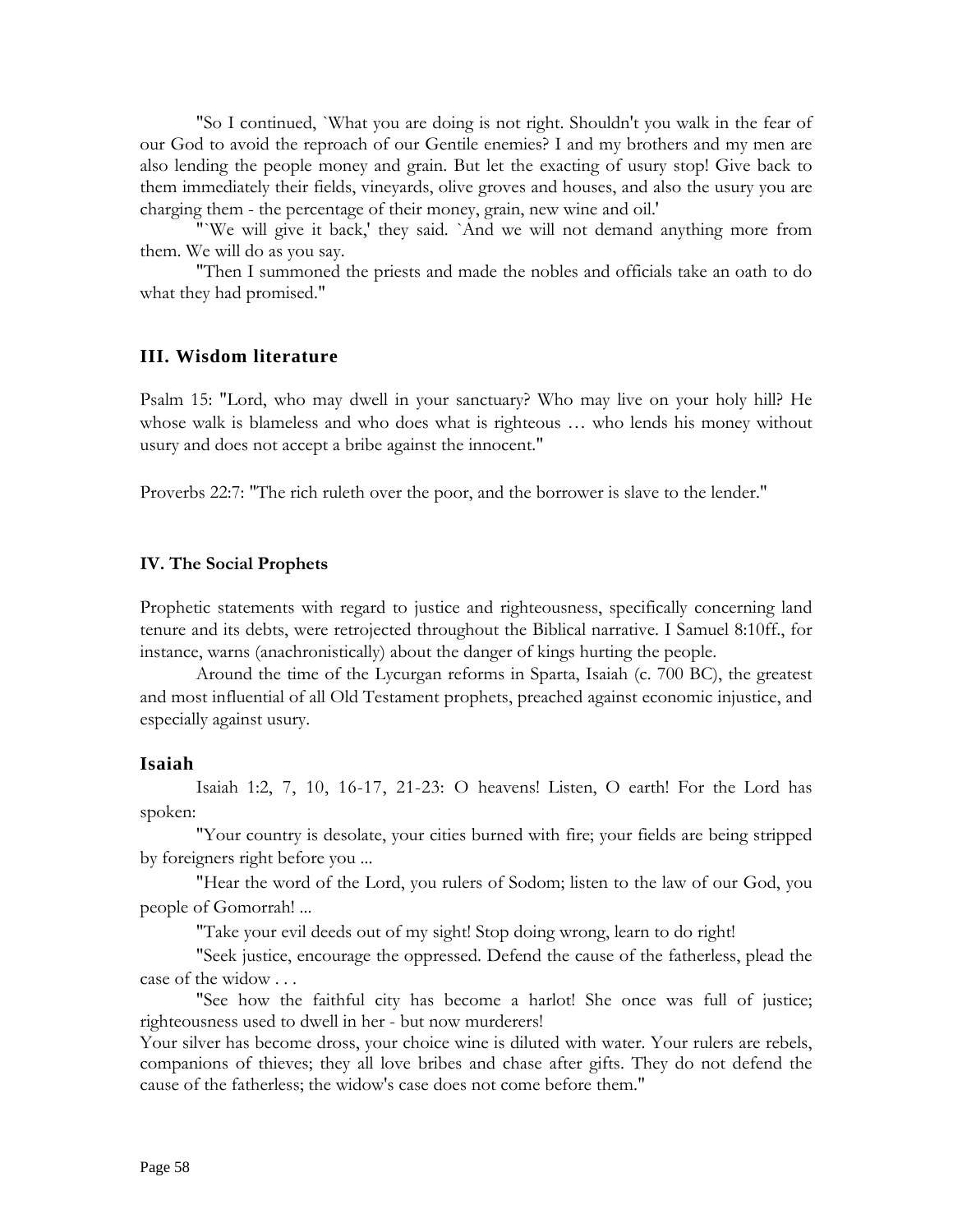Isaiah 3:14-15: "The Lord enters into judgment against the elders and leaders of his people: `It is you who have ruined my vineyard; the plunder from the poor is in your houses. "What do you mean by crushing my people and grinding the faces of the poor?"'

Isaiah 5:8-9: "Woe to you who add house to house and join field to field till no space is left and you live alone in the land.

"The Lord Almighty has declared in my hearing: Surely the great houses will become desolate, the fine mansions left without occupants. A ten-acre vineyard will produce only a bath of wine; a homer of seed only an ephah of grain…

"So man will be brought low and mankind humbled, the eyes of the arrogant humbled.

"Woe to those who call evil good and good evil, who put darkness for light and light for darkness, who put bitter for sweet and sweet for bitter.

"Woe to those ... who acquit the guilty for a bribe, but deny justice to the innocent."

Isaiah 10:1-3: "Woe to those who make unjust laws, to those who issue oppressive decrees to deprive the poor of their rights and rob my oppressed people of justice, making widows their prey and robbing the fatherless. What will you do on the day of reckoning? To whom will you run for help? Where will you leave your riches?"

Isaiah 11:1-2, 4-6: "A shoot will come up from the stump of Jesse; from his roots a Branch will bear fruit. The Spirit of the Lord will rest on him -- the Spirit of wisdom and of understanding ... with righteousness he will judge the needy, with justice he will give decisions for the poor of the earth. He will strike the earth with the rod of his mouth; with the breath of his lips he will slay the wicked. Righteousness will be his belt and faithfulness the sash around his waist.

"The wolf will live with the lamb, the leopard will lie down with the goat, the calf and the lion and the yearling together, and a little child will lead them."

Isaiah 13:11: "I will put an end to the arrogance of the haughty and will humble the pride of the ruthless."

Isaiah 42:21-24: "It pleased the Lord for the sake of his righteousness to make his law great and glorious. But this is a people plundered and looted, all of them trapped in pits or hidden away in prisons. They have become plunder, with no one to rescue them; they have been made loot, with no one to say, `Send them back.'

**\* See above, pp 55f for my criticism of the Revised Standard Version's anachronistic translation of usury as meaning excessive interest.**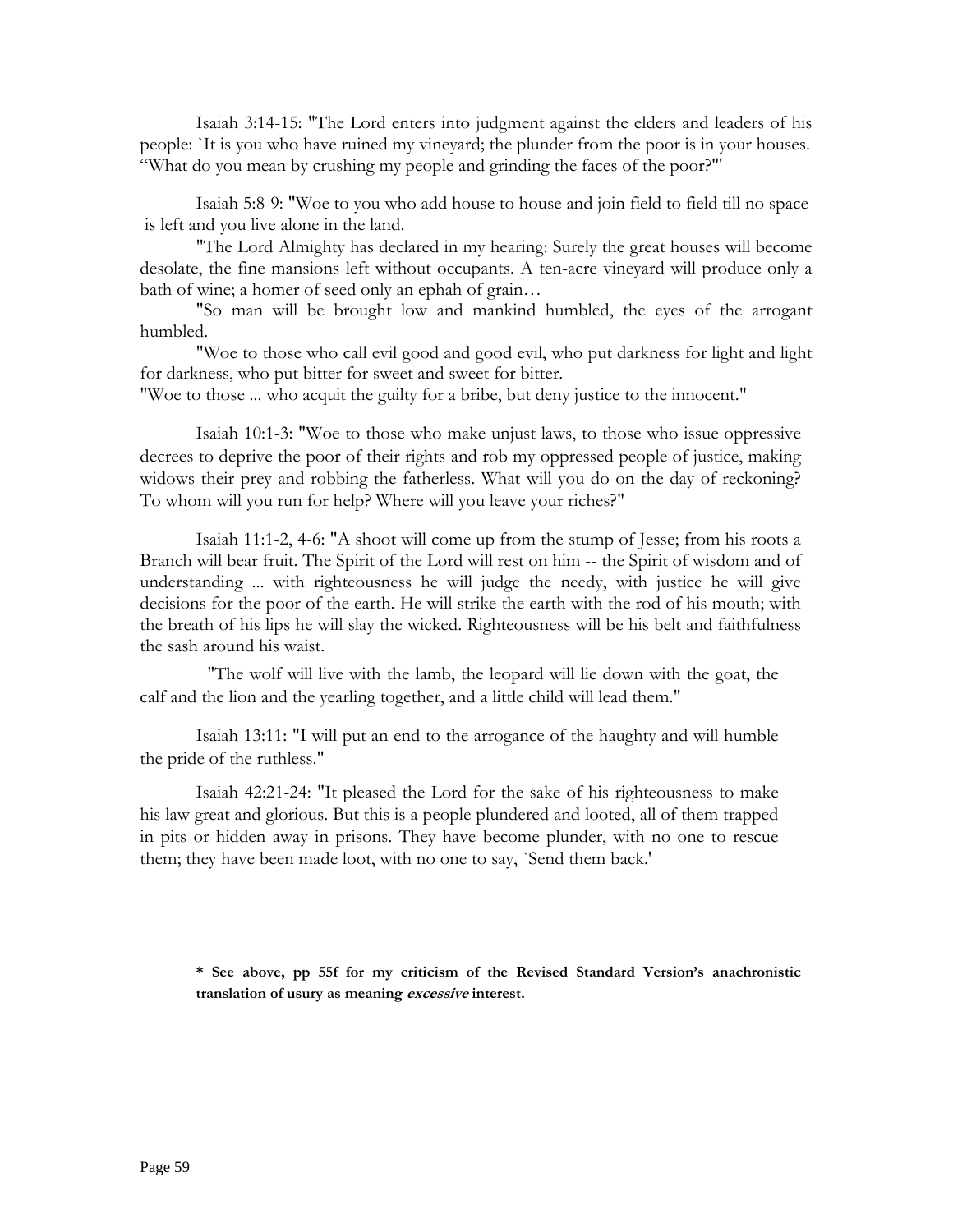"Which of you will listen to this or pay dose attention in time to come? Who handed Jacob over to become loot, and Israel to the plunderers? Was it not the Lord, against whom we have sinned? For they would not follow his ways; they did not obey his law."

Isaiah 46:6-7: "Some pour out gold from their bags and weigh out silver on the scales; they hire a goldsmith to make it into a god, and they bow down and worship it. They lift it to their shoulders and carry it; they set it up in its place, and there it stands. From that spot it cannot move. Though one cries out to it, it does not answer; it cannot save him from his troubles."

Isaiah 61:1-2, 5, 8: "The Spirit of the Sovereign Lord is upon me, because the Lord has annointed me to preach good news to the poor. He has sent me to bind up the brokenhearted, to proclaim freedom **(deror)** for the captives and release for the prisoners, to proclaim the Year of the Lord's favor and the day of vengeance of our God ...

"Aliens will shepherd your flocks, foreigners will work your fields and vineyards. . `For I, the Lord, love justice; I hate robbery and iniquity."

Isaiah 62:4-6: "For the day of vengeance was in my heart, and the year of my redemption has come. I looked, but there was no one to help, I was appalled that no one gave support; ... I trampled the nations in my anger."

### **Jeremiah**

Around the time of Solon (594 BC), Jeremiah (c. 626-586), the last pre-exilic prophet, picked up the theme of social justice. Jeremiah 7:6-7, 11 proclaims; "If you do not oppress the alien, the fatherless or the widow and do not shed innocent blood in this place ... then I will let you live in this place, in the land I gave your forefathers for ever and ever ... Has this house, which bears my Name, become a den of robbers to you? I have been watching! declares the Lord."

Jeremiah 34:8-22 describes Zedekiah making a covenant in the face of Nebuchadnezzar's attack. (Note Rome's parallel legend of Coriolanus and the secession of the plebs c. 500 BC.) "The word came to Jeremiah from the Lord after King Zedekiah had made a covenant with all the people in Jerusalem to proclaim freedom **(deror)** for the slaves. Everyone was to free his Hebrew slaves, both male and female; no one was to hold a fellow Jew in bondage. So all the officials and people who entered into this covenant agreed that they would free their male and female slaves and no longer hold them in bondage. They agreed, and set them free. But afterward they changed their minds and took back the slaves they had freed and enslaved them again.

"Then the word of the Lord came to Jeremiah: This is what the Lord, the God of Israel, says: I made a covenant with your forefathers when I brought them out of Egypt, out of the land of slavery. I said, `Every seventh year each of you must free any fellow Hebrew who has sold himself to you. After he has served you six years, you must let him go free.'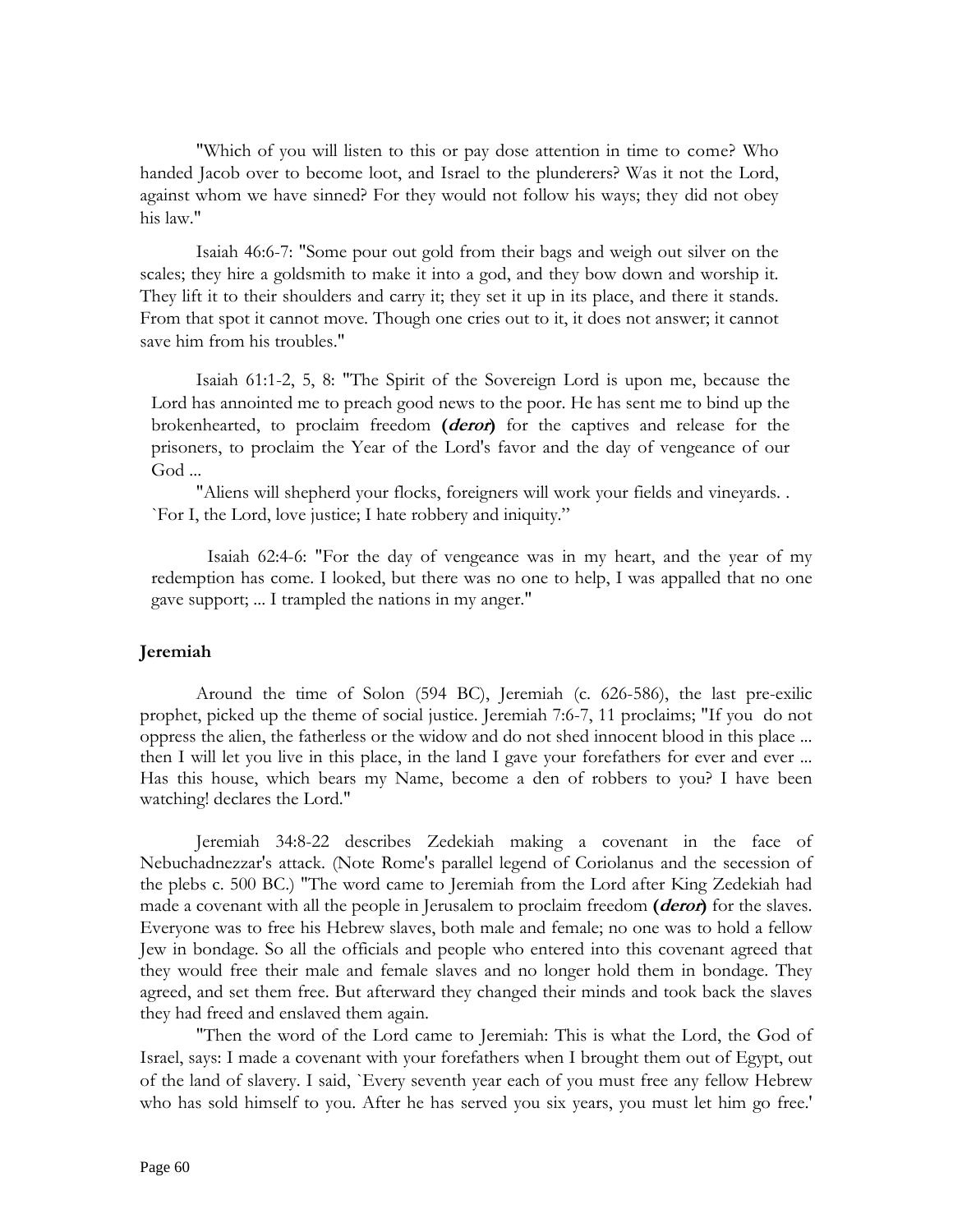Your fathers, however, did not listen to me or pay attention to me. Recently you repented and did what is right in my sight: Each of you proclaimed freedom to his countrymen. You even made a covenant before me in the house that bears my Name. But now you have turned around and profaned my name; each of you has taken back the male and female slaves you had set free to go where they wished. You have forced them to become your slaves again.

"Therefore, this is what the Lord says: You have not obeyed me; you have not proclaimed freedom for your fellow countrymen. So I now proclaim `freedom' for you, declares the Lord --'freedom to fall by the sword, plague and famine. I will make you abhorrent to all the kingdoms of the earth. . . I will hand Zedekiah king of Judah and his officials over to their enemies who seek their lives, to the army of the king of Babylon, which has withdrawn from you. I am going to give the order, declares the Lord, and I will bring them back to this city. And I will fight against it, take it and burn it down. And I will lay waste the towns of Judah so that no one can live there."

### **Ezekiel**

Biblical scholars have found that the writings of Ezekiel bear the closest kinship to the Holiness Code of Leviticus, suggesting that the book was rewritten in his period (early sixth century BC, around the time of the early Babylonian captivity).

Ezekiel 7:1-3, 10-14: The word of the Lord came to me: `Son of man, this is what the Sovereign Lord says to the land of Israel: The end! The end has come upon the four corners of the land. The end is now upon you and I will unleash my anger against you. I will judge you according to your conduct and repay you for all your detestable practices....'

"`The day is here! It has come! Doom has burst forth, the rod has budded, arrogance has blossomed! Violence has grown into a rod to punish wickedness; none of the people will be left, none of that crowd -- no wealth, nothing of value.... Let not the buyer rejoice nor the seller grieve, for wrath is upon the whole crowd. The seller will not recover the land he has sold as long as both of them live, for the vision concerning the whole crowd will not be reversed. Because of their sins, not one of them will preserve his life. Though they blow the trumpet and get everything ready, no one will go into battle, for my wrath is upon the whole crowd."

Ezekiel 16:1-3, 15, 44-51: "The word of the Lord came to me: `Son of man, confront Jerusalem with her detestable practices and say, `This is what the Sovereign Lord says to Jerusalem: Your ancestry and birth were in the land of the Canaanites; your father was an Amorite and your mother a Hittite...'

"`You trusted in your beauty and used your fame to become a prostitute. You lavished your favors on anyone who passed by and your beauty became his. . .'

"`Like mother, like daughter.' . . . Your mother was a Hittite and your father was an Amorite. Your older sister was Samaria, who lived to the north of you with her daughters; and your younger sister, who lived to the south of you with her daughters, was Sodom. You not only walked in their ways and copied their detestable practices, but in all your ways you soon became more depraved than they. . . .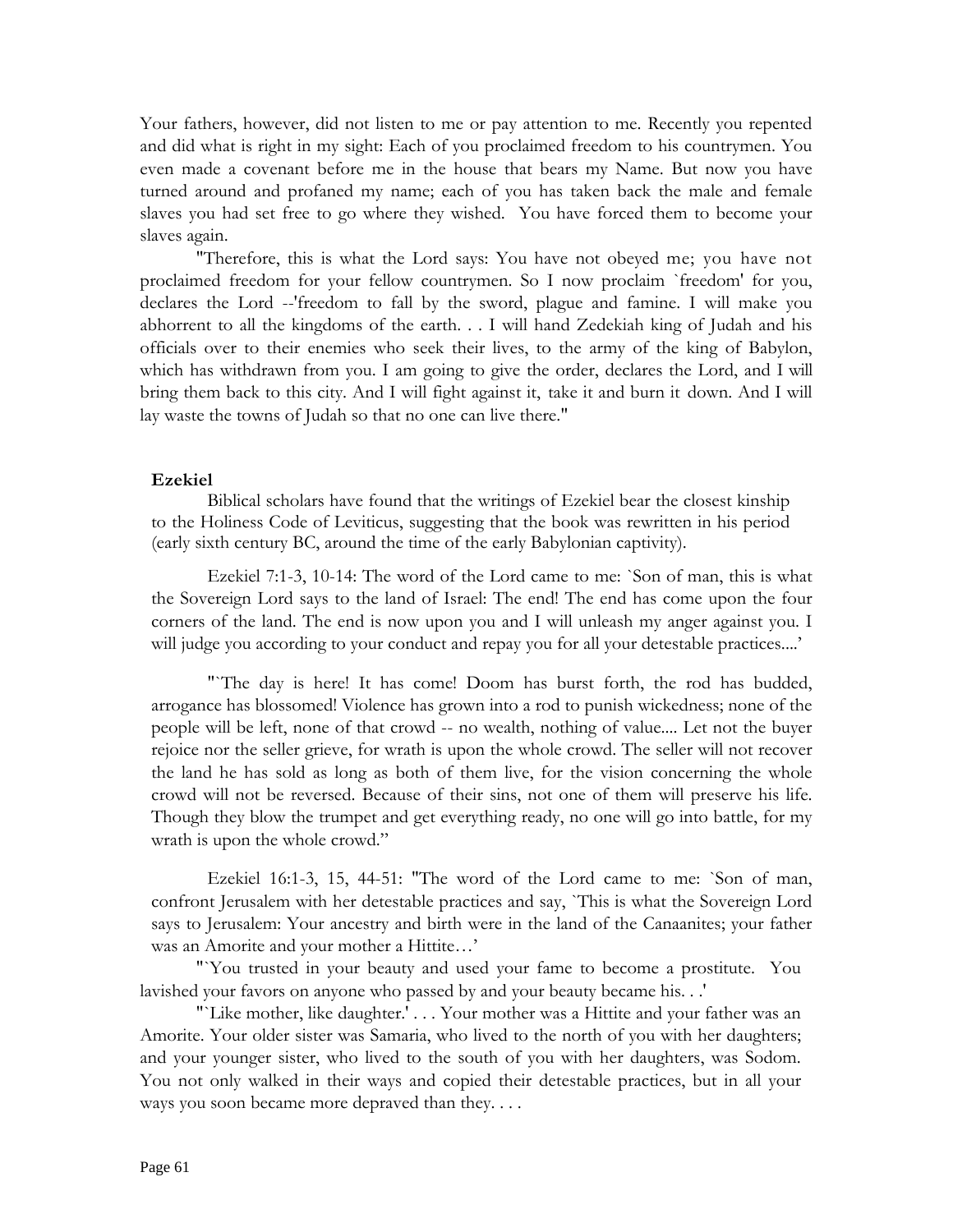"`Now this was the sin of your sister Sodom: She and her, daughters were arrogant, overfed and unconcerned; they did not help the poor and needy. They were haughty and did detestable things before me. Therefore I did away with them as you have seen'."

Ezekiel 18:5-8, 13-18: "`Suppose there is a righteous man who does what is just and right.... He does not oppress anyone, but returns what he took in pledge for a loan. He does not commit robbery but gives his food to the hungry and provides clothing for the naked. He does not lend at usury or take ... interest. . . . '\*

"`Suppose he has a violent son, who sheds blood or does any of these other things ... He lends at usury and takes . . . interest. Will such a man live? He will not!'

"`But suppose this son has a son who sees all the sins his father commits, and though he sees them, he does not do such things.... He does not oppress anyone or require a pledge for a loan. He does not commit robbery but gives food to the hungry and provides clothing for the naked. He withholds his hand from sin [Heb."from the poor"] and takes no usury. . .He keeps my laws and follows my decrees."

"`He will not die for his father's sin; he will surely live. But his father will die for his own sin, because he practiced extortion, robbed his brother and did what was wrong among his people.... The soul who sins is the one who will die. The son will not share the guilt of the father, not will the father share the guilt of the son."

Ezekiel 33:1, 12-16: "The word of the Lord came to me:…`Son of man, say to your countrymen, `The righteousness of the righteous man will not save him when he disobeys, and the wickedness of the wicked man will not cause him to fall when he turns from it. The righteous man, if he sins, will not be allowed to live because of his former righteousness.' If I tell the righteous man that he will surely live, but he trusts in. his righteousness and does evil, none of the righteous things he has done will be remembered; he will die for the evil he has done. And if I say to the wicked man, `You will surely die,' but he then turns away from his sin and does what is just and right -- if he gives back what he took in pledge for a loan, returns what he has stolen, follows the decrees that give life, and does no evil, he will surely live."

Ezekiel 34.2-4: "Woe to the shepherds of Israel who only take care of themselves! Should not shepherds take care of the flock? You eat the curds, clothe yourselves with the wool and slaughter the choice animals, but you do not take care of the flock. You have not strengthened the weak or healed the sick or bound up the injured. You have not brought back the strays or searched for the lost. You have ruled them harshly and brutally."

Ezekiel 45:9-12: "This is what the Sovereign Lord says: You have gone far enough, O princes of Israel! Give up your violence and oppression and do what is just and right. Stop dispossessing my people…"

Ezekiel 46.16-18: "This is what the Sovereign Lord says: If the prince makes a gift from his inheritance . . . to one of his servants, the servant may keep it until the year of freedom; then it will revert to the prince. His inheritance belongs to his sons only; it is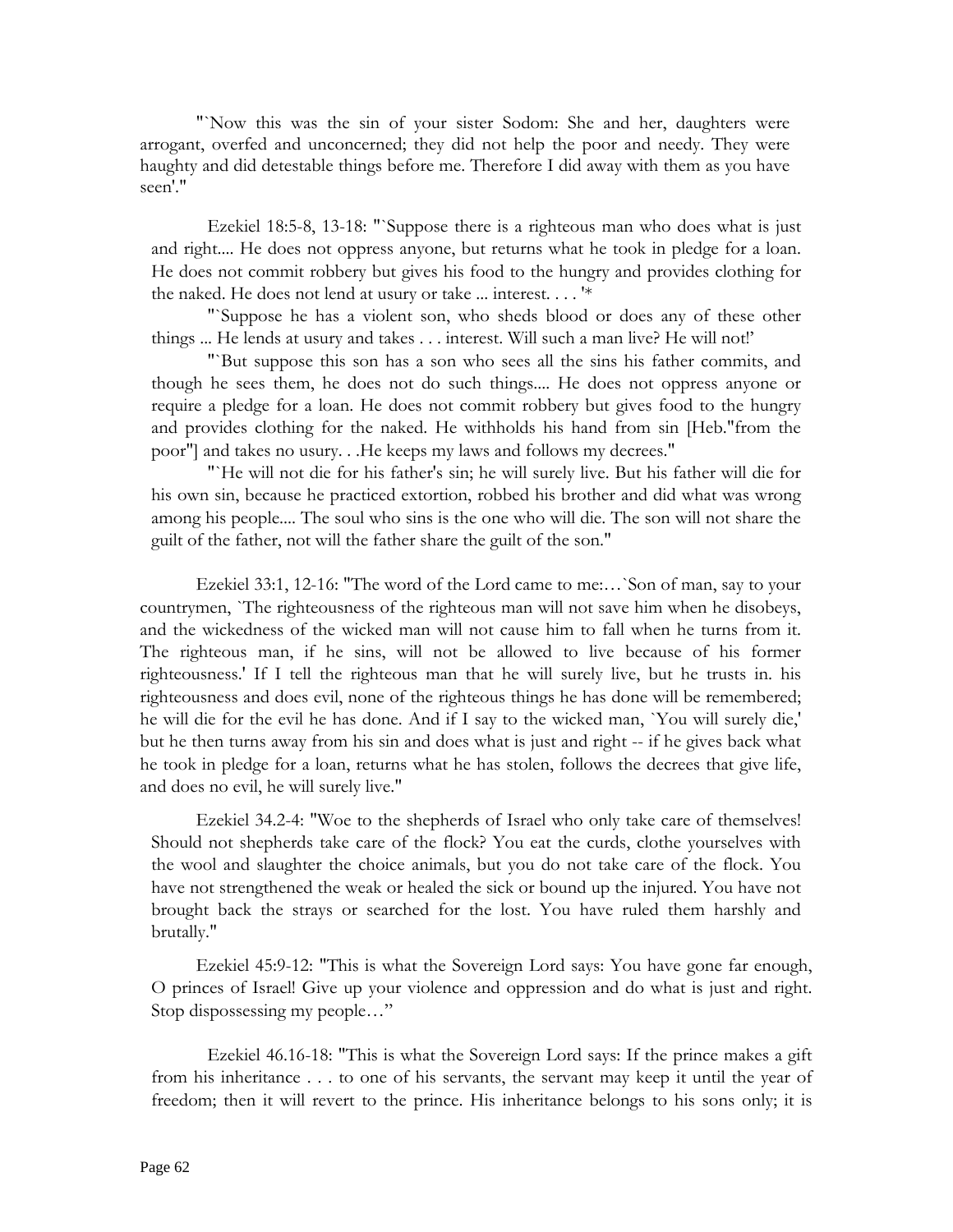theirs. The prince must not take any of the inheritance of the people, driving them off their property. He is to give his sons their inheritance out of his own property, so that none of my people will be separated from his property.

## **Hosea**

Hosea 4.1-6, 10, 16: "Hear the word of the Lord, ye children of Israel: for the Lord hath a controversy with the inhabitants of the land, because there is no truth, nor mercy, nor knowledge of God in the land.

"By swearing, lying and killing, stealing and committing adultery, they break all bounds, and bloodshed follows bloodshed."

Because of this the land mourns, and all who live in it waste away; the beasts of the field and birds of the air and the fish of the sea are dying….

"You stumble day and night, and the prophets stumble with you. So I will destroy your mother -- my people are destroyed from lack of knowledge.

"Because you have rejected knowledge, I also reject you as my priests, because you have ignored the law of your God …

"They will eat but not have enough; they will engage in prostitution but not increase, because they have deserted the Lord ... They consult a wooden idol and are answered by a stick of wood. A spirit of prostitution leads them astray; they are unfaithful to their God. The Israelites are stubborn, like a stubborn heifer."

Hosea 12:7: "The merchant uses dishonest scales; he loves to defraud."

### **Amos**

Amos 2:6-8: "This is what the Lord says: For three sins of Judah, even for four, I will not turn back my wrath. They sell the righteous for silver, and the needy for a pair of sandals. They trample on the heads of the poor as upon the dust of the ground and deny justice to the oppressed.

"They lie down beside every altar on garments taken in pledge. In the house of their god they drink wine taken as fines."

Amos 5:12-16: "I know how many are your offenses and how great your sins. You oppress the righteous and take bribes, and you deprive the poor of justice in the courts. Therefore the prudent man keeps quiet in such times, for the times are evil.

"Seek good, not evil, that ye may live; ...

"Hate evil, love good; maintain justice in the courts. Perhaps the Lord God Almighty will have mercy on the remnant of Joseph."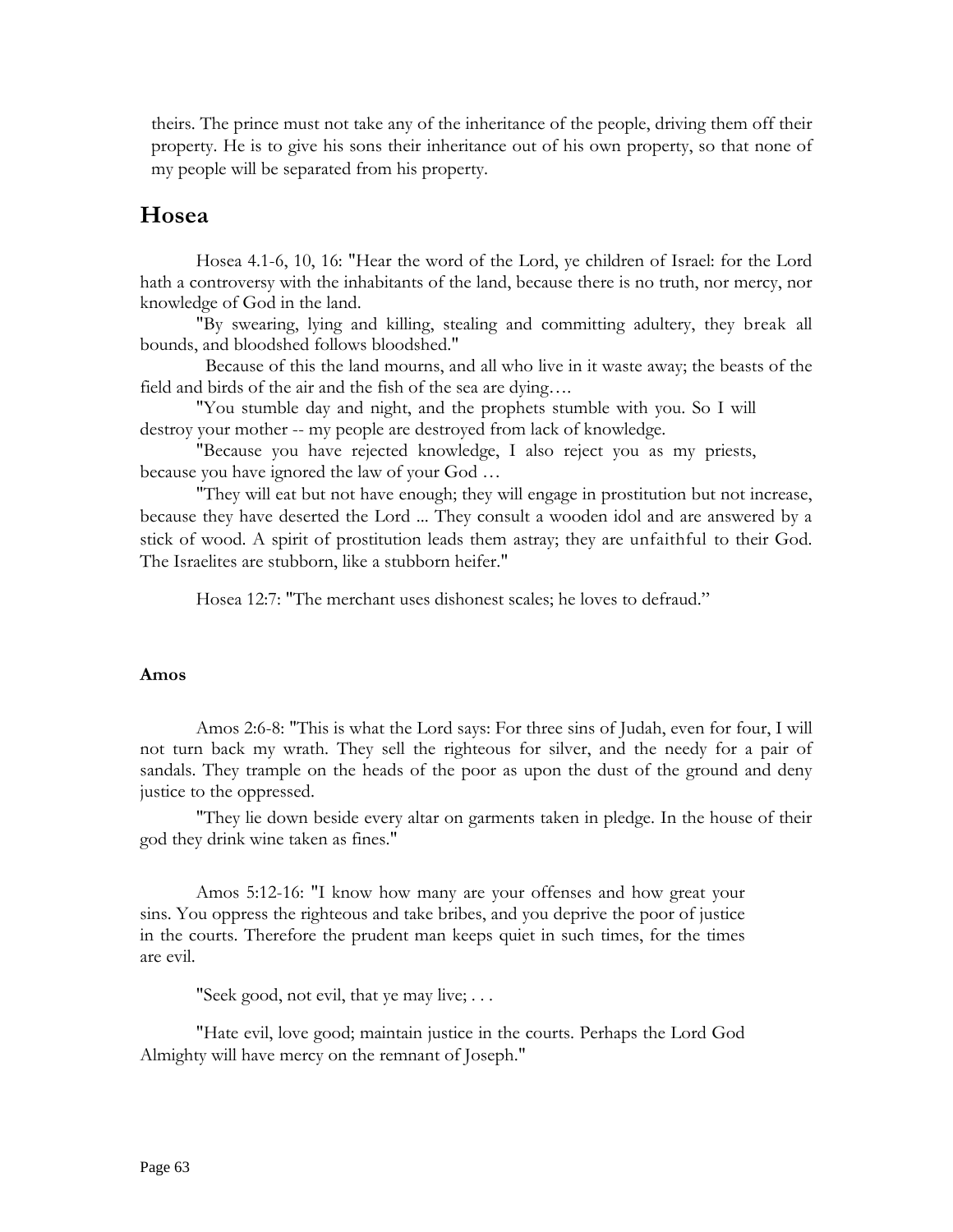#### **Micah**

Micah 2:1-2: Woe to those that devise iniquity… they covet fields and houses, and take them by force. They defraud a man of his home and his inheritance".

#### **Malachi**

Malachi 3:1-6: "Behold, I will send my messenger, and he shall prepare the way before me ... He will be like a refiner's fire or a launderer's soap. He will sit as a purifier of silver; he will purify the Levites and refine them like gold and silver . . . `So I will come near to you for judgment. I will be a swift witness against the sorcerers, adulterers and perjurers, against those who defraud laborers of their wages, who oppress the widow, and the fatherless, and deprive aliens of justice, but do not fear me,' says the Lord Almighty."

Malachi 4:1-3: "`Surely the day is coming: it will burn like a furnace. All the arrogant and every evildoer will be stubble, and the day that is coming will set them on fire,' says the Lord Almighty. `Not a root or a branch will be left to them. But for you who revere my name, the sun of righteousness will rise with healing in its wings. And you will go out and leap like calves released from the stall. Then you will trample down the wicked; they will be ashes under the soles of your feet on the day when I do these things,' says the Lord Almighty.

"Remember the law of my servant Moses, the decrees and laws I gave him at Horeb for all Israel ... or else I will come and strike the land with a curse."

The Old Testament thus ends with a call for reform. Looking backward, the **yobel** trumpets provide a linkage to Bronze Age New Year festivals; looking forward, they call for a messenger to redeem Israel leading to the Christian New Testament whose closing book of Revelation (8:11) returns to the sabbatical theme with seven **yobel** trumpets played by seven angels.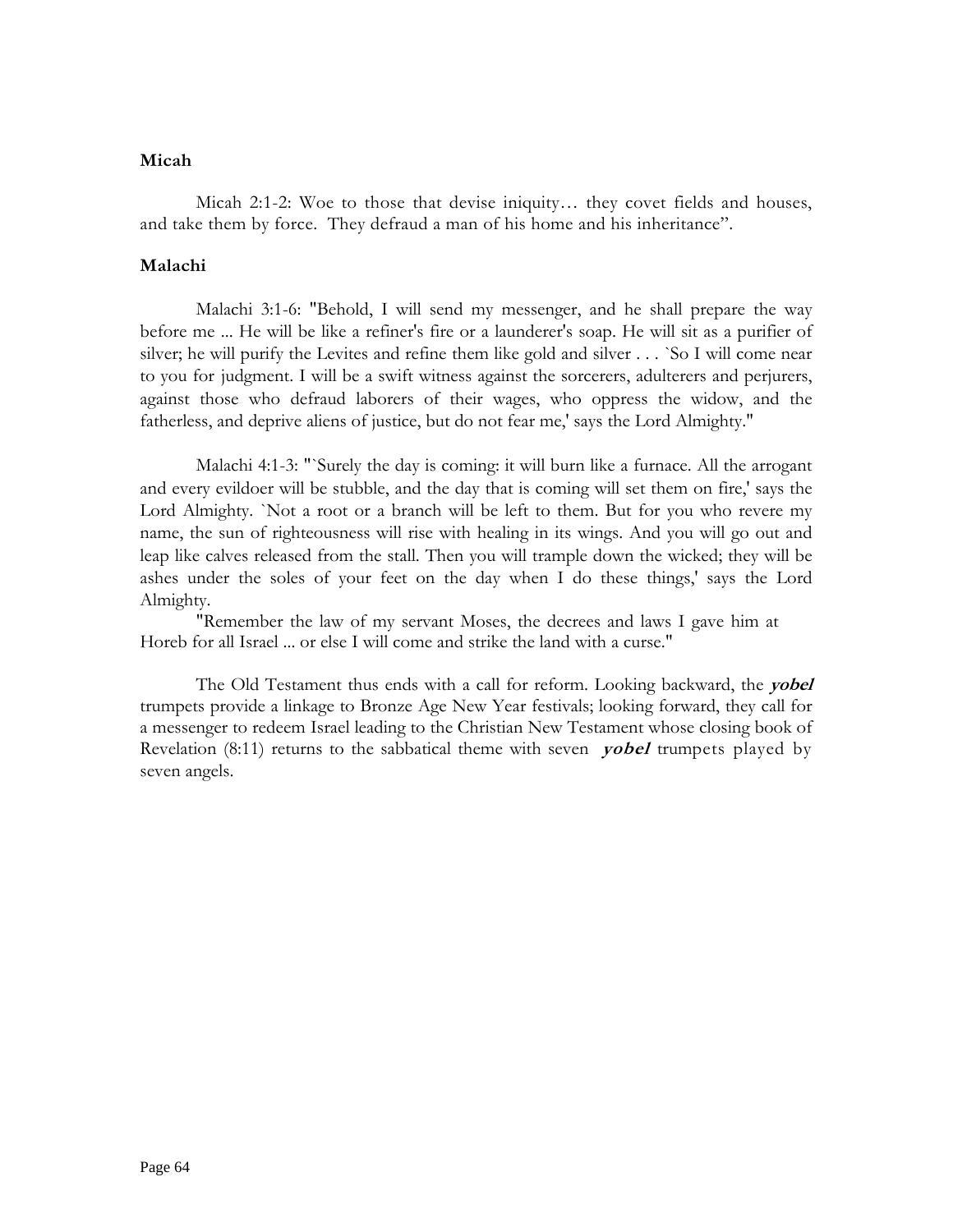## **V. Testament Acts, Epistles and Revelation**

The Church Fathers discussed usury in the context of wealth in general, taking their lead from Christ's contrast between worldly riches and the treasures in heaven, as described e.g. in Matthew 7:19-24: "Do not store up for yourselves treasures on earth, where moth and rust destroy, and where thieves break in and steal. For where your treasure is, there your heart will be also...

 "No one can serve two masters. Either he will hate the one and love the other, or he will be devoted to the one and despise the other. You cannot serve both God and Money."

**Acts** 4:32-35 reflects the shift from the Old Testament's call for periodic debt cancellation to the Christian idea of charity, that is, charity in the context of existing *status* **quo** property and debt relations. All the believers were one in heart and mind. No one claimed that any of his possessions was his own, but they shared everything they had… There were no needy persons among them. For from time to time those who owned lands or houses sold them, brought the money from the sales and put it at the apostles' feet, and it was distributed to anyone as he had need."

The subsequent epistles continue in the same vein, reflecting the victory of oligarchic creditor power throughout the Roman Empire.

**1. Timothy** 6:6-12, 17 -19 exhorts that "Godliness with contentment is great gain. For we brought nothing into the world, and we can take nothing out of it. But if we have food and clothing, we will be content with that. People who want to get rich fall into the temptation and a trap and into many foolish and harmful desires that plunge men into ruin and destruction. For the love of money is a root of all kinds of evil. Some people, eager for money, have wandered from the faith and pierced themselves with many griefs…

Fight the good fight of the faith. Take hold of the eternal life to which you were called when you made your good confession in the presence of many witnesses…

Command those who are rich in this present world not to be arrogant nor to put their hope in wealth, which is so uncertain, but to put their hope in God, who richly provides us with everything for our enjoyment Command them to do good, to be rich in good deeds, and to be generous and willing to share. In this way they will lay up treasure for themselves a firm foundation for the coming age, so that they may take hold of the life that is truly life."

**2 Timothy** 3:1-5: "There will be terrible times in the last days. People will be lovers of themselves, lovers of money, boastful, proud, abusive, disobedient to their parents, ungrateful, unholy, without love, unforgiving, slanderous, without self-control, brutal, not lovers of the good, treacherous, rash, conceited, lovers of pleasure rather than lovers of God -- having a form of godliness but denying its power. Have nothing to do with them."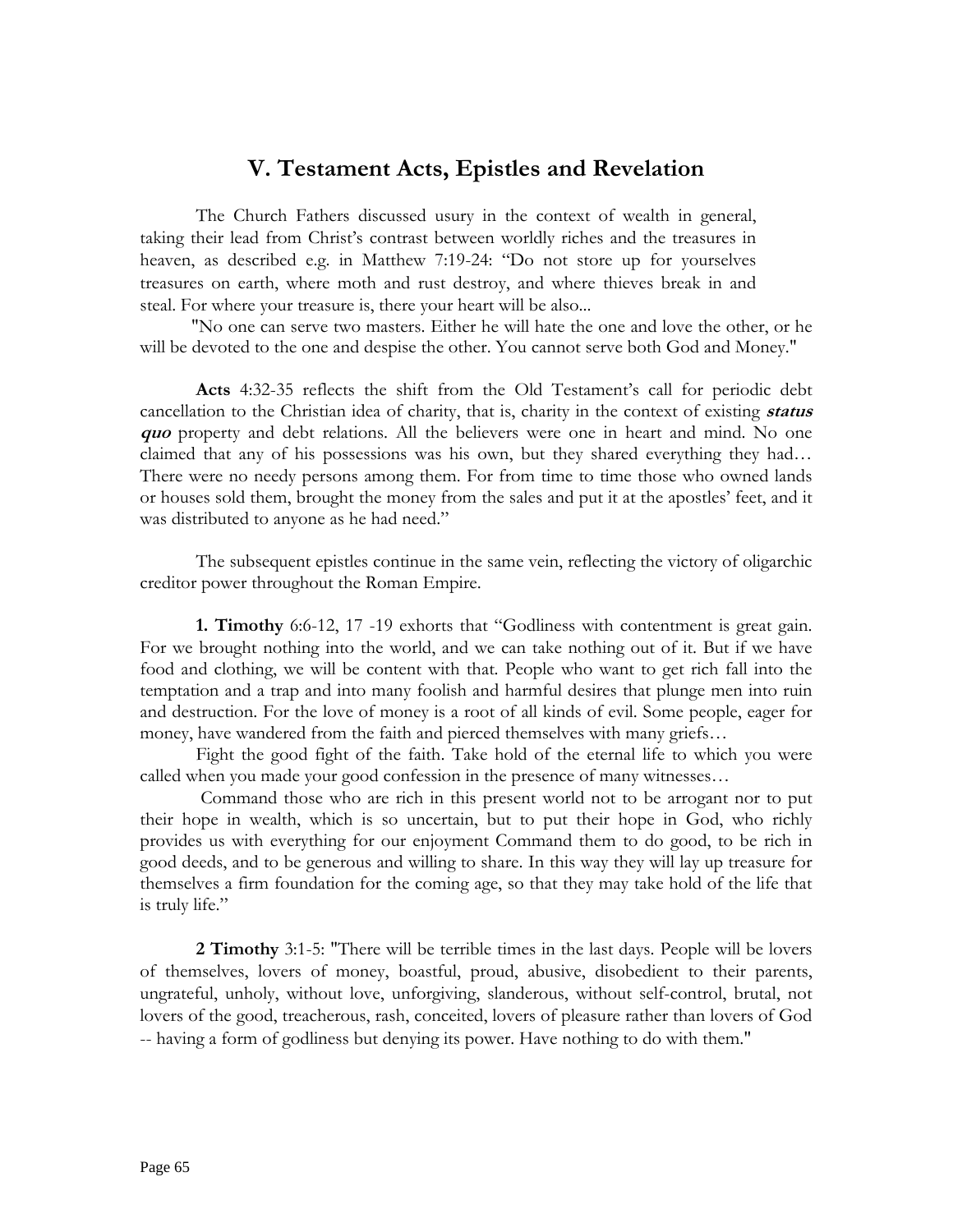**James** 5:1-5: "Now listen, you rich people, weep and wail because of the misery that is coming upon you. Your wealth has rotted, and moths have eaten your clothes. Your gold and silver are corroded. Their corrosion will testify against you and eat your flesh like fire. You have hoarded wealth in the last days. Look! The wages you failed to pay the workmen who mowed your fields are crying out against you. The cries of the harvesters have reached the ears of the Lord Almighty. You have lived on earth in luxury and self-indulgence."

This denunciation recalls the cries of Sodom. (See Ezekiel 16:49.)

**1 John** 2:15-17: "Do not love the world or anything in the world. If anyone loves the world, the love of the Father is not in him. For everything in the world - the cravings of sinful man, the lust of his eyes and the boasting of what he has and does -- comes not from the Father but from the world. The world and its desires pass away, but the man who does the will of God lives forever."

**Revelation** reports John's vision of the Lord speaking with a voice like a trumpet to announce the Day of Judgment. This is the occasion for re-creating the world, much as archaic rulers restored order out of chaos at the New Year celebrations over which they presided in the names of their sun-gods of justice.

The Lord sits on the throne in heaven. On his right is a scroll sealed with seven seals. One by one they are opened, unleashing tribulations upon the earth. After the seventh seal is opened, there was silence in heaven for about half an hour. Then seven trumpets were given to the seven angels standing before God.

Blowing the first trumpet brought a hail of fire, burning up much of the earth. The second trumpet brought a huge blazing mountain thrown into the sea. The third trumpet turned the earth's fresh water bitter. At the sounding of the fourth trumpet, a third of the sun, moon and stars turned dark.

The fifth angel's trumpet opened the shaft of the Abyss, darkening the sky with a host of scorpion-like locusts. The sixth trumpet released four avenging angels to destroy a third of mankind by the three plagues of fire, smoke and sulfur.

The seventh angel prepared to sound his trumpet, announcing that the mystery of God was about to be accomplished. The visionary John was given "a reed like a measuring rod," recalling how archaic rulers ruled by proclaiming just measures.

More wondrous signs appear. Babylon is destroyed, the source of export trade from which "merchants of the earth grew rich from her excessive luxuries." These merchants bewailed her doom, for "no one buys their cargoes any more --- cargoes of gold, silver and precious stones and pearls; fine linen, purple silk and scarlet cloth; every sort of citron wood, and articles of every kind made of ivory, costly wood, bronze, iron and marble; cargoes of cinnamon and spice, of incense, myrrh and frankincense, of wine and olive oil, of fine flour and wheat; cattle and sheep; horses and carriages; and bodies and souls of men….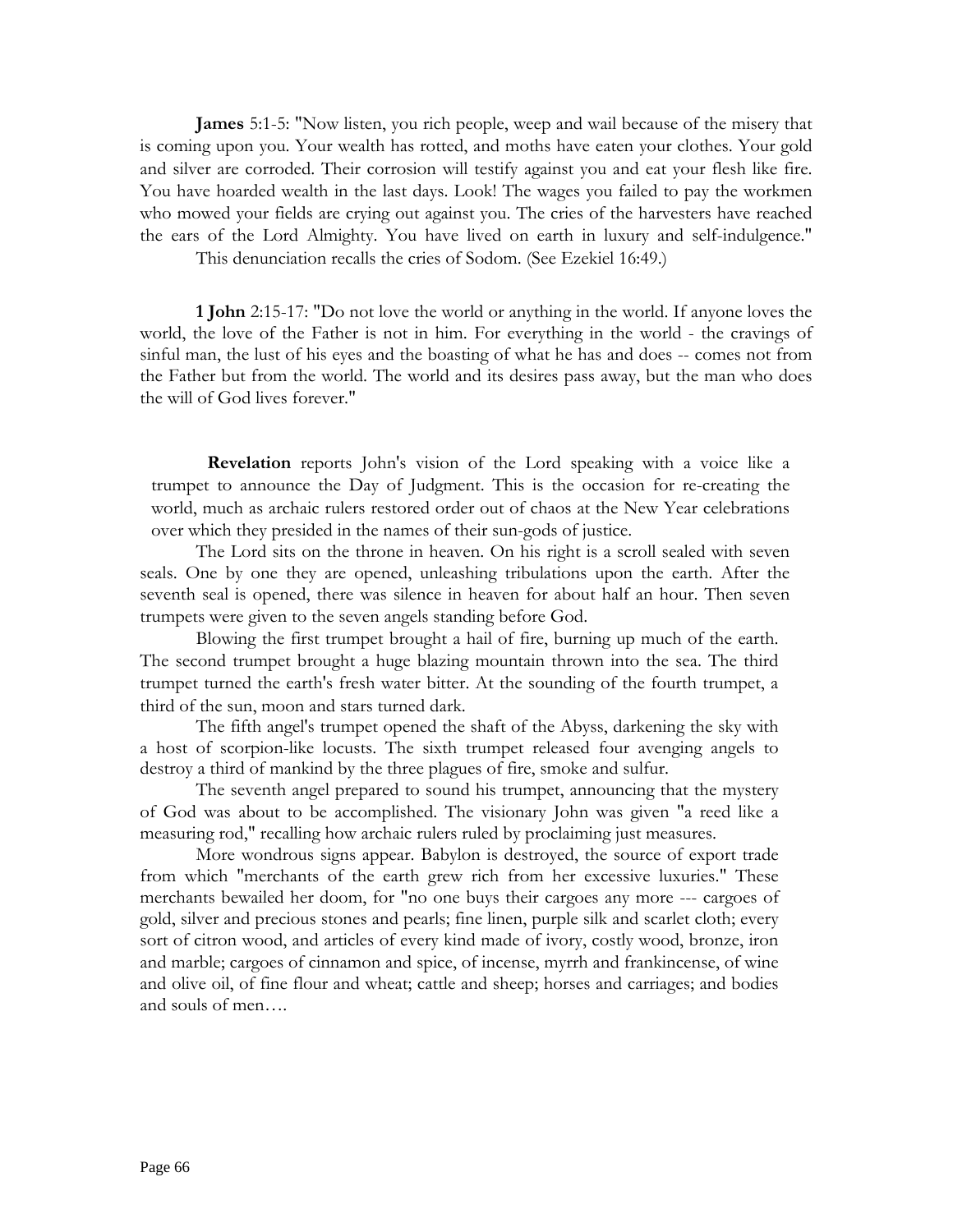The merchants who sold these things and gained their wealth from her will stand far off, terrified at her torment ... and cry out…In one hour such great wealth has been brought to ruin!"' But the multitude in heaven would shout "Amen, Hallelujah!" The New Jerusalem would appear on earth -- the millennium restoring equity and righteousness, the Year of the Lord which Christ had prophesized in the tradition of the Old Testament prophets.

### **Debt servitude comes full circle**

The New Testament's idea of righteousness changed from the concrete legal restorations of order found in Mesopotamian New Year celebrations to something more abstract. The words were the same -- righteousness, equity and justice -- but their significance was altered to reflect the changing conditions on earth as the Roman Empire sank into economic and monetary decay. Instead of uprooting the sources of worldly economic inequity and dependency by cancelling the debts and returning forfeited lands and debt-servants to their former families, the Christian spirit of moral righteousness is grounded on the idea of sharing wealth through charity. The focus of the new morality is no longer the worldly economic system but the personal souls of the wealthy and poor.

What henceforth is asked of creditors is charity, not social restructuring. There is no longer thought of anything like administering on earth the Levitical laws designed to promote economic and financial equity here and now. The Church Fathers played little role in Rome's banning of usury in the fourth and fifth centuries of our era. By that time the world seemed hopelessly lost, and all that one could do was to await the Millennium. The more gloomy hopes for worldly reform became, the more the temptation grew for all eyes to turn to the Hereafter.

So much has this turning inward occurred that it is now possible even for liberation theologists to speak abstractly of social justice without reference to freedom from debt or free access to the means of self-support. Not only individual families but entire nations are losing their economic self-dependency, their ability to provide themselves with food, housing and related basic needs. Isaiah's prophesy has come true:

Lands have been taken over by foreigners, in many cases to grow export crops (**viz.** the olive oil and wine of **Revelation***)* rather than to feed local populations. National economies have fallen into debt-servitude, often to their own wealthy classes operating out of offshore banking enclaves.

This state of affairs recalls that in which the Old Testament prophets foretold national destruction for having fallen away from the commandments to preserve economic freedom and self-dependency, on pain of the entire country losing its political freedom, having lost its soul.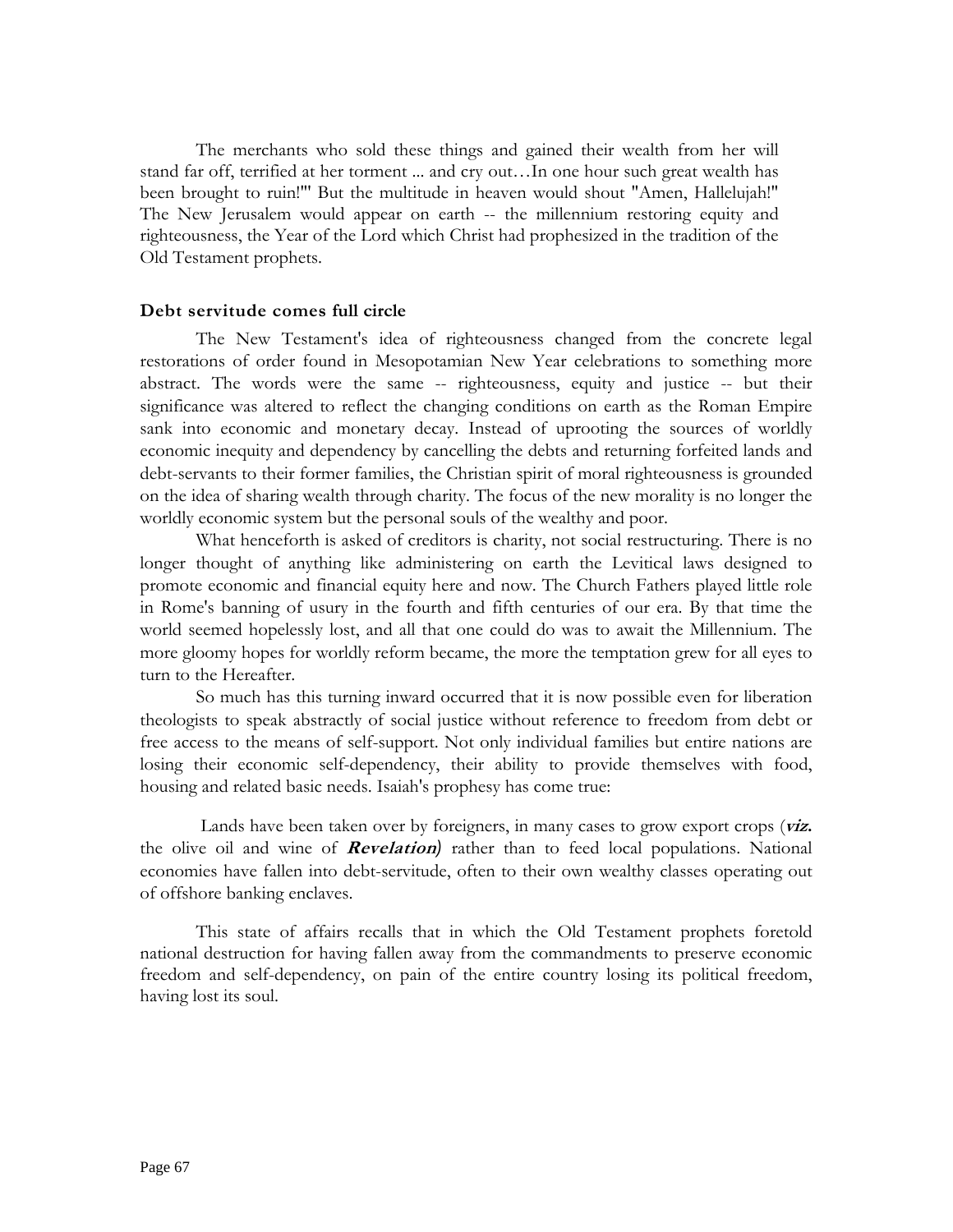# **Glossary**

## *These definitions pertain mainly to the Mesopotamian emergence* **of** *formal economic relations in the third and second millennia BC.*

**Absentee ownership.** Control of property by a party other than its cultivator or direct operator. The earliest attested absentee owners were the Sumerian temples or palace, and in time the public collectors or **damgar** "merchants" who worked via these institutions.

Domestically, the major impulse for absentee ownership was debt. Creditors foreclosed on the debtor's animals and the land's crops, and later appropriated the land itself, often by roundabout stratagems such as fictive adoption, q.v. A major external impulse for absentee ownership came from foreign conquest. In Babylonia the first properties to be taken over by Amorite warlord chieftains were the temples (from 2000 BC onwards; see Prebend, Temple). In these two ways communal lands and public properties were privatized, or at least their usufructs were taken as debt-service or tribute.

**Adoption (fictive).** An early means of alienating land by the fiction of adopting the creditor as an heir. First documented in Babylonia (Stone and Owen 1991), this stratagem was elaborated in Hurrian-speaking Nuzi, upstream along the Euphrates (Eichler 1973).

**Alienation.** The transfer of property ownership or control. Today this occurs mainly through direct sale, but in archaic times, before a land market developed, the major ways of transferring property were upon death by the inheritance process and by pledging the asset as collateral for a debt obligation and then forfeiting it. Such alienations almost invariably were made under economic duress, and hence were restricted to only temporary duration, being subject to reversal by royal Clean Slate proclamations. Only gradually did outright irreversible sale develop for essential capital assets such as land and the tools of trade.

**Amargi.** The earliest Sumerian term for a royal proclamation of order cancelling the land's debts. The first on record is that of Enmetena, ruler of Lagash c. 2400 BC. Its first translator, Maurice Lambert (1972), interpreted it as a return of the mother pledged for debt to her family, or a return of child-pledges to their mother. Charpin (1987) translates its meaning metaphorically, as the original paradigmatic "mother" status, the **status quo ante.**

**Ammisaduqa.** Great-great-grandson of Hammurapi, ruler of Babylonia for 21 years, 1646- 26. He proclaimed **misharum** (q.v.) upon taking the throne in 1646*,* and again in 1626*.*  His edict is the most complete on record in detailing just what debts were to be cancelled and closing loopholes. (See Kraus 1958, 1984, Finkelstein 1969, 1965 and 1961.)

*Andurarum.* An Assyrian royal proclamation of economic order, including a debt cancellation, found in the 19th century BC.

**Antichretic loan.** A loan in which the lender is compensated by the economic services generated by the borrower's own collateral - a servant, animal, or (relatively late in time) land and its usufruct. However, to prevent debt-foreclosure from interrupting normal subsistence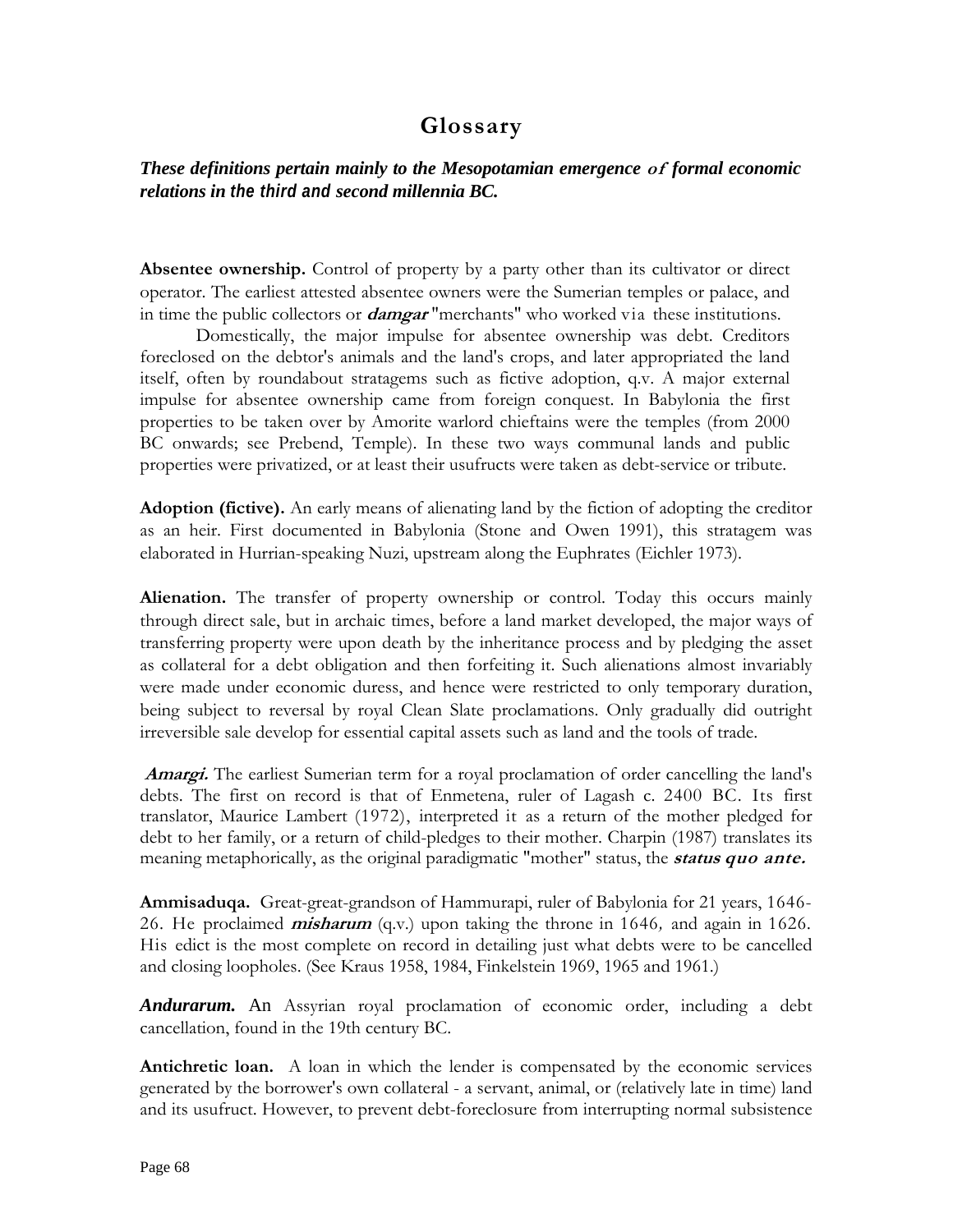activity, tools of trade and essential means of livelihood such as the land traditionally were exempt from being pawned.

**Aristotle.** Macedonian-Athenian philosopher (fourth century BC), the most famous student of Plato, and tutor to his own countryman Alexander the Great. His discussion of interest in **Politics** became the basis for medieval Canon Law at the hands of Thomas Aquinas. His *Constitution of Athens* (discovered only in 1891) describes Solon's debt cancellation.

**Calendar.** A precondition for the economic regime sponsored by the Sumerian temples was to construct a regularized calendar to standardize the distribution of rations, compute interest accruals and schedule other periodic flows. By creating uniform 30-day administrative months for use by the temple and palace institutions, the Sumerians broke away from traditional timekeeping in terms of lunar months of varying length. The resulting 360-day administrative year went hand in hand with Sumer's sexagesimal system of fractional arithmetic, whose unit fraction  $(1/60<sup>th</sup>)$  became the basis for computing commercial silverinterest each month (12/60ths annually, or 20% in the decimal system).

Also calendrical were the New Year festivals -- the archaic occasions for cancelling personal debts and restoring order. (See Saturn, *Shemitta.)*

**Class and Rank v. Estate.** The word **class** derives from the Roman classification of citizens by census according to their wealth for the purpose of assigning military rank, in an epoch when soldiers had to outfit themselves using their own resources. In Athens, Solon divided the citizens into five property-holding classes. The richest citizens traditionally made up the cavalry, requiring sufficient wealth to provide oneself with a horse, armor and leisure time to practice tactics. The lowest and most common rank was the light-armed infantry.

Marxist historians define members of an economic class in terms of their ownership of (or other relationship to) the means of production. Capitalists own capital, landlords own land, but laborers are obliged to work for wages, not possessing their own means of production or self-support. In ancient society, however, it was normal for all citizens to own their own means of self-support on the land. Indeed, possession of subsistence landholdings typically was a precondition for citizenship. Large-scale industry was public in character.

Marx himself was careful to distinguish pre-capitalist economic formations from those of modern capitalism. As the Soviet ancient historian M. Dandamaev (1984) points out, slavery and debt-servitude are best viewed as **estates**, defined politically and legally rather than economically. Slaves might own capital or, for that matter, other slaves. A landholder might fall into debt-servitude or be captured in war and sold as a prisoner.

Mesopotamia's Early Bronze Age temple and palace labor force was composed of individuals taken out of their normal family context on the land, not as a result of economic factors but because physical infirmity prevented them from working at agricultural tasks. The blind, elderly and infirm, (war-widows and orphans became temple wards, not because of property or income, but because of physical qualification. (See Gelb 1965, 1972, 1973)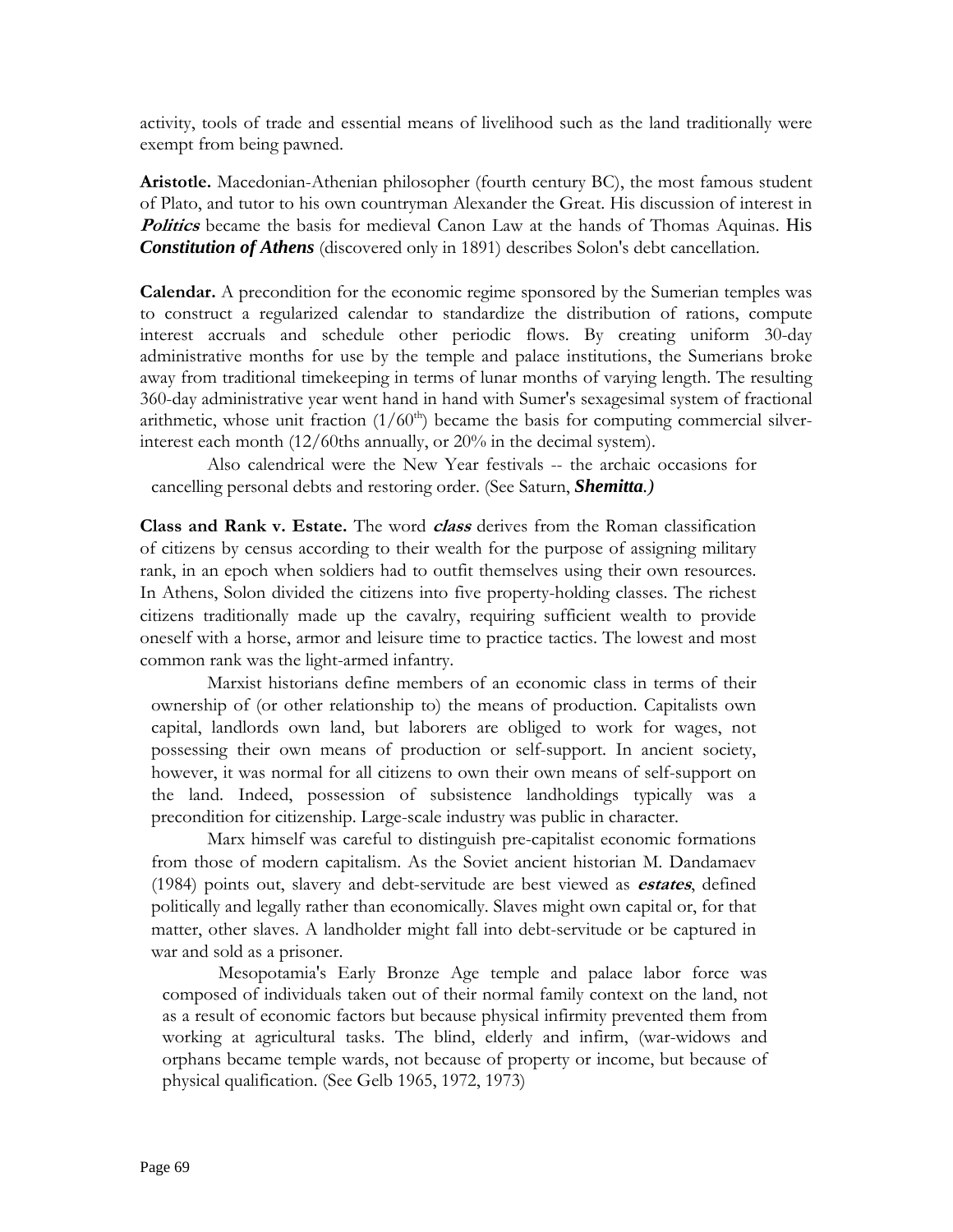**Clean Slate.** A royal edict restoring economic order, that is, the (idealized) **<sup>s</sup> atus quo ante***.* **t** See **Amargi, Andurarum, Deror, Misharum, Nig.šiša** and **Shudutu.** By the end of the third millennium BC the leading element of such Clean Slates had become their debt cancellations, freeing bondservants and returning subsistence lands to their formerly indebted holders.

**Communal.** Belonging to the community members in common rather than set aside as public "state" property or owned by individual households. Land-cultivation rights, for instance, typically were assigned on a user-need basis. If alienated through debt, the community retained periodic reassignment rights.

**Debt.** An obligation to pay or make restitution. The most archaic debt obligations show no indication of accruing interest, nor do they presuppose prior loans of money or any other advance. The most characteristic liabilities were personal restitution payments such as **wergild.** The idea of compensation (that is, "making whole") is indicated by such words for debt as German **Schuld** (meaning "sin" as well as its compensating restitution payment, cognate to English **should**), French **devoir** ("duty").

**Decontextualization.** To transfer to a new context. Often in the geographic diffusion of social institutions from the core to the periphery, only parts of the "original" complex of checks and balances are retained. The charging of interest on debt obligations, for instance, was brought to Greece and Italy by Phoenician and Syrian traders (probably in the eighth century BC) without the originally associated practice of periodically cancelling agrarian and other noncommercial debts.

Over time, contexts change in a given region. Mesopotamian property-holding and commercial innovations were removed from their communal and public-sector matrix after about 2000 BC (see Property).

**Deror.** Hebrew cognate to Assyrian **andurarum.** The Jubilee year described in Leviticus 25 is to be proclaimed every fiftieth year. America's Liberty Bell is inscribed with a translation of this passage's exhortation to "Proclaim liberty (**deror**) throughout all the land, and to all the inhabitants thereof." Rather than signifying general political liberty, the idea was more akin to freeing bondservants from debt-servitude. It meant the liberty to rejoin their natural families rather than having to remain in their creditor's household. Israelite families who had lost their land as a result of economic hardship were to be assured new plots in their traditional ancestral lands so as to provide them with the means of self-support.

**Distress.** A debtor's collateral which has been distrained by a claimant, either to compel him to pay or to satisfy the debt obligation directly. The earliest distrainors were not moneylenders but injured parties. (See Maine 1888 and Ireland's Brehon Laws.)

**Enki and other Commerce Deities.** Egyptian Thoth, Greek Hermes, Roman Mercury and Scandinavian Loki all share similar characteristics with Sumerian Enki ("Lord of the earth"). All are patron gods of commerce and its related social practices, including the calendarkeeping and astronomy needed to schedule markets and the industrial division of labor, as well as the writing and arithmetic needed to keep accounts. By extension these deities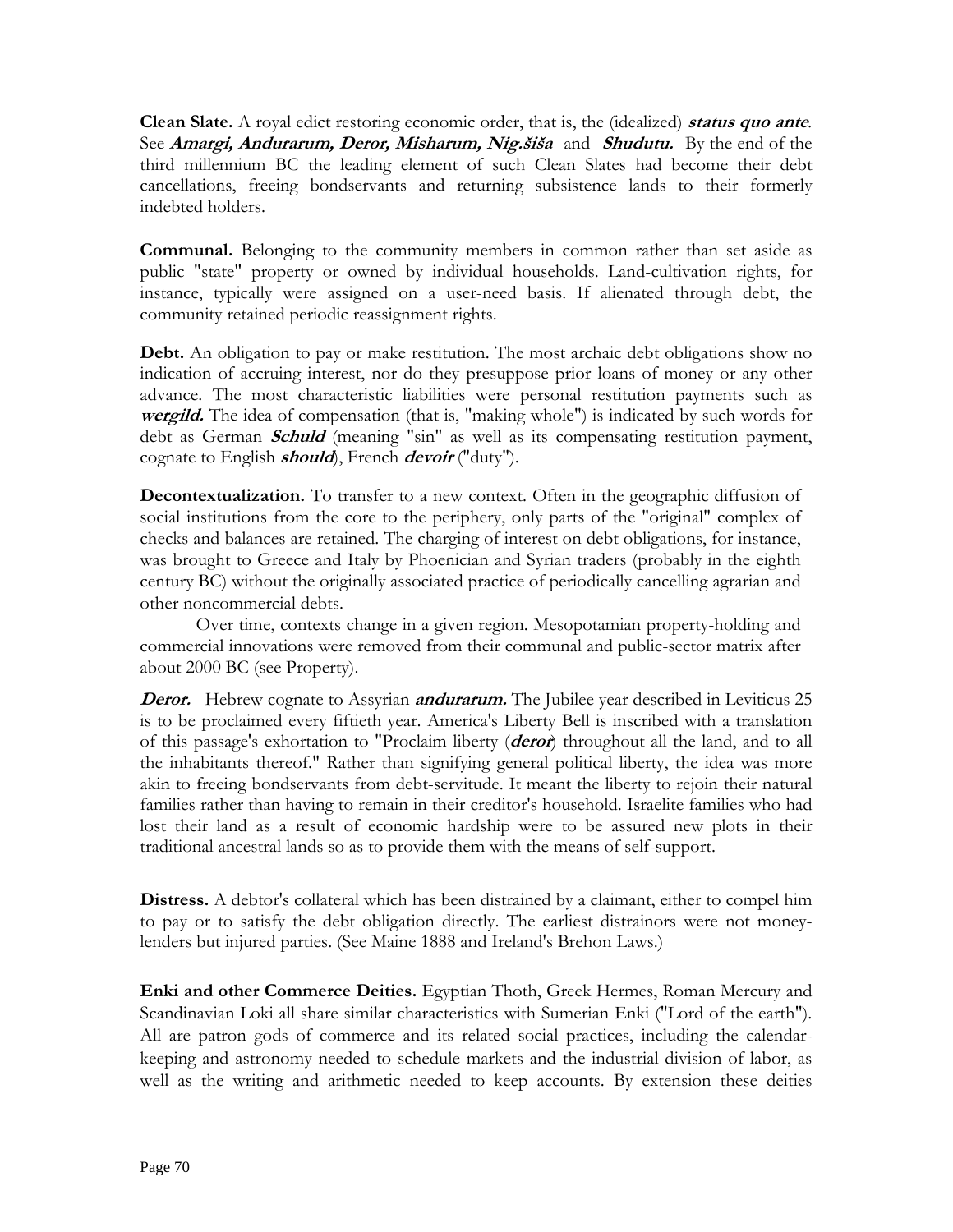became patrons of the related applications of writing and mathematics, including music and magic.

Enki was the social planner par excellence. In the Sumerian myth of "Enki and Ninmah" (in Kramer and Maier 1989) he assigned a distinct task to every individual, even finding useful tasks for the crippled and infirm to perform.

**Enmetena.** Ruler of Lagash c. 2404-2375 BC, proclaimer of the first **amargi** act on record, cancelling personal debts following his victory over neighboring Umma. (See Lambert 1972.)

Enterprise. An economic activity conducted systematically to produce a surplus or usufruct, and to reinvest this profit in extending the scale of the endeavor. Tribally organized communities often erect social barriers against such enterprise, on the ground that mercantile gains tend to be at the expense of the community as a whole and counter its ethic of mutual aid. However, the Sumerians needed commercial enterprise to obtain rawmaterials imports. They reconciled this need with their social-value system by setting their export industry corporately apart from the family households. They endowed their temples with land, herds of animals, and a dependent nonagricultural labor force which was put to work in the weaving workshops and at other handicraft professions. In this way temples became civilization's first true entrepreneurs and the pioneers of corporate planning. Their public enterprise provided the model for subsequent private enterprise. (See Lambert 1960, .and Merchant, Public Sector, Temple.)

**Entrepot.** Entrepots tend to be neutral zones. To foster arms-length exchange free of favoritism to any local group, they often are multiethnic. Archaic exchange occurred mainly at the geographic margin, often on islands (such as Bahrain/Dilmun for trade between Sumer and the Indus valley), the intersection of trade routes (e.g. Ashur), or --- for local trade --- the quay areas outside the city gates. Rather than being centers of law and regulation, these entrepots typically were enclaves **from** the laws of the land. Their trade often was subject to sacred protection, and temples typically received votive offerings from merchants or a share of their earnings.

Southern Mesopotamia's urban areas typically were coterminous with their temple and palace precincts. In time such free-enterprise zones, or what Karl Polanyi called ports of trade, became archaic society's prototypical urban areas. (See Temple, Urban.)

**Feudal.** A decentralization of authority and economic control to designated local administrators in exchange for a stipulated flow of resources -- food contributions, money, and above all the supply of fighting men or other manpower for public tasks. Hammurapi (1794-50 BC) built up Babylonian suzerainty through such arrangements, gaining the alliance of local head-men in exchange for delegating legal and economic power to them. Individuals who felt oppressed might appeal to the palace if they did not find justice available locally, but access to Babylon often was difficult. Over time an aristocracy of local leaders became increasingly powerful, often blocking the palace from collecting its stipulated revenues.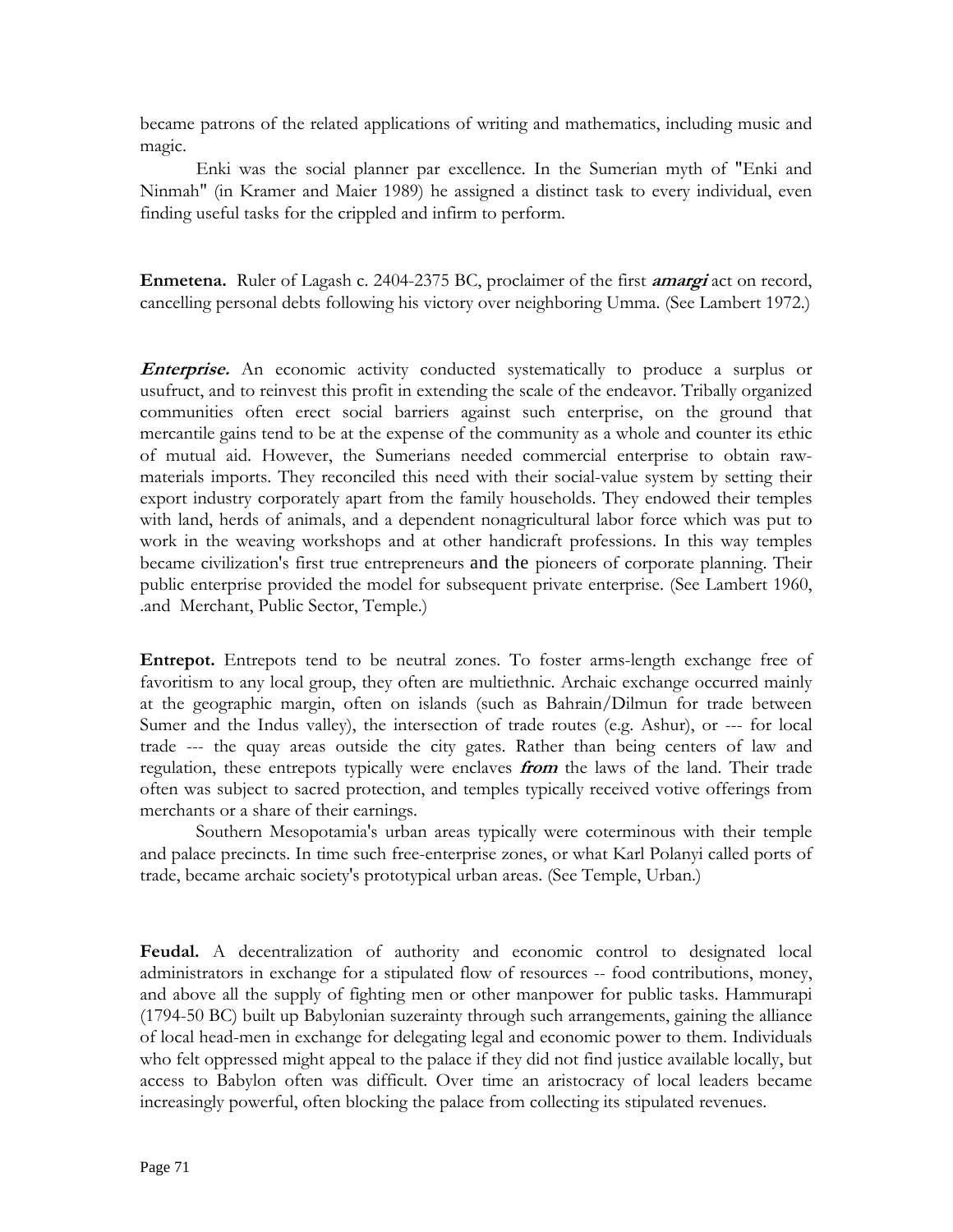**Fine-debt**. An obligation to make restitution to an injured party (e.g. **wergild** q.v.), or, in Babylonia, fines or compensation for negligence, e.g. the failure to maintain one's dike, causing a neighbor's land to be flooded (laws of Hammurapi §48).

Such debts do not presuppose money-lending, which seems to have come later and to have made use of collection practices first developed to enforce payment of fine-debts. There is no hint of fine-debts accruing in non-Mesopotamian societies.

**Freedom/Liberty.** The archaic Mesopotamian words often translated into English as freedom or liberty actually meant a return to an (idealized) **status quo ante***,* the paradigmatic way that the world was supposed to have been organized when freshly established under the direction of the gods. An equitable and free order did not occur automatically. The polarizing financial workings of debt and other market forces had to be reversed by rulers acting to restore the primeval order. Rulers were expected to do this upon taking the throne, and occasionally as circumstances called for, e.g. following military conflicts, droughts or crop failure. (See Clean Slate, Market Equilibrium and Order.)

**Gudea.** Ruler of Lagash c. 2130 BC. His inscribed cylinders contain Sumer's longest literary work. They describe a dream in which his city*-*god Ningirsu instructs him to rebuild Lagash's temple, and the New Year celebration at which he dedicates it and cancels personal debts as part of renewing economic order in the land.

**Hallelujah.** The ritual term **'alulu** was chanted to signify the freeing of Babylonian debtslaves in a rite which was followed by anointing the manumitted individual's head with oil. The term **putam ... ullulu** referred to cleansing the former slave's forehead, and was used by Babylonian rulers in their **misharum** proclamations. (See Dandamaev 1984.) Christians later adopted it as signifying redemption in a broader sense, although based originally on their redemption of brethren from bondage.

**Hammurapi.** Babylonian ruler 1794-50 BC, most famous for his guideline rulings (not really a "code") inscribed on a diorite stele captured by an Elamite army in the 12th century BC and taken by French archaeologists in 1901, now in the Louvre. More concrete and binding in character were Hammurapi's **misharum** edicts restoring order by cancelling the land's debts, freeing debtors from bondage to their creditors, and returning forfeited lands to their customary holders. (On his rulings see Bottero 1992, Diakonoff 1982 and 1991, Kraus 1961; Feudal and Talion.)

**Hapiru** In the Late Bronze Age (after about 1600 in Mesopotamia) the land became closed off to a growing number of rural poor. Many left to become **hapiru** (LUSA.GAZ in Sumerian ideograms), landless have-nots working sometimes as migrant seasonal labor, mercenaries or joining robber bands. Diakonoff (1982) finds the major motive for their exodus to have been usury. Many were of Amorite stock, but the agrarian problem was so widespread that the term **hapiru** did not yet signify an ethnic identity such as the Hebrews subsequently were represented to be. They are found pressing into Canaan in the Amarna Age c. 1400 BC.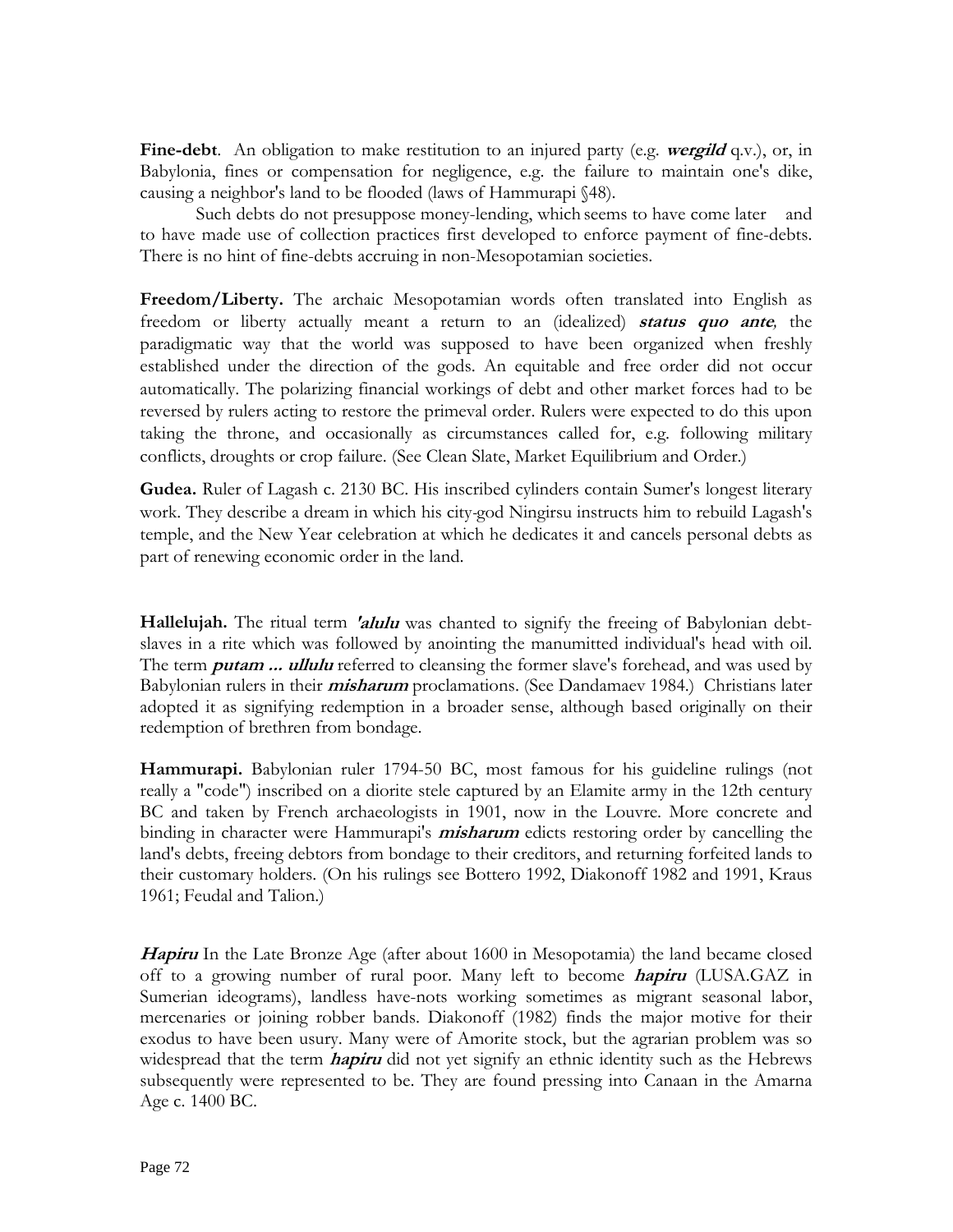**Hillel.** Jewish rabbi and leader of the Sanhedrin from about 30 BC to AD 10. By his time, debts were owed more to private merchants rather than to public institutions as in the Bronze Age. Hillel reasoned that if the debt-forgiveness laws called for in the Jubilee Year (Leviticus 25) were observed, creditors would refrain from lending money. This led him to devise the **prosbul,** a clause in loan contracts whereby debtors relinquished their protection under the Torah's pro-debtor laws.

**Inalienable.** Not subject to (permanent) loss or other transfer of ownership through forfeiture or (distress) sale. To the extent that such transfers occurred, they were kept only temporary by periodic Clean Slates "restoring order." However, some conditions calling for sale were recognized, as long as they were economically voluntary and "at a fair price."

The first inalienable land was that which southern Mesopotamian communities set aside for their temples for public beneficial use. Under Sargon's Akkadian regime (c. 2320- 2200) the palace purchased land from communal groupings, as attested by the Stele of Manishtushu. Such inalienable lands were marked off by boundary stones, in contrast to the more temporary markers used for landholdings in the subsistence-based communal sector.

**Interest.** The periodic return to money-capital, specified in advance and accruing regularly on stipulated dates. In antiquity these dates typically were those on which time was "reborn": the new moon for monthly accruals such as silver-loans (silver being associated cosmologically with the moon), and the New Year for annual (hence "solar") obligations such as barley debts. Indeed, the terms for interest in most ancient languages signified birth (see Livestock).

The charging of interest seems to have first developed in third millennium Sumer. It is first attested as being due to public bodies, beginning with the tribute owed by Umma to neighboring Lagash on the Guedena buffer territory following battles for this land in the 25th century BC. (See Steinkeller 1981.) From Mesopotamia it diffused westward to the Mediterranean lands, reaching Greece and Italy in the eighth century BC, becoming privatized in the process. Each society set its rate of interest at the unit fraction, that is, the smallest measure: 1/60th (per month) in Mesopotamia, 1/10th annually in decimal-based Greece, and  $1/12$ th  $(8^{1/3}$ %) annually in Rome. These rates dovetailed into the local systems of measures and weights, calendrically based except for the decimalized rate. The fact that they remained constant century after century indicates their insulation from market forces, profit or productivity rates, being built into the numerological cosmos as it were. This is in contrast to our own era's rule of thumb that interest rates normally are half the (anticipated) profit rate.

**Investment v. Loan.** A commercial investor shares in the entrepreneurial risk, not knowing in advance what his specific return will be; a lender's interest is stipulated in advance, throwing all risk onto the debtor. Consumer loans usually lack the protective safeguards (e.g. against loss of the cargo through shipwreck or piracy) found in commercial credit.

**Justice.** *Righteousness* or **rectitude***,* typically characterized as being **straight.** This geometric imagery reflects an ideology of economic symmetry, at least as far as meeting basic needs for self-support is concerned. The envisioned equality is one of self-sufficiency.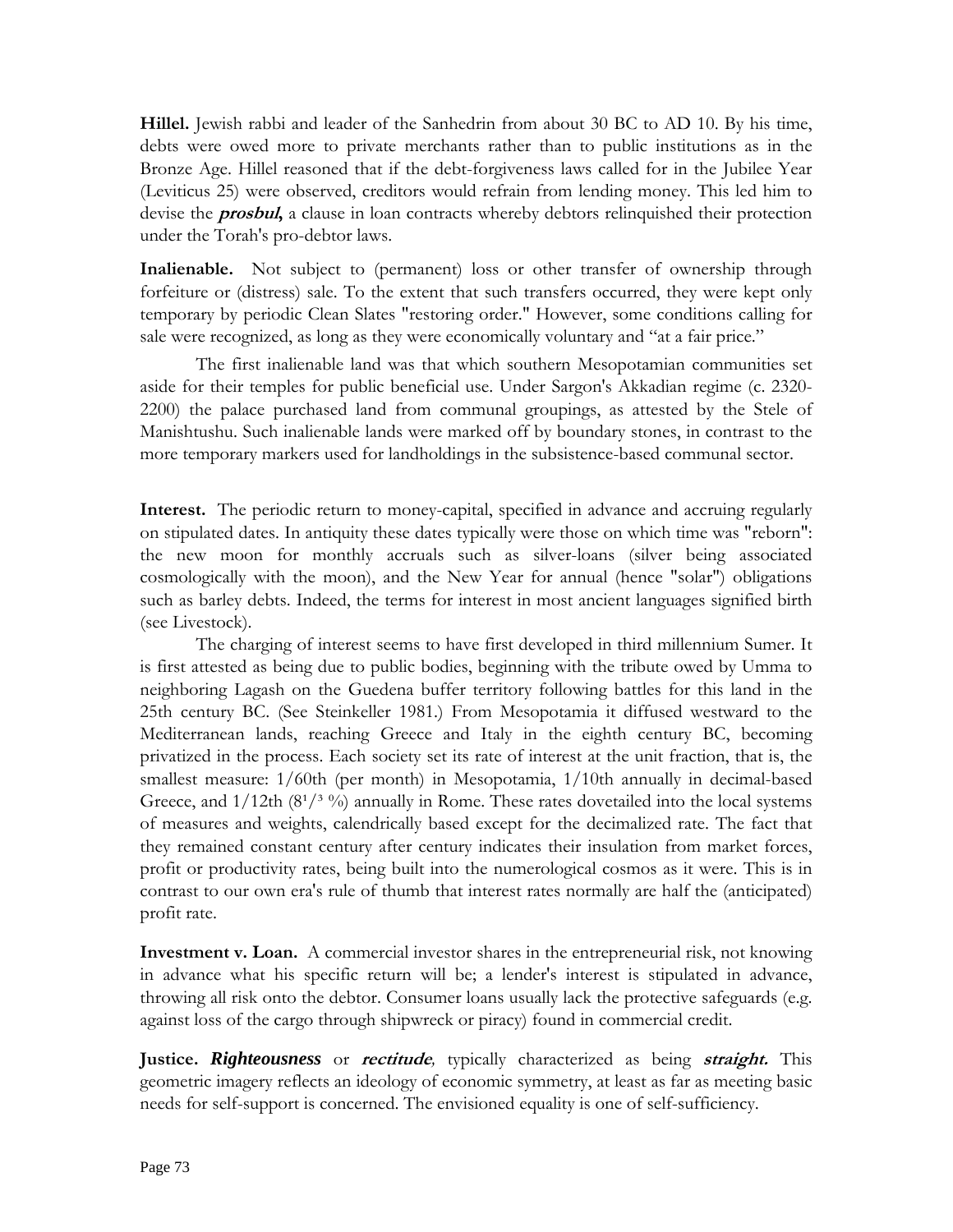**Lagash.** Located in southeastern Sumer near the mouth of the Persian Gulf, Lagash often dominated southern Mesopotamia during the second half of the third millennium BC. Much archaeological interpretation of Sumerian economic relations is based on the administrative records and royal promulgations unearthed in Lagash. Debt cancellations were proclaimed by its rulers Enmetena c. 2400 BC, Uruinimgina c. 2350 and Gudea c. 2130

**Liberty.** Freedom from slavery or other unfree status of subjection. Such self-sufficient autonomy presupposed land-tenure rights to ensure one's economic livelihood. Hence, Bronze Age Clean Slates restored the communal land-tenure rights of debtors as well as freeing them from bondage to their creditors.

**Livestock.** As the paradigmatic form of movable capital (from Lat. **caput**, a **head** of livestock) in agrarian economies, livestock were the major denomination for calculating compensation for **wergild**-type offences (q.v.). Of course, livestock were too valuable to be used as means of payment for retail transactions, which are a relatively late development in the use of money. (See Money.)

Ancient words for interest were based on the birth metaphor (the offspring of livestock), beginning with Sumerian **mash***,* "goat-kid," late in the third millennium BC (after interest already had been charged under other names; see Steinkeller 1981). This birth metaphor for interest was picked up in Greek **tokos***,* "calf," and Latin *faenus,* also meaning calf However, there is no indication of offspring literally being paid as interest (nor any hint of anyone in antiquity borrowing livestock).

The words for offspring are used in a metaphoric sense, and postdate the innovation of interest. In classical antiquity monthly debt and rental obligations were due on the new moon. Just as the moon was born afresh, so the capital-principal yielded ("gave birth to") a "calf (**tokos**). Aristotle remarked upon the irony that metal was barren, hence coin-money was incapable of reproducing itself as did living beings. Medieval Canon Law picked up this observation, and Shakespeare disparaged usury by calling it a "breed of barren metal."

**Market Equilibrium.** Bronze Age rulers saw that market forces, if left to themselves, would polarize their societies by subjecting insolvent debtors to a state of bondage to their creditors, while redistributing property into the hands of merchants through foreclosure. To have thus disenfranchised cultivators while favoring a nascent mercantile oligarchy would have been to commit social suicide. It would have undercut the economic foundation of the peasant-army, leaving the land prone to invasion from without and dissolution from within. Rulers accordingly undid the effect of commercialization and "market equilibrium" by proclaiming Clean Slates to restore economic balance and ensure land-tenure rights to all citizens.

**Marx, Karl.** The first economic historian to undertake a systematic analysis of ancient economies. Discussions of antiquity prior to Marx were couched in political rather than economic terms. Marx distinguished antiquity's economic structures from those of modern capitalism in his 1857 *Critique of Political Economy.* He defined the "ancient mode of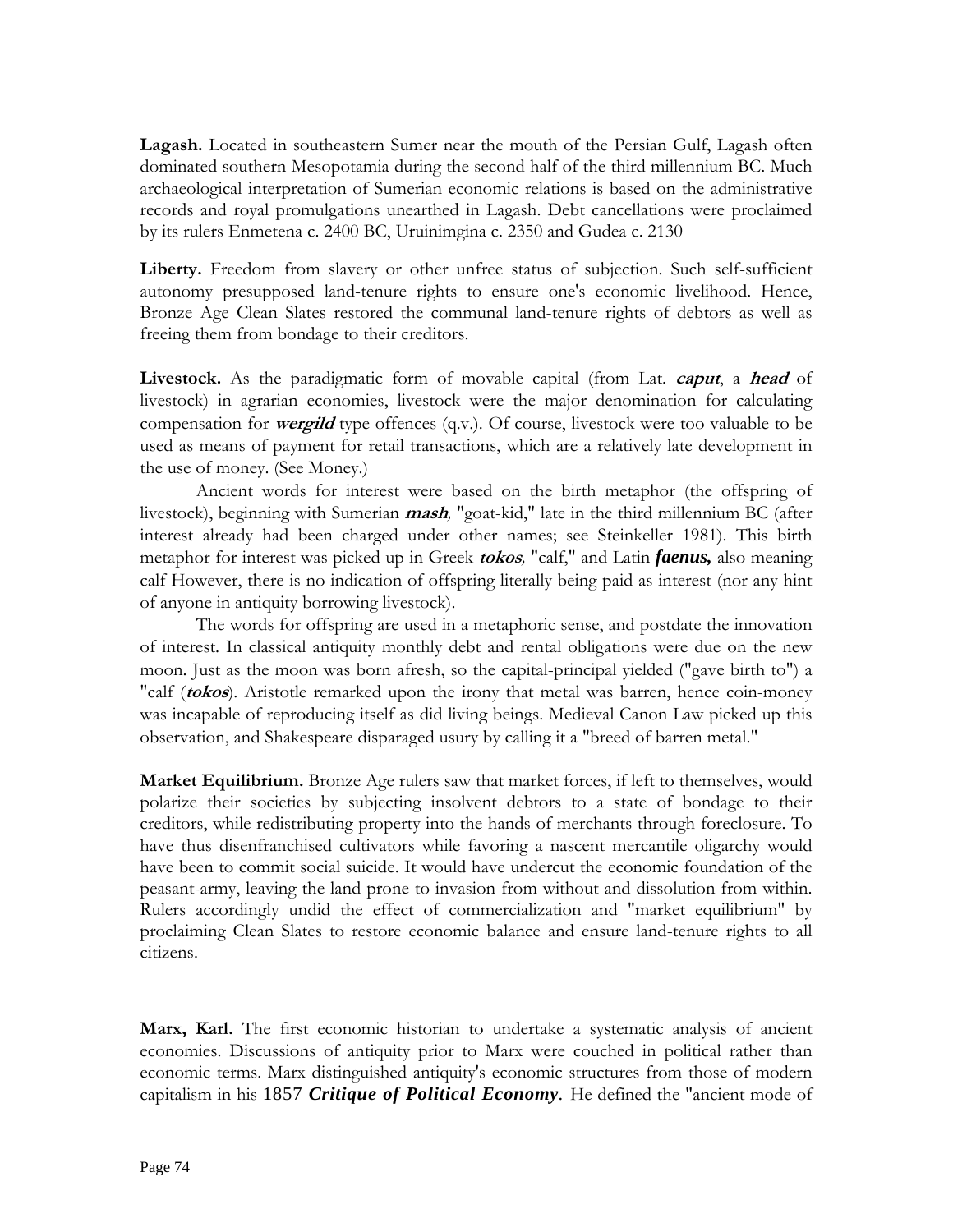production" as characterized by slave labor rather than by wage labor, and its major economic usufruct as usury-interest earned on money capital rather than industrial profits earned by employing free wage-labor.

**Merchant, mercantile.** The earliest Mesopotamian merchants (Sumerian **damgar***,* Babylonian **tamkaru)** seem to have worked for the public institutions directly as collectors or at least on their behalf. Often the temple provided merchants with transport and rations. Although mercantile activities became increasingly privatized, merchants long legitimized their activities by their quasi-public status.

Debts among merchants were not cancelled in royal Clean Slates, but only those of the needy. These debts were owed mainly to palace or temple merchant-collectors. (See Yoffee 1977 and Leemans 1950 on the merchant's position in Bronze Age Mesopotamia.)

*Misharum.* Babylonian cognate to Sumerian **amargi** and Assyrian **andurarum***.* A royal proclamation of economic order, headed by a cancellation of personal debts, liberty for individuals subjected to debt-servitude, and restoration of lands to peasant-cultivators who had forfeited them to creditors or sold them under distress conditions since the last such proclamation. The first **misharum** edict on record is that of Nidnusha of Der, in northwest Babylonia. (See Clean Slate.)

Subsequent edicts were greatly elaborated by the rulers of Hammurapi's dynasty to countermand creditor attempts to evade them, culminating in Ammisaduqa's acts in the late 1600s. (See Finkelstein 1961, 1965 and 1969, and Kraus 1958 and 1984.) They may have been signalled by the ruler raising a sacred torch. Their guiding spirit was much broader than a debt cancellation as such; they were proclamations of overall social order. However, as debt balances became more prevalent with the spread of commercialization and economic decentralization, debt cancellations became the paramount feature.

**Money.** A means of settling an obligation, originally of a capital character (such as the capital crime of manslaughter, typically compensated by the payment of heads of cattle, Lat. **caput.)** Such fines seem to have been civilization's first formal "prices." As capital payments, they were too expensive for use in retail trade. The Sumerians and subsequent economies used two major monetary commodities: silver (supplemented by gold and sometimes tin) and barley. For official account-keeping these two commodities were made freely convertible into each other, with a unit of barley exchanging for a shekel of silver. (§89 of Hammurapi's laws rules that if a debtor lacks the silver to repay a loan, he may repay in barley at the official price.) (See Laum 1924 and Grierson 1978.)

**Nabu (Saturn).** The Babylonian god of Saturn, patron of justice and as such, the counterpart to the sun-god of justice. (See Jastrow 1909.) As the slowest-moving planet visible to the naked eye, Saturn signifies firmness, and was the foundation for Bronze Age chronological periodicity. Its period of revolution around the sun (to return to the same zodiacal point where it began) takes nearly 30 years, a number corresponding to the solarized 30-day administrative month used in Bronze Age Mesopotamia, Egypt and their culture-area. From this correlation follows the 30-year periodicity of Egypt's royal **sed** festival and Babylonia's **misharum** "order" proclamations, such as that of Hammurapi in 1764 celebrating the thirtieth anniversary of his ascending the throne.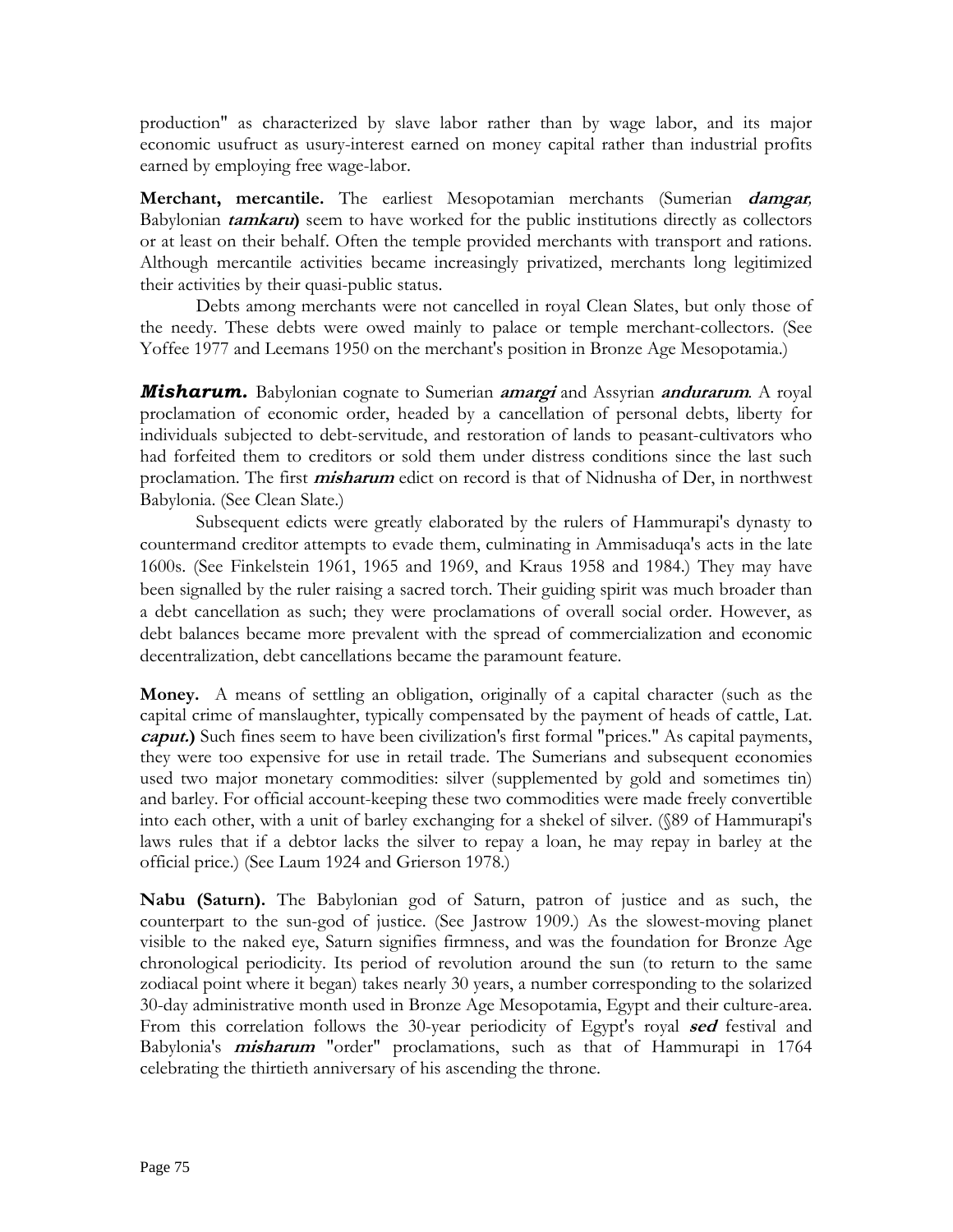The New Year festival at which these royal proclamations were handed down reenacted the creation of order in the social as well as the physical cosmos. By classical antiquity, as rulers were overthrown and the Bronze Age of Saturn gave way to the Iron Age of Zeus/Jupiter, these festivals became Saturnalia, stripped of their social-justice character. (See Bourboulis 1964 and Versnel 1970).

**Nig.šiša** (pronounced **neeg-SHEE-sha***).* Sumerian word akin to **amargi,** used from Ur III onward to indicate a royal Clean Slate edict.

**Order.** (See also Freedom.) An ideology of economic symmetry in which each citizen's family was (at least in principle) assured the means of self-support on the land, free of accumulated debt obligations, exile or other punishments and imbalances. The accumulation of mercantile wealth was compatible with economic order except in the form of financial claims impairing the liberty and self-sufficiency of individuals. Communities restored this paradigmatic **status quo ante** when their rulers proclaimed Clean Slates they cancelled nonmercantile debts, freed individuals who had fallen into debt-servitude, and restored the lands to debtors who had lost them or had sold them under economic duress.

**Palace.** The "state" arm of government. Palaces are first found emerging from within the temple precincts in early third-millennium Sumer, although they became increasingly secular as their military role increased throughout antiquity. (See Royal, State.)

**Pledge or pawn.** Collateral which the borrower turns over to the creditor to ensure payment of the money owed. Often such pledges were forfeited, but in Bronze Age Mesopotamia they were returned to debtors after rulers proclaimed Clean Slates restoring economic order (or in the Biblical laws of Leviticus and Deuteronomy, after a given period of time had passed.)

**Prebend.** The revenue yielded by temple property set aside to support an administrative official. In time, prebend revenues were dissociated from temple offices, being appropriated by individuals and, by the 1700s BC, bought and sold freely in Babylonia. (See Temple.)

Priest. No general word for "priest" in our modern religious sense of the term existed in the Sumerian or Babylonian languages. Most temple officials were administrators, scribes and accountants, not preachers of religious doctrine as a separate moral sphere, much less an otherworldly one.

**Private.** Strictly speaking, "private" economic activity is that which is conducted for one's own personal gain. Communalistic value systems tend to subordinate private drives to an ethic of mutual aid. Where wealth is accumulated, it is dissipated in the form of conspicuous consumption, feast-giving, burial of one's ancestors or contributions to public institutions.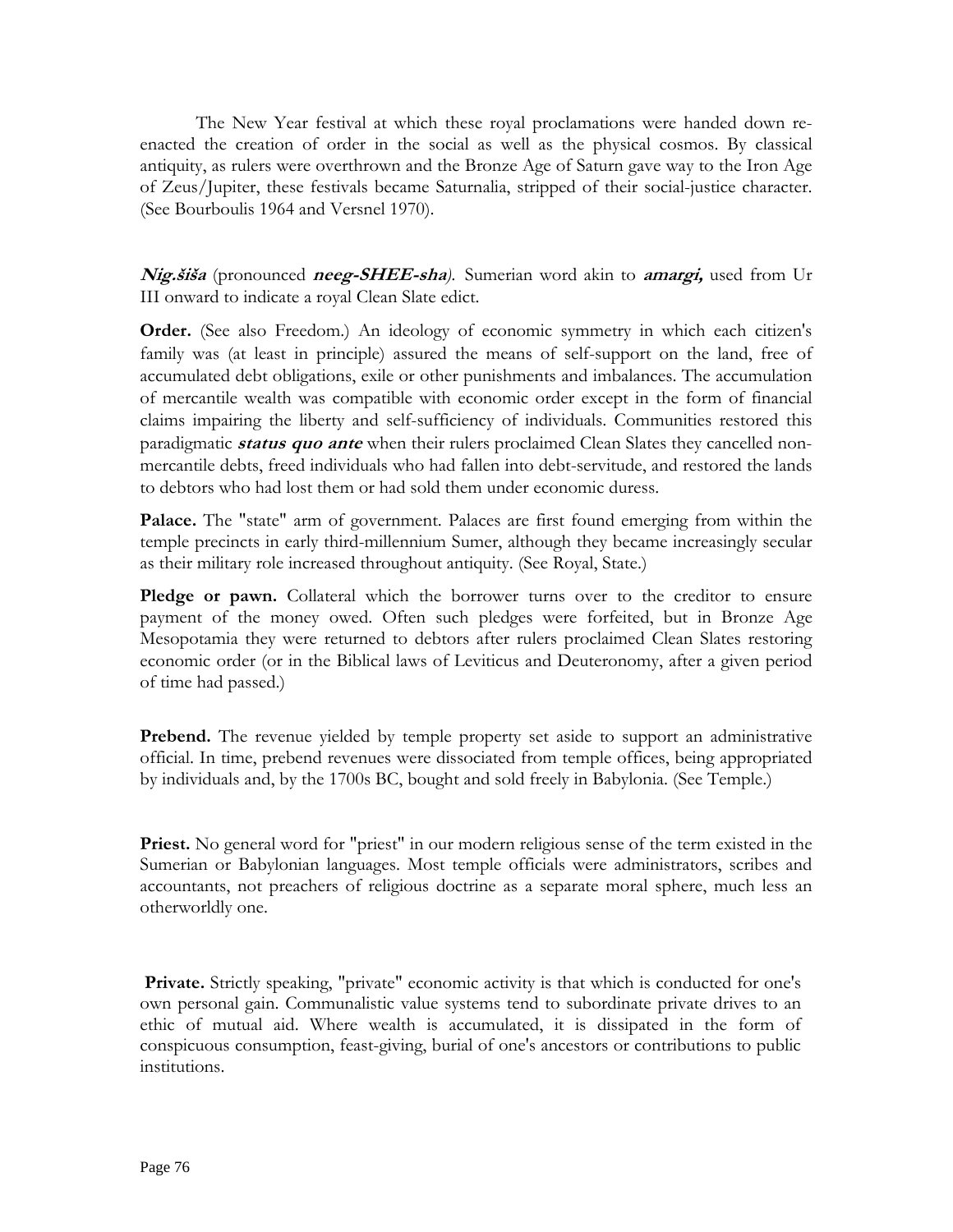Individualism is documented in early Sumer mainly in the palace sector, culturally as well as economically by the ruler and his household. (The first "signed" literary text is a poem authored by Sargon's daughter Enhuadanna.) Most "merchants" (q.v.) were public collectors. Unlike the case today, their personal business archives were freely intermixed with their official portfolios, indicating their ambivalent role.

In Early Bronze Age Mesopotamia the family-based rural sector was subordinate to communal oversight and to the originally communalistic temple and palace institutions. Families became autonomous from communal and public oversight either by virtue of alien warlordship -- e.g. the Amorite chieftains who became personal owners of southern Mesopotamia's temples from about 2000 BC onward –or by the lever of interest-bearing debt, initially by creditors emerging out of the temple and palace bureaucracies, acting increasingly on their own account. (See Absentee Ownership.) Under Hammurapi's sponsorship of feudal-type arrangements, property and related local economic power was delegated to headmen who promised specified obligations to the palace, above all to supply troops and contributions of crops and livestock. (See Feudal.) In this way the boundary between private control and public service became blurred.

**Productive credit.** Loans in which the borrower invests the lender's advance to generate a profit, out of which to repay the loan and its stipulated interest. Bronze Age Clean Slates did not relate to such commercial debts, but only to rural/ consumer obligations.

**Property.** An asset which is owned (from Latin **Privus***,* "alone, by one-self"). The idea of private/appropriations and "self"/"own" is reflected in the semantics of **ownership.** Movable property consisted mainly of livestock and money/jewelry; immovable property consisted of real estate. Communities "originally" allocated land to individual users for the duration of their productive use (usually coterminous with their adult lifetime), subject to their fulfilling traditional communal obligations such as serving in the army.

The tendency over time was for communally and publically owned property to pass into private hands, starting with those of public merchant-collectors and foreign overlords acting on their own behalf, lending money and converting the overdue obligations of insolvent community members into claims on property, which they then seized. Property became increasingly hereditary, remaining within the closed family than reverting to the communal pool. (See Private.)

Public Sector. The Sumerians set public temple and palace property corporately apart from the community at large, that is, from the landed citizenry's collective holding of subsistence land. They incorporated public institutions to undertake their profit-generating enterprise (q.v.). This was deemed inappropriate for individual families to undertake inasmuch as this would have presupposed a disproportionate scale of wealth in their hands. Public enterprise had the virtue of concentrating the economic surplus, industrial handicrafts and the accumulation of communal savings of precious metals in the hands of permanent civic institutions--- the temples, and in time the palace--- rather than leaving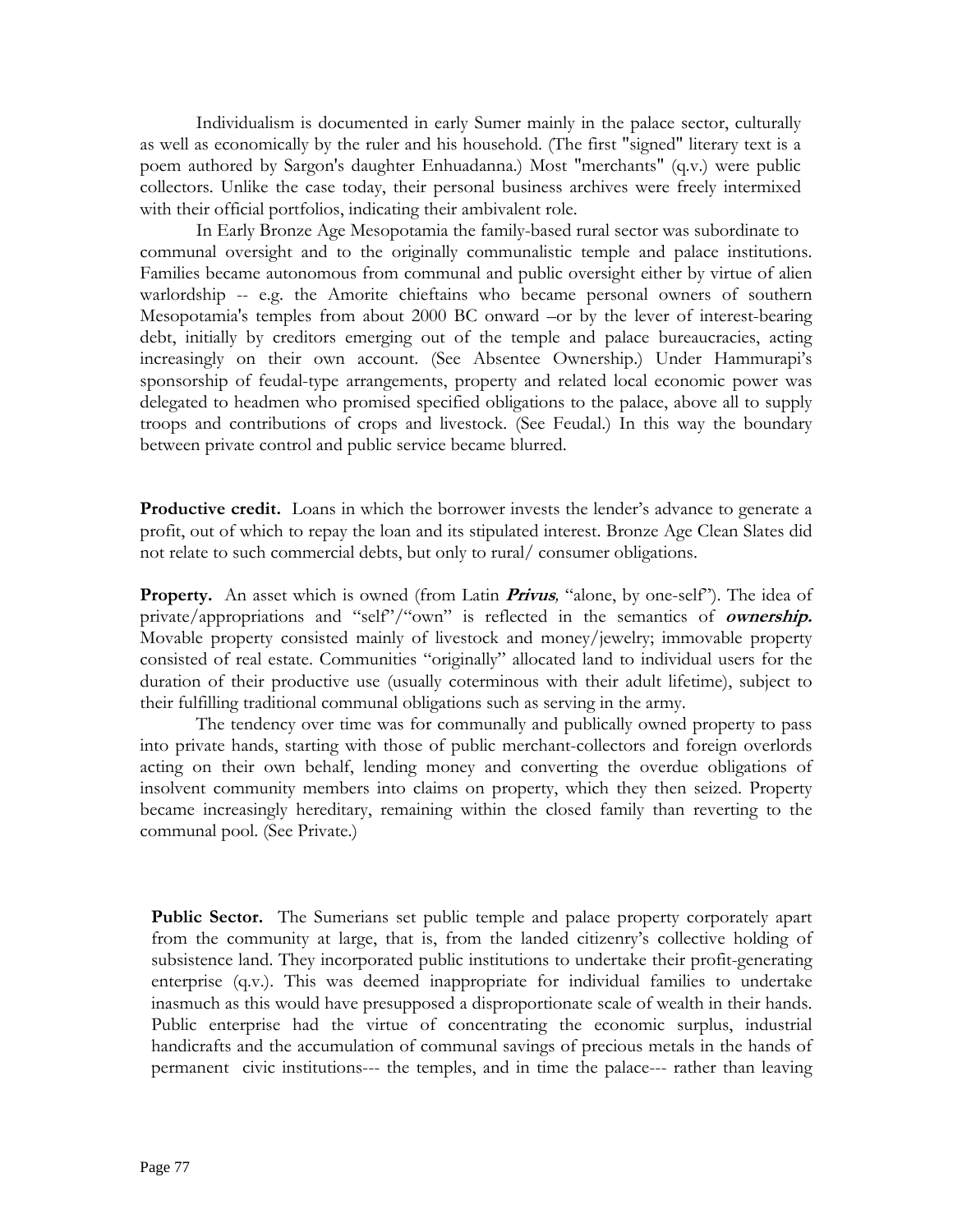these functions in private hands, as subsequently occurred under more oligarchic social formations. (See Enterprise, Palace, Royal, State, and Temple.)

Redeem. To liberate a pledge from debt bondage by paying off the obligation due. Under Christianity this became a synonym for salvation from bondage, including worldly suffering in general.

**Religion/sacred.** Religion provided archaic societies with their underlying cosmology of order, and justice, that is, with the ideology which was their social ligament. Bronze Age cosmology sanctified an ideology of economic equity to the extent of ensuring citizens the basic means of self-support through land-tenure rights, and periodic release from debt obligations. Sun-gods of justice handed rulers their iconographic symbols of office, the measuring-rope and measuring rod.

As Babylonian society polarized and dissolved after about 1700 BC, religion began to turn inward, to subjective personal deities in contrast to the city-deities sponsoring overall social balance. (See Justice, Nabu, Order, Priest, Sun-God and Temple.)

**Rent.** The usufruct yielded by land or townhouses, originally accruing to temple or palace owners and later to private owners. In Early Bronze Age Sumer, before land became freely and irreversibly alienable, the "price" of a parcel of land was essentially its yield.

Rents varied, but one-third of the crop became typical by the end of the third millennium in the Ur III period, as did the typical agricultural barley-interest rate of  $33^{1}/3$ %. These rates equated the re turns on sharecropping rent and moneylending. In modern economic terms, an interest rate of  $33^{1}/_{3}$  % would indicate a land value of three years' purchase - low by modern standards, but normal by archaic ones. (A one-year purchase price for a property would indicate, in effect, ownership of the land's usufruct for the period of just one year. (See Property.)

**Royal, ruler.** A ruler's function was to rule, that is, to administer equity in the land. The major way to rule (the linguistic root of **regal***)* was to proclaim order (q.v.), above all by cancelling debts. In these Clean Slates rulers in effect cancelled debts owed to themselves. This tradition was phased out by Biblical times as kings came to represent the wealthy nobility rather than being their overseers or antagonists as in Bronze Age Mesopotamia.

The word "king" is anachronistic as applied to Bronze Age rulers Sponsored by their local temples, they rarely spoke of their ancestral families but represented themselves as sons of the city-deity (as did Sargon) or as having been picked from the crowd by this deity (e.g. Uruinimgina). This imagery signified their transition from private family representatives to public administrators serving the common weal, ideologically obedient to the city-deity. (See Palace, Order.)

**Samsuiluna.** Son of Hammurapi, he ruled for 38 years, 1749-1712. Taking the throne in 1750 when his father became too ill to rule, Samsuiluna restored order by proclaiming **misharum** (also using the old Sumerian term **amargi**), cancelling all the debts that had accumulated since Hammurapi had proclaimed **misharum** in 1761,some thirteen years earlier. (Samsuiluna again proclaimed **misharum** in 1741). His letter to a subordinate official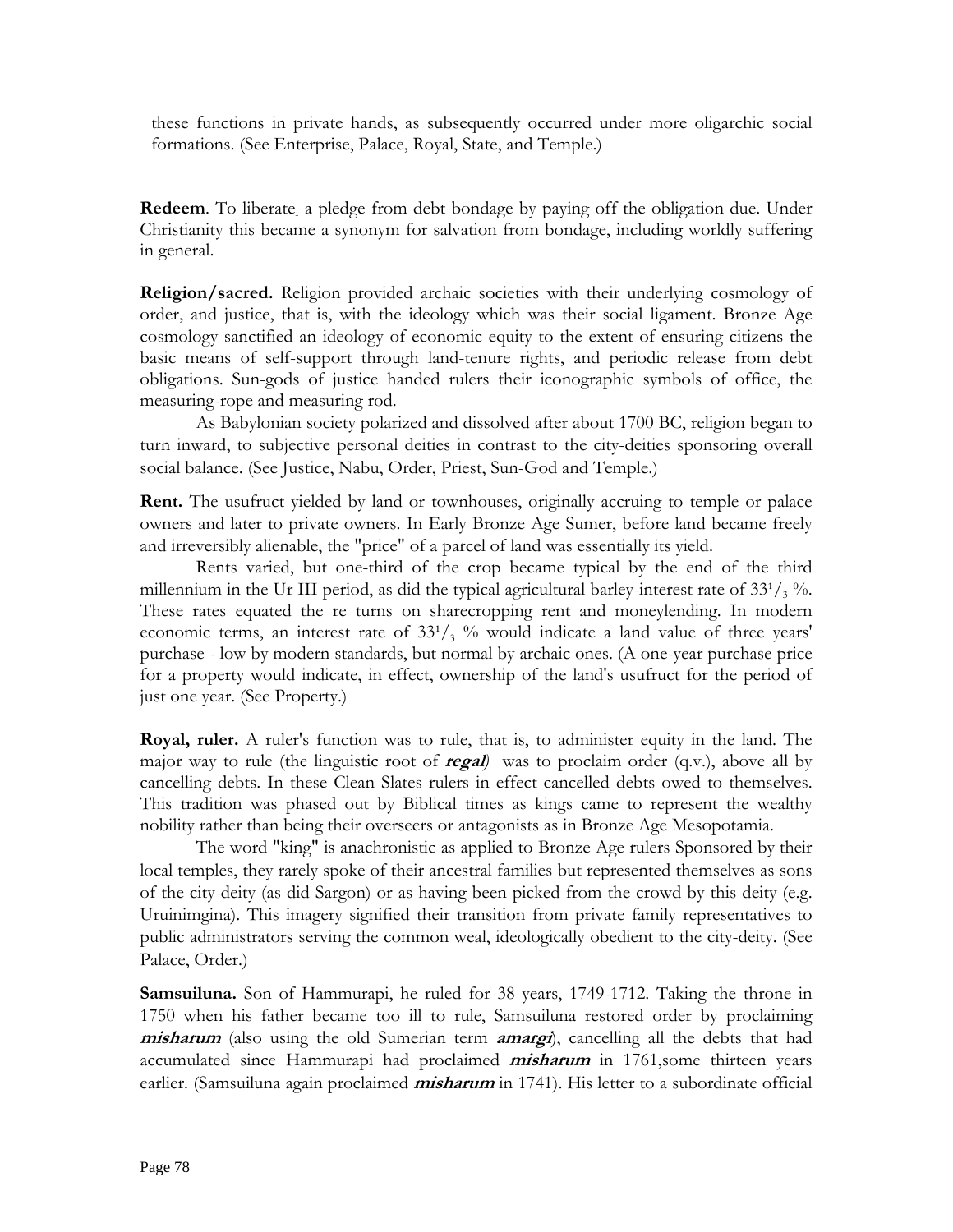explaining the logic behind his edict is a major source of information reflecting the Babylonian ideology of rulership. (See Kraus 1965.)

## **Saturn, Saturnalia** See Nabu.

**Shemitta.** The septennial year of release called for in Deut. 23, freeing debt-servants after six years of service paying off their family's creditors (compared to three years in Hammurapi's laws). The number seven also figures in the Jubilee Year of Leviticus: As the 50th year, it follows seven septennial periods.

**Shudutu.** Hurrian word for "economic order" corresponding to Babylonian **misharum***.* 

**Solon.** Athenian lawgiver, an aristocrat who was appointed archon in 594 BC to resolve the city-state's debt crisis **(stasis),** which threatened to culminate in a popular tyranny that would exile the aristocrats, confiscate and redistribute their lands, as had occurred in other Greek cities. (See Tyrant.) Solon cancelled the personal debts of Athenian citizens and permanently forbade their debt-servitude. His political poetry describes how he went so far as to redeem Athenians who had been sold into debt-slavery abroad. In time both democrats and oligarchs claimed Solon "the Lawgiver" for their own.

**State.** Modern political theorists define states as having the authority to raise armies and declare war, make laws, and levy taxes. These functions did not belong to Mesopotamia's Early Bronze Age rulers. A passage in the Gilgamesh epic suggests that wars could be declared only by communal acclamation by the collective body of fighting men and elders (see Jacobsen 1941). Temples and palaces were endowed with the resources to support themselves instead of having to levy taxes. (Indeed, they were creditors rather than debtors.) The land was ruled mainly by oral common law; written royal laws such as those of Hammurapi applied mainly to the public sector and its members.

**Sun-god of Justice.** Bronze Age social ideology is epitomized by the qualities attributed to local sun-gods of justice: Shamash in Babylonia and corresponding deities in other lands. The sun became the paramount symbol of **rectitude** and **regularity** (which has the same linguistic root as **royal** and **ruler)**. Hammurapi's stele shows him showing his laws to Shamash or perhaps even receiving them from him.

The ritual combat between the ruler (acting the role of the sun-god Marduk in Babylonia's New Year celebration) counterposed him to the lunar goddess of chaos, Tiamat. Public administrative calendars were solarized on the basis of standardized 30-day months, in contrast to the lunar months which varied in length and thus could not well serve as a basis for allocating rations and other monthly economic flows. Geographically, the sun traced the east/west axis to which ancient urban areas and their public buildings were aligned. In myth, the sun was likened to ail all-seeing eye feretting out and vanquishing evil.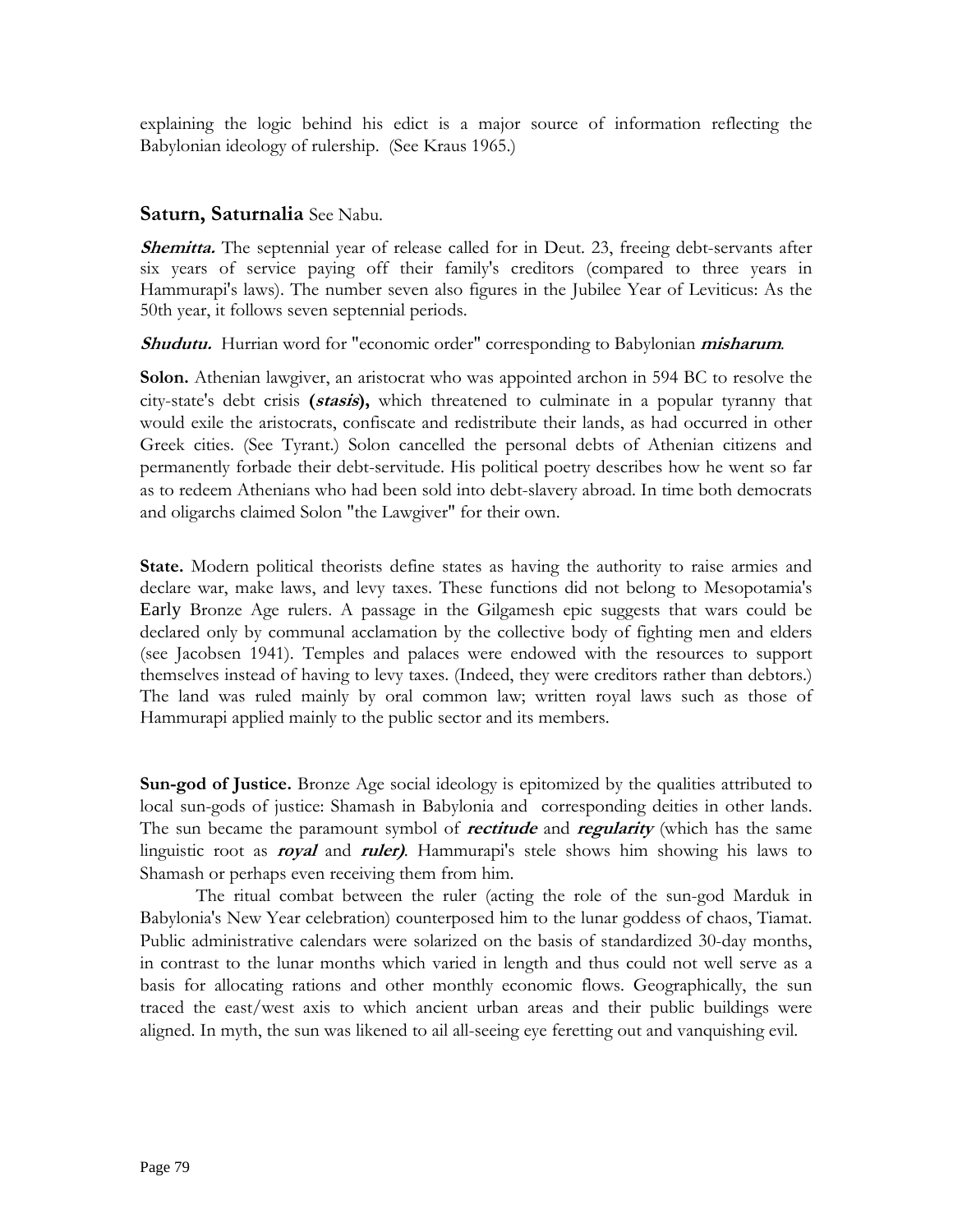**Talion.** Hammurapi's law of talion (retaliation) applied to poorer Babylonians lacking the means to pay compensation. Legal records of the period show that in practice, injuries normally were resolved by the guilty party paying monetary compensation rather than suffering physical retaliation-in-kind. **Talion** thus seems to have been a late emergency measure to deal with offenders too poor to pay damages.

**Temple.** Southern Mesopotamia's most characteristic and important public entity was the temple. It was here that communities saved their food, and also their monetary treasure and economic records. Set corporately apart from the community at large, temple precincts originally comprised the urban area as such. Whereas rural land periodically was redistributed among community members, temple estates were permanently endowed and demarcated as self-supporting entities, and indeed as the focus of commercial surplus-generating activities.

The motive for concentrating these activities in the temples evidently was to create an alternative to leaving industry and dependent labor in private hands. To have done so would have led to some families dominating the rest of the population, a familiar occurrence in tribally organized "chieftain" communities. Instead, handicraft industry was concentrated in temple workshops (and later, those of the palace). Dependent hand-labor was provided by widows and orphans, the blind and infirm who could not make a go of things on the land. In carrying out these specialized functions, Sumer's temples innovated writing and accountkeeping, weights and measures, corporate modes of organization and forward planning in general. (See Diakonoff 1982, Falkenstein 1954, Gelb 1965 and 1972, Lambert 1960, Oates 1972, Renger 1984, Lundquist 1983 and Makkay 1983.)

Temple administrators were assigned prebend lands (q.v.) which provided foodrations -- often more than were needed for the administrator's own use. The balance was sold, a perquisite of their office. But around the turn of the second millennium, as Amorite chieftains moved into southern Mesopotamia, rulers from Ur III onward turned over to these warlords temples in Nippur, Ur and other towns. Their prebends were privatized, divorced from the actual performance of temple duties to become pure claims on the usufruct produced by temple properties. Bequeathed from one generation to the next, these prebends became increasingly subdivided by the 18th century BC, and became marketable- civilization's first income-yielding securities. (See Charpin 1986 and Stone 1987.)

Temples were major creditors throughout antiquity. In war emergencies they lent their precious metal objects to the palace or other civic regime, in an epoch when public war debts to individual creditors did not yet exist. They lent money to the poor and needy, and to slaves to buy their freedom (including ransom money for captured war prisoners; see Hammurapi's laws §32). Temple workshops also seem to have consigned inventories to merchants at interest. In sum, they were the dominant economic focal point of Early Bronze Age communities, the pioneers of corporate organization and planning. (See Enterprise, Prebend, Priest, Public Sector, Religion, Sacred, Urban, War Debts, Widows and Orphans.)

N.B. For many years cuneiformists believed that Sumer was a "temple-state," but Igor Diakonoff and Ignace Gelb independently have demonstrated the existence of a landed, family-based communal sector. Community members belonged both to their own family grouping and to the local temple. Sumerian society was bifurcated between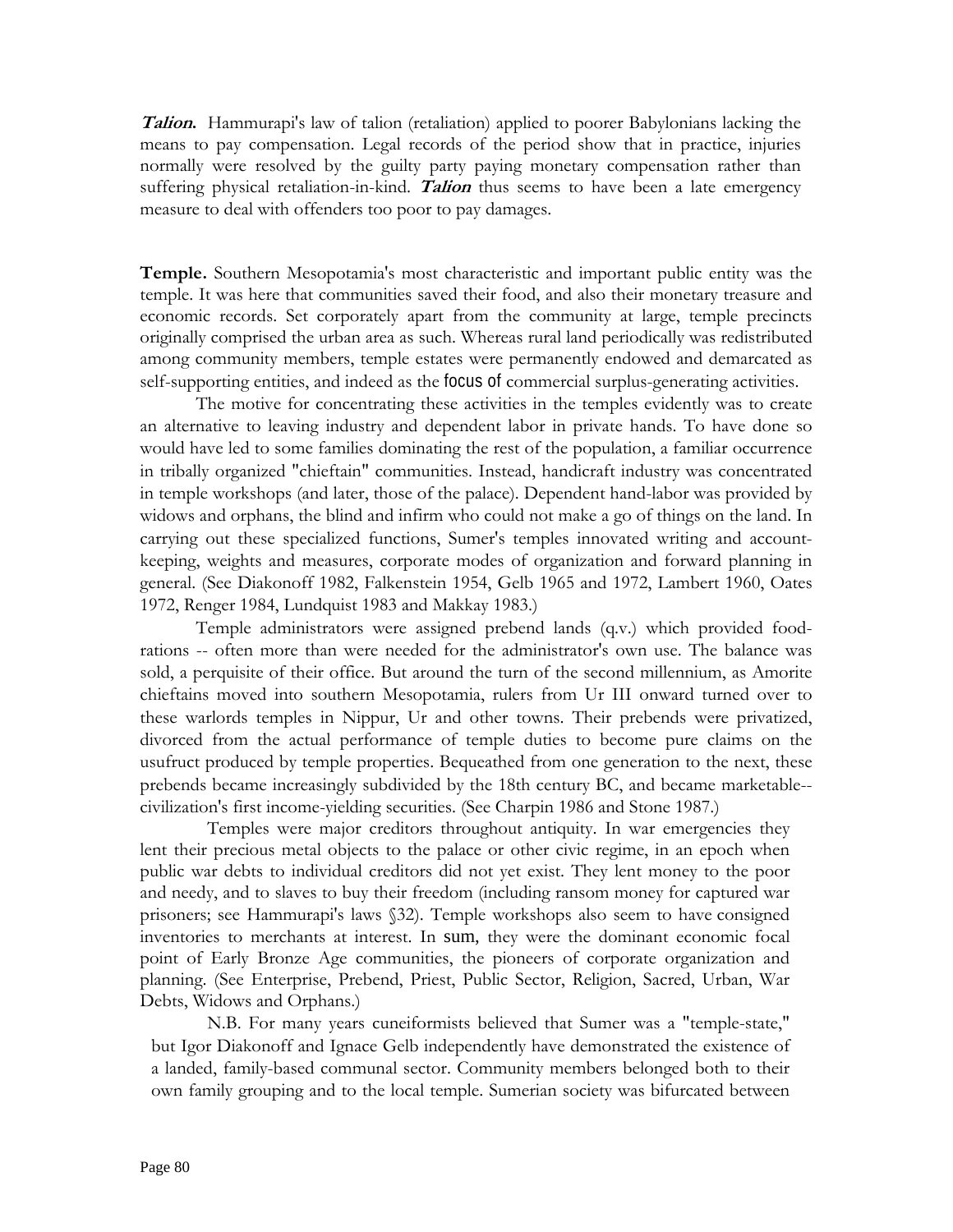the public and communal sectors; indeed, trifurcated between the urban temples, the palace, and the landed family-based communal sector. This trifurcation led to a specialization of functions and interest-bearing debt balances emerging in Mesopotamia before they did so elsewhere.

**Tyrant.** The term "tyrant" was used primarily by aristocratic parties to denigrate popular leaders from the seventh century BC onwards. As economic life polarized between landed creditors and indebted cultivators falling into debt-servitude, equilibrium was restored by leaders (often themselves from the most prominent aristocratic families) who exiled the major families, cancelled debts and redistributed the lands among their followers. Tyrants came to power in Corinth (when Cypselus exiled the Bacchiads), in Miletus (under Thrasybulus), in Sicyon (under Cleisthenes), in Olbia Megara and other Greek towns. Solon (q.v.) managed to steer a path midway between the two extremes, but he was followed by Peisistratus and his sons, and then by Cleisthenes of Athens, who in 504 BC redesigned the Athenian constitution to vest power in the democracy.

**Unproductive Debts.** Loans or other claims for payment that do not find their counterpart in income-earning assets. In such cases debtors must pay their creditors out of their own resources, earning the money in ways unrelated to the loan or else forfeiting their collateral.

In most societies only mercantile lending is productive. Consumer loans are inherently unproductive, as are public debts to pay for wars or for tribute. Public debt would be productive only if its proceeds were used to finance a resource generating goods or services that earned the money to repay the loan - with its stipulated interest, e.g.- as in public mining, shipping and other commercial ventures.

**Urban.** Belonging to the town as distinct from the countryside. Early Bronze Age urban precincts consisted mainly of the public temple area (what the Greeks called the **temenos**) and palace estates. Throughout antiquity the entire urban area and its gates were sanctified by ritual, and often aligned cosmologically. Urban/mercantile activities were governed mainly by written royal laws, while the land remained governed by customary oral common law. (See Diakonoff 1982 and 1991.)

In antiquity, as today, the countryside was indebted to urban creditors (including the temples). Cultivators owed public fees and obligations, and also money or food advanced by public merchant-collectors acting on their own behalf. Royal order/liberty proclamations annulled these rural debts, but did not restore the urban/mercantile **status quo ante** as they did that of the land. Commercial debts among merchants were not cancelled, nor were townhouses that had been sold since the last such proclamation returned to their former owners. The logic at work seems to have been that urban property holdings and mercantile credit did not impair subsistence self-support; that was ensured by maintaining customary landholding rights. The Biblical debt laws maintain this same urban/rural distinction.

**Usufruct.** The net yield produced by an asset: rent from land, profits for physical capital (including trading inventories), and interest for money-capital.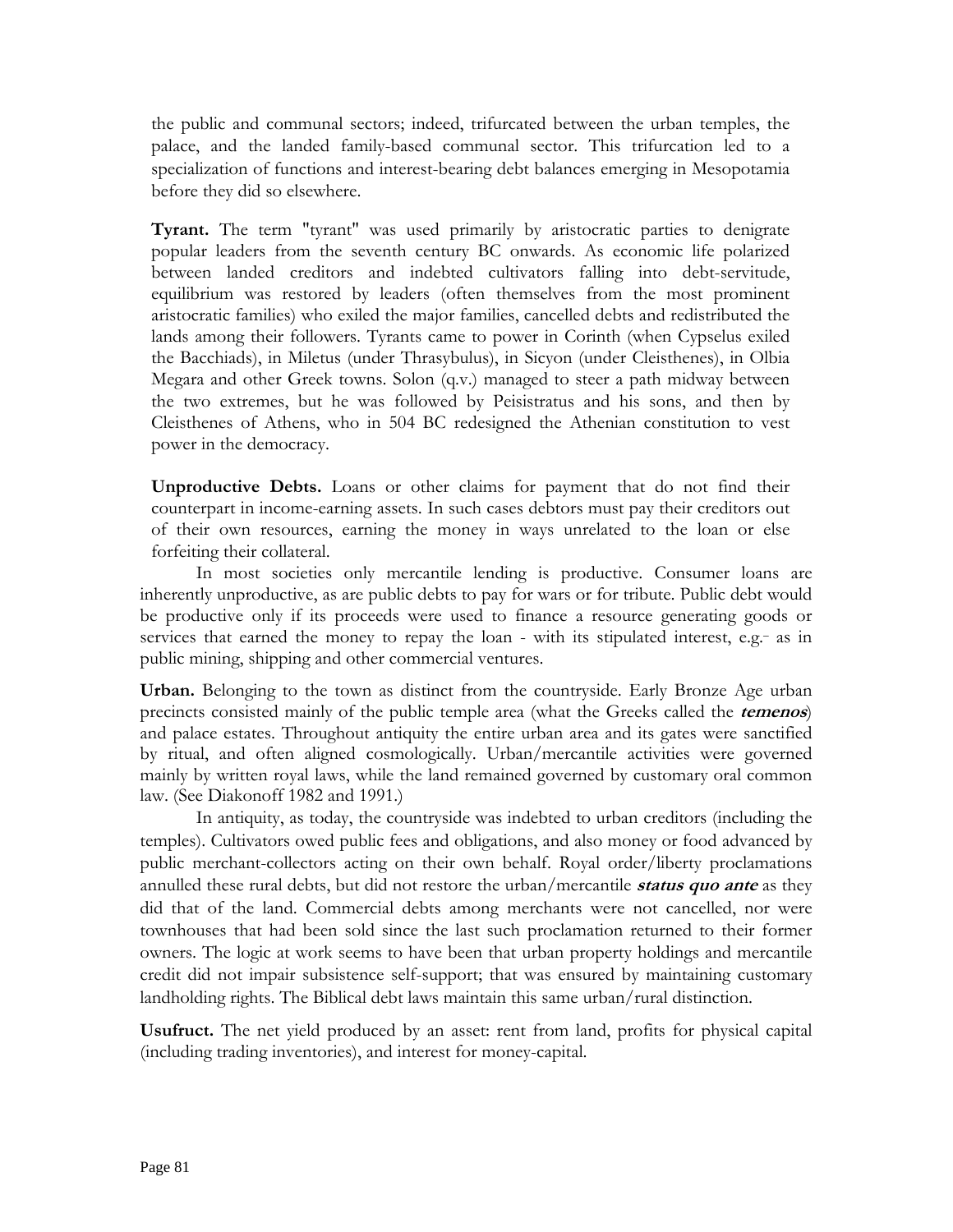**Usury.** Ancient languages had no words to distinguish **usury** from **interest.** The word **usury** signifies **usus fructus "**use of the fruits," Churchmen in the thirteenth and fourteenth centuries were the first to distinguish between productive (commercial) lending and parasitic consumer debt. Their objective was to rationalize lending by the Lombards and other major international banking families, permitting loans when a foreign-exchange conversion (**agio**) was involved. Such loans typically were made to merchants, to royalty (mainly to wage wars or pay tribute to Rome) and to the nobility. To be sure, most of these latter loans were economically unproductive. But Canon Law's main concern was to distinguish loans to the poor from those to the well-to-do. Bronze Age Mesopotamian rulers had done this by applying their Clean Slate decrees only to personal barley-debts, not to commercial silverdebts.

The return earned by legitimate mercantile loans came to be called *interesse*, signifying that lenders/investors shared an equity-type interest in sharing the commercial venture's risks. The term **usury** hence forth narrowed to represent lending at above-legal rates, typically to the poor for consumer purchases.

**Warfare and War Debts.** Warfare forced ancient economies into debt, but not into public debt. Indeed, public borrowing from private creditors was unknown until the Roman oligarchic epoch, when the wealthy took advantage of the state of emergency near the end of the Punic Wars to enrich themselves at the expense of society at large. To the extent that palaces or civic regimes borrowed, it was from the temples, e.g. as Athens melted down the Parthenon's statues of Winged Victory, and Rome drew on the treasure in the temple of Juno Moneta (whence our word **money** derives). Temple credit to the palace usually took the form of precious metals, including from Sumerian times the (removable) golden garments of the city-deities, which could be melted down.

The major financial consequence of warfare throughout antiquity was to force the rural population into debt. Indeed, military disruption was the single major dynamic disturbing archaic economic balance, forcing populations (but not regimes) into debt and thus polarizing economic life between debtors and creditors. The return to peace following the end of wars became occasions for rulers to cancel the debts both of their victorious peasant-infantry and that of the defeated city (see Enmetena, Hammurapi). This won the peace by consolidating the loyalty of the land's cultivators, who also were its infantrymen.

By the fourth century BC the Greek military writer Tacticus cited the stratagem of weakening a city's defense by promising its citizens to cancel their debts if they would defect. This often obliged the local oligarchy to match the bid, as occurred from Jerusalem's promise to its debtors by Zedekiah in 597 BC (on which the creditors later welshed), Rome's secession of the plebs (a promise on which the creditors also welshed), and in. Ephesus luring the. Mithradatic wars in the first century BC.

But ultimately, by being called away from their lands to fight, the Roman peasantry was, in effect, fighting for its own disenfranchisement. The families of soldiers often fell into debt and ended up losing their lands. for many centuries it was normal policy to resettle returning war veterans in new colonies, but as the oligarchy grew stronger it monopolized all available land for itself.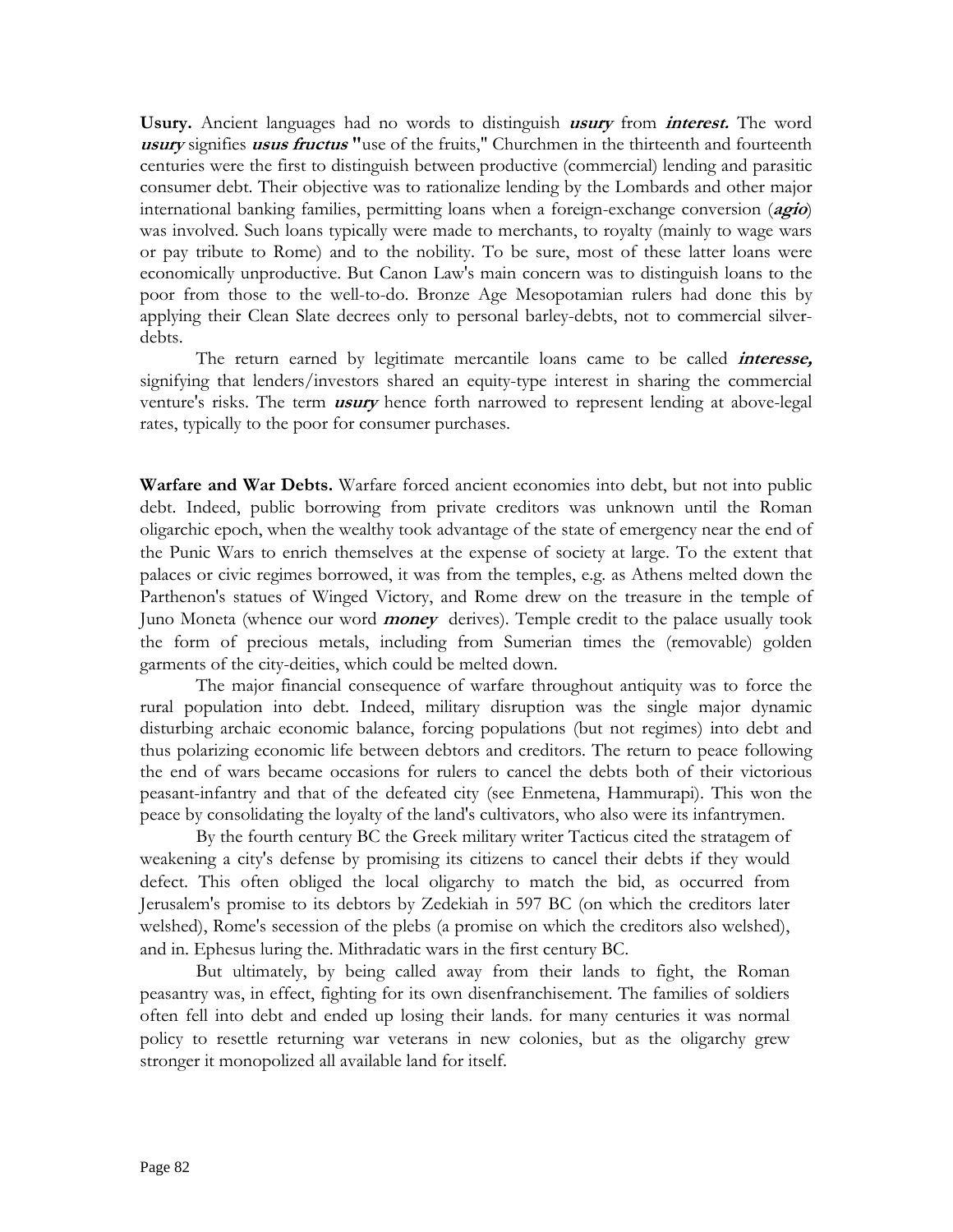Wars also were a major impetus for coinage from the seventh century BC onwards. Armies brought their own minters to melt down booty to remunerate their victorious soldiers. Major markets (mainly for food and sex) also developed around military camps.

**Wergild.** Compensation for personal injuries ranging from insults to manslaughter. (Deliberate murderers were exiled or killed by retaliation.) By providing an alternative to "feud justice," such compensation replaced vindictiveness in an attempt to preserve the community intact.

**Widows and orphans.** Mesopotamian rulers pledged themselves to protect "the orphan and the widow" (see Urukagina's "reform" text, the prologue to the laws of Shulgi/Ur-Nammu and Hammurapi, and the biblical laws). In the Early Bronze Age such individuals lost their families as a result of warfare or infirmity. Epitomizing the most needy persons, they were the paradigmatic debtors to the extent that they remained on the land in the absence of husbands and fathers. Job 24.3 deems it iniquitous for a creditor to take the widow's ox as a debt pledge. But for the most part, unable to support themselves alone on the land, they became public wards. Many were put to work in the temple weaving workshops. Rulers were charged with overseeing their welfare by ensuring satisfactory ration levels.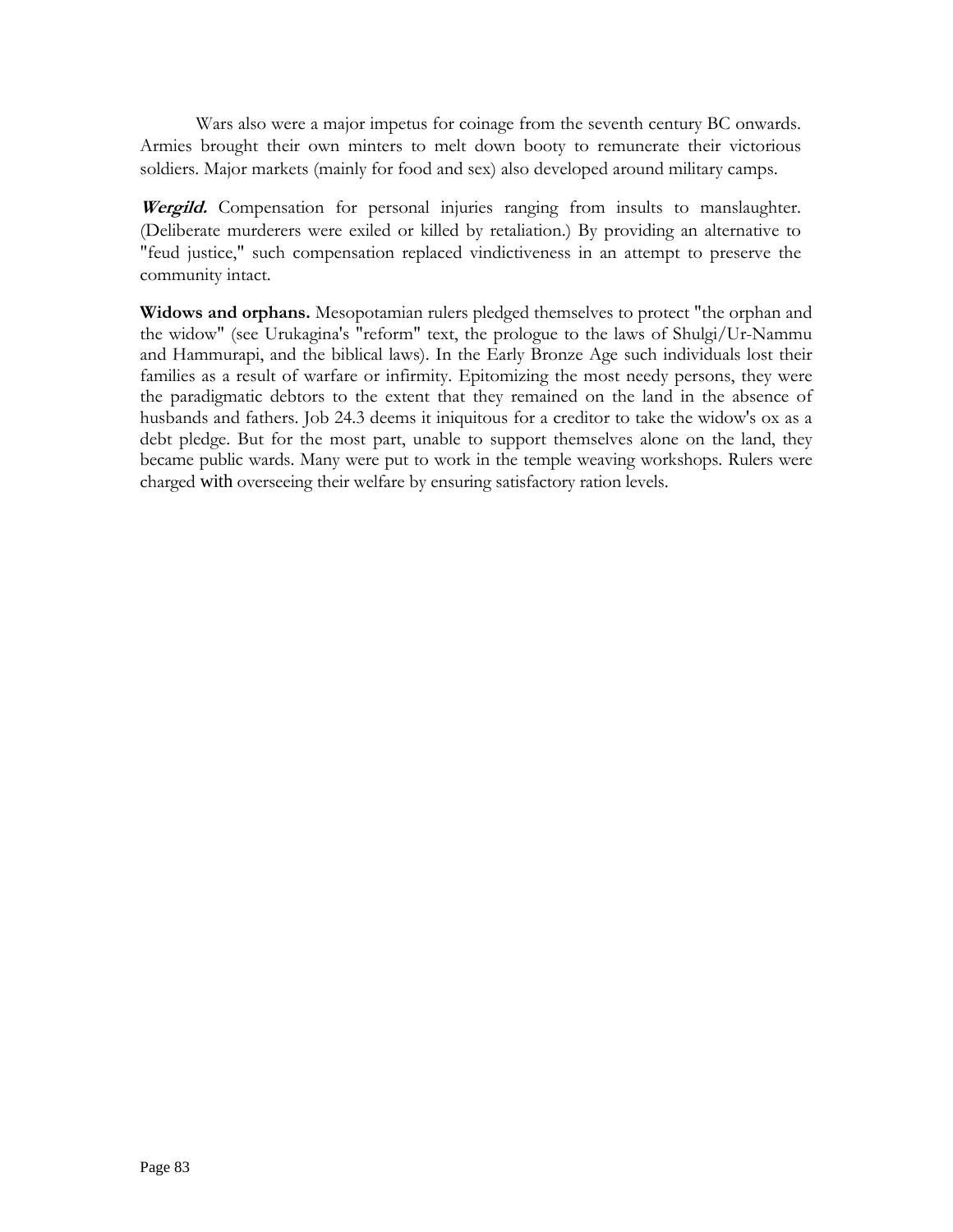## **Bibliography**

- Alexander, John B. (1938), "A Babylonian Year of Jubilee?" *Journal of Biblical Literature,*  57:55-79**.**
- Austin, M. M. (1981), *The Hellenistic world from Alexander to the Roman conquest: A selection of ancient sources in translation* (Cambridge).
- Balkan, Kemal (1974), "Cancellation of Debts in Cappadocian Tablets from Kultepe," *Anatolian Studies presented to Hans C. Guterbock* (Istanbul):29-36.
- Bamberger, Bernard Jacob (1979), *ed. The Torah: A Modern Commentary,* Vol. III: Leviticus (New York).
- Bottero, Jean (1961), "Desordre économique et annulation des dettes en Mesopotamie à l'epoque paleo-babylonienne," *Journal of the Economic and Social History of the Orient* 4:113-164.

" *(1992), Mesopotamia: Writing Reasoning and the Gods* (Chicago).

- Charpin, Dominique (1987), "Les Décrets Royaux à I'Epoque Paleo-babylonienne, à Propos d'un Ouvrage Recent," *Archiv fur Orientforschung* 34:36-44.
- Dandamaev, Muhammed (1984**),** *Slavery in Babylonia, from Napopolasser to Alexander the Great* (626--331 BC) (De Kalb, Ill.)
- Diakonoff, Igor (1982), "The Structure of Near Eastern Society before the Middle of the 2nd Millennium BC," *Oikumene* 3:7-100*.* 
	- *"* (1991**),** *Early Antiquity* (Chicago).

Driver G. R. and Miles, J. C. (1952), *The Babylonian Laws* (2 vols.)

Edzard, Dietz Otto (1957), *Die "Zweite Zwischenzeit" Babylonians* (Leiden).

" (1967), "The Old Babylonian Period," in Jean Bottero, et al., *The Near East: The Early Civilizations* (New York).

" (ed.) (1972) *Gesellschafttsklassen im Alten Zweistromland und in den angrenzenden Gieten* (Munich) (= BAW Abh. 75).

Epsztein, Leon (1983), *La Justice Sociale dans le Proche-Orient Ancien et le Peuple de la Bible* (Paris).

Fairman, H.W. (1958), "The Kingship Rituals of Egypt," in Hooke, ed. (1958):74-104.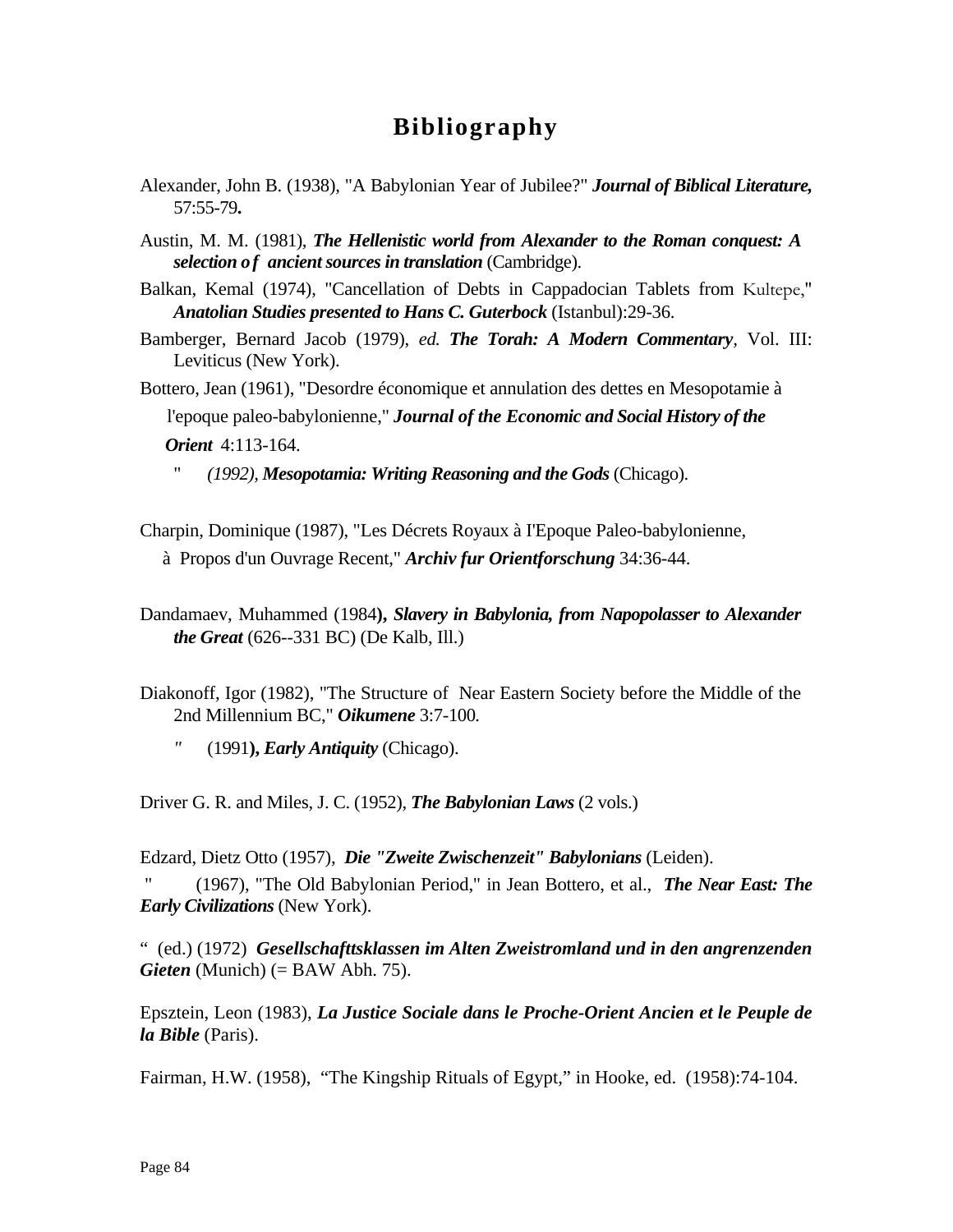Finkelstein, J.J. (1961), Ammisaduqa's Edict and the Babylonian 'Law Codes," *Journal of Cunieform Studies* 15:91-104."

" (1965), "Some New *misharum* Material and its Implications,"in *Studies in Honor of Benno Landsberger on his Seventy-Fifth Birthday* (Chicago, AS 16):233-46

" (1969), "The Edict of Ammisaduqa: a New Text," *Revue d'Assyriologie* 63:45-64 and 189-90.

Finley, Moses l. (1973), *The Ancient Economy* (Berkeley and London).

" (1981), *Economy and Society in Ancient Greece* (London).

" (1983) , *Politics in the Ancient World* (Cambridge).

Frankfort, Henri (1952), " State Festivals in Egypt and Mesopotamia," *Journal of**the Warburg and Courtauld Institute.* 

*"* (1953), *Kingship and the Gods* (New York [1948).

Frayne, Douglas R. (1987), *Assyrian Rulers of the Third and Second Millennium BC*  $(Toronto)$ .  $(=\text{RIM} 1)$ 

Gadd, C.J. (1939), Text of the Babylonian Seisachtheia," in *Symbolae… Paul Koschaker* (Leiden): 102-105.

Gaster, Theodor (1950), *Thesis: Ritual, Myth and Drama in the Ancient Near East* (New York).

Greenberg, Moshe (1955), *The Hab/piru* (New Haven, AOS #39).

Hallo, William W. (1977), "New Moons and Sabbaths: A Case-Study in the Contractive Approach," HUCA 48:1-18.

" (1979), "Leviticus and Ancient Near Eastern Literature," in Bamberger 1979:xxiiixxxi.

Hooke, S.H.,' ed.(1958), *Myth, Ritual, and Kingship* (Oxford).

Hyma, Albert (1951), *Renaissance to Reformation* (Grand Rapids).

Jastrow, Morris (1909), "Sun and Saturn," *Revued'Assyriologie* 7:163-78.

Klima, Josef (1947), La base religeuse et ethique de l'ordre social dans l'orient ancien," *Archiv Orientalni* 16:334-55.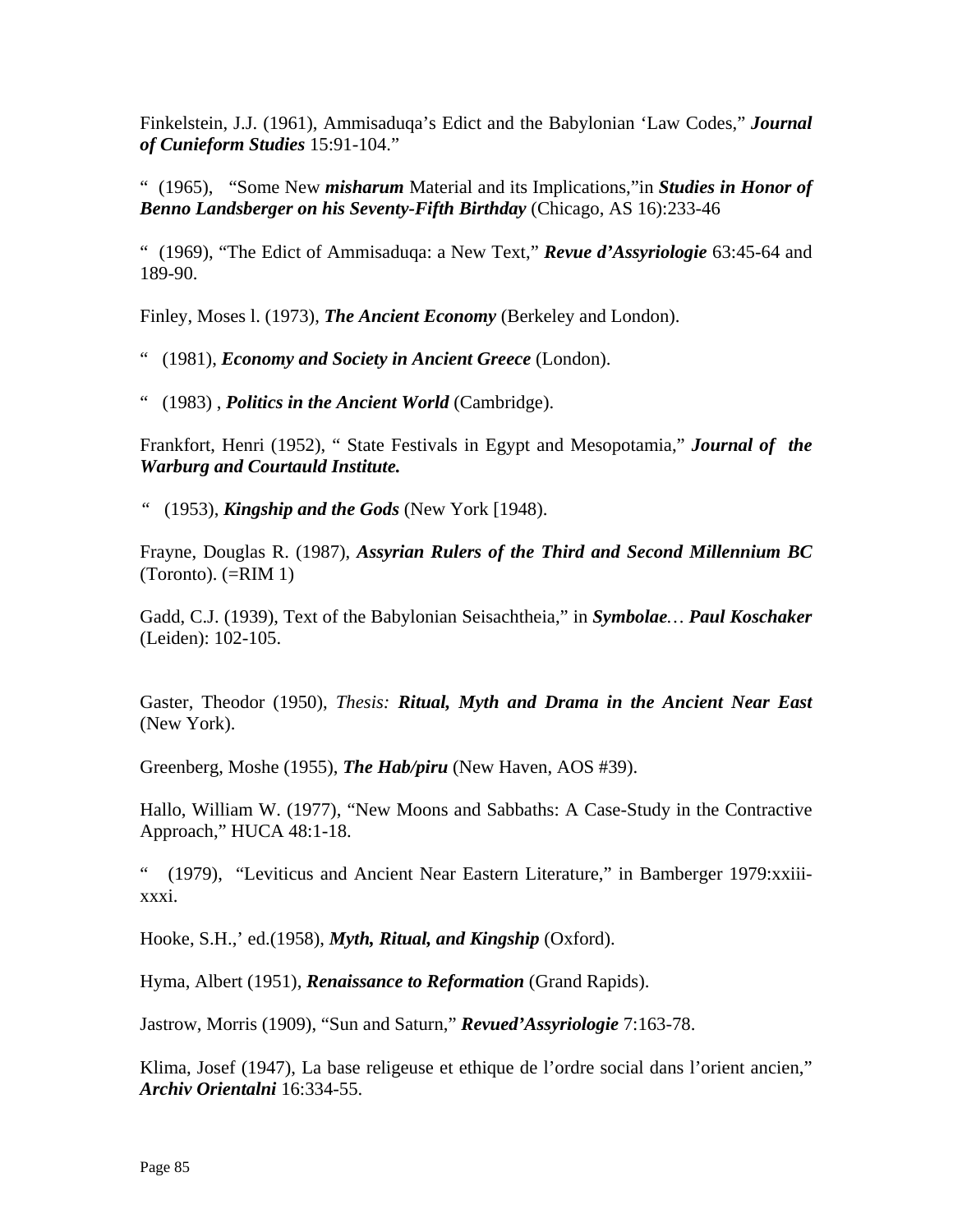Komoroczy, G. (1982), "Zur Frage der Periodizität der altbabylonischen *misharum*-Erlasse," in *Diakonoff Festschrift* (Warminster):196-205.

Kraus, Fritz R. (1958), *Ein Edikt des Königs Ammi-saduqa von Babylon*, SD 5 (Leiden)

" (1984), *Königliche Verfügungen in der babylonischer Zeit,* SD 11 (Leiden).

Labat, Rene (1939), *Le caractere religieux de la royaute assyro-babyloniennr* (Paris).

Lacheman, E. (1965), "The word *šudutu* in the Nuzi Tablets," 25<sup>th</sup> International Congress of Orientalists, Moscow 1960 (Moscow).

Lambert, Wilfred G. (1960), *Babylonian Wisdom Literature* (Oxford).

" (1965), "Nebuchadnessar King of Justice," *Iraq* 27:1-11.

" (1979), "Interchange of Ideas between southern Mesopotamia and Syria-Palestine as Seen in Literature," *RIA* 25:311-16.

Lambert, Maurice (1971), "Une Inscription nouvelled' Entemena prince de Lagash," *Revue du Louvre*, 21:231-236.

" (1972), "L'Expansion de Lagash au temps d'Entemena," *Revista degli studi Orientali,* 47:1-22.

Landsberger, Benno (1939), Die babylonischen Termini fur Gasetz und Recht," *Symbolae Kosbaker*, SD 2 (Leiden):219-34.

Larsen, Mogens T. (1976), *The Old Assyrian City-state and its Colonies* (Copenhagen).

Lemche, Niels Peter (1979), *Andurarum* and *Misharum*: Comments on the Problems of Social Edicts and their Application in the Ancient Near East," *Journal of Near Eastern Studies* 38:11-18.

" (1985), *Ancient Israel* (Leiden).

Lewy, Julius 91958), "The Biblical Institution of *Deror* in the Light of Akkadian Documents," *Eretz-Israel* 5.

Neufeld, E. (1958), "Socio-Economic Background of *Yobel* and *Semitta*," *Rivista degli Studi Orientali,* 33:53-124.

North, Robert (1954), *Sociology of the Biblical Jubilee* (Rome).

Oppenheim, Leo (1972), *Ancient Mesopotamia* (Chicago).